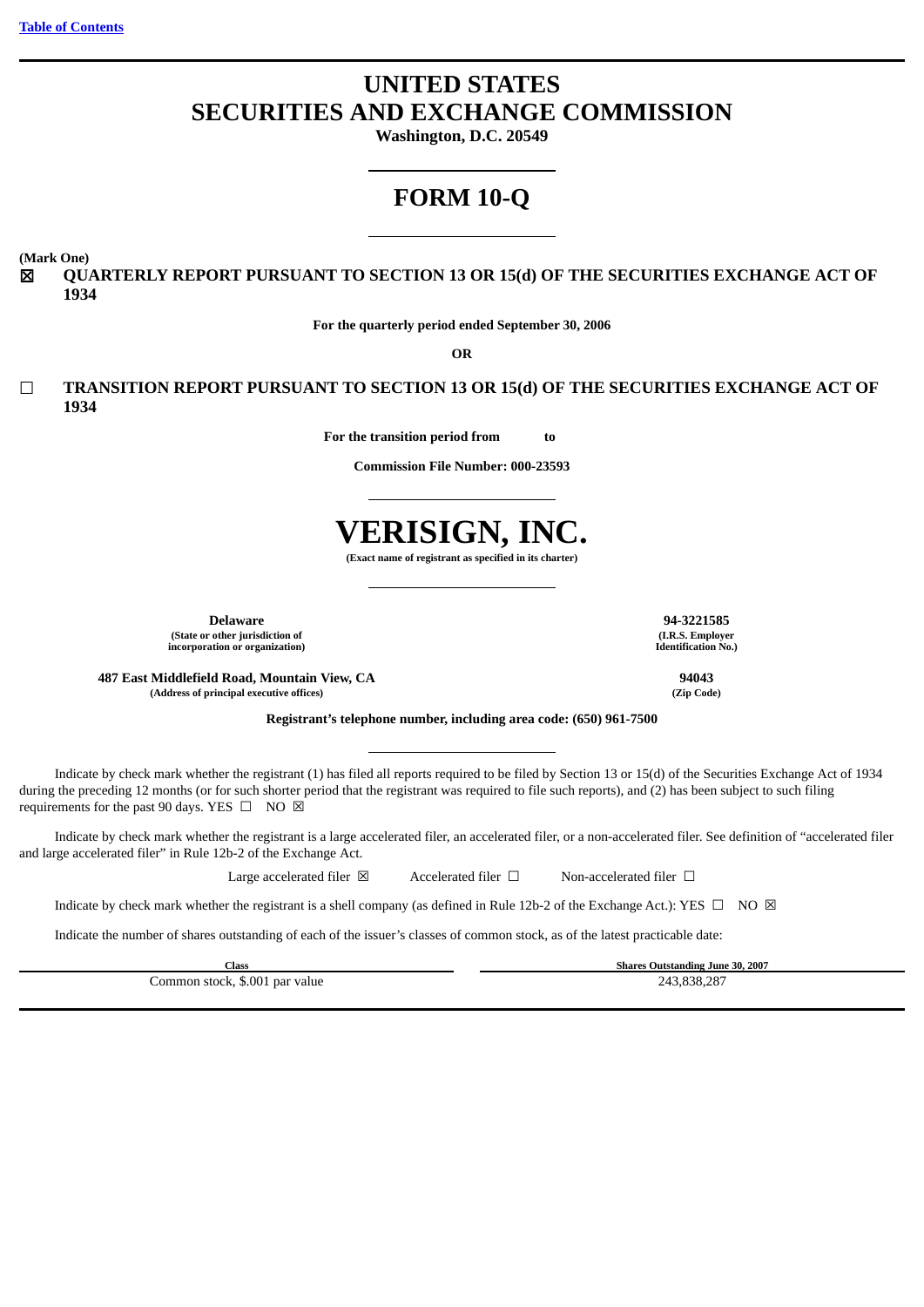## **TABLE OF CONTENTS**

<span id="page-1-0"></span>

| <b>Explanatory Note</b> |                                                                                              | Page<br>3 |
|-------------------------|----------------------------------------------------------------------------------------------|-----------|
|                         | <b>PART I-FINANCIAL INFORMATION</b>                                                          |           |
| Item 1.                 | <b>Condensed Consolidated Financial Statements (Unaudited)</b>                               | 14        |
| Item 2.                 | <b>Management's Discussion and Analysis of Financial Condition and Results of Operations</b> | 63        |
| Item 3.                 | <b>Quantitative and Qualitative Disclosures About Market Risk</b>                            | 78        |
| Item 4.                 | <b>Controls and Procedures</b>                                                               | 80        |
|                         | <b>PART II-OTHER INFORMATION</b>                                                             |           |
| Item 1.                 | <b>Legal Proceedings</b>                                                                     | 82        |
| Item 1A.                | <b>Risk Factors</b>                                                                          | 87        |
| Item 2.                 | <b>Unregistered Sales of Equity Securities and Use of Proceeds</b>                           | 106       |
| Item 6.                 | <b>Exhibits</b>                                                                              | 106       |
| <b>Signatures</b>       |                                                                                              | 107       |
| Certifications          |                                                                                              |           |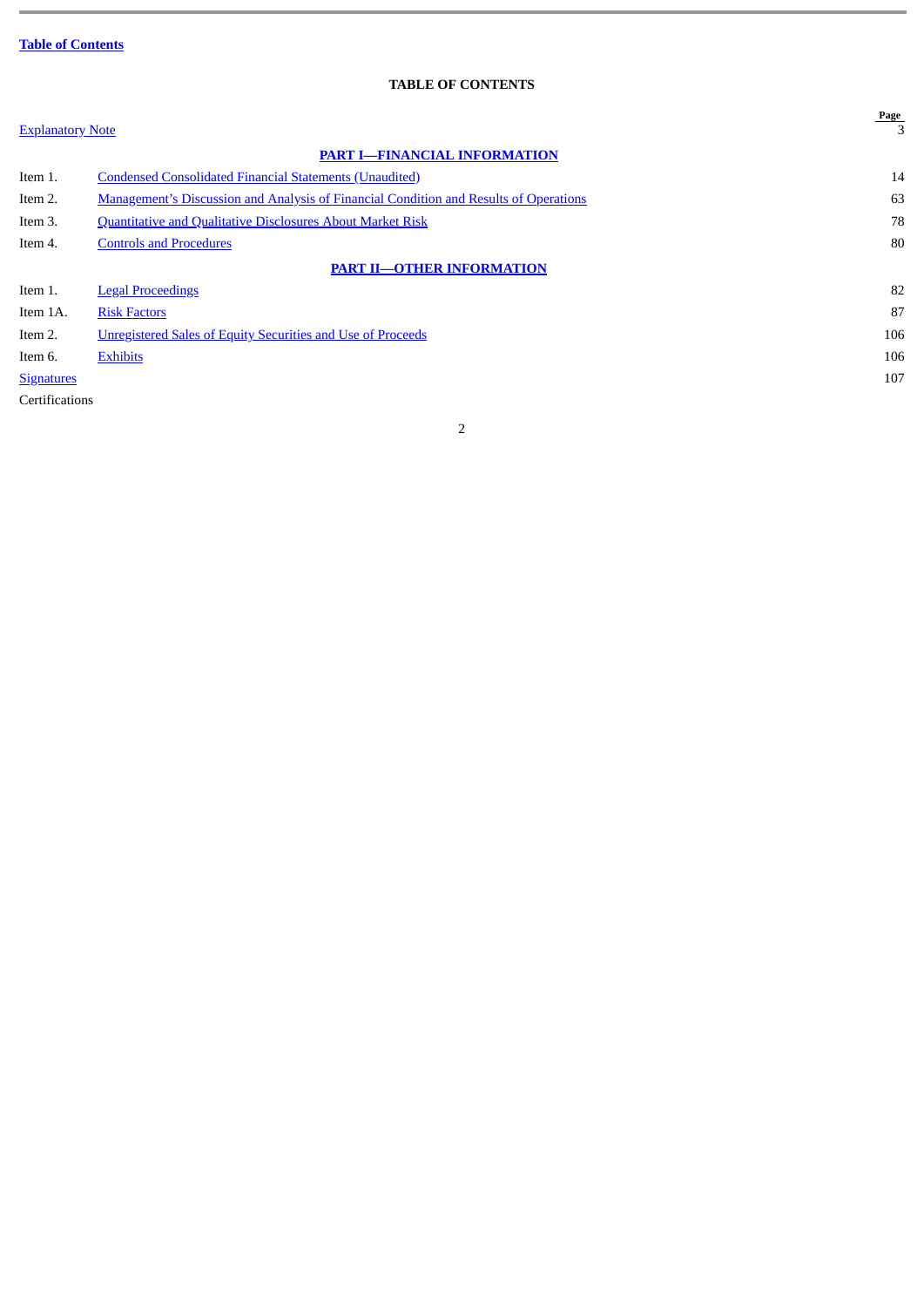## **Explanatory Note**

<span id="page-2-0"></span>In this Form 10-Q, we are restating our condensed consolidated balance sheet as of December 31, 2005, the related consolidated statements of income for the three and nine months ended September 30, 2005, and condensed consolidated statements of cash flows for the nine months ended September 30, 2005. In our Form 10-K for the year ended December 31, 2006 to be filed with the SEC (the "2006 Form 10-K"), we are restating our consolidated balance sheet as of December 31, 2005 and the related consolidated statements of income, stockholders' equity, comprehensive income and cash flows for the years ended December 31, 2005 and 2004, and the related quarters for 2005.

This Form 10-Q also reflects the restatement of "Management's Discussion and Analysis of Financial Condition and Results of Operations" in Item 2 for the three and nine months ended September 30, 2005. The decision to restate was based on the results of an independent review (the "Review") into our historical stock option granting practices that was conducted under the direction of an ad hoc group of our independent directors who had not served on our Compensation Committee before 2005 ("Ad Hoc Group").

Previously filed annual reports on Form 10-K and quarterly reports on Form 10-Q affected by the restatements have not been amended and should not be relied upon.

We first learned of the potential issues associated with our past stock option grants from a May 16, 2006 article published by the Center for Financial Research and Analysis ("CFRA") in which we were referenced as one of 15 public companies with one or two stock grants between 1997 and 2002 that the CFRA suggested were timed at, or close to, 40-day lows in the applicable company's stock price or preceding a material change in stock price. Promptly after learning of the CFRA article, and prior to receiving the grand jury subpoena or the informal SEC request described below, the Ad Hoc Group, with the assistance of independent outside counsel, Cleary Gottlieb Steen & Hamilton LLP ("Cleary Gottlieb"), began reviewing the facts and circumstances of the timing of our historical stock option grants for the period January 1998 to May 2006 ("relevant period"). We believe that the analysis was properly limited to the relevant period. In addition to Cleary Gottlieb, the Ad Hoc Group was assisted in its Review by independent forensic accountants (collectively the "Review Team").

On June 27, 2006, we announced that we had received a grand jury subpoena from the U.S. Attorney for the Northern District of California requesting documents relating to our stock option grants and practices dating back to January 1, 1995, and had received an informal request for information from the Securities and Exchange Commission ("SEC") related to our stock option grants and practices. On February 9, 2007, we subsequently received a formal order of investigation from the SEC. We are fully cooperating with the U.S. Attorney's investigation and the SEC investigation.

On November 21, 2006, we announced that the Ad Hoc Group had determined the need to restate our historical financial statements to record additional non-cash, stock-based compensation expense related to past stock option grants.

On March 30, 2007, we requested guidance from the Office of the Chief Accountant of the SEC (the "OCA") concerning certain accounting issues relating to the restatement of our historical financials and the Review. On June 25, 2007, we concluded our discussions with the OCA regarding these accounting issues.

On May 29, 2007, we announced that Stratton Sclavos, our then-current Chairman and Chief Executive Officer, had resigned from his position with us. Following Mr. Sclavos' resignation, the Board elected director William A. Roper, Jr. as our President and CEO and Edward Mueller as our Chairman of the Board of Directors.

On July 10, 2007, Ms. Dana L. Evan our then-current Executive Vice President of Finance and Administration and Chief Financial Officer resigned from the Company.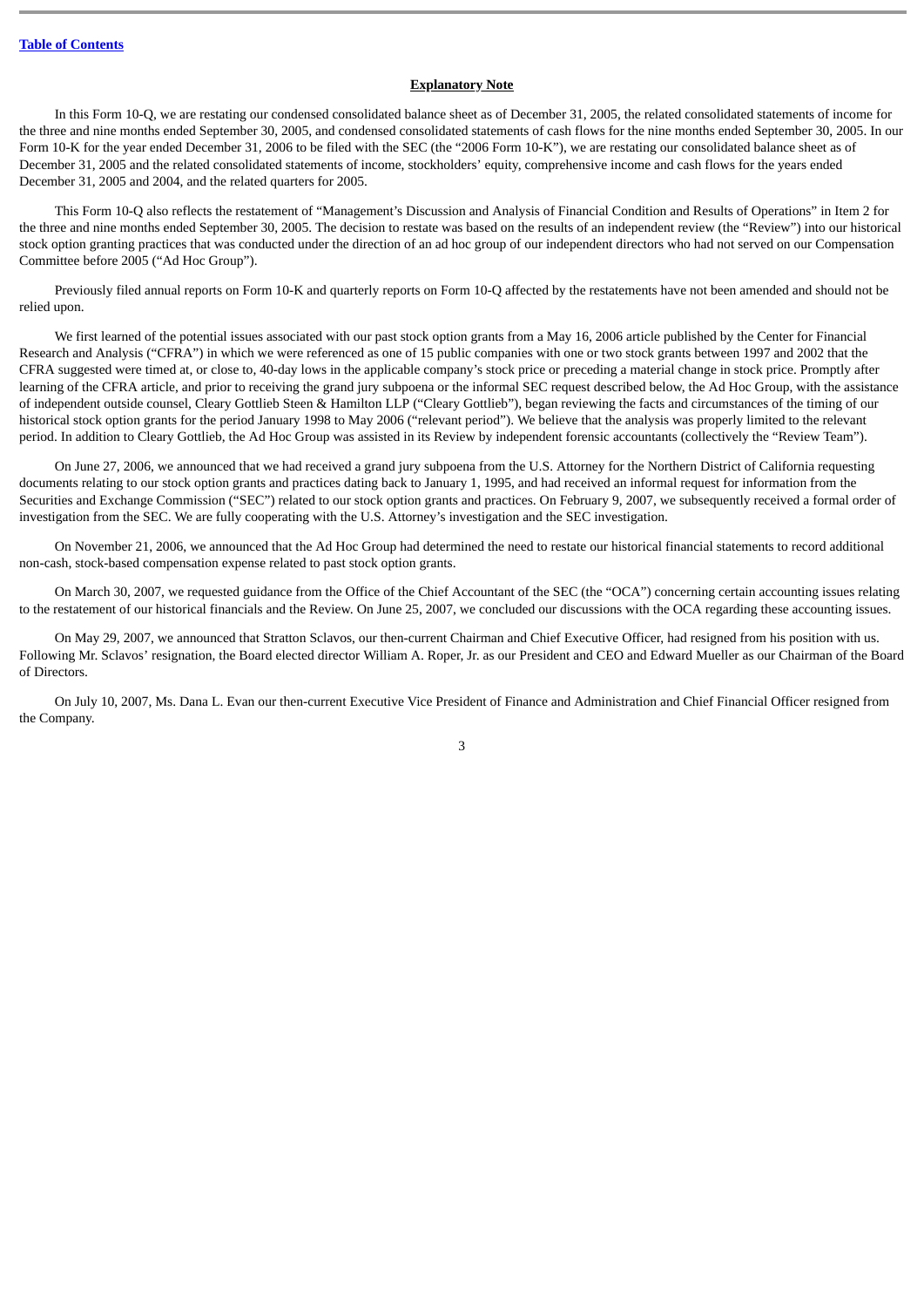On July 5, 2007 and July 12, 2007, the Board of Directors appointed Albert E. Clement as the Chief Accounting Officer and Executive Vice President, Finance and Chief Financial Officer, respectively, of the Company.

The Review Team tested grants made on 239 dates, incurred 21,800 person-hours, searched more than 11 million pages of physical and electronic documents and conducted 75 interviews of 33 current and former directors, officers, employees, and advisors. We announced on January 31, 2007 that the Ad Hoc Group's Review was substantially completed and that, based on a review of the totality of evidence and the applicable law, the Review did not find intentional wrongdoing by any current member of the senior management team or the former CEO. The Ad Hoc Group's Review concluded that we failed to implement appropriate processes and controls for granting, accounting for, and reporting stock option grants and that corporate records in certain circumstances were incomplete or inaccurate.

The Review Team examined all grants to Section 16 officers and directors during the relevant period, as well as 7 annual performance grants to rank and file employees and 179 acquisition, new hire and promotion, and other grants to rank and file employees on 239 dates from January 1998 through January 2006.

The Review Team identified 8,164 stock option grants made on 41 dates during the relevant period for which measurement dates were incorrectly determined. The measurement dates required revision because the stated date either preceded or was subsequent to the proper measurement date and the stock price on the stated date was generally lower than the price on the proper measurement date. In several instances, the Review Team also determined that the stock price assigned on the initial grant dates was subsequently modified, without being given the required accounting and disclosure treatment.

As part of the restatement, the grants during the relevant period were organized into categories based on grant type and process by which the grant was finalized. The evidence related to each category of grant was analyzed including, but not limited to, electronic and physical documents, document metadata, and witness interviews. Based on the relevant facts and circumstances, and consistent with the accounting literature and recent guidance from the SEC, the controlling accounting standards were applied to determine, for every grant within each category, the proper measurement date. If the measurement date was not the originally assigned grant date, accounting adjustments were made as required, resulting in stock-based compensation expense and related income tax effects.

#### *Measurement Date Hierarchy*

We have adopted the following framework for determining the measurement dates of our stock option grants and have applied this framework to each grant based on the facts, circumstances and availability of documentation.

- We reviewed the date of the minutes of the Board of Directors or Compensation Committee meetings for grants made at such meetings when the number of options and exercise price for each recipient had been clearly approved. Where the Review Team determined that the meeting date was not the measurement date, the Review Team determined the actual date of approval of the grant via other documentary evidence and interviews.
- When a grant was approved by unanimous written consent ("UWC"), the measurement date was the date of the Compensation Committee's approval of the UWC as established by available evidence, such as receipt of signature pages of the UWC, contemporaneous telephone and/or e-mail communications.
- If a grant was approved by the CEO under authority delegated by the Compensation Committee, the measurement date was the date on which the CEO communicated approval to the Human Resources Department, the Compensation Committee or the respective employees indicating final approval of both the number of options and exercise price.
- If a grant was approved by the CEO based on the mistaken belief that he had delegated authority to do so (de facto or "substantive" authority), the measurement date was the date on which the CEO

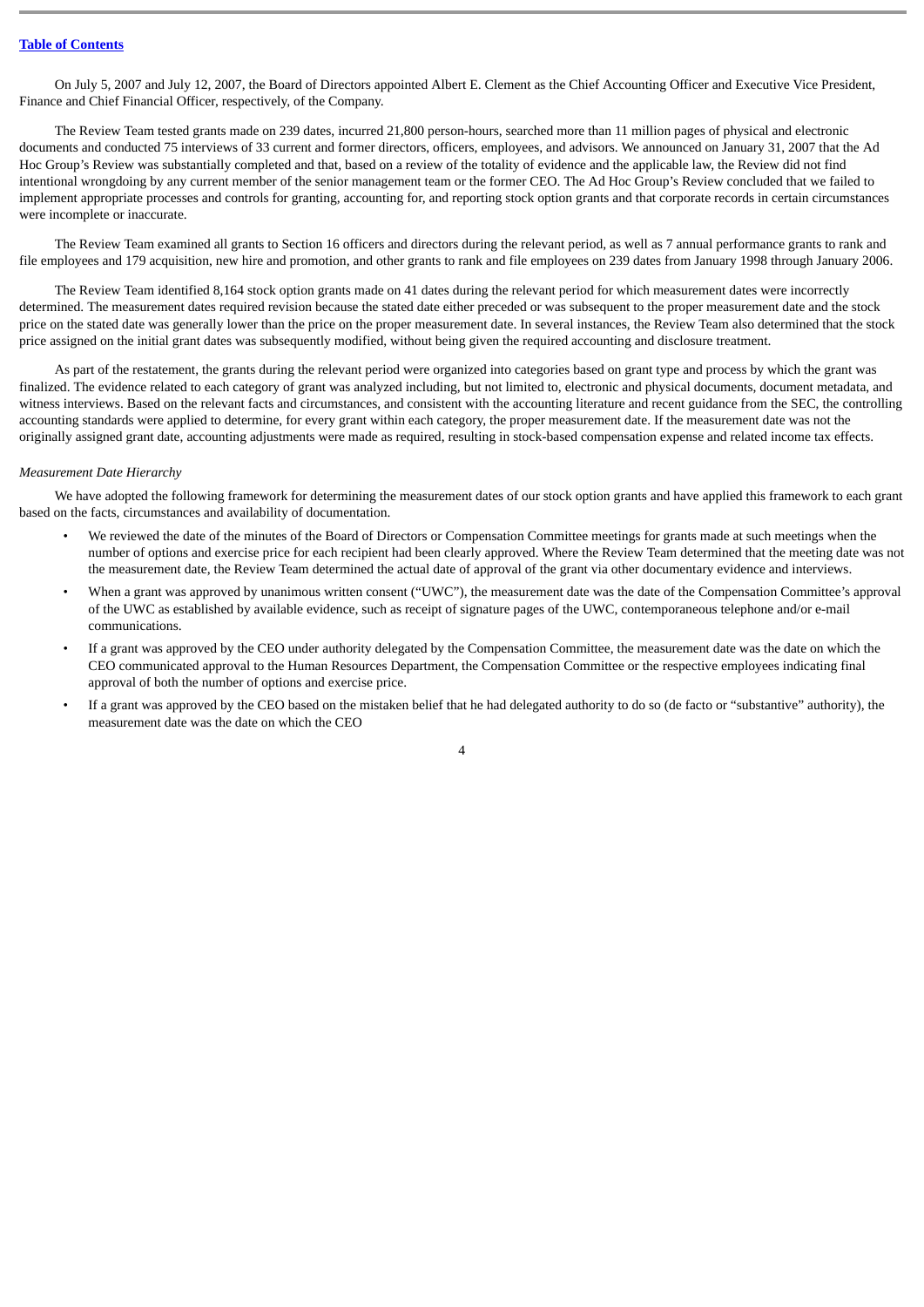communicated approval to either the Human Resources Department, the Compensation Committee or the respective employees indicating final approval of both the number of options and exercise price.

- In the event the date on which the CEO communicated approval was not evident from the approval forms, the measurement date was the date on which other available evidence, such as the surrounding e-mail communications, established the date the CEO approved the grant.
- In the event the date of CEO approval could not be established by reviewing other available evidence, such as e-mails, the measurement date was the date on which the number of options and exercise price were entered into our option tracking database (Equity Edge).
- Except for grants to Section 16 officers which require Compensation Committee approval, for new hire grants and promotion grants , prior to March 13, 1998, the measurement date was the date the Compensation Committee approved the grant (as described above). For new hire grants and promotion grants after March 13, 1998 and prior to September 2000 and after September 30, 2002, the measurement date was the 15th day or the last day of the month (or the prior business day if that day was not a business day) following the actual and documented start date or promotion date of the respective employee receiving the grant. New hire grants and promotion grants made in the period September 1, 2000 through September 30, 2002 required CEO approval. For new hire grants and promotion grants in the period September 1, 2000 through September 30, 2002, the measurement date was the date on which the CEO communicated approval to either the Human Resources Department, the Compensation Committee or the respective employees indicating final approval of both the number of options and exercise price. If that date could not be determined, the measurement date was based on the date on which the number of options and exercise price were entered into Equity Edge.

After determining the measurement date through the steps in the above Measurement Date Hierarchy, we then determined if there were any changes to the individual recipients, exercise prices or amount of shares granted after such measurement date. If there were no changes following such measurement date, then that date would be used. If we identified changes following such measurement date, then we would evaluate whether the changes should delay the measurement date for the entire list of grants on that date, result in a repricing, or result in separate accounting for specific grants.

#### *Director Grants*

*Required Granting Actions*: Grants to directors under the 1998 Director Plan (the "Director Plan") were automatic and non-discretionary; the Director Plan did not require the CEO, the Board or the Compensation Committee to review or approve director grants. Each new director received an initial grant of a specified number of options on the date of his or her appointment and annually on the anniversary of the initial grant to be priced on the appointment or anniversary date, respectively. Directors serving before the Director Plan was adopted received an annual grant on the anniversary of their previous grant.

*Method for Determining Proper Measurement Dates*: For the initial grant, the measurement date was the date the director was appointed to the Board, as reflected in Board minutes. In the absence of Board minutes, the measurement date was the date specified in the proxy statement or, if not clear, the date of the first Board meeting attended by the new director. For anniversary grants, the measurement date was the annual anniversary of the initial grant (or the next business day if such date was not a business day).

## *Executive Grants*

*Required Granting Actions*: The Compensation Committee is required to approve all grants to executive officers. For grants to the former CEO, the Review Team concluded that, in all but three cases (including the February 2002 grant described below), the Compensation Committee or the Board of Directors approved the grant on the stated grant date, resulting in a correct measurement date.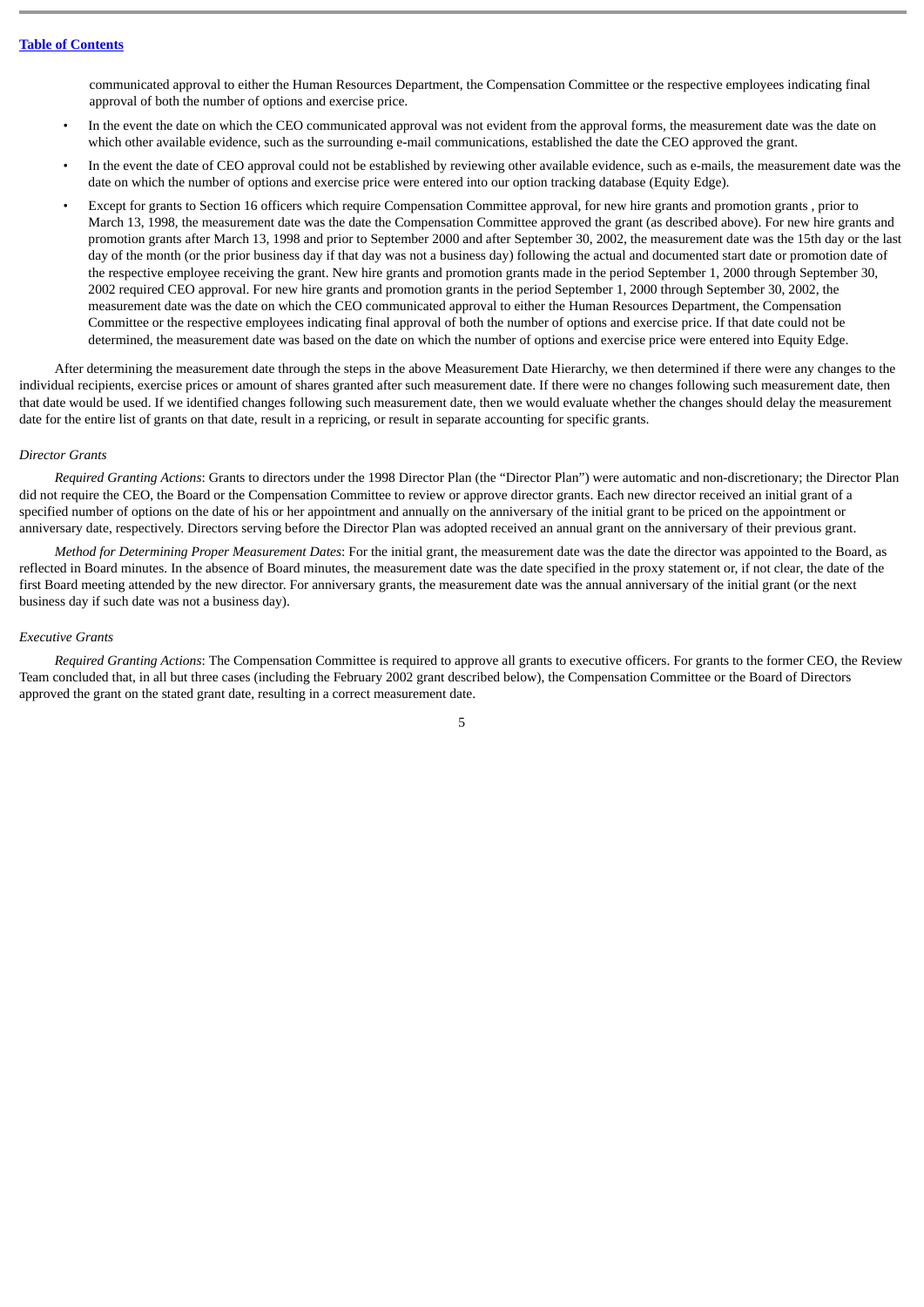#### **Table of [Contents](#page-1-0)**

*Method for Determining Proper Measurement Dates*: For grants other than the February/May 2002 grant described below, including the other two grants to the former CEO referred to above, please refer to the Measurement Date Hierarchy above.

#### *Acquisition Grants*

*Required Granting Actions*: CEO authorization required. The Board of Directors implicitly delegated to the CEO authority to approve grants to employees from acquisitions when the Board approved an acquisition.

*Method for Determining Proper Measurement Dates*: Refer to the Measurement Date Hierarchy above.

#### *Annual Refresh Grants*

*Required Granting Actions*: The Compensation Committee was required to approve all annual refresh grants through and including the 2004 annual refresh grant. In 2005, the Compensation Committee delegated to the CEO the authority to approve rank and file annual refresh grants.

*Method for Determining Proper Measurement Dates*: Refer to the Measurement Date Hierarchy above.

#### *Extended Grants*

*Required Granting Actions*: The Compensation Committee or the Board of Directors is required to approve all extensions of grants.

*Method for Determining Proper Measurement Dates*: Extended grants are a modification of a previous award. Available documentation was used to establish the modification date and to measure the additional compensation charge.

#### *Retention and Off-Cycle Grants*

*Required Granting Actions*: The Compensation Committee is required to approve all retention and off-cycle grants.

*Method for Determining Proper Measurement Dates*: Refer to the Documentation Hierarchy above. For the February/May 2002 retention grant described below, the former CEO approved the grants to rank and file employees.

#### *New Hire and Promotion Grants*

*Required Granting Actions*: New hire grants and promotion grants made after March 13, 1998 and prior to September 2000 and those made after September 30, 2002 were automatic and did not require the CEO, the Board or the Compensation Committee review or approval. Prior to March 13, 1998, the Compensation Committee was required to approve all new hire and promotion grants. New hire grants and promotion grants made in the period September 1, 2000 through September 30, 2002 required CEO approval.

*Method for Determining Proper Measurement Dates*: Refer to the Measurement Date Hierarchy above.

The 8,164 grants previously identified as having incorrectly determined measurement dates were classified into the following six categories: (1) 27 grants on 11 dates to persons elected or appointed as members of the Board of Directors ("Director Grants"); (2) 33 grants to executive officers ("Executive Grants"); (3) 2,908 grants to employees issued after an acquisition, newly hired employees and promoted employees under the new hire and promotion grants program described below ("New Hire and Promotion Grants Program"), and other grants to a large number of non-executives; (4) 4,226 grants made in broad-based awards to large numbers of employees, usually on an annual basis ("Annual Refresh Grants"); (5) 964 off-cycle performance grants; and (6) 6 grants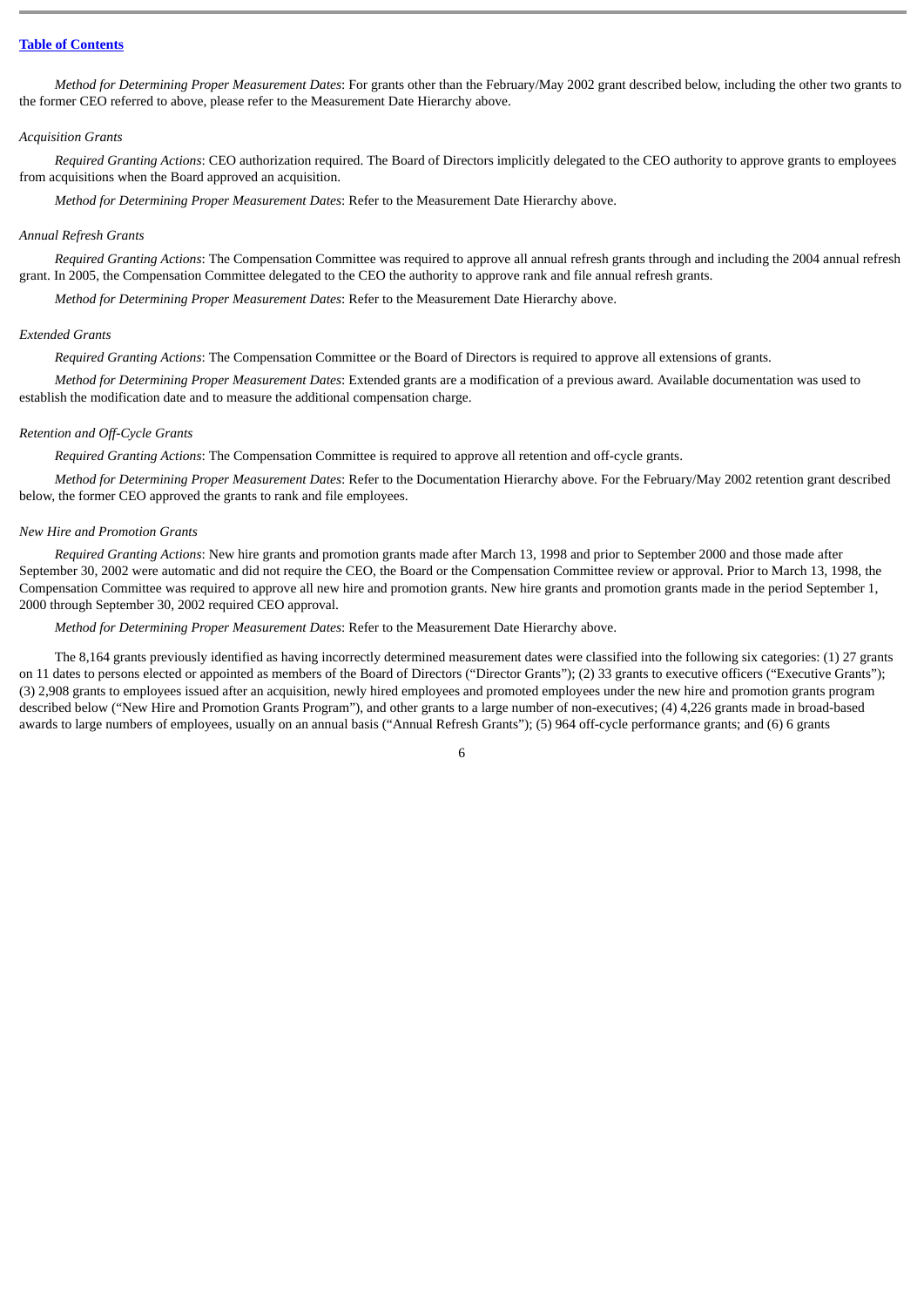whereby the expiration dates were extended ("Extended Grants"). All references to the number of option shares, option exercise prices, and share prices have been adjusted for all subsequent stock splits.

As discussed below, it was determined that the originally assigned grant dates for 8,164 grants were not ascribed the proper measurement dates for accounting purposes. Accordingly, after accounting for forfeitures, stock-based compensation expense of \$171.4 million on a pre-tax basis was recognized over the respective awards' vesting terms for the periods from 1998 to 2006. As noted below, we also considered alternative measurement dates for eight grant dates which, if applied, would have resulted in additional stock-based compensation expense of approximately \$25.7 million. The adjustments made to reflect the proper measurement dates for accounting purposes and the financial statement impact of the alternative measurement dates considered by us, were determined by category as follows:

*Director Grants*: 64 director grants were made on 36 dates during the relevant period. Of the 64 grants, there were 27 grants to directors for which it was determined that the originally determined grant dates preceded or succeeded the measurement dates, 11 grants were in excess of plan parameters, and some of the dates were selected in hindsight based on an advantageous share price. Of the 27 grants with measurement date issues, 26 of the grants involved periods of 5 days or less and resulted in a stock-based compensation expense of less than \$100,000 in the aggregate. Revisions to measurement dates for Director grants were made where the wrong date was selected based on the requirements of the Director plan and where incorrect start dates were used for the date the director joined the Board of Directors. The excess grants have been historically honored by us. As a result, \$0.3 million of stock-based compensation expense was recognized.

*Executive Officer Grants*: It was determined that for 33 of the grants to executive officers, the originally determined grant dates preceded the measurement dates or the grant dates and exercise prices were subsequently changed. Some of these dates were selected in hindsight based on an advantageous share price. As the stock prices on the originally determined grant dates were lower than the stock prices on the proper measurement date, \$28.1 million of stock-based compensation expense was recognized. The revised measurement dates for various executive officer grants were based on Compensation Committee meeting dates, signed UWCs, delayed CEO approval, and for one date the measurement date was based on the date on which the number of options and exercise price were entered into Equity Edge. We also considered an alternative measurement date for one grant date which would have increased the compensation expense by approximately \$130,000 for that grant. The authority for 21 grants, which have been historically honored by us, is based on the CEO's presumed authority.

*New Hire and Promotion Grants Program*: We concluded that the new hire and promotion grants made pursuant to the New Hire and Promotion Grants Program within the pre-established guidelines did not require an adjustment, with the exception of the grants made from September 1, 2000 to September 30, 2002. For the 1,728 grants made during that time period, management concluded that the measurement dates occurred only on the dates of the CEO approval. Due to practical difficulties in ascertaining the actual dates of the CEO approval for many new hire and promotion grants in that time period, the measurement date was based on the date on which the number of options and exercise price were entered into Equity Edge. The incremental stock-based compensation expense associated with the New Hire and Promotion Grants during the relevant period was \$11.9 million.

*Acquisition Grants*: After the consummation of certain acquisitions, we granted stock options to employees of the acquired entities. It was determined that the measurement dates for 1,180 option grants required revision because the stated grant dates preceded the proper measurement dates and the approval authority was based on CEO approval. Some of these dates were chosen in hindsight based on an advantageous share price. Of the 1,180 grants, 1,048 grants were extinguished as part of our exchange program which commenced in November 2002. Due to issues associated with the measurement dates for the acquisition grants, \$36.2 million of additional stock-based compensation expense was recognized during the relevant period. We also considered an alternative measurement date for three different acquisition grant dates which, if they had been used, would have increased the compensation expense by approximately \$675,000.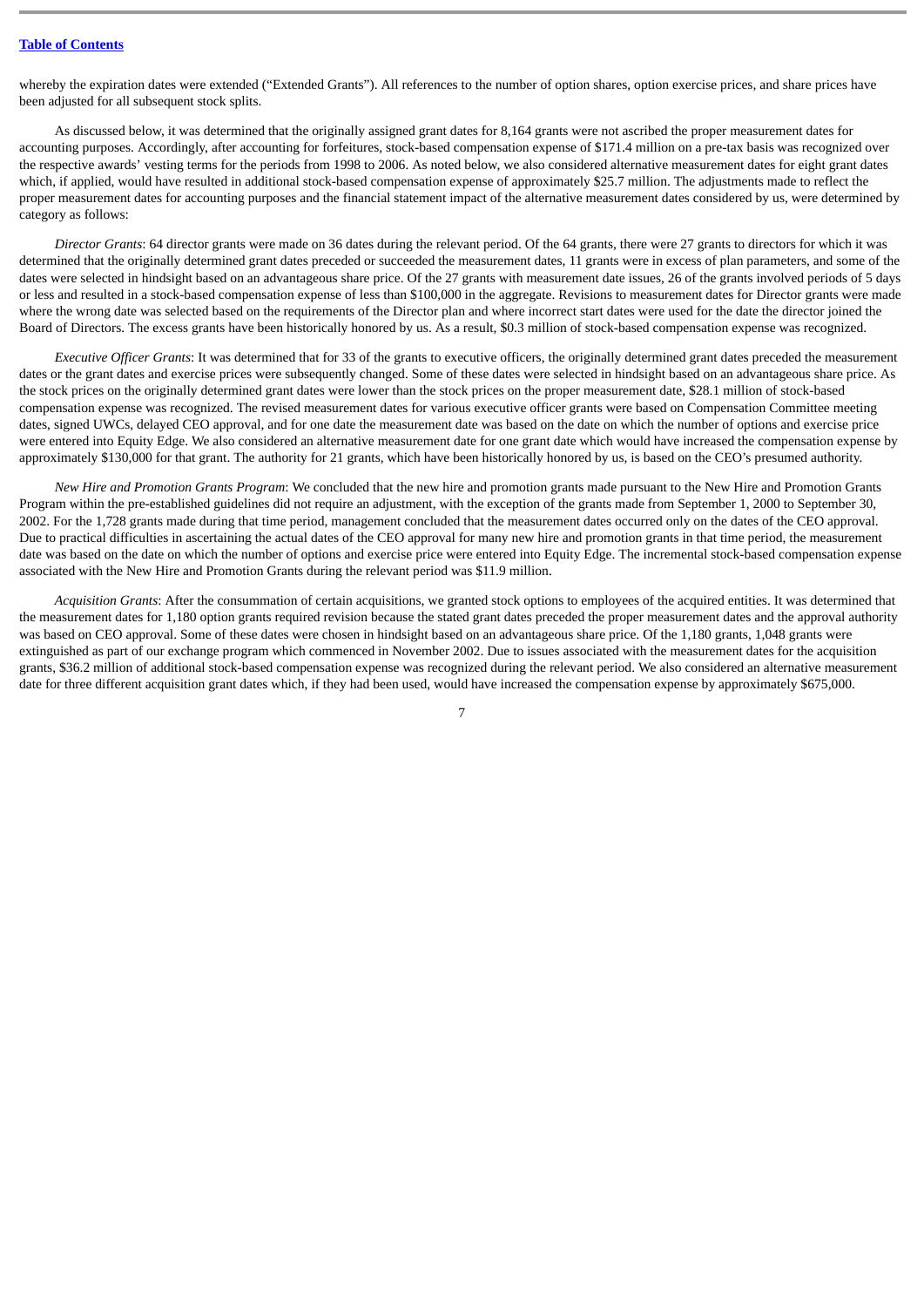## **Table of [Contents](#page-1-0)**

*Annual Refresh Grants*: During the relevant period, 3,782 broad-based grants were made to employees under an annual program (the "Refresh Grants") for which the originally assigned grant dates were not the proper measurement dates. Some of these dates were chosen in hindsight based on an advantageous share price, and the authority for some of the Refresh Grants was the CEO's presumed authority. For one of the annual Refresh Grants which occurred in August 2000, there was conflicting documentation and inconclusive evidence with respect to the measurement date. It was determined that the most appropriate measurement date, due to the lack of affirmative evidence otherwise, was the date on which the number of options and exercise price were entered into Equity Edge, and based on that date, \$19.2 million of stock-based compensation expense was recognized in the period 2000 to 2002. These grants were extinguished in December 2002 as part of our exchange program which commenced in November 2002. We did not approve or process any stock option grants to existing employees during the period of the tender offer or agree or imply that we would compensate employees for any increases in the market price during the tender period. The Review also determined that the annual refresh grants for the years 1999, 2001, 2004, and a portion of the 2003 grant had a measurement date that was later than the date that was originally used. In these cases, where the measurement dates were revised, the authority for the grants varied and included new dates based on UWCs by the Compensation Committee or approvals by the CEO. Where approval was not determinable based on the above, we utilized the date on which the number of options and exercise price were entered into Equity Edge. Due to the errors in measurement dates associated with the annual refresh grants, stock-based compensation expense of \$55.1 million was recognized. We also considered alternative measurement dates for two Refresh Grants which did not create additional compensation charge where one alternative measurement date had a lower price than the original grant date and the options for the second alternative measurement date were cancelled prior to the one-year cliff vesting date.

*Off-Cycle Performance Grants*: There were 964 performance grants made to employees on March 15, 2001 and October 1, 2003. These dates were chosen in hindsight based on an advantageous share price, and the authority for these grants was the CEO's de facto authority. The revised measurement dates were based on the dates of the UWC for the March 15, 2001 grant and e-mail correspondence for the October 1, 2003 grant. Due to the errors in measurement dates associated with the off-cycle performance grants, stock-based compensation expense of \$5.6 million was recognized. We also considered an alternative measurement date for the October 1, 2003 grant which, if it had been used, would have decreased the compensation expense by approximately \$100,000 for that grant.

*Extended Grants*: During the relevant period, there were 6 stock option extensions (including one to the former CEO described below) whereby an option was extended beyond its expiration or termination date and for which a compensation charge had not been recorded. As a result, \$2.1 million of stock-based compensation expense was recognized.

The former CEO received certain options from Network Solutions, Inc. ("NSI") in his capacity as a NSI director prior to our acquisition of NSI. Upon receiving legal advice, management extended the term of those options beyond their original expiration date. The former CEO exercised those options on May 24, 2002. The Ad Hoc Group reviewed the extension of these options and determined that the legal advice was incorrect and that the options should not have been extended. Upon learning of this determination in January 2007, the former CEO voluntarily paid \$174,425 to us, reflecting the after-tax net profit he received from the exercise of those options.

*2002 Retention Grants*: Between February and May 2002, the Compensation Committee considered special option grants as a retention incentive for executive officers and other executives and key employees, since in many cases the exercise prices of options previously granted to these individuals were significantly above the then current market price for shares of our common stock. These retention grants are summarized as follows:

*Grants to Executive Officers and Other Executives*: We determined that 68 grants of options for a total of 4,631,000 shares to executive officers and other executives were finalized on April 10, 2002 rather than the stated grant date of February 21, 2002. The Review Team was unable, after review of detailed documentation, including multiple draft versions of the February 12, 2002 Compensation Committee minutes, approval forms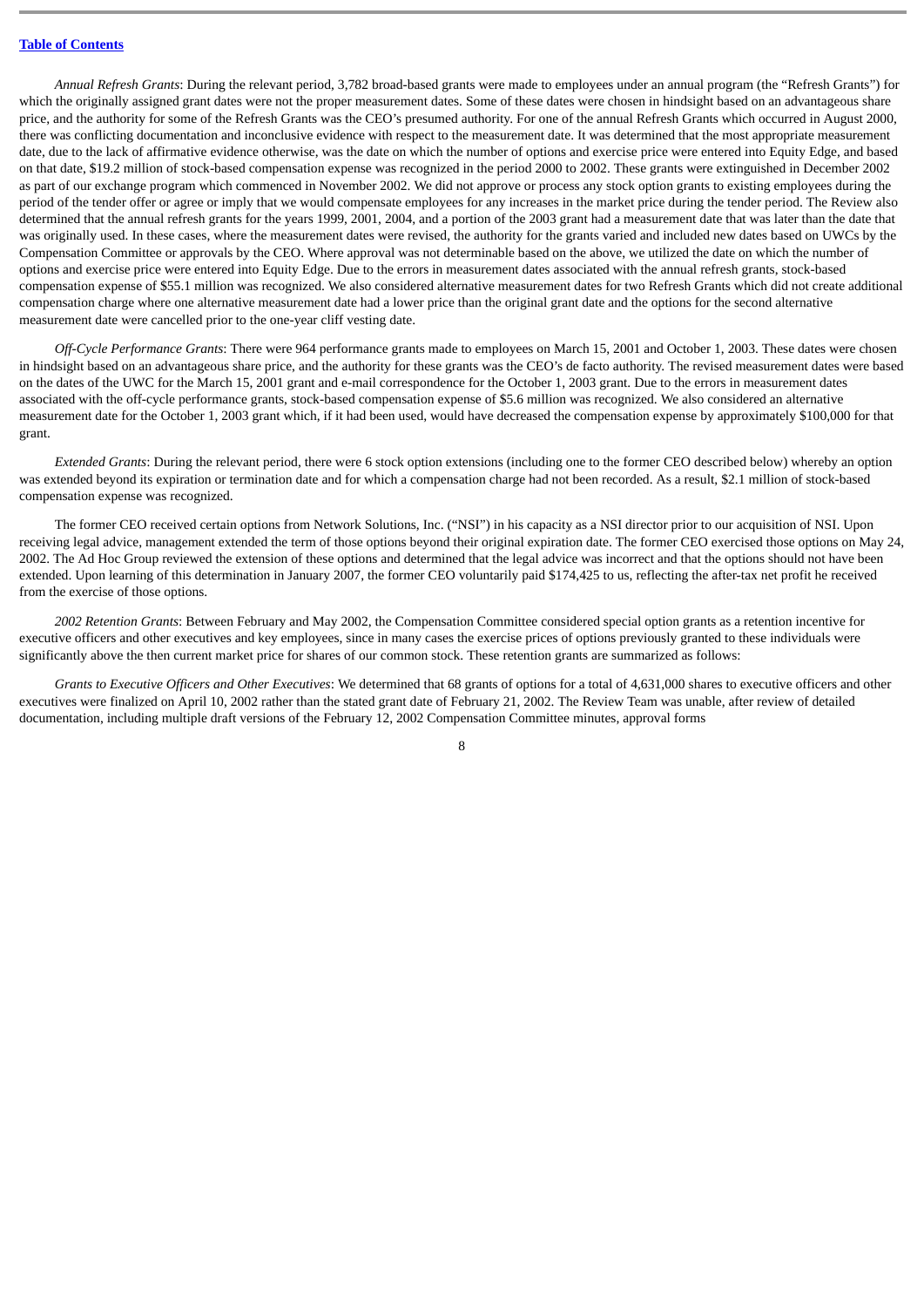(which were undated) and email correspondence, to affirmatively determine when the grants to executive officers and other executives were approved. In accordance with our measurement date hierarchy for grants described above, we determined that April 10, 2002 was the correct measurement date because that was the date that other grants, including certain executive grants, were entered into Equity Edge. The grant price as of the measurement date was \$23.74, the closing market price of our stock on April 10, 2002. Because the stated exercise price of the grants was set based on the closing market price on February 21, 2002 of \$22.71 and preceded the measurement date, an incremental \$1.3 million of stock-based compensation expense was recognized.

We also determined that the Compensation Committee repriced 1,870,000 of these options on May 24, 2002, with an exercise price of \$10.08, the closing market price of our stock on May 24, 2002. We determined that these grants were a reprice based on a UWC of the Compensation Committee. The accounting impact of the repricing was not recorded at the time of the Compensation Committee approval and we did not properly disclose the circumstances of these grants. In accordance with FIN 44 and after applying variable accounting, we recognized incremental stock-based compensation expense of approximately \$15.8 million, net of reversals, for the periods between 2002 and 2006. Had we considered an alternative measurement date between the periods from February 13, 2002 through April 25, 2002, compensation expense would have increased by up to \$25.0 million for these grants.

*Grants to Employees*: Broad-based employee grants were also considered during the February to May 2002 period. The Review Team determined that the CEO, under his presumed authority, approved 305 broad-based employee grants on or about March 20, 2002 with a grant price of \$26.42, the closing market price of our stock on that date. These awards were communicated shortly thereafter to the employees. We determined that March 20, 2002 was a definitive measurement date for the awards to the employees.

The grants to employees previously approved by the CEO on March 20, 2002 were submitted for approval to the Compensation Committee as evidenced in a UWC dated May 24, 2002. The Compensation Committee approved the 305 employee grants with an exercise price of \$10.08, the market value of our common stock on May 24, 2002. Therefore the employee awards were re-priced on that date. Although the awards had been communicated to the employees and disclosed in our Form 10-Q for the first quarter of 2002, the accounting impact of the repricing was not recorded at the time of the Compensation Committee approval and we did not properly disclose the circumstances of these grants. As a result of the repricing, and after applying variable accounting, approximately \$6.6 million, net of reversals of additional stock-based compensation expense has been recorded for the periods between 2002 and 2006.

*Retention Grants to our former CEO*: In the February 12, 2002 Compensation Committee meeting, the Committee considered the number and vesting period of a proposed option award to the CEO. The Review Team found multiple draft versions of the minutes for the February 12, 2002 meeting of the Compensation Committee and concluded that the signed minutes were inaccurate. Attendees at the meeting have different recollections of the business conducted. One draft, unapproved version of those minutes, stated the number of options to be awarded to the CEO was 1,200,000, while the signed version of the minutes approved by the members of the Compensation Committee in late May 2002 stated that the number of options to be awarded was 600,000. Both versions of the minutes stated that the grant date and the exercise price was February 21, 2002 and \$22.71. The minutes of a Board meeting held on February 12, 2002, after the Compensation Committee meeting, also indicate that the CEO was awarded 1,200,000 options at the February 12, 2002 Compensation Committee meeting.

We have determined that the measurement date for the 1,200,000 options to the CEO was February 12, 2002 with a grant price of \$26.31, the closing market price of our stock on that date, and that the options were repriced on February 21, 2002 with a grant price of \$22.71, the closing market price of our stock on that date. Subsequently, 600,000 options of the 1,200,000 options were repriced on May 24, 2002 with a grant price of \$10.08, the closing market price of our stock on that date. The accounting impact of the repricings was not recorded at the time of the Compensation Committee approval and we did not properly disclose the circumstances of these grants. As a result of the repricing, and after applying variable accounting, approximately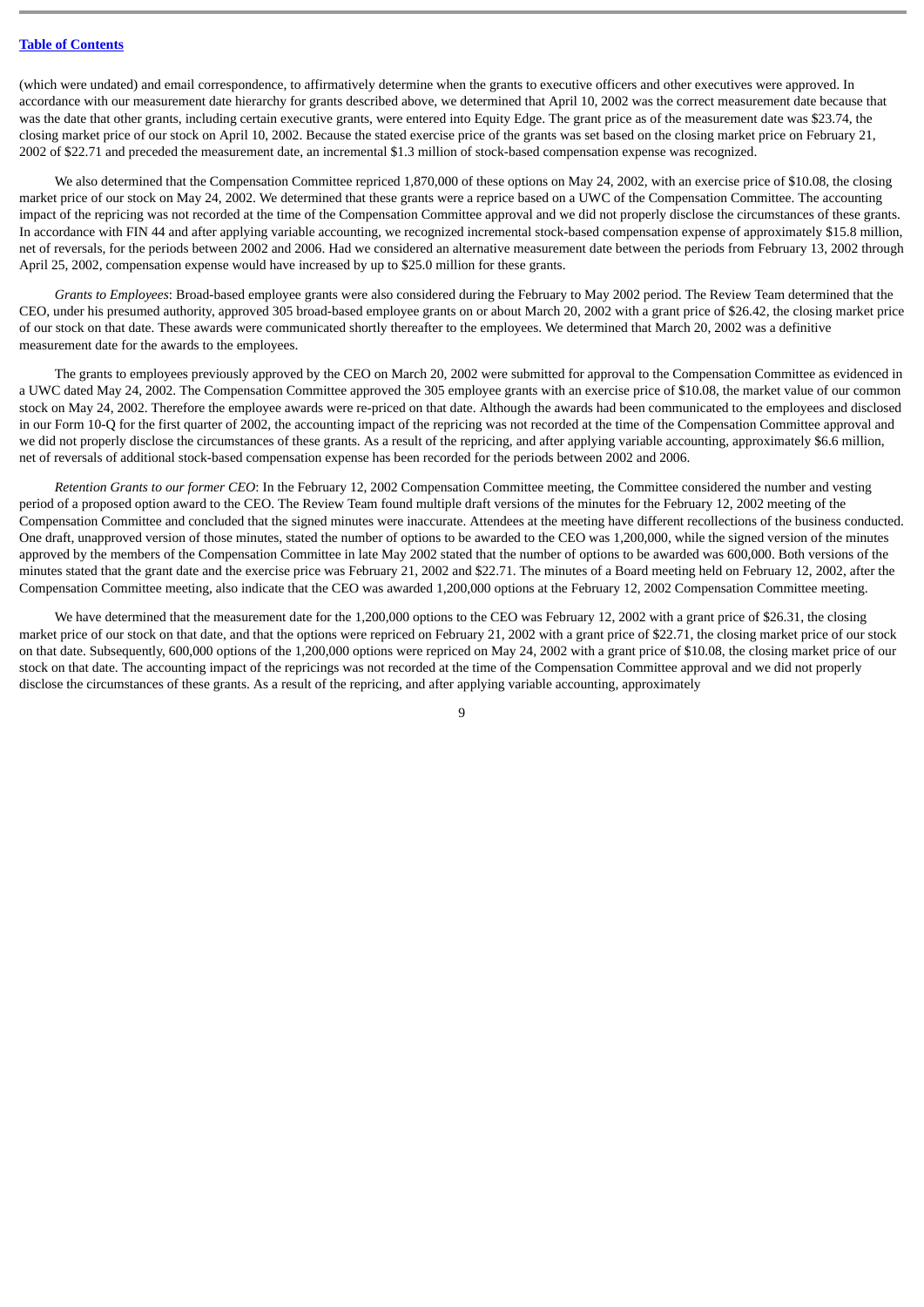#### **Table of [Contents](#page-1-0)**

\$7.5 million, net of reversals, of additional stock-based compensation expense has been recorded for the periods between 2002 and 2006.

*Actions Taken by the Board with respect to Grants*: As part of the Review, the Board of Directors confirmed all option grants (including those to our former CEO and CFO) that the Review Team concluded had authority issues as legally binding and enforceable obligations of ours as of the date of such grant. In addition, the Board of Directors decided to modify the following grants to the former CEO and CFO in 2007 and no reversal of compensation expense was recorded for these negative modifications in the financial statements.

Former CEO: An option grant to the former CEO of 100,000 shares originally dated December 29, 2000 at an exercise price of \$74.188 was modified to a new exercise price of \$127.31.

*Former CEO*: The February 2002 option grant to the former CEO of 600,000 shares originally dated February 21, 2002 at an exercise price of \$22.71 was modified to a new exercise price of \$26.31.

*Former CFO*: An option grant to the CFO of 25,000 shares originally dated December 29, 2000 at an exercise price of \$74.188 was modified to a new exercise price of \$127.31.

*Former CFO*: An option grant to the CFO of 125,000 shares originally dated August 1, 2000 at an exercise price of \$151.25 was modified to a new exercise price of \$165.22.

*Former CFO*: An option grant to the CFO of 40,000 shares originally dated March 15, 2001 at an exercise price of \$34.438 was modified to a new exercise price of \$42.26. The CFO's 409A tax election described below modified 1,667 of these options and the Board of Directors determined to modify the remaining 38,333 options.

*Former CFO*: A grant to the CFO of 90,000 shares originally dated September 6, 2001 at an exercise price of \$34.16 was modified to a new exercise price of \$38.30. The CFO's 409A tax election described below modified 11,250 of these options and the Board of Directors determined to modify the remaining 78,750 options.

*Former CFO*: The February 2002 option grant to the CFO of 100,000 shares originally dated February 21, 2002 at an exercise price of \$22.71 was modified to a new exercise price of \$23.74.

*Other*: We and the Review Team also determined that the former CEO received an option grant in October 1998 for 100,000 shares (95,928 non-qualified stock options ("NQSOs") and 4,072 incentive stock options ("ISOs"), which split to options for 200,000 shares in May 1999 and then split again to options for 400,000 shares in November 1999 when we announced a stock split during those respective periods. The account statements and monthly reporting statements for November 1 and December 1, 2000 showed that the former CEO held options for 400,000 shares at the split-adjusted price of \$7.67. However, the Ad Hoc Group determined that sometime between December 1, 2000 and January 1, 2001, we erroneously changed the former CEO's options to reflect the pre-split amount of 100,000 shares instead of 400,000 shares, but at the post-split price of \$7.67. The error was never subsequently corrected. Therefore, the former CEO did not receive the benefit of the additional 300,000 options arising from the two stock splits, which expired in 2005. Based on a determination by the Board of Directors after the Ad Hoc Group's Review in May 2007, we have agreed to pay the former CEO \$5,459,430, reflecting the gain he would have realized from the exercise of these options prior to their expiration, based on the weighted-average price of stock options exercised by the former CEO in August 2005.

The other principal factual findings of the Review included the following:

- The human resources, accounting, and legal departments failed to implement appropriate processes and controls. During 2000 through 2003, the option grant process was characterized by a high degree of informality and relatively little oversight.
- The Review found no evidence that accounting personnel were aware of the deficient practices used in selecting grant dates.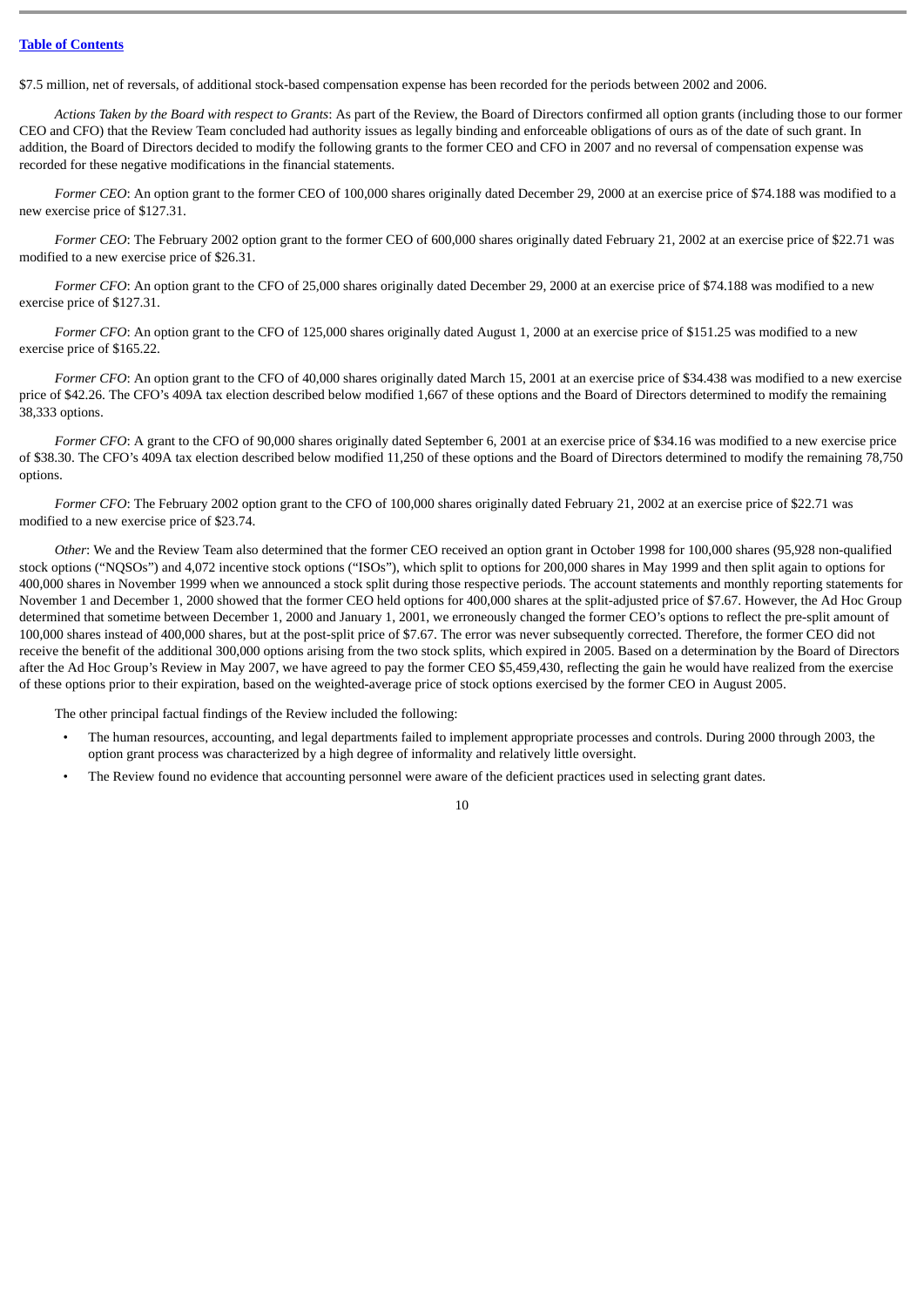- The Review found instances of incomplete and inaccurate corporate records, including two sets of Committee minutes that were inaccurate.
- The Review found no evidence of fictitious individuals being granted options.
- Options found to be misdated, have a date chosen in hindsight based on an advantageous share price, repriced, or unauthorized with a stated exercise price lower than the share price at the actual approval date will result in adverse tax consequences to the recipients and us.
- In light of the Review's other findings, our disclosures related to option grants were inaccurate in some respects.

The principal recommendations of the Ad Hoc Group's Review included the following:

- The Board or the Compensation Committee should approve all grants that the Review found to be unauthorized, with the exception of certain grants made to our former CEO and CFO. The Board or the Compensation Committee should consider whether to cancel or request forfeiture of any options granted to the former CEO and CFO that were determined to be unauthorized, misdated, have a date chosen in hindsight based on an advantageous share price, or repriced, and then should consider the appropriate equity compensation for these officers for the periods covered by the Review.
- We should develop and implement detailed written grant policies.
- We should designate individuals in the legal and accounting departments to oversee the documentation of and accounting for option grants.
- We should develop and implement improved training and controls relating to option granting practices to ensure that all personnel involved in the granting and administration of stock options understand the relevant option plans and accounting, tax, and disclosure requirements.
- We should award regular grants (new hire, promotion, and annual performance) at predetermined dates and with all approvals documented and finalized on those dates.

The Board has adopted all of the Review's findings and recommendations. We, under the direction of the Audit Committee and the Compensation Committee, and with the assistance of PricewaterhouseCoopers LLP, have implemented or are in the process of implementing the recommendations.

Based on the results of the Review, we has recorded additional non-cash stock-based compensation expense (benefit) net of related income tax effects related to past stock option grants of \$1.5 million for the first quarter ended March 31, 2006, (\$21.6 million) and \$36.9 million in fiscal years 2005 and 2004, respectively. These adjustments were recorded based on the evidence and findings from the Ad Hoc Group's review, including analysis of the measurement dates for the 8,164 stock option grants made on 41 dates during the relevant period that the Review determined were incorrect.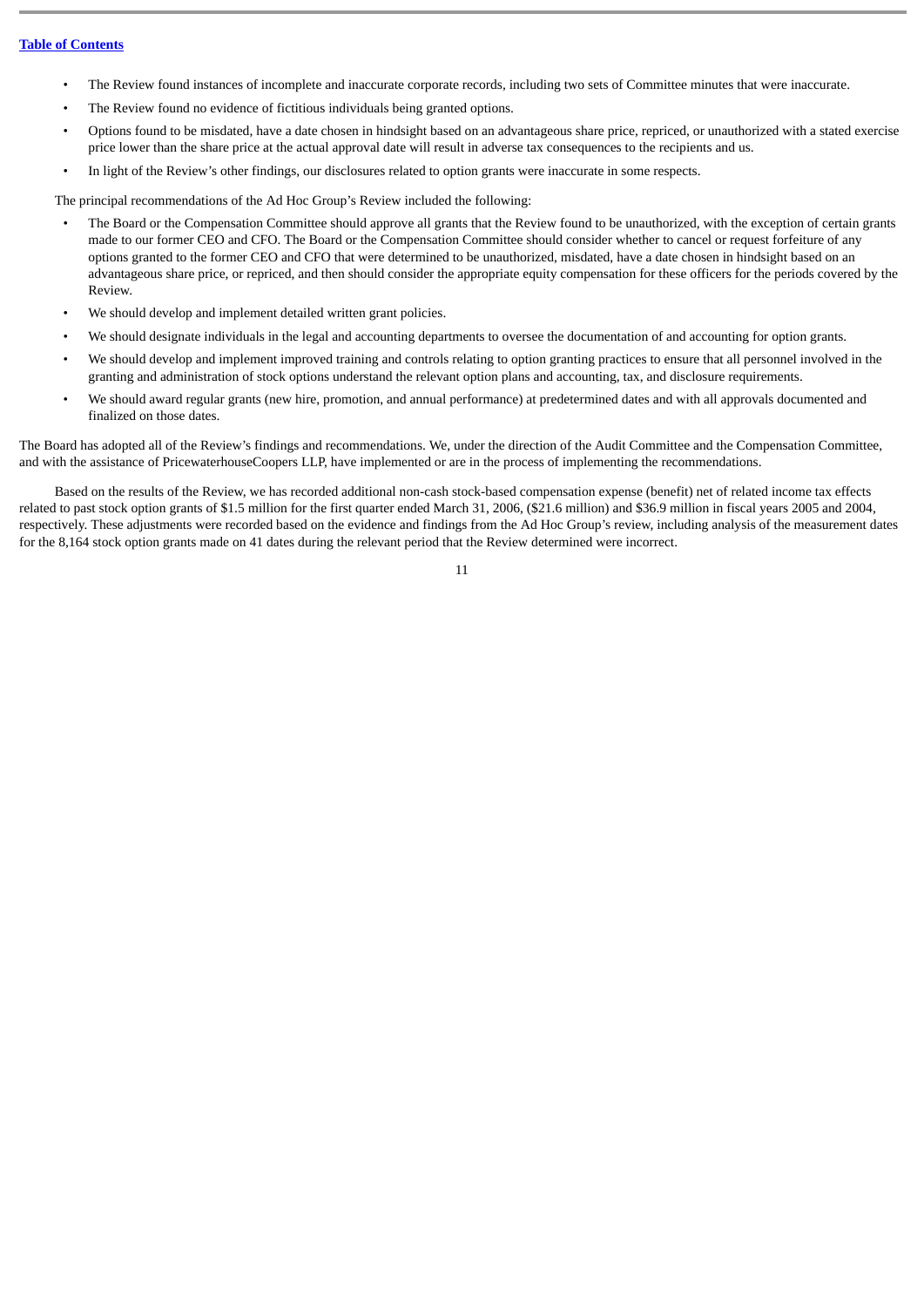## **Table of [Contents](#page-1-0)**

The incremental impact from recognizing stock-based compensation expense resulting from the Ad Hoc Group's Review of past stock option grants is as follows (dollars in thousands):

| <b>Fiscal Year</b>       | As<br><b>Restated</b> | As<br>Previously<br>Reported | Pre-Tax<br><b>Expense</b><br>(Income)<br><b>Adjustments</b> | <b>After Tax</b><br>(Income)<br><b>Expense</b><br><b>Adjustments</b> |  |
|--------------------------|-----------------------|------------------------------|-------------------------------------------------------------|----------------------------------------------------------------------|--|
| 1998                     | 1,288<br>S.           | 1,280<br>S.                  | 8                                                           | 8                                                                    |  |
| 1999                     | 7,057                 | 104                          | 6,953                                                       | 6,953                                                                |  |
| 2000                     | 24,814                | 1,722                        | 23,092                                                      | 23,092                                                               |  |
| 2001                     | 42,500                | 7,803                        | 34,697                                                      | 34,697                                                               |  |
| 2002                     | 70,066                | 18,956                       | 51,110                                                      | 51,110                                                               |  |
| 2003                     | 35,010                | 7,389                        | 27,621                                                      | 27,621                                                               |  |
| Total 1998 – 2003 impact | 180,735               | 37,254                       | 143,481                                                     | 143,481                                                              |  |
| 2004                     | 46,835                | 3,136                        | 43.699                                                      | 36,873                                                               |  |
| 2005(2)                  | (10,588)(2)           | 6,312                        | (17,670)                                                    | (21, 560)                                                            |  |
| 2006(1)                  | 66,285                | 64,438                       | 1,847(1)                                                    | 1,532(1)                                                             |  |
| <b>Total</b>             | \$283,267             | \$111,140                    | \$171,357                                                   | \$160,326                                                            |  |

(1) Pre-tax expense adjustments are through March 31, 2006 and represent amounts being reported pursuant to FAS123R whereas all other amounts are reported pursuant to APB 25. (2) Includes \$0.8 million of other stock-based compensation adjustments that were unrelated to past stock option grants.

Additionally, the pro forma expense under SFAS No. 123 in Note 1 in the Notes to Condensed Consolidated Financial Statements of this Form 10-Q has been restated to reflect the impact of these adjustments for the three and nine months ended September 30, 2005.

As noted above we considered alternative measurement dates for eight grants which, if applied, would have resulted in additional stock-based compensation of approximately \$25.7 million. With the exception of these eight grants, there was no uncertainty on the measurement date for option grants. The table below shows what the incremental impact to stock-based compensation expense would have been by category of grant had these alternative measurement dates been applied (in thousands):

| Category                       | Pre-Tax<br><b>Expense</b><br>(Income) |
|--------------------------------|---------------------------------------|
| <b>Director Grants</b>         |                                       |
| <b>Executive Grants</b>        | 100                                   |
| <b>Acquisition Grants</b>      | 675                                   |
| <b>Annual Refresh Grants</b>   |                                       |
| <b>Extended Grants</b>         |                                       |
| Retention and Off-Cycle Grants | (100)                                 |
| New Hire and Promotion Grants  |                                       |
| 2002 Retention Grants          | 25,000                                |
| <b>Total</b>                   | \$25,675                              |

#### *Tax Implications*

We evaluated the impact of the restatements on our global tax provision and have determined that a portion of the tax benefit relating to stock-based compensation expense formerly associated with stock option deductions is attributable to continuing operations. We identified deferred tax assets totaling \$16.3 million at December 31, 2005 which reflect the benefit of tax deductions from future employee stock option exercises. We have not realized this or any other deferred tax asset relating to taxing jurisdictions within the United States as of

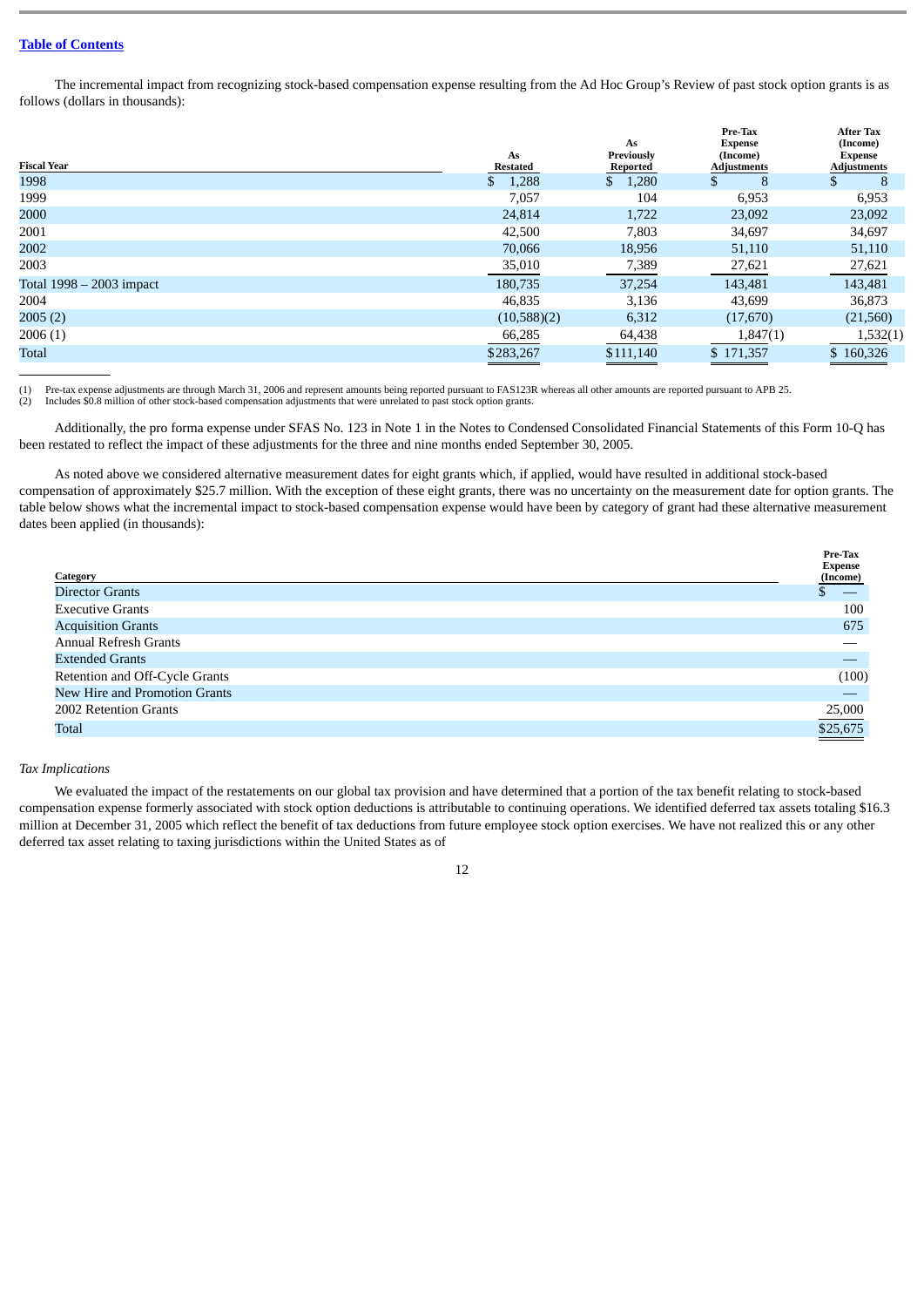December 31, 2005. See Note 15 of Notes to Condensed Consolidated Financial Statements regarding our realization of United States-based deferred tax assets.

We also believe that we should not have taken a tax deduction under Internal Revenue Code (IRC) Section 162(m) in prior years for stock option related amounts pertaining to certain executives. Section 162(m) limits the deductibility of compensation above certain thresholds. As a result, our tax net operating losses associated with the stock option intra-period allocation have decreased by \$12.6 million. We continues to apply a valuation allowance to our tax net operating losses relating to stock options exercised prior to the adoption of SFAS No. 123R, *"Share-Based Payment."* Pursuant to Footnote 82 of SFAS No. 123R, we recognize financial statement benefit of these tax net operating losses when such losses reduce cash taxes paid.

Section 409A of the Internal Revenue Code ("Section 409A") imposes significant penalties on individual income taxpayers who were granted stock options that were unvested as of December 31, 2004 and that have an exercise price of less than the fair market value of the stock on the date of grant ("Affected Options"). These tax consequences include income tax at vesting, an additional 20% tax and interest charges. In addition, the issuer of Affected Options must comply with certain reporting and withholding obligations under Section 409A.

These adverse tax consequences may be avoided for unexercised Affected Options if the exercise price of the Affected Option is adjusted to reflect the fair market value at the time the option was granted (as such measurement date is determined for financial reporting purposes). Under Treasury regulations, Affected Options held by executive officers or directors were to be amended on or before December 31, 2006 to avoid the adverse tax consequences of Section 409A; holders of Affected Options who are not executive officers or directors of us have until December 31, 2007 to amend their Affected Options to avoid the adverse tax consequences of Section 409A. Four of our current and former executive officers and a current director holding Affected Options elected to increase the exercise price of their Affected Options to the market price on December 31, 2006. Effective December 31, 2006, the exercise prices of Affected Options held by D. James Bidzos, a current board member, Dana Evan, former Chief Financial Officer, Robert Korzeniewski, Executive Vice President of Corporate Development, Judy Lin, former Executive Vice President of Security Services and Mark McLaughlin, Executive Vice President of Products, Marketing and Customer Support, were adjusted so that these options will not be subject to Section 409A. We are currently considering actions to avoid or alleviate certain of the adverse tax consequences associated with Affected Options for employees who are not executive officers of ours and whether to offer compensation to the executive officers and director who elected to increase the exercise price of their Affected Options as of December 31, 2006. Should we decide to take actions to avoid or alleviate these adverse tax consequences associated with current and former employees' outstanding Affected Options, we estimate the related compensatory payments would be approximately \$11.6 million. In June 2007, we made payments of approximately \$0.9 million on behalf of current and former employees who exercised Affected Options in 2006 under the IRS and California Franchise Tax Board 409A Compliance Resolution Programs. We estimate the cost to participate in these compliance resolution programs, including a gross-up payment to the affected employees will be approximately \$1.9 million.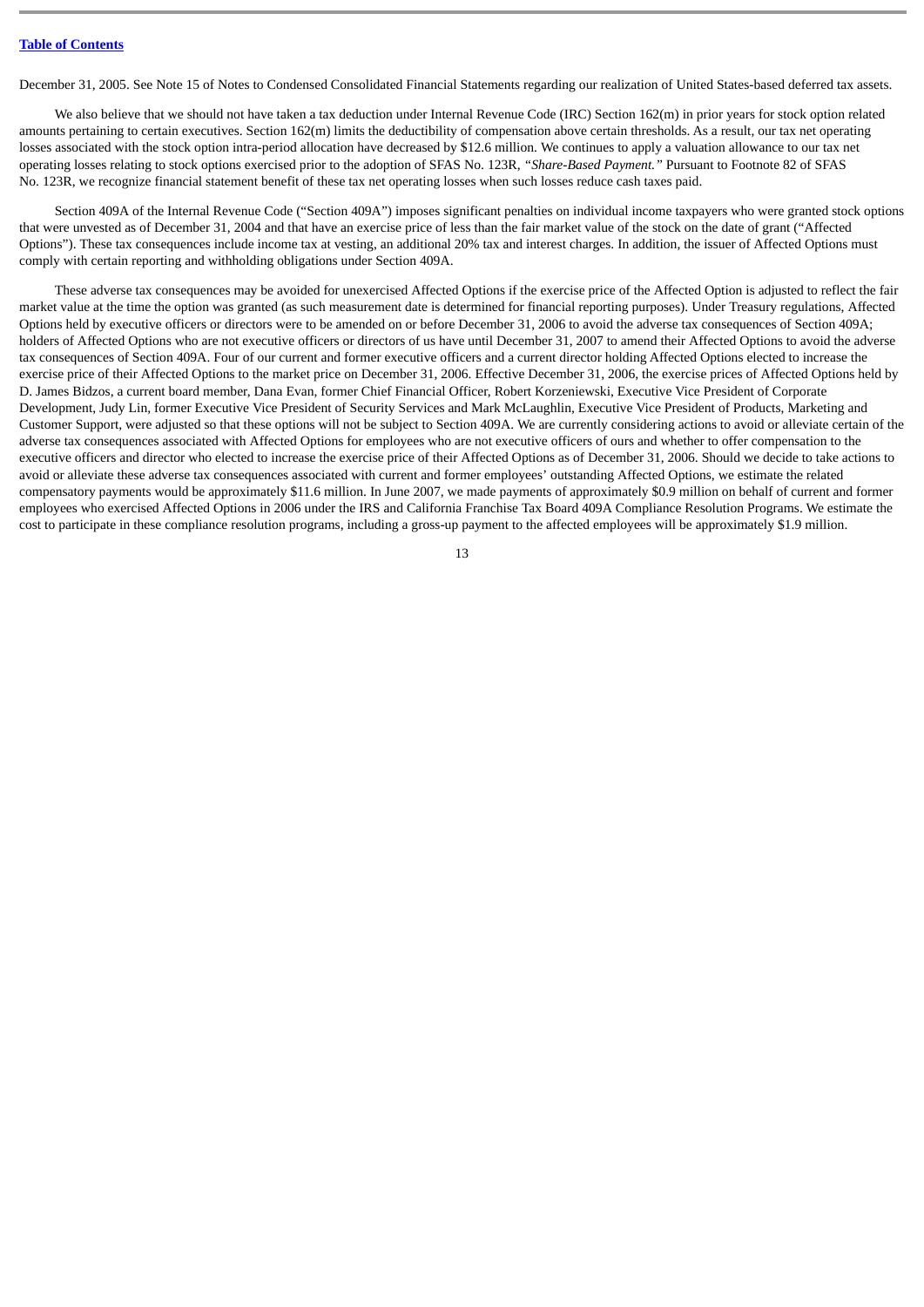## <span id="page-13-0"></span>**PART I—FINANCIAL INFORMATION**

## <span id="page-13-1"></span>**ITEM 1. CONDENSED CONSOLIDATED FINANCIAL STATEMENTS (Unaudited)**

As required under Item 1—Condensed Consolidated Financial Statements (Unaudited) included in this section are as follows:

| <b>Financial Statement Description</b>                                                                        | Page |
|---------------------------------------------------------------------------------------------------------------|------|
| • Condensed Consolidated Balance Sheets as of September 30, 2006 and December 31, 2005                        | 15   |
| • Condensed Consolidated Statements of Income for the Three and Nine Months Ended September 30, 2006 and 2005 | 16   |
| • Condensed Consolidated Statements of Cash Flows for the Nine Months Ended September 30, 2006 and 2005       | 17   |
| • Notes to Condensed Consolidated Financial Statements                                                        | 18   |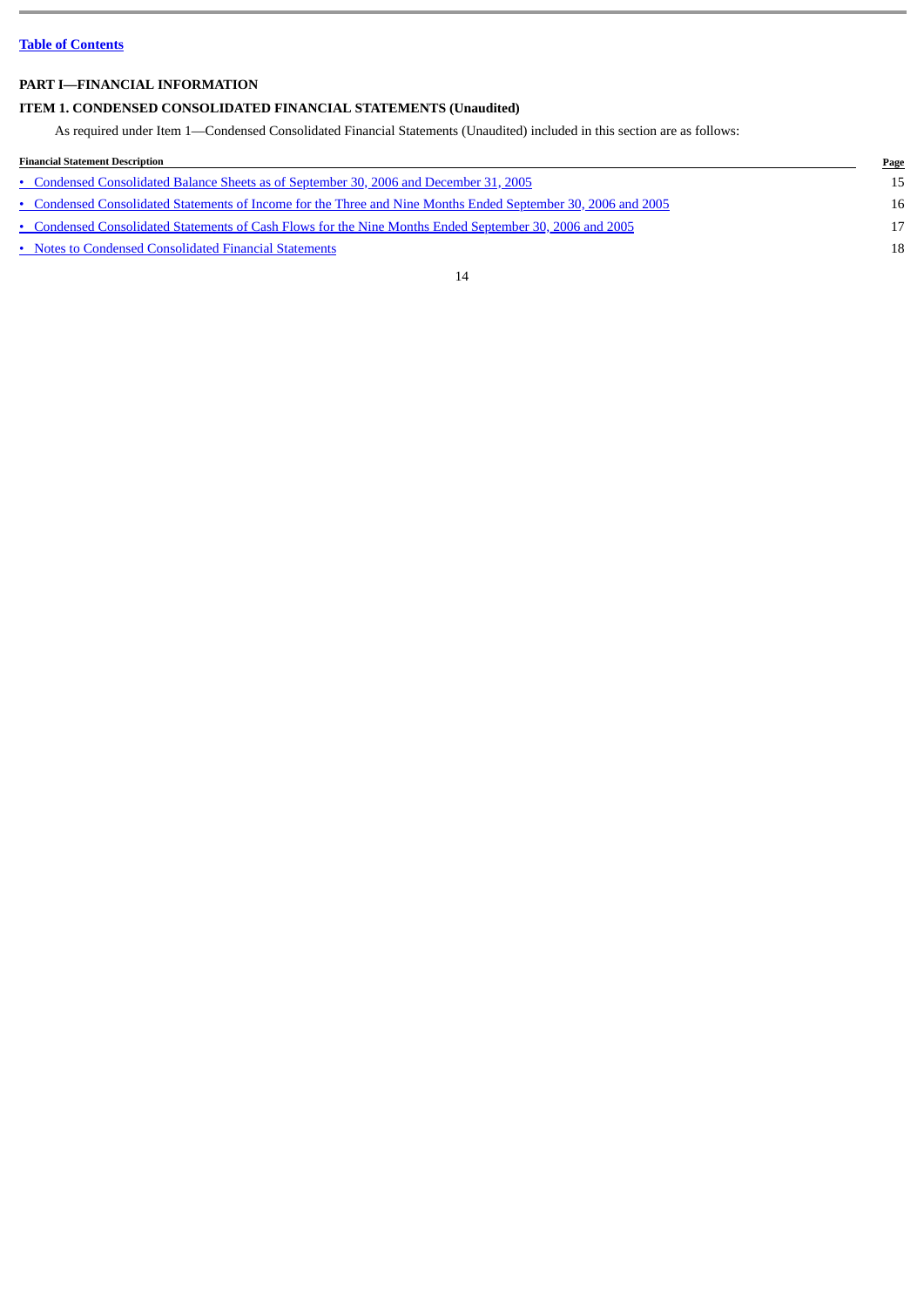## **CONDENSED CONSOLIDATED BALANCE SHEETS (In thousands, except share data)**

<span id="page-14-0"></span>

|                                                                                                                                   | September 30,<br>2006   | December 31,<br>2005 |  |
|-----------------------------------------------------------------------------------------------------------------------------------|-------------------------|----------------------|--|
|                                                                                                                                   | (Unaudited)             | (As Restated) (1)    |  |
| <b>ASSETS</b>                                                                                                                     |                         |                      |  |
| Current assets:                                                                                                                   |                         |                      |  |
| Cash and cash equivalents                                                                                                         | $\mathbb{S}$<br>439.250 | \$<br>476,826        |  |
| Short-term investments                                                                                                            | 220,564                 | 378,006              |  |
| Accounts receivable, net of allowance for doubtful accounts of \$15,408 and \$11,559 at September 30, 2006 and December 31, 2005, |                         |                      |  |
| respectively                                                                                                                      | 326,844                 | 279,766              |  |
| Prepaid expenses and other current assets<br>Deferred tax assets                                                                  | 229,795<br>123,954      | 78,008               |  |
| Current assets of discontinued operations                                                                                         | 5,689                   | 15,907<br>5,295      |  |
|                                                                                                                                   |                         |                      |  |
| Total current assets                                                                                                              | 1,346,096               | 1,233,808            |  |
| Property and equipment, net                                                                                                       | 591.626                 | 558.272              |  |
| Goodwill                                                                                                                          | 1,441,923               | 1,068,963            |  |
| Other intangible assets, net                                                                                                      | 325,859                 | 225,302              |  |
| Restricted cash and investments                                                                                                   | 48,962                  | 50,972               |  |
| Long-term note receivable                                                                                                         |                         | 26,419               |  |
| Long-term deferred tax assets                                                                                                     | 206,603                 |                      |  |
| Other assets, net                                                                                                                 | 22,139                  | 16,985               |  |
| Total long-term assets                                                                                                            | 2,637,112               | 1,946,913            |  |
| <b>Total assets</b>                                                                                                               | 3,983,208               | 3,180,721            |  |
| <b>LIABILITIES AND STOCKHOLDERS' EQUITY</b>                                                                                       |                         |                      |  |
| Current liabilities:                                                                                                              |                         |                      |  |
| Accounts payable and accrued liabilities                                                                                          | $\mathbb{S}$<br>691.036 | \$<br>567,848        |  |
| Accrued restructuring costs                                                                                                       | 4,529                   | 7,440                |  |
| Deferred revenue                                                                                                                  | 436,874                 | 371,566              |  |
| Short-term debt                                                                                                                   | 199.000                 |                      |  |
| Short-term deferred tax liabilities                                                                                               | 1,975                   |                      |  |
| Current liabilities of discontinued operations                                                                                    | 4,997                   | 6,822                |  |
| Total current liabilities                                                                                                         | 1,338,411               | 953,676              |  |
| Long-term deferred revenue                                                                                                        | 154,455                 | 127,175              |  |
| Long-term accrued restructuring costs                                                                                             | 1,751                   | 10,876               |  |
| Other long-term liabilities                                                                                                       | 5,159                   | 4,995                |  |
| Long Term deferred tax liabilities                                                                                                | 25,694                  | 19,072               |  |
| Total long-term liabilities                                                                                                       | 187,059                 | 162,118              |  |
| <b>Total liabilities</b>                                                                                                          | 1,525,470               | 1,115,794            |  |
| Commitments and contingencies                                                                                                     |                         |                      |  |
| Minority interest in subsidiaries                                                                                                 | 47,442                  | 41.485               |  |
| Stockholders' equity:                                                                                                             |                         |                      |  |
| Preferred stock-par value \$.001 per share                                                                                        |                         |                      |  |
| Authorized shares: 5,000,000                                                                                                      |                         |                      |  |
| Issued and outstanding shares: none                                                                                               |                         |                      |  |
| Common stock--- par value \$.001 per share                                                                                        |                         |                      |  |
| Authorized shares: 1,000,000,000                                                                                                  |                         |                      |  |
| Issued and outstanding shares: 243,828,646 and 246,418,940 (excluding 35,456,975 and 28,981,444 shares held in treasury at        |                         |                      |  |
| September 30, 2006 and December 31, 2005, respectively)                                                                           | 244                     | 246                  |  |
| Additional paid-in capital                                                                                                        | 23.318.396              | 23,368,460           |  |
| Unearned compensation                                                                                                             |                         | (24, 199)            |  |
| <b>Accumulated deficit</b>                                                                                                        | (20,899,965)            | (21, 308, 512)       |  |
| Accumulated other comprehensive loss                                                                                              | (8,379)                 | (12, 553)            |  |
| Total stockholders' equity                                                                                                        | 2,410,296               | 2,023,442            |  |
| Total liabilities and stockholders' equity                                                                                        | 3,983,208<br>\$         | 3,180,721<br>\$      |  |

(1) See Note 2, "Restatement of Condensed Consolidated Financial Statements," of the Notes to Condensed Consolidated Financial Statements.

See accompanying Notes to Condensed Consolidated Financial Statements.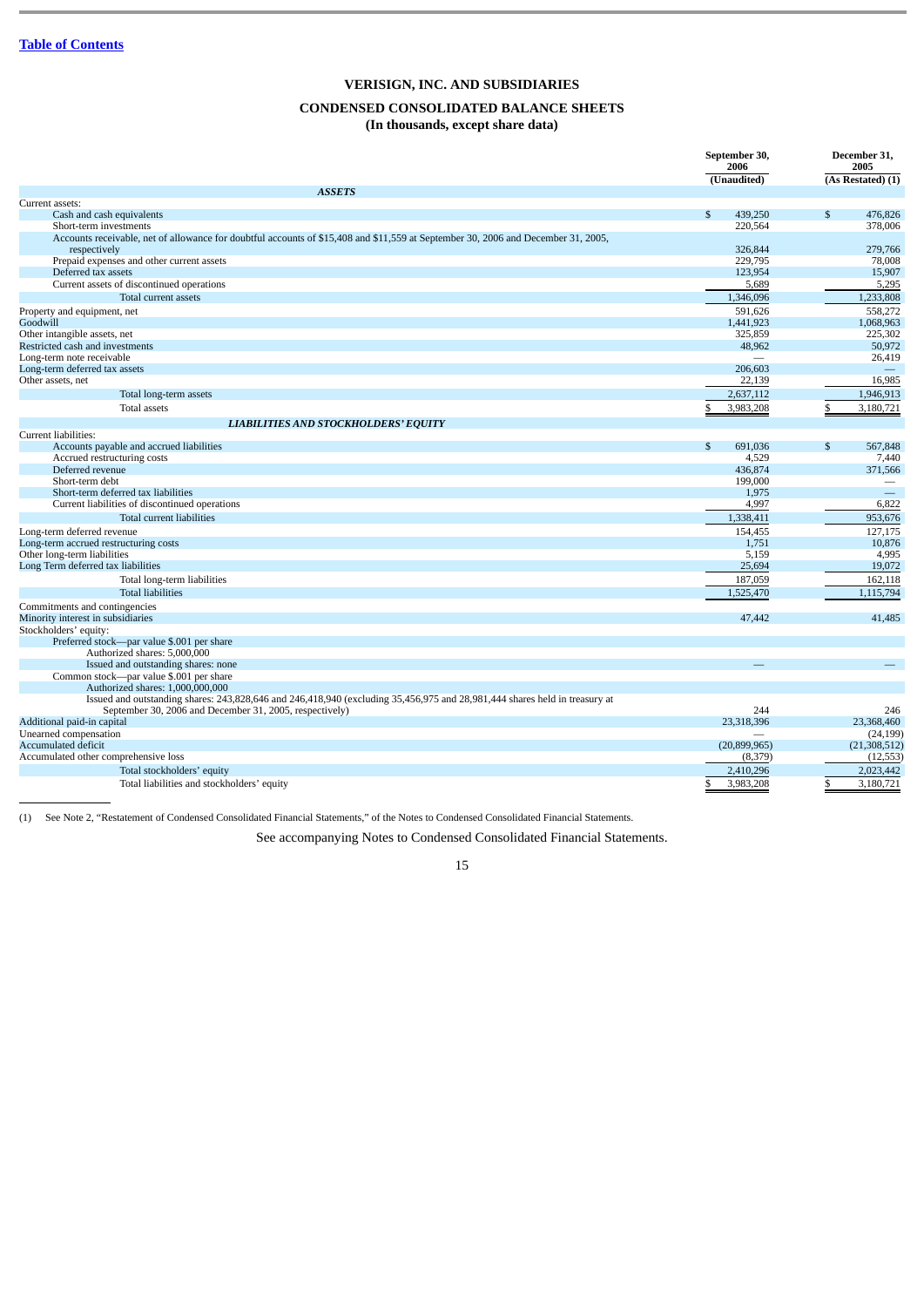## **CONDENSED CONSOLIDATED STATEMENTS OF INCOME**

| (In thousands, except per share data) |  |
|---------------------------------------|--|
| (Unaudited)                           |  |
|                                       |  |

<span id="page-15-0"></span>

|                                                               |                       | <b>Three Months Ended</b><br>September 30, | <b>Nine Months Ended</b><br>September 30, |                          |  |  |
|---------------------------------------------------------------|-----------------------|--------------------------------------------|-------------------------------------------|--------------------------|--|--|
|                                                               | 2006                  | 2005                                       | 2006                                      | 2005                     |  |  |
|                                                               |                       | (As Restated) (1)                          |                                           | $(As$ Restated $)$ $(1)$ |  |  |
| <b>Revenues</b>                                               | \$399,513             | \$<br>401,113                              | \$1,163,021                               | 1,223,446                |  |  |
| Costs and expenses:                                           |                       |                                            |                                           |                          |  |  |
| Cost of revenues                                              | 144,480               | 126,858                                    | 430.663                                   | 383.654                  |  |  |
| Sales and marketing                                           | 95,164                | 113,333                                    | 279,010                                   | 376,000                  |  |  |
| Research and development                                      | 33,188                | 24,866                                     | 92,509                                    | 69,842                   |  |  |
| General and administrative                                    | 69,094                | 39,526                                     | 188,990                                   | 125,256                  |  |  |
| Restructuring, impairment, and other (reversals) charges, net | (84)                  | 537                                        | (4,279)                                   | (3,821)                  |  |  |
| Amortization of other intangible assets                       | 30,977                | 26,235                                     | 90,809                                    | 73,896                   |  |  |
| Acquired in-process research and development                  | 1,200                 | 1,800                                      | 16,700                                    | 6,100                    |  |  |
| Total costs and expenses                                      | 374,019               | 333,155                                    | 1,094,402                                 | 1,030,927                |  |  |
| <b>Operating income</b>                                       | 25,494                | 67,958                                     | 68,619                                    | 192,519                  |  |  |
| Non-operating income:                                         |                       |                                            |                                           |                          |  |  |
| Minority interest                                             | (719)                 | (1,221)                                    | (2, 124)                                  | (3,397)                  |  |  |
| Other income, net                                             | 4,755                 | 14,390                                     | 38,858                                    | 43,285                   |  |  |
| Income from continuing operations before income taxes         | 29,530                | 81,127                                     | 105,353                                   | 232,407                  |  |  |
| Income tax expense (benefit)                                  | 14,423                | 29,212                                     | (302, 127)                                | 90,692                   |  |  |
| Net income from continuing operations                         | 15,107                | 51,915                                     | 407,480                                   | 141,715                  |  |  |
| Net income from discontinued operations, net of tax           | 167                   | 4,934                                      | 1,067                                     | 13,343                   |  |  |
| Net income                                                    | \$15,274              | \$<br>56,849                               | \$408,547                                 | \$<br>155,058            |  |  |
| Basic net income per share from:                              |                       |                                            |                                           |                          |  |  |
| Continuing operations                                         | \$<br>0.06            | \$<br>0.20                                 | \$<br>1.67                                | \$<br>0.55               |  |  |
| Discontinued operations                                       |                       | 0.02                                       |                                           | 0.05                     |  |  |
|                                                               | \$<br>0.06            | \$<br>0.22                                 | \$<br>1.67                                | $\$$<br>0.60             |  |  |
| Diluted net income per share from:                            |                       |                                            |                                           |                          |  |  |
| Continuing operations                                         | $\mathbf{\$}$<br>0.06 | $\mathbb{S}$<br>0.20                       | \$<br>1.65                                | \$<br>0.53               |  |  |
| Discontinued operations                                       |                       | 0.01                                       |                                           | 0.05                     |  |  |
|                                                               | \$<br>0.06            | \$<br>0.21                                 | \$<br>1.65                                | \$<br>0.58               |  |  |
| Shares used in per share computation:                         |                       |                                            |                                           |                          |  |  |
| <b>Basic</b>                                                  | 243,536               | 260,369                                    | 244,620                                   | 259,259                  |  |  |
| Diluted                                                       | 245,657               | 266,079                                    | 247,005                                   | 266,107                  |  |  |
|                                                               |                       |                                            |                                           |                          |  |  |

(1) See Note 2, "Restatement of Condensed Consolidated Financial Statements," of the Notes to Condensed Consolidated Financial Statements.

See accompanying Notes to Condensed Consolidated Financial Statements.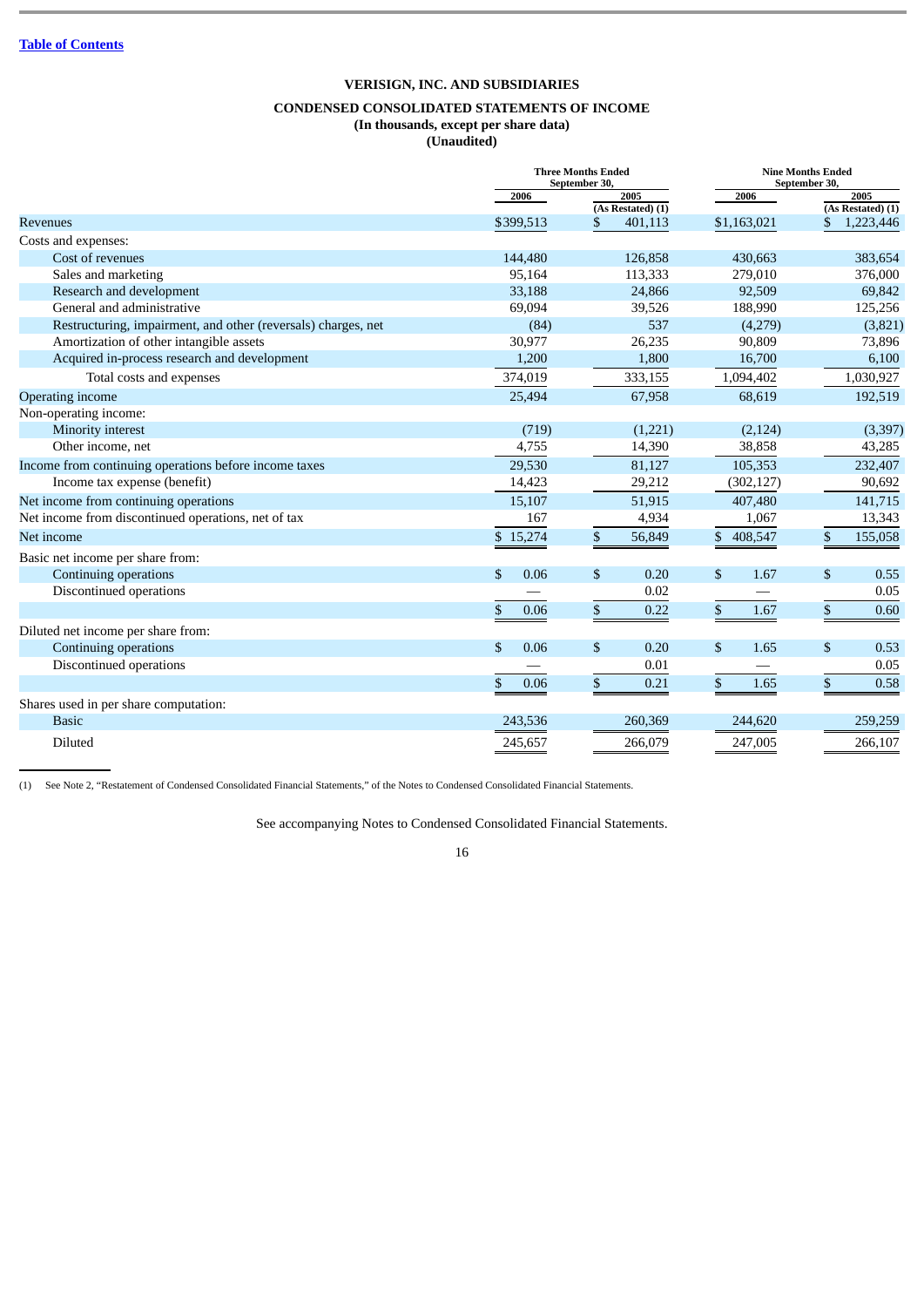## **VERISIGN, INC. AND SUBSIDIARIES CONDENSED CONSOLIDATED STATEMENTS OF CASH FLOWS (In thousands) (Unaudited)**

<span id="page-16-0"></span>

|                                                                                               |                          | <b>Nine Months Ended</b><br>September 30, |
|-----------------------------------------------------------------------------------------------|--------------------------|-------------------------------------------|
|                                                                                               | 2006                     | 2005                                      |
|                                                                                               |                          | (As Restated) (1)                         |
| Cash flows from operating activities:                                                         |                          |                                           |
| Net income                                                                                    | \$408,547                | \$<br>155,058                             |
| Adjustments to reconcile net income to net cash provided by operating activities:             |                          |                                           |
| Depreciation of property and equipment                                                        | 78,272                   | 64,930                                    |
| Amortization of other intangible assets                                                       | 90.809                   | 73,896                                    |
| Acquired in-process research and development                                                  | 16,700                   | 6,100                                     |
| Provision for doubtful accounts                                                               | 1,576                    | 1,249                                     |
| Stock-based compensation and other                                                            | 49,044                   | (14, 674)                                 |
| Restructuring, impairment, and other reversals, net                                           | (4,279)                  | (3,821)                                   |
| Net gain on sale and impairment of investments                                                | (21,260)                 | (8, 265)                                  |
| Minority interest in net income of subsidiary<br>Tax benefit associated with stock options    | 2,124                    | 3,397                                     |
|                                                                                               | $\overline{\phantom{a}}$ | 19,538                                    |
| Deferred income taxes                                                                         | (299, 137)               | (8,519)<br>186                            |
| Loss on disposal of property and equipment<br>Changes in operating assets and liabilities:    |                          |                                           |
| Accounts receivable                                                                           | 16.677                   | (69,798)                                  |
| Prepaid expenses and other current assets                                                     | (94,059)                 | (34, 337)                                 |
| Accounts payable and accrued liabilities                                                      | 5,307                    | 85,740                                    |
| Deferred revenue                                                                              | 80,781                   | 75,243                                    |
|                                                                                               |                          |                                           |
| Net cash provided by operating activities                                                     | 331,102                  | 345,923                                   |
| Cash flows from investing activities:                                                         |                          |                                           |
| Purchases of investments                                                                      | (536, 569)               | (256, 967)                                |
| Proceeds from maturities/sales of investments                                                 | 693.731                  | 231.136                                   |
| Purchases of property and equipment                                                           | (139, 044)               | (79, 673)                                 |
| Cash paid in business combinations, net of cash acquired                                      | (543, 821)               | (66, 653)                                 |
| Net proceeds received on long-term note receivable and investment                             | 47,786                   | 16,609                                    |
| Other assets                                                                                  | 125                      | (5,683)                                   |
| Net cash used in investing activities                                                         | (477, 792)               | (161, 231)                                |
| Cash flows from financing activities:                                                         |                          |                                           |
| Proceeds from issuance of common stock from option exercises and employee stock purchase plan | 52,668                   | 56,644                                    |
| Repurchase of common stock                                                                    | (135,000)                | (256, 819)                                |
| Change in net assets of subsidiary                                                            | 332                      | 605                                       |
| Proceeds from drawdown of credit facility, net                                                | 299,000                  |                                           |
| Debt issuance costs                                                                           | (3,381)                  |                                           |
| Repayment of debt and long-term liabilities                                                   | (102, 362)               | (1,650)                                   |
| Net cash provided by (used in) financing activities                                           | 111,257                  | (201, 220)                                |
| Effect of exchange rate changes on cash and cash equivalents                                  | 1,020                    | (4, 169)                                  |
| Net decrease in cash and cash equivalents                                                     | (34, 413)                | (20, 697)                                 |
| Cash and cash equivalents at beginning of period                                              | 478,660                  | 330,641                                   |
| Cash and cash equivalents at end of period                                                    | 444.247                  | 309.944                                   |
| Cash and cash equivalents of discontinued operations                                          | (4,997)                  | (2, 491)                                  |
|                                                                                               |                          |                                           |
|                                                                                               | \$439,250                | \$<br>307,453                             |
| Cash flows from discontinued operations:                                                      |                          |                                           |
| Net cash provided by operating activities                                                     | 3,162<br>S,              | 17,181                                    |
| Supplemental cash flow disclosures:                                                           |                          |                                           |
| Cash paid for income taxes, net of refunds received                                           | \$20,367                 | 19,140                                    |
|                                                                                               |                          |                                           |

(1) See Note 2, "Restatement of Condensed Consolidated Financial Statements," of the Notes to Condensed Consolidated Financial Statements.

See accompanying Notes to Condensed Consolidated Financial Statements.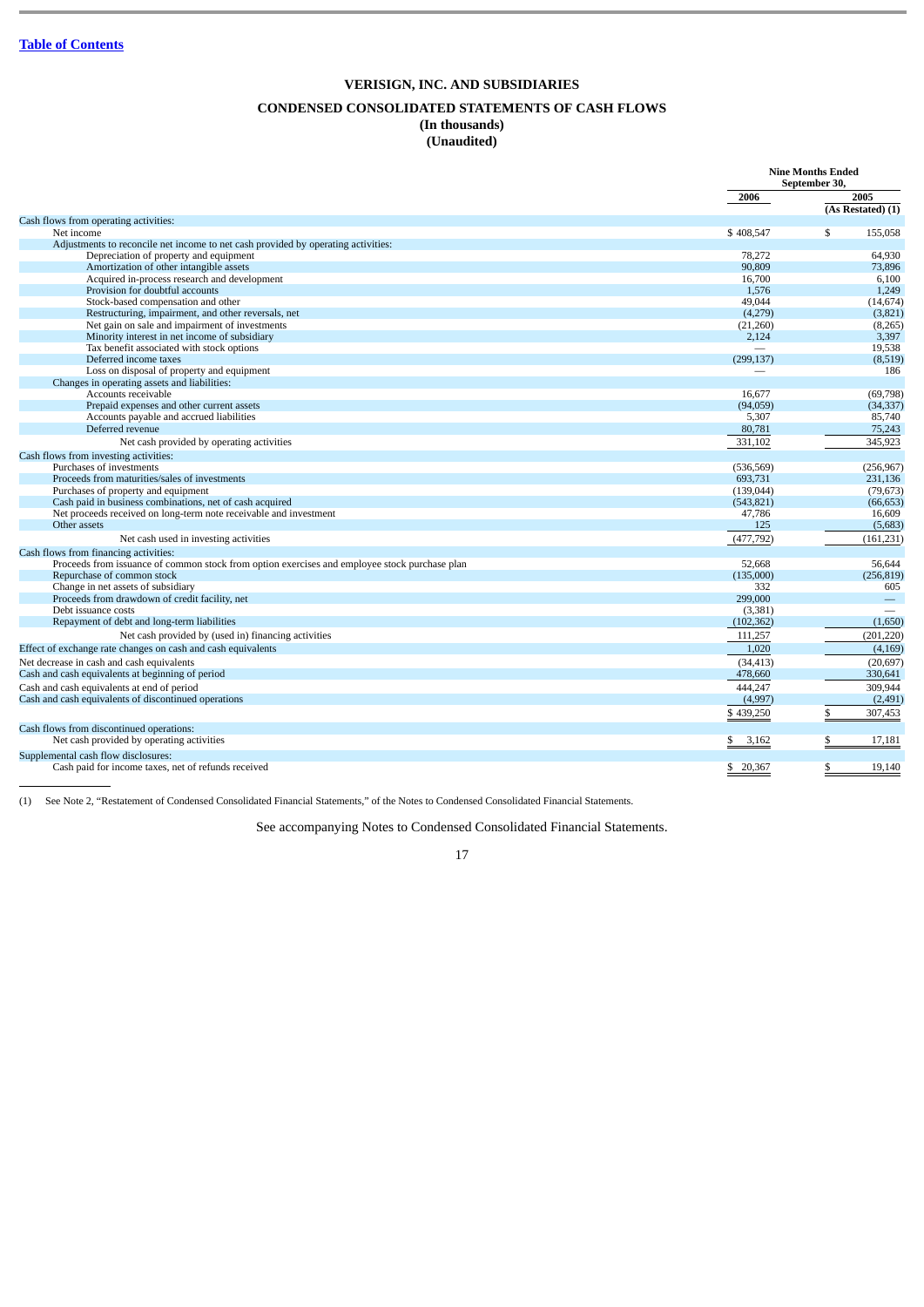## **VERISIGN, INC. AND SUBSIDIARIES NOTES TO CONDENSED CONSOLIDATED FINANCIAL STATEMENTS (Unaudited)**

## <span id="page-17-0"></span>**Note 1. Basis of Presentation and Summary of Significant Accounting Policies**

#### *Interim Financial Statements*

The accompanying condensed consolidated financial statements have been prepared by VeriSign, Inc. and its subsidiaries ("VeriSign" or the "Company") in accordance with the instructions for Form 10-Q pursuant to the rules and regulations of the Securities and Exchange Commission ("SEC") and, therefore, do not include all information and notes normally provided in audited financial statements. In the opinion of management, all adjustments (consisting of normal recurring accruals and other adjustments) considered necessary for a fair presentation have been included. The results of operations for any interim period are not necessarily indicative, nor comparable to the results of operations for any other interim period or for a full fiscal year. These condensed consolidated financial statements and the accompanying notes should be read in conjunction with the Company's annual consolidated financial statements and the notes thereto for the year ended December 31, 2006 included in the 2006 Annual Report on Form 10-K to be filed with the SEC (the "2006 Form 10-K).

#### *Reclassifications*

VeriSign accounted for the November 2005 sale of its payment gateway business as a discontinued operation in accordance with Statement of Financial Accounting Standards ("SFAS") No. 144, *Accounting for the Impairment or Disposal of Long Lived Assets* ("SFAS 144"). Accordingly, the Condensed Consolidated Financial Statements have been reclassified for all periods presented to reflect its payment gateway business as discontinued operations. Unless noted otherwise, discussions in the notes to Condensed Consolidated Financial Statements pertain to continuing operations.

#### *Stock-based Compensation*

Prior to January 1, 2006, VeriSign accounted for stock-based awards under the intrinsic value method, which followed the recognition and measurement principles of Accounting Principles Board Opinion No. 25, *Accounting for Stock Issued to Employees* ("APB 25"), and related interpretations. The intrinsic value method of accounting resulted in compensation expense for restricted stock awards at fair value on date of grant based on the number of shares granted and the quoted price of the Company's common stock, and for stock options to the extent option exercise prices were set below market prices on the date of grant. To the extent stock awards were forfeited prior to vesting, the corresponding previously recognized expense was reversed as an offset to operating expenses.

Effective January 1, 2006, the Company adopted the provisions of SFAS No. 123R, *Share-Based Payment* ("SFAS 123R"). SFAS 123R replaced SFAS No. 123, *Accounting for Stock-Based Compensation* ("SFAS 123") and superseded APB 25. VeriSign elected the modified prospective application method, under which prior periods are not revised for comparative purposes. The valuation provisions of SFAS 123R apply to new grants and to grants that were outstanding as of the effective date and are subsequently modified. For stock-based awards granted on or after January 1, 2006, the Company will amortize stock-based compensation expense on a straight-line basis over the requisite service period, which is the vesting period. Estimated compensation for grants that were outstanding as of the effective date will be recognized over the remaining service period under the pro forma provisions of SFAS 123.

VeriSign recognized incremental stock-based compensation expense of \$5.4 million and \$28.5 million during the three and nine months ended September 30, 2006, respectively, as a result of the adoption of SFAS 123R. See Note 3, "Stock-Based Compensation" for further information regarding stockbased compensation assumptions and expenses.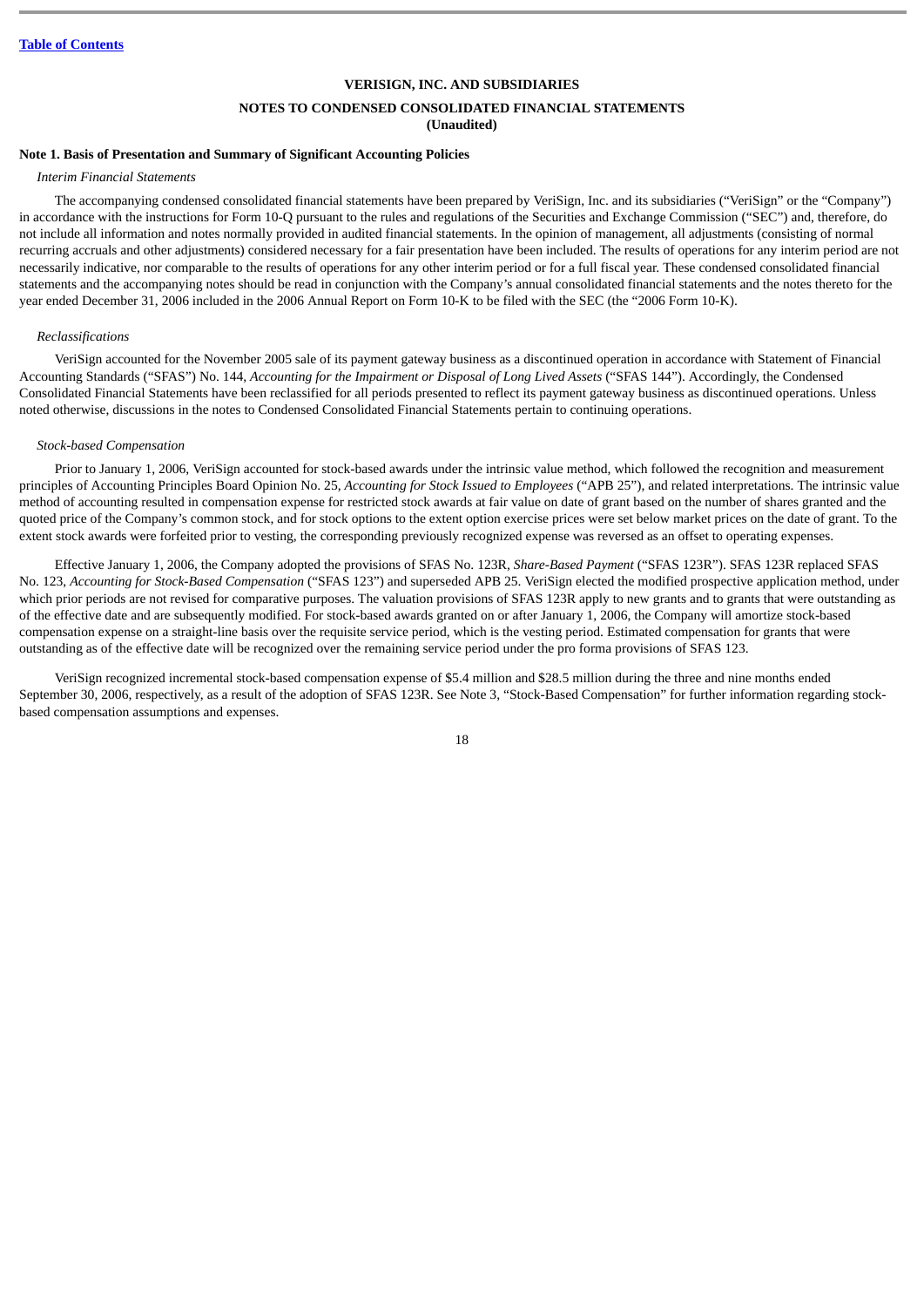## **NOTES TO CONDENSED CONSOLIDATED FINANCIAL STATEMENTS—(Continued) (Unaudited)**

The Financial Accounting Standards Board's ("FASB") Staff Position No. 123R-3, *Transition Election Related to Accounting for the Tax Effects of Share-Based Payment Awards* ("FSP 123R-3"), provides an elective method for calculating the pool of excess tax benefits available to absorb tax deficiencies recognized subsequent to the adoption of SFAS 123R. FSP 123R-3 provides that an entity may make a one-time election to adopt the transition method. An entity may take up to one year from its initial adoption of SFAS 123R to make the election. During the second quarter of 2006, VeriSign elected the short-cut transition method described in FSP 123R-3, and analyzed its effect on the Company's Condensed Consolidated Financial Statements for the periods presented. The election of the transition method did not have a material impact on VeriSign's condensed consolidated financial statements.

The following table illustrates the effect on net income and net income per share on the Company's condensed consolidated statements of income, if VeriSign had applied the fair value recognition provisions of SFAS 123 to stock-based employee compensation:

|                                                                                                |    | Three months ended<br>September 30,<br>2005<br>As Restated (1) |    | <b>Nine months ended</b><br>September 30,<br>2005 |  |
|------------------------------------------------------------------------------------------------|----|----------------------------------------------------------------|----|---------------------------------------------------|--|
|                                                                                                |    |                                                                |    | As Restated (1)                                   |  |
|                                                                                                |    | (In thousands, except per share data)                          |    |                                                   |  |
| Net income, as reported                                                                        | \$ | 56,849                                                         | S. | 155,058                                           |  |
| Deduct: Credit for stock-based compensation, net of tax                                        |    | (6,955)                                                        |    | (9,997)                                           |  |
| Deduct: Stock-based compensation determined under the fair value method for all awards, net of |    |                                                                |    |                                                   |  |
| tax                                                                                            |    | (16,964)                                                       |    | (52, 404)                                         |  |
| Pro forma net income                                                                           |    | 32,930                                                         |    | 92,657                                            |  |
| Earnings per share:                                                                            |    |                                                                |    |                                                   |  |
| Basic:                                                                                         |    |                                                                |    |                                                   |  |
| As reported                                                                                    | \$ | 0.22                                                           | \$ | 0.60                                              |  |
| Pro forma stock-based compensation                                                             |    | (0.04)                                                         |    | (0.13)                                            |  |
| Pro forma net income per share                                                                 |    | 0.18                                                           |    | 0.47                                              |  |
| Diluted:                                                                                       |    |                                                                |    |                                                   |  |
| As reported                                                                                    | \$ | 0.21                                                           | \$ | 0.58                                              |  |
| Pro forma stock-based compensation                                                             |    | (0.09)                                                         |    | (0.24)                                            |  |
| Pro forma net income per share                                                                 |    | 0.12                                                           |    | 0.34                                              |  |
|                                                                                                |    |                                                                |    |                                                   |  |

(1) See Note 2, "Restatement of Condensed Consolidated Financial Statements," of the Notes to Condensed Consolidated Financial Statements.

*Critical accounting policies and significant management estimates*

The Company's Condensed Consolidated Financial Statements have been prepared in accordance with United States generally accepted accounting principles. The preparation of these financial statements requires the Company to make estimates and judgments that affect the reported amounts of assets and liabilities and the disclosure of contingent assets and liabilities at the date of the condensed consolidated financial statements, and the reported amounts of revenue and expenses during the period reported. By their nature, these estimates and judgments are subject to an inherent degree of uncertainty. Management bases its estimates and judgments on historical experience, market trends, and other factors that are believed to be reasonable under the circumstances. These estimates form the basis for judgments about the carrying value of assets and liabilities that are not readily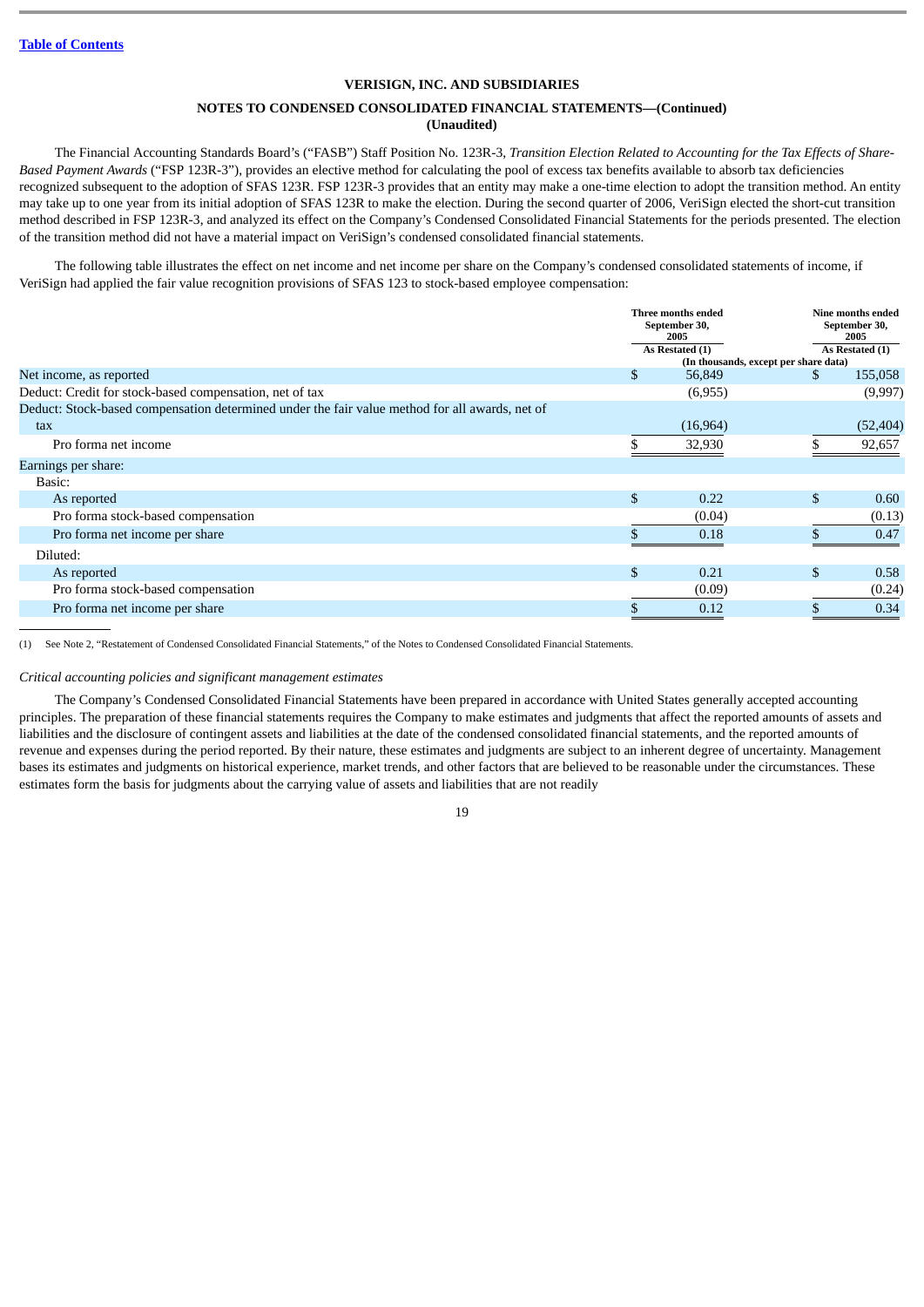## **NOTES TO CONDENSED CONSOLIDATED FINANCIAL STATEMENTS—(Continued) (Unaudited)**

apparent from other sources. Actual results may differ from what the Company anticipates, and different assumptions or estimates about the future could change its reported results. Management believes critical accounting policies as disclosed in its Annual Report on Form 10-K for the year ended December 31, 2006 reflect the more significant judgments and estimates used in preparation of its financial statements.

#### **Note 2. Restatement of Condensed Consolidated Financial Statements**

In this Form 10-Q, the Company is restating its condensed consolidated balance sheet as of December 31, 2005, the related consolidated statements of income for the three and nine months ended September 30, 2005, and condensed consolidated statements of cash flows for the nine months ended September 30, 2005. In the Company's Form 10-K for the year ended December 31, 2006 to be filed with the Securities and Exchange Commission (the "2006 Form 10-K"), the Company is restating its consolidated balance sheet as of December 31, 2005 and the related consolidated statements of income, stockholders' equity, comprehensive income and cash flows for the years ended December 31, 2005 and 2004, and the related quarters for 2005.

The decision to restate was based on the results of an independent review (the "Review") into the Company's historical stock option granting practices that was conducted under the direction of an ad hoc group of VeriSign's independent directors who had not served on the Company's Compensation Committee before 2005 ("Ad Hoc Group").

Previously filed annual reports on Form 10-K and quarterly reports on Form 10-Q affected by the restatements have not been amended and should not be relied upon.

On June 27, 2006, the Company announced that it had received a grand jury subpoena from the U.S. Attorney for the Northern District of California requesting documents relating to VeriSign's stock option grants and practices dating back to January 1, 1995, and had received an informal request for information from the Securities and Exchange Commission ("SEC") related to VeriSign's stock option grants and practices. On February 9, 2007, the Company subsequently received a formal order of investigation from the SEC.

On November 21, 2006, VeriSign announced that the Ad Hoc Group had determined the need to restate VeriSign's historical financial statements to record additional non-cash, stock-based compensation expense related to past stock option grants.

On March 30, 2007, the Company requested guidance from the Office of the Chief Accountant of the SEC (the "OCA") concerning certain accounting issues relating to the restatement of its historical financials and the Review. On June 25, 2007, the OCA and the Company concluded their discussions regarding these accounting issues.

The Ad Hoc Group with the assistance of Cleary Gottleib began reviewing the facts and circumstances of the timing of VeriSign's historical stock option grants for the period from January 1998 through May 2006. The Company announced on January 31, 2007 that the Ad Hoc Group's Review was substantially completed and that, based on a review of the totality of evidence and the applicable law, the Review's report did not find intentional wrongdoing by any current member of the senior management team or the former CEO. The Ad Hoc Group's Review concluded that the Company failed to implement appropriate processes and controls for granting, accounting for, and reporting stock option grants and that corporate records in certain circumstances were incomplete or inaccurate.

The Review Team examined all grants to Section 16 officers and directors during the relevant period, as well as 7 annual performance grants to rank and file employees and 179 acquisition, new hire and promotion, and other grants to rank and file employees on 239 dates from January 1998 through January 2006.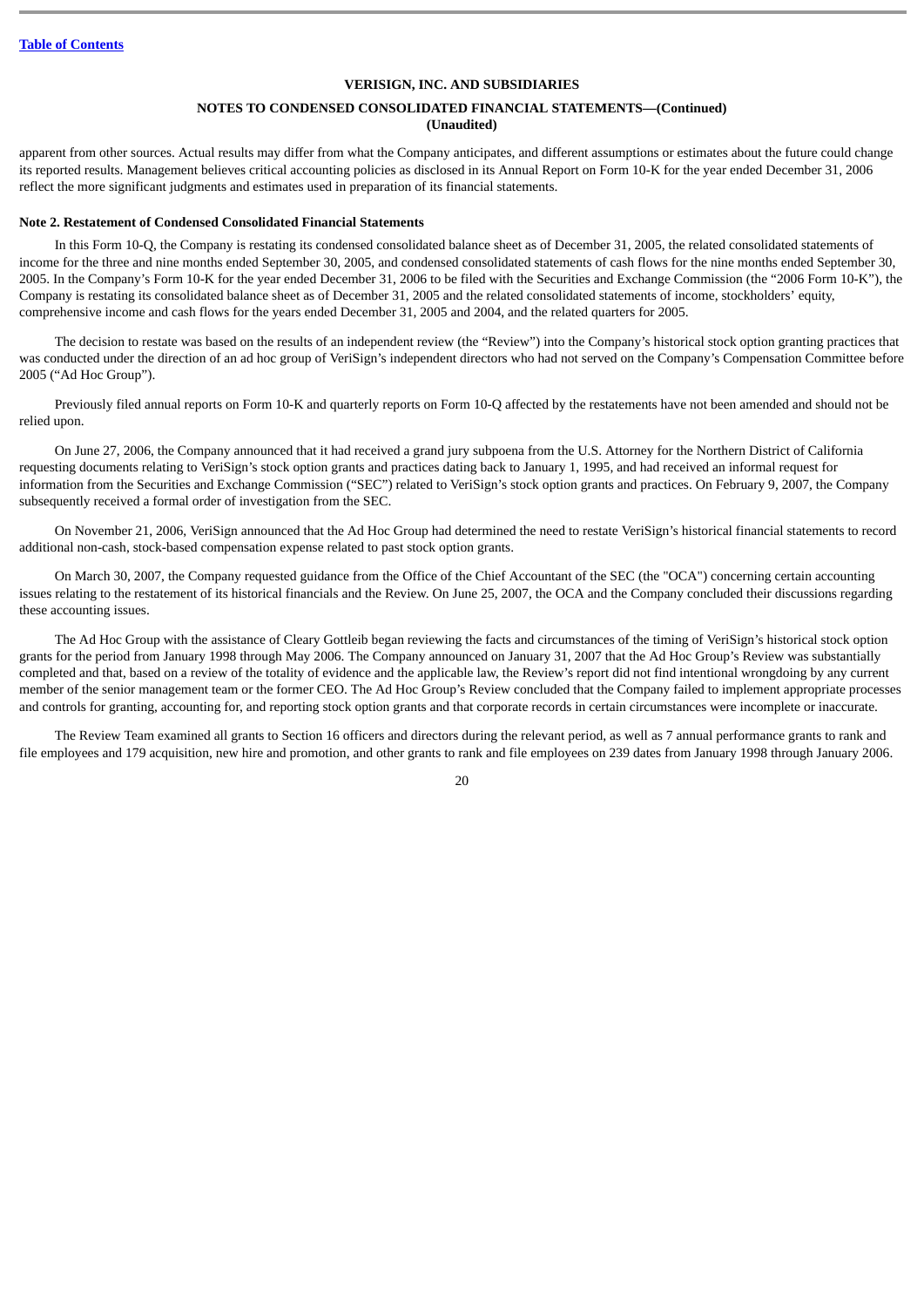## **NOTES TO CONDENSED CONSOLIDATED FINANCIAL STATEMENTS—(Continued) (Unaudited)**

The Review Team identified 8,164 stock option grants made on 41 dates during the relevant period for which measurement dates were incorrectly determined. The measurement dates required revision because the stated date either preceded or was subsequent to the proper measurement date and the stock price on the stated date was generally lower than the price on the proper measurement date. In several instances, the Review Team also determined that the stock price assigned on the initial grant dates was subsequently modified, without being given the required accounting and disclosure treatment.

As part of the restatement, the grants during the relevant period were organized into categories based on grant type and process by which the grant was finalized. The evidence related to each category of grant was analyzed including, but not limited to, electronic and physical documents, document metadata, and witness interviews. Based on the relevant facts and circumstances, and consistent with the accounting literature and recent guidance from the SEC, the controlling accounting standards were applied to determine, for every grant within each category, the proper measurement date. If the measurement date was not the originally assigned grant date, accounting adjustments were made as required, resulting in stock-based compensation expense and related income tax effects.

#### *Measurement Date Hierarchy*

The Company has adopted the following framework for determining the measurement dates of its stock option grants and has applied this framework to each grant based on the facts, circumstances and availability of documentation.

- The Company reviewed the date of the minutes of the Board of Directors or Compensation Committee meetings for grants made at such meetings when the number of options and exercise price for each recipient had been clearly approved. Where the Review Team determined that the meeting date was not the measurement date, the Review Team determined the actual date of approval of the grant via other documentary evidence and interviews.
- When a grant was approved by unanimous written consent ("UWC"), the measurement date was the date of the Compensation Committee's approval of the UWC as established by available evidence, such as receipt of signature pages of the UWC, contemporaneous telephone and/or e-mail communications.
- If a grant was approved by the CEO under authority delegated by the Compensation Committee, the measurement date was the date on which the CEO communicated approval to the Human Resources Department, the Compensation Committee or the respective employees indicating final approval of both the number of options and exercise price.
- If a grant was approved by the CEO based on the mistaken belief that he had delegated authority to do so (de facto or "substantive" authority), the measurement date was the date on which the CEO communicated approval to either the Human Resources Department, the Compensation Committee or the respective employees indicating final approval of both the number of options and exercise price.
- In the event the date on which the CEO communicated approval was not evident from the approval forms, the measurement date was the date on which other available evidence, such as the surrounding e-mail communications, established the date the CEO approved the grant.
- In the event the date of CEO approval could not be established by reviewing other available evidence, such as e-mails, the measurement date was the date on which the number of options and exercise price were entered into the Company's option tracking database (Equity Edge).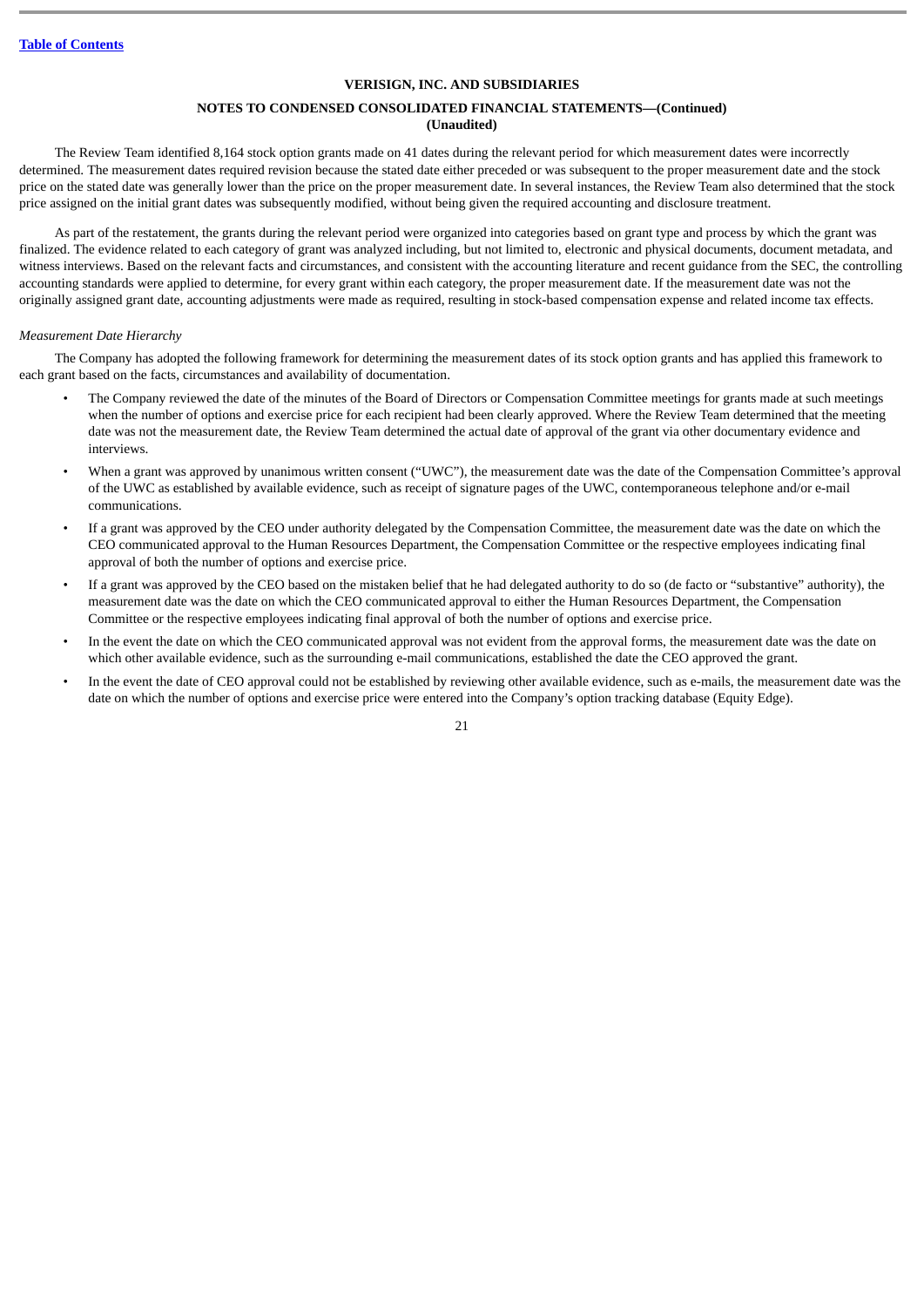## **NOTES TO CONDENSED CONSOLIDATED FINANCIAL STATEMENTS—(Continued) (Unaudited)**

• Except for grants to Section 16 officers which require Compensation Committee approval, for new hire grants and promotion grants , prior to March 13, 1998, the measurement date was the date the Compensation Committee approved the grant (as described above). For new hire grants and promotion grants after March 13, 1998 and prior to September 2000 and after September 30, 2002, the measurement date was the 15th day or the last day of the month (or the prior business day if that day was not a business day) following the actual and documented start date or promotion date of the respective employee receiving the grant. New hire grants and promotion grants made in the period September 1, 2000 through September 30, 2002 required CEO approval. For new hire grants and promotion grants in the period September 1, 2000 through September 30, 2002, the measurement date was the date on which the CEO communicated approval to either the Human Resources Department, the Compensation Committee or the respective employees indicating final approval of both the number of options and exercise price. If that date could not be determined, the measurement date was based on the date on which the number of options and exercise price were entered into Equity Edge.

After determining the measurement date through the steps in the above Measurement Date Hierarchy, the Company then determined if there were any changes to the individual recipients, exercise prices or amount of shares granted after such measurement date. If there were no changes following such measurement date, that date would be used. If the Company identified changes following such measurement date, then the Company would evaluate whether the changes should delay the measurement date for the entire list of grants on that date, result in a repricing, or result in separate accounting for specific grants.

#### *Director Grants*

*Required Granting Actions*: Grants to directors under the 1998 Director Plan (the "Director Plan") were automatic and non-discretionary; the Director Plan did not require the CEO, the Board or the Compensation Committee to review or approve director grants. Each new director received an initial grant of a specified number of options on the date of his or her appointment and annually on the anniversary of the initial grant to be priced on the appointment or anniversary date, respectively. Directors serving before the Director Plan was adopted received an annual grant on the anniversary of their previous grant.

*Method for Determining Proper Measurement Dates*: For the initial grant, the measurement date was the date the director was appointed to the Board, as reflected in Board minutes. In the absence of Board minutes, the measurement date was the date specified in the proxy statement or, if not clear, the date of the first Board meeting attended by the new director. For anniversary grants, the measurement date was the annual anniversary of the initial grant (or the next business day if such date was not a business day).

#### *Executive Grants*

*Required Granting Actions*: The Compensation Committee is required to approve all grants to executive officers. For grants to the former CEO, the Review Team concluded that, in all but three cases (including the February 2002 grant described below), the Compensation Committee or the Board of Directors approved the grant on the stated grant date, resulting in a correct measurement date.

*Method for Determining Proper Measurement Dates*: For grants other than the February/May 2002 grant described below, including the other two grants to the former CEO referred to above, please refer to the Measurement Date Hierarchy above.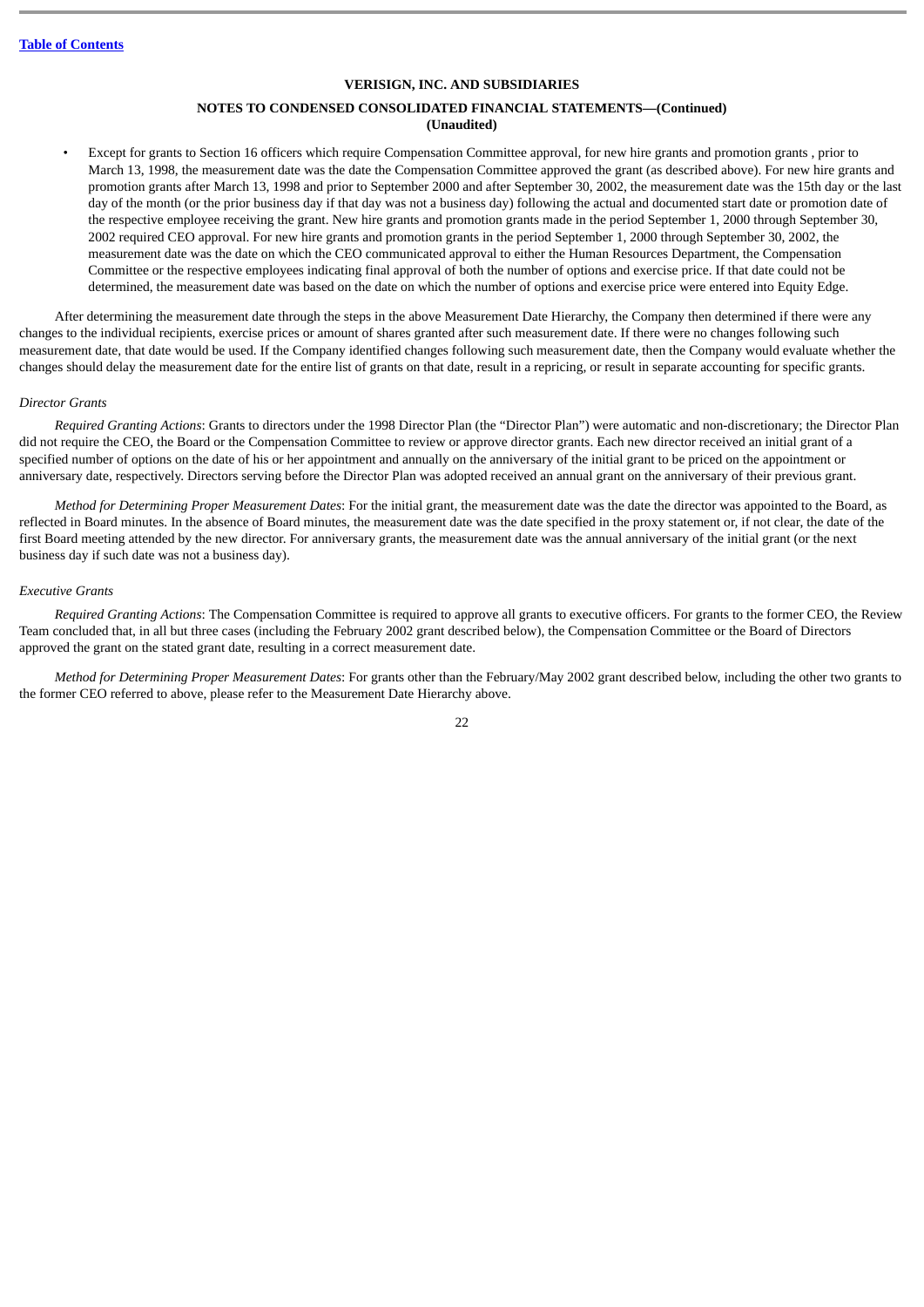## **NOTES TO CONDENSED CONSOLIDATED FINANCIAL STATEMENTS—(Continued)**

## **(Unaudited)**

#### *Acquisition Grants*

*Required Granting Actions*: CEO authorization required. The Board of Directors implicitly delegated to the CEO authority to approve grants to employees from acquisitions when the Board approved an acquisition.

*Method for Determining Proper Measurement Dates*: Refer to the Measurement Date Hierarchy above.

#### *Annual Refresh Grants*

*Required Granting Actions*: The Compensation Committee was required to approve all annual refresh grants through and including the 2004 annual refresh grant. In 2005, the Compensation Committee delegated to the CEO the authority to approve rank and file annual refresh grants.

*Method for Determining Proper Measurement Dates*: Refer to the Measurement Date Hierarchy above.

#### *Extended Grants*

*Required Granting Actions*: The Compensation Committee or the Board of Directors is required to approve all extensions of grants.

*Method for Determining Proper Measurement Dates*: Extended grants are a modification of a previous award. Available documentation was used to establish the modification date and to measure the additional compensation charge.

#### *Retention and Off-Cycle Grants*

*Required Granting Actions*: The Compensation Committee is required to approve all retention and off-cycle grants.

*Method for Determining Proper Measurement Dates*: Refer to the Documentation Hierarchy above. For the February/May 2002 retention grant described below, the former CEO approved the grants to rank and file employees.

#### *New Hire and Promotion Grants*

*Required Granting Actions*: New hire grants and promotion grants made after March 13, 1998 and prior to September 2000 and those made after September 30, 2002 were automatic and did not require the CEO, the Board or the Compensation Committee review or approval. Prior to March 13, 1998, the Compensation Committee was required to approve all new hire and promotion grants. New hire grants and promotion grants made in the period September 1, 2000 through September 30, 2002 required CEO approval.

*Method for Determining Proper Measurement Dates*: Refer to the Measurement Date Hierarchy above.

The 8,164 grants previously identified as having incorrectly determined measurement dates were classified into the following six categories: (1) 27 grants on 11 dates to persons elected or appointed as members of the Board of Directors ("Director Grants"); (2) 33 grants to executive officers ("Executive Grants"); (3) 2,908 grants to employees issued after an acquisition, newly hired employees and promoted employees under the new hire and promotion grants program described below ("New Hire and Promotion Grants Program"), and other grants to a large number of non-executives; (4) 4,226 grants made in broad-based awards to large numbers of employees, usually on an annual basis ("Annual Refresh Grants"); (5) 964 off-cycle performance grants; and (6) 6 grants whereby the expiration dates were extended ("Extended Grants"). All references to the number of option shares, option exercise prices, and share prices have been adjusted for all subsequent stock splits.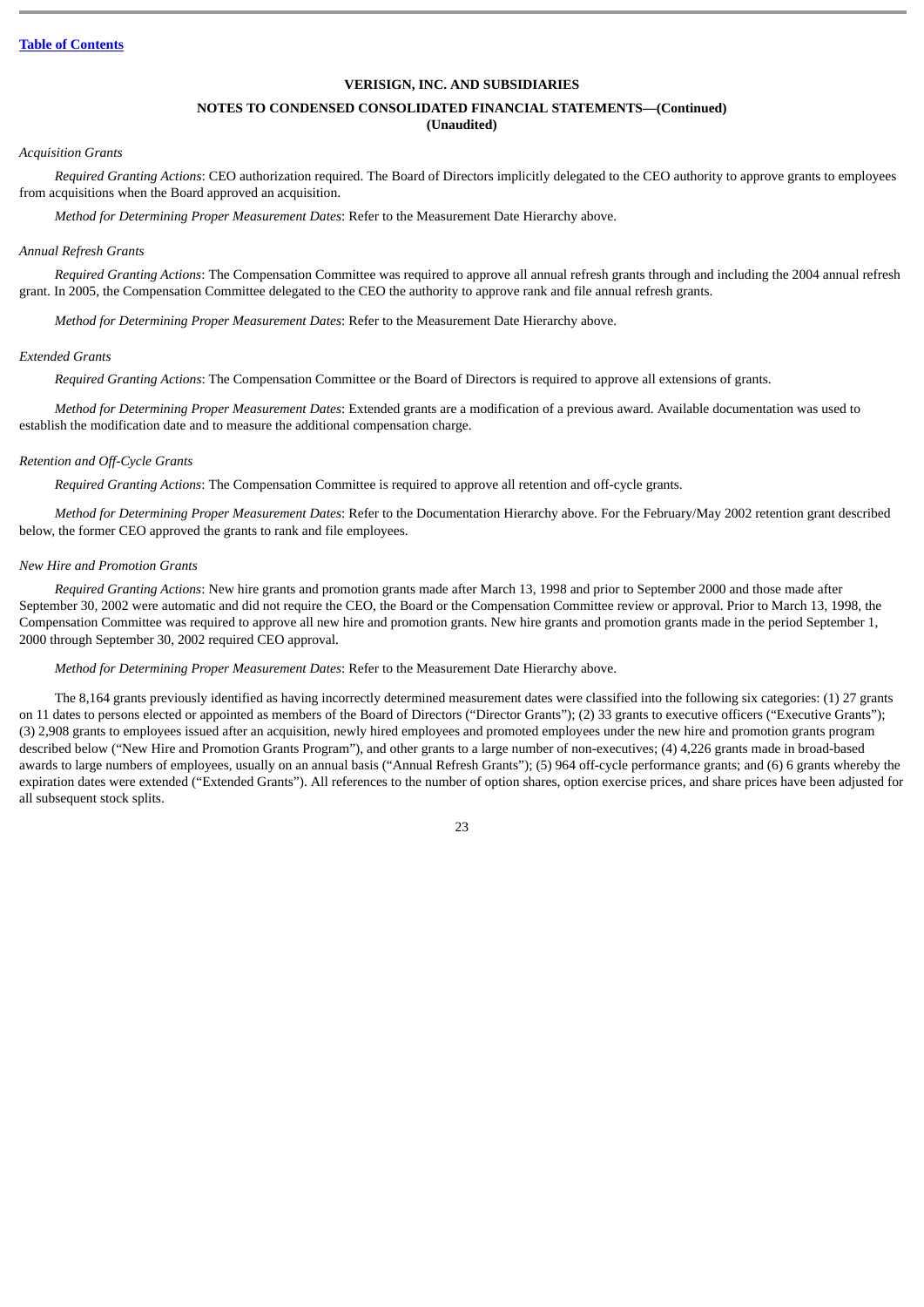## **NOTES TO CONDENSED CONSOLIDATED FINANCIAL STATEMENTS—(Continued) (Unaudited)**

As discussed below, it was determined that the originally assigned grant dates for 8,164 grants were not ascribed the proper measurement dates for accounting purposes. Accordingly, after accounting for forfeitures, stock-based compensation expense of \$171.4 million on a pre-tax basis was recognized over the respective awards' vesting terms for the periods from 1998 to 2006. The adjustments made to reflect the proper measurement dates for accounting purposes were determined by category as follows:

*Director Grants*: 64 director grants were made on 36 dates during the relevant period. Of the 64 grants, there were 27 grants to directors for which it was determined that the originally determined grant dates preceded or succeeded the measurement dates, 11 grants were in excess of plan parameters, and some of the dates were selected in hindsight based on an advantageous share price. Of the 27 grants with measurement date issues, 26 of the grants involved periods of 5 days or less and resulted in a stock-based compensation expense of less than \$100,000 in the aggregate. Revisions to measurement dates for director grants were made where the wrong date was selected based on the requirements of the Director Plan and where incorrect start dates were used for the date the director joined the Board of Directors. The excess grants have been historically honored by the Company. As a result, \$0.3 million of stock-based compensation expense was recognized.

*Executive Officer Grants*: It was determined that for 33 of the grants to executive officers, the originally determined grant dates preceded the measurement dates or the grant dates and exercise prices were subsequently changed. Some of these dates were selected in hindsight based on an advantageous share price. As the stock prices on the originally determined grant dates were lower than the stock prices on the proper measurement date, \$28.1 million of stock-based compensation expense was recognized. The revised measurement dates for various executive officer grants were based on Compensation Committee meeting dates, signed UWCs, delayed CEO approval, and for one date the measurement date was based on the date on which the number of options and exercise price were entered into Equity Edge. The authority for 21 grants, which have been historically honored by the Company, is based on the CEO's presumed authority.

*New Hire and Promotion Grants Program*: The Company concluded that the new hire and promotion grants made pursuant to the New Hire and Promotion Grants Program within the pre-established guidelines did not require an adjustment, with the exception of the grants made from September 1, 2000 to September 30, 2002. For the 1,728 grants made during that time period, management concluded that the measurement dates occurred only on the dates of the CEO approval. Due to practical difficulties in ascertaining the actual dates of the CEO approval for many new hire and promotion grants in that time period, the measurement date was based on the date on which the number of options and exercise price were entered into Equity Edge. The incremental stock-based compensation expense associated with the New Hire and Promotion Grants during the relevant period was \$11.9 million.

*Acquisition Grants*: After the consummation of certain acquisitions, the Company granted stock options to employees of the acquired entities. It was determined that the measurement dates for 1,180 option grants required revision because the stated grant dates preceded the proper measurement dates and the approval authority was based on CEO approval. Some of these dates were chosen in hindsight based on an advantageous share price. Of the 1,180 grants, 1,048 grants were extinguished as part of the Company's exchange program which commenced in November 2002. Due to issues associated with the measurement dates for the acquisition grants, \$36.2 million of additional stock-based compensation expense was recognized during the relevant period.

*Annual Refresh Grants*: During the relevant period, 3,782 broad-based grants were made to employees under an annual program (the "Refresh Grants") for which the originally assigned grant dates were not the proper measurement dates. Some of these dates were chosen in hindsight based on an advantageous share price, and the authority for some of the Refresh Grants was the CEO's presumed authority. For one of the annual Refresh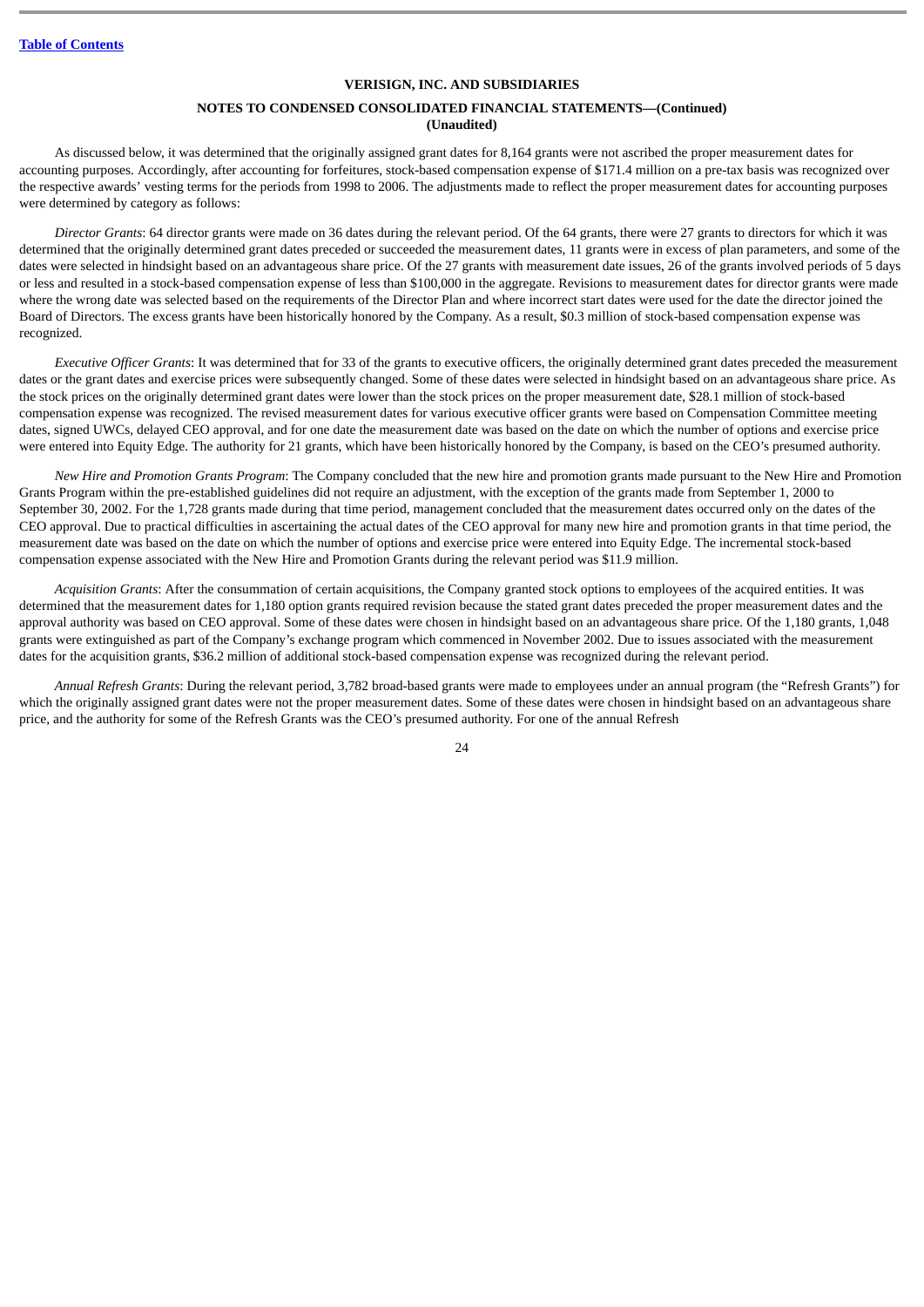## **NOTES TO CONDENSED CONSOLIDATED FINANCIAL STATEMENTS—(Continued) (Unaudited)**

Grants which occurred in August 2000, there was conflicting documentation and inconclusive evidence with respect to the measurement date. It was determined that the most appropriate measurement date, due to the lack of affirmative evidence otherwise, was the date on which the number of options and exercise price were entered into Equity Edge, and based on that date, \$19.2 million of stock-based compensation expense was recognized in the period 2000 to 2002. These grants were extinguished in December 2002 as part of the Company's exchange program which commenced in November 2002. The Company did not approve or process any stock option grants to existing employees during the period of the tender offer or agree or imply that it would compensate employees for any increases in the market price during the tender period. The Review also determined that the annual refresh grants for the years 1999, 2001, 2004, and a portion of the 2003 grant had a measurement date that was later than the date that was originally used. In these cases, where the measurement dates were revised, the authority for the grants varied and included new dates based on UWCs by the Compensation Committee or approvals by the CEO. Where approval was not determinable based on the above, the Company utilized the date on which the number of options and exercise price were entered into Equity Edge. Due to the errors in measurement dates associated with the annual refresh grants, stock-based compensation expense of \$55.1 million was recognized.

*Off-Cycle Performance Grants*: There were 964 performance grants made to employees on March 15, 2001 and October 1, 2003. These dates were chosen in hindsight based on an advantageous share price, and the authority for these grants was the CEO's de facto authority. The revised measurement dates were based on the dates of the UWC for the March 15, 2001 grant and e-mail correspondence for the October 1, 2003 grant. Due to the errors in measurement dates associated with the off-cycle performance grants, stock-based compensation expense of \$5.6 million was recognized.

*Extended Grants*: During the relevant period, there were 6 stock option extensions (including one to the former CEO described below) whereby an option was extended beyond its expiration or termination date and for which a compensation charge had not been recorded. As a result, \$2.1 million of stock-based compensation expense was recognized.

The former CEO received certain options from Network Solutions, Inc. ("NSI") in his capacity as a NSI director prior to VeriSign's acquisition of NSI. Upon receiving legal advice, management extended the term of those options beyond their original expiration date. The former CEO exercised those options on May 24, 2002. The Ad Hoc Group reviewed the extension of these options and determined that the legal advice was incorrect and that the options should not have been extended. Upon learning of this determination in January 2007, the former CEO voluntarily paid \$174,425 to VeriSign, reflecting the after-tax net profit he received from the exercise of those options.

*2002 Retention Grants*: Between February and May 2002, the Compensation Committee considered special option grants as a retention incentive for executive officers and other executives and key employees, since in many cases the exercise prices of options previously granted to these individuals were significantly above the then current market price for shares of VeriSign's common stock. These retention grants are summarized as follows:

*Grants to Executive Officers and Other Executives*: The Company determined that 68 grants of options for a total of 4,631,000 shares to executive officers and other executives were finalized on April 10, 2002 rather than the stated grant date of February 21, 2002. The Review Team was unable, after review of detailed documentation, including multiple draft versions of the February 12, 2002 Compensation Committee minutes, approval forms (which were undated) and email correspondence, to affirmatively determine when the grants to executive officers and other executives were approved. In accordance with the Company's measurement date hierarchy for grants described above, the Company determined that April 10, 2002 was the correct measurement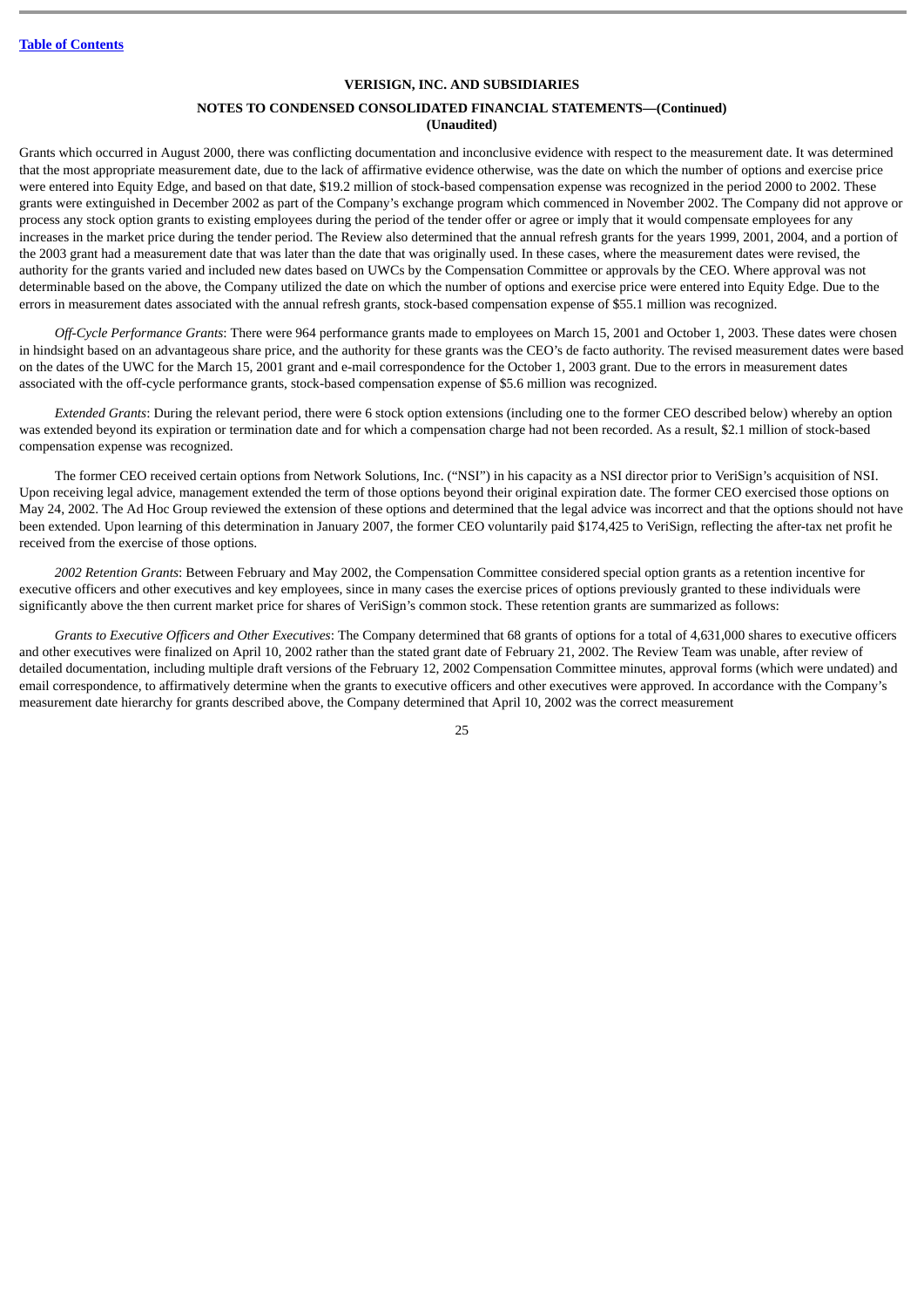## **NOTES TO CONDENSED CONSOLIDATED FINANCIAL STATEMENTS—(Continued) (Unaudited)**

date because that was the date that other grants, including certain executive grants, were entered into Equity Edge. The grant price as of the measurement date was \$23.74, the closing market price of the Company's stock on April 10, 2002. Because the stated exercise price of the grants was set based on the closing market price on February 21, 2002 of \$22.71 and preceded the measurement date, an incremental \$1.3 million of stock-based compensation expense was recognized.

The Company also determined that the Compensation Committee repriced 1,870,000 of these options on May 24, 2002, with an exercise price of \$10.08, the closing market price of the Company's stock on May 24, 2002. The Company determined that these grants were repriced based on a UWC of the Compensation Committee. The accounting impact of the repricing was not recorded at the time of the Compensation Committee approval and the Company did not properly disclose the circumstances of these grants. In accordance with FIN 44 and after applying variable accounting, the Company recognized incremental stock-based compensation expense of approximately \$15.8 million, net of reversals, for the periods between 2002 and 2006.

*Grants to Employees*: Broad-based employee grants were also considered during the February to May 2002 period. The Review Team determined that the CEO, under his presumed authority, approved 305 broad-based employee grants on or about March 20, 2002 with a grant price of \$26.42, the closing market price of the Company's stock on that date. These awards were communicated shortly thereafter to the employees. The Company determined that March 20, 2002 was a definitive measurement date for the awards to the employees.

The grants to employees previously approved by the CEO on March 20, 2002 were submitted for approval to the Compensation Committee as evidenced in a UWC dated May 24, 2002. The Compensation Committee approved the 305 employee grants with an exercise price of \$10.08, the market value of the Company's common stock on May 24, 2002. Therefore the employee awards were re-priced on that date. Although the awards had been communicated to the employees and disclosed in the Company's Form 10-Q for the first quarter of 2002, the accounting impact of the repricing was not recorded at the time of the Compensation Committee approval and the Company did not properly disclose the circumstances of these grants. As a result of the repricing, and after applying variable accounting, approximately \$6.6 million, net of reversals of additional stock-based compensation expense has been recorded for the periods between 2002 and 2006.

*Retention Grants to our former CEO*: In the February 12, 2002 Compensation Committee meeting, the Committee considered the number and vesting period of a proposed option award to the CEO. The Review Team found multiple draft versions of the minutes for the February 12, 2002 meeting of the Compensation Committee and concluded that the signed minutes were inaccurate. Attendees at the meeting have different recollections of the business conducted. One draft, unapproved version of those minutes, stated the number of options to be awarded to the CEO was 1,200,000, while the signed version of the minutes approved by the members of the Compensation Committee in late May 2002 stated that the number of options to be awarded was 600,000. Both versions of the minutes stated that the grant date and the exercise price was February 21, 2002 and \$22.71. The minutes of a Board meeting held on February 12, 2002, after the Compensation Committee meeting, also indicate that the CEO was awarded 1,200,000 options at the February 12, 2002 Compensation Committee meeting.

The Company has determined that the measurement date for the 1,200,000 options to the CEO was February 12, 2002 with a grant price of \$26.31, the closing market price of the Company's stock on that date, and that the options were repriced on February 21, 2002 with a grant price of \$22.71, the closing market price of the Company's stock on that date. Subsequently, 600,000 options of the 1,200,000 options were repriced on May 24, 2002 with a grant price of \$10.08, the closing market price of the Company's stock on that date. The accounting impact of the repricings was not recorded at the time of the Compensation Committee approval and the Company did not properly disclose the circumstances of these grants. As a result of the repricing, and after applying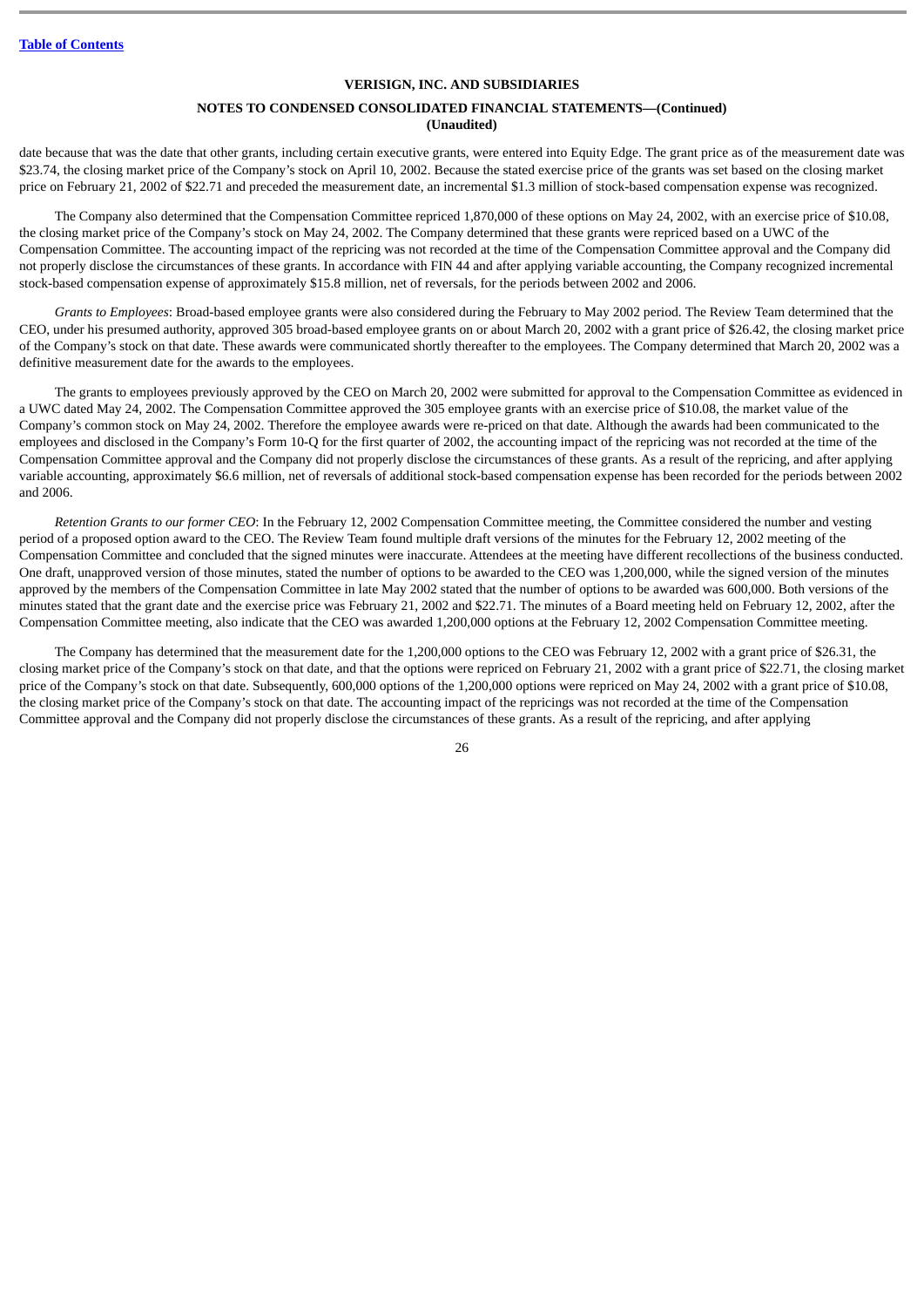## **NOTES TO CONDENSED CONSOLIDATED FINANCIAL STATEMENTS—(Continued) (Unaudited)**

variable accounting, approximately \$7.5 million, net of reversals, of additional stock-based compensation expense has been recorded for the periods between 2002 and 2006.

*Actions Taken by the Board with respect to Grants*: As part of the Review, the Board of Directors confirmed all option grants (including those to our former CEO and CFO) that the Review Team concluded had authority issues as legally binding and enforceable obligations of the Company as of the date of such grant. In addition, the Board of Directors has decided to modify the following grants to the former CEO and CFO in 2007 and no reversal of compensation expense was recorded for these negative modifications in the financial statements.

Former CEO: An option grant to the former CEO of 100,000 shares originally dated December 29, 2000 at an exercise price of \$74.188 was modified to a new exercise price of \$127.31.

*Former CEO*: The February 2002 option grant to the former CEO of 600,000 shares originally dated February 21, 2002 at an exercise price of \$22.71 was modified to a new exercise price of \$26.31.

*Former CFO*: An option grant to the CFO of 25,000 shares originally dated December 29, 2000 at an exercise price of \$74.188 was modified to a new exercise price of \$127.31.

*Former CFO*: An option grant to the CFO of 125,000 shares originally dated August 1, 2000 at an exercise price of \$151.25 was modified to a new exercise price of \$165.22.

*Former CFO*: An option grant to the CFO of 40,000 shares originally dated March 15, 2001 at an exercise price of \$34.438 was modified to a new exercise price of \$42.26. The CFO's 409A tax election described below modified 1,667 of these options and the Board of Directors determined to modify the remaining 38,333 options.

*Former CFO*: A grant to the CFO of 90,000 shares originally dated September 6, 2001 at an exercise price of \$34.16 was modified to a new exercise price of \$38.30. The CFO's 409A tax election described below modified 11,250 of these options and the Board of Directors determined to modify the remaining 78,750 options.

*Former CFO*: The February 2002 option grant to the CFO of 100,000 shares originally dated February 21, 2002 at an exercise price of \$22.71 was modified to a new exercise price of \$23.74.

*Other*: The Company and the Review Team also determined that the former CEO received an option grant in October 1998 for 100,000 shares (95,928 nonqualified stock options ("NQSOs") and 4,072 incentive stock options ("ISOs"), which split to options for 200,000 shares in May 1999 and then split again to options for 400,000 shares in November 1999 when the Company announced a stock split during those respective periods. The account statements and monthly reporting statements for November 1 and December 1, 2000 showed that the former CEO held options for 400,000 shares at the split-adjusted price of \$7.67. However, the Ad Hoc Group determined that sometime between December 1, 2000 and January 1, 2001, the Company erroneously changed the former CEO's options to reflect the pre-split amount of 100,000 shares instead of 400,000 shares, but at the post-split price of \$7.67. The error was never subsequently corrected. Therefore, the former CEO did not receive the benefit of the additional 300,000 options arising from the two stock splits, which expired in 2005. Based on a determination by the Board of Directors after the Ad Hoc Group's Review in May 2007, the Company has agreed to pay the former CEO \$5,459,430, reflecting the gain he would have realized from the exercise of these options prior to their expiration, based on the weighted average price of stock options exercised by the former CEO in August 2005.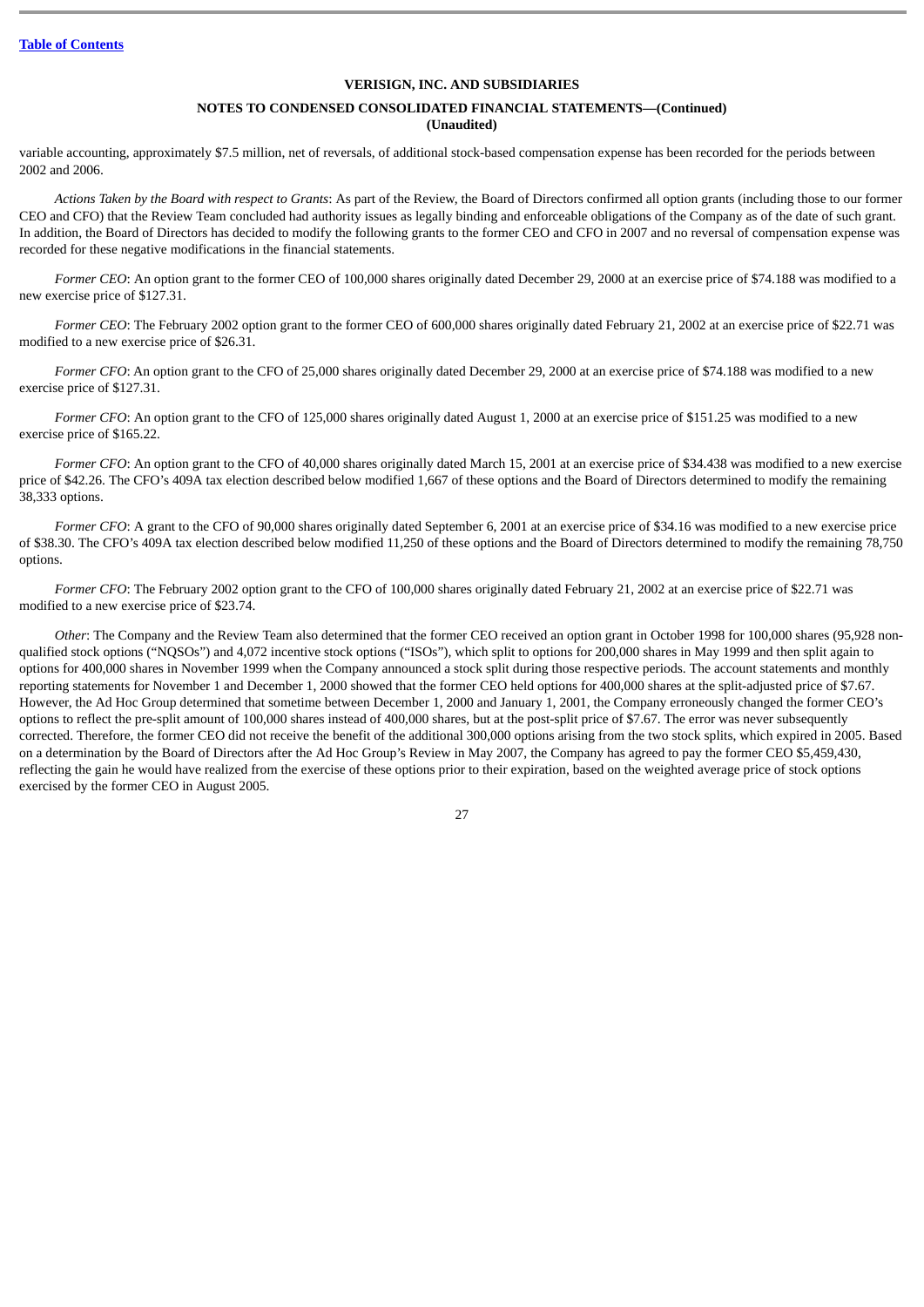## **NOTES TO CONDENSED CONSOLIDATED FINANCIAL STATEMENTS—(Continued)**

**(Unaudited)**

The other principal factual findings of the Review's report included the following:

- The human resources, accounting, and legal departments failed to implement appropriate processes and controls. During 2000 through 2003, the option grant process was characterized by a high degree of informality and relatively little oversight.
- The Review found no evidence that accounting personnel were aware of the deficient practices used in selecting grant dates.
- The Review found instances of incomplete and inaccurate corporate records, including two sets of Committee minutes that were inaccurate.
- The Review found no evidence of fictitious individuals being granted options.
- Options found to be misdated, have a date chosen in hindsight based on an advantageous share price, repriced, or unauthorized with a stated exercise price lower than the share price at the actual approval date will result in adverse tax consequences to the recipients and the Company.
- In light of the Review's other findings, the Company's disclosures related to option grants were inaccurate in some respects.

Based on the results of the Review, the Company has recorded additional non-cash stock-based compensation expense (benefit) net of related income tax effects related to past stock option grants of \$1.5 million for the first quarter ended March 31, 2006, (\$21.6 million) and \$36.9 million in fiscal years 2005 and 2004, respectively. These adjustments were recorded based on the evidence and findings from the Ad Hoc Group's review, including analysis of the measurement dates for the 8,164 stock option grants made on 41 dates during the relevant period that the Review determined were incorrect.

The incremental impact from recognizing stock-based compensation expense resulting from the Ad Hoc Group's Review of past stock option grants is as follows (dollars in thousands):

| <b>Fiscal Year</b>       | As<br>Restated | As<br>Previously<br>Reported | Pre-Tax<br><b>Expense</b><br>(Income)<br><b>Adjustments</b> | <b>After Tax</b><br>(Income)<br><b>Expense</b><br><b>Adjustments</b> |
|--------------------------|----------------|------------------------------|-------------------------------------------------------------|----------------------------------------------------------------------|
| 1998                     | \$<br>1,288    | \$1,280                      | 8                                                           | 8                                                                    |
| 1999                     | 7,057          | 104                          | 6,953                                                       | 6,953                                                                |
| 2000                     | 24,814         | 1,722                        | 23,092                                                      | 23,092                                                               |
| 2001                     | 42,500         | 7,803                        | 34,697                                                      | 34,697                                                               |
| 2002                     | 70,066         | 18,956                       | 51,110                                                      | 51,110                                                               |
| 2003                     | 35,010         | 7,389                        | 27,621                                                      | 27,621                                                               |
| Total 1998 – 2003 impact | 180,735        | 37,254                       | 143,481                                                     | 143,481                                                              |
| 2004                     | 46,835         | 3,136                        | 43,699                                                      | 36,873                                                               |
| 2005(2)                  | (10,588)(2)    | 6,312                        | (17,670)                                                    | (21, 560)                                                            |
| 2006(1)                  | 66,285         | 64,438                       | 1,847(1)                                                    | 1,532(1)                                                             |
| <b>Total</b>             | \$283,267      | \$111,140                    | \$171,357                                                   | \$160,326                                                            |

(1) Pre-tax expense adjustments are through March 31, 2006 and represent amounts being reported pursuant to FAS123R whereas all other amounts are reported pursuant to APB25.

(2) Includes \$0.8 million of other stock-based compensation adjustments that were unrelated to past stock option grants.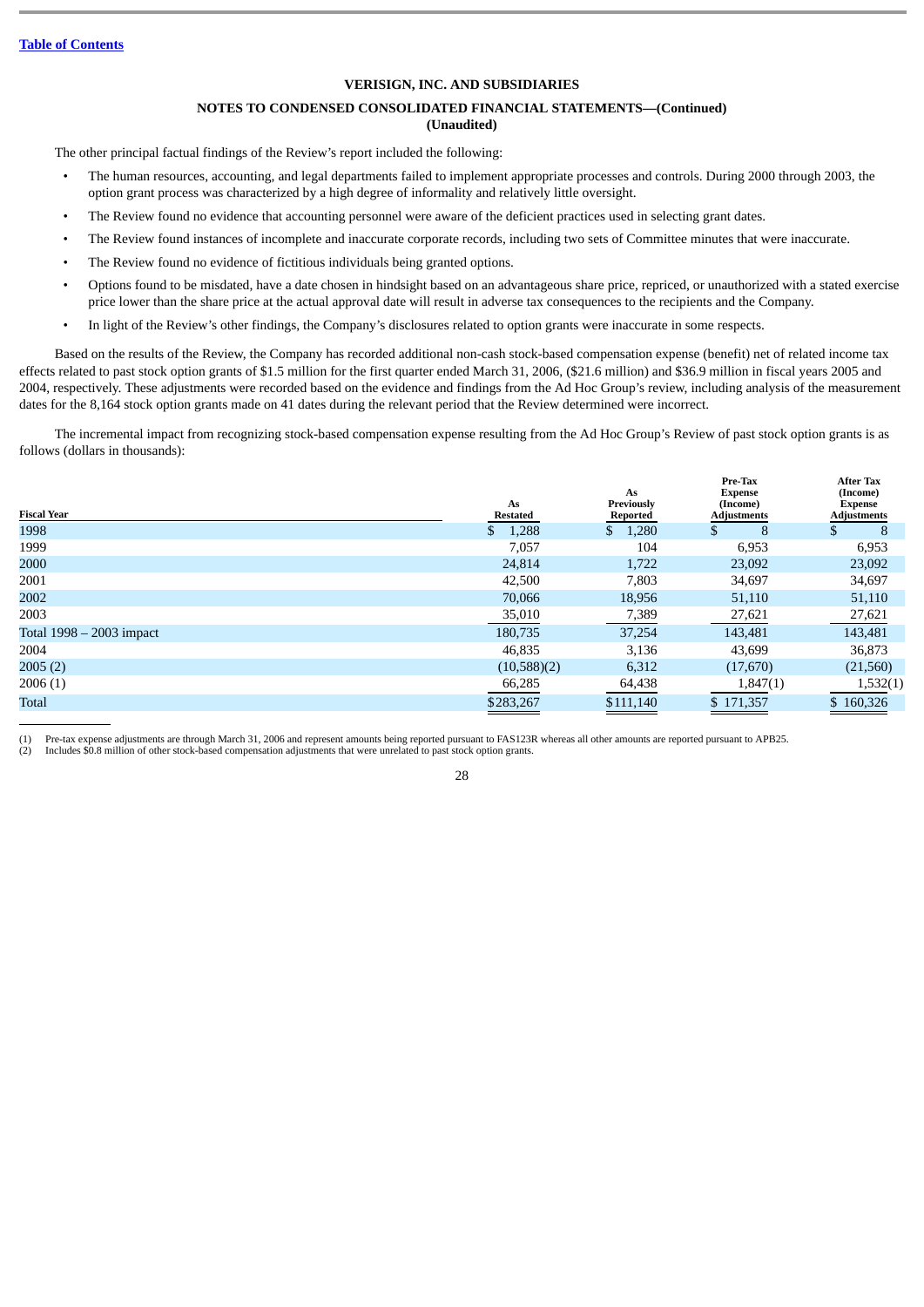## **NOTES TO CONDENSED CONSOLIDATED FINANCIAL STATEMENTS—(Continued) (Unaudited)**

Additionally, the pro forma expense under SFAS 123 in Note 1 in the Notes to Condensed Consolidated Financial Statements of this Form 10-Q has been restated to reflect the impact of these adjustments for the three and nine months ended September 30, 2005.

#### *Tax Implications*

VeriSign evaluated the impact of the restatements on its global tax provision and has determined that a portion of the tax benefit relating to stock-based compensation expense formerly associated with stock option deductions is attributable to continuing operations. VeriSign identified deferred tax assets totaling \$16.3 million at December 31, 2005 which reflect the benefit of tax deductions from future employee stock option exercises. VeriSign has not realized this or any other deferred tax asset relating to taxing jurisdictions within the United States as of December 31, 2005. See Note 15 of Notes to Condensed Consolidated Financial Statements regarding VeriSign's realization of United States-based deferred tax assets.

VeriSign also believes that it should not have taken a tax deduction under Internal Revenue Code (IRC) Section 162(m) in prior years for stock option related amounts pertaining to certain executives. Section 162(m) limits the deductibility of compensation above certain thresholds. As a result, VeriSign's tax net operating losses associated with the stock option intra-period allocation have decreased by \$12.6 million. VeriSign continues to apply a valuation allowance to its tax net operating losses relating to stock options exercised prior to the adoption of SFAS 123R, "*Share Based Payment*." Pursuant to Footnote 82 of SFAS 123R, VeriSign recognizes financial statement benefit of these tax net operating losses when such losses reduce cash taxes paid.

Section 409A of the Internal Revenue Code ("Section 409A") imposes significant penalties on individual income taxpayers who were granted stock options that were unvested as of December 31, 2004 and that have an exercise price of less than the fair market value of the stock on the date of grant ("Affected Options"). These tax consequences include income tax at vesting, an additional 20% tax and interest charges. In addition, the issuer of Affected Options must comply with certain reporting and withholding obligations under Section 409A.

These adverse tax consequences may be avoided for unexercised Affected Options if the exercise price of the Affected Option is adjusted to reflect the fair market value at the time the option was granted (as such measurement date is determined for financial reporting purposes). Under Treasury regulations, Affected Options held by an executive officer or directors of VeriSign were to be amended on or before December 31, 2006 to avoid the adverse tax consequences of Section 409A; holders of Affected Options who are not executive officers or directors of VeriSign have until December 31, 2007 to amend their Affected Options to avoid the adverse tax consequences of Section 409A.

#### *Other Matters*

As part of the restatement, the Company made other adjustments to previously issued financial statements back to 2002. These adjustments include corrections to revenue, expenses, other income and related income tax adjustments. The adjustments are in addition to the recognition of additional stock compensation expense resulting from the stock option investigation and are fully described in the following restated condensed consolidated balance sheet as of December 31, 2005 and the condensed consolidated statements of income and cash flows for the three and nine months ended September 30, 2005.

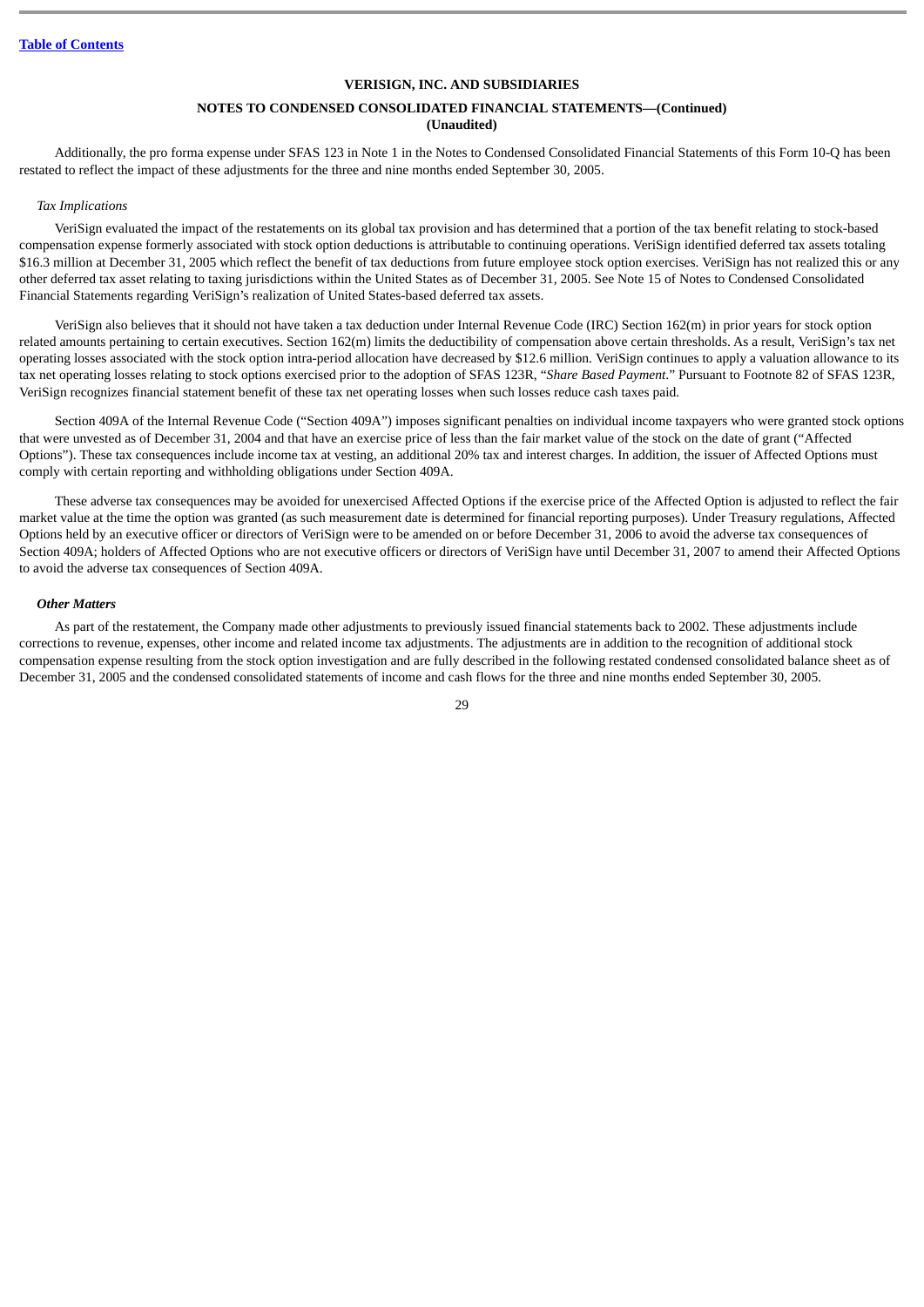## **NOTES TO CONDENSED CONSOLIDATED FINANCIAL STATEMENTS—(Continued)**

**(Unaudited)**

The following table presents the impact of the financial statement adjustments on the Company's previously reported condensed consolidated balance sheet as of December 31, 2005:

|                                                                  | <b>December 31, 2005</b>         |                                              |                                    |  |  |
|------------------------------------------------------------------|----------------------------------|----------------------------------------------|------------------------------------|--|--|
|                                                                  | <b>As Previously</b><br>Reported | <b>Adiustments</b><br>(In thousands)         | As Restated (1)                    |  |  |
| <b>ASSETS</b>                                                    |                                  |                                              |                                    |  |  |
| Current assets:                                                  |                                  |                                              |                                    |  |  |
| Cash and cash equivalents                                        | 476,826<br>\$<br>378,006         |                                              | $\mathbb{S}$<br>476,826<br>378,006 |  |  |
| Short-term investments                                           |                                  | 7,883(A)                                     |                                    |  |  |
| Accounts receivable                                              | 271,883                          |                                              | 279,766                            |  |  |
| Prepaid expenses and other current assets<br>Deferred tax assets | 80,079<br>16,186                 | (2,071)(A)                                   | 78,008<br>15,907                   |  |  |
| Current assets of discontinued operations                        | 5,295                            | (279)(D)<br>$\qquad \qquad$                  | 5,295                              |  |  |
|                                                                  |                                  |                                              |                                    |  |  |
| Total current assets                                             | 1,228,275                        | 5,533                                        | 1,233,808                          |  |  |
| Property and equipment, net                                      | 553,036                          | 5,236(B)                                     | 558,272                            |  |  |
| Goodwill                                                         | 1,071,910                        | (2,947)(B)                                   | 1,068,963                          |  |  |
| Other intangible assets, net                                     | 225,302                          | $\overline{\phantom{m}}$                     | 225,302                            |  |  |
| Restricted cash and investments                                  | 50,972                           |                                              | 50,972                             |  |  |
| Long-term note receivable                                        | 26,419                           |                                              | 26,419                             |  |  |
| Other assets, net                                                | 16,985                           |                                              | 16,985                             |  |  |
| Total long-term assets                                           | 1.944.624                        | 2,289                                        | 1,946,913                          |  |  |
| <b>Total assets</b>                                              | 3,172,899<br>\$                  | 7,822                                        | 3,180,721<br>$\mathbb{S}$          |  |  |
| LIABILITIES AND STOCKHOLDERS' EQUITY                             |                                  |                                              |                                    |  |  |
| <b>Current liabilities:</b>                                      |                                  |                                              |                                    |  |  |
| Accounts payable and accrued liabilities                         | \$<br>555,458                    | 12,390(C)                                    | \$<br>567,848                      |  |  |
| Accrued restructuring costs                                      | 7,440                            |                                              | 7,440                              |  |  |
| Deferred revenue                                                 | 368,413                          | 3,153(A)                                     | 371,566                            |  |  |
| Current liabilities of discontinued operations                   | 6,822                            | $\qquad \qquad \longleftarrow$               | 6,822                              |  |  |
| Total current liabilities                                        | 938,133                          | 15,543                                       | 953,676                            |  |  |
| Long-term deferred revenue                                       | 127,175                          |                                              | 127,175                            |  |  |
| Long-term accrued restructuring costs                            | 10,876                           |                                              | 10,876                             |  |  |
| Other long-term liabilities                                      | 4,995                            | $\equiv$                                     | 4,995                              |  |  |
| Deferred tax liabilities                                         | 18,560                           | 512(C)                                       | 19,072                             |  |  |
| Total long-term liabilities                                      | 161,606                          | 512                                          | 162,118                            |  |  |
| <b>Total liabilities</b>                                         | 1,099,739                        | 16,055                                       | 1,115,794                          |  |  |
| Commitments and contingencies                                    |                                  |                                              |                                    |  |  |
| Minority interest in subsidiaries                                | 41,485                           |                                              | 41,485                             |  |  |
| Stockholders' equity:                                            |                                  |                                              |                                    |  |  |
| Preferred stock                                                  |                                  |                                              |                                    |  |  |
| Common stock                                                     | 246                              |                                              | 246                                |  |  |
| Additional paid-in capital                                       | 23,205,261                       | 163, 199(D)                                  | 23,368,460                         |  |  |
| Unearned compensation                                            | (13, 911)                        | (10,288)(D)                                  | (24, 199)                          |  |  |
| Accumulated deficit                                              | (21, 147, 368)                   |                                              | (21, 308, 512)                     |  |  |
| Accumulated other comprehensive loss                             | (12, 553)                        | (161, 144)(D)(E)<br>$\qquad \qquad - \qquad$ | (12, 553)                          |  |  |
|                                                                  |                                  |                                              |                                    |  |  |
| Total stockholders' equity                                       | 2,031,675                        | (8,233)                                      | 2,023,442                          |  |  |
| Total liabilities and stockholders' equity                       | 3,172,899<br>\$                  | 7,822                                        | 3,180,721<br>\$                    |  |  |

(1) See Note 2, "Restatement of Condensed Consolidated Financial Statements," of the Notes to Condensed Consolidated Financial Statements.

(A) Adjustment to accounts receivable due to the error related to not properly accounting for insurance revenues after Jamba! was acquired. Adjustment to prepaid and other assets was due to the error related to not accounting for software maintenance contracts correctly.

(B) The increase in fixed assets was due to the error in proper accounting treatment for software maintenance contracts. The decrease in goodwill was a result from the understatement of deferred

compensation for a 2005 acquisition.<br>(C) Accounts payable and accrued liabilities increased primarily due to the restatement entries impact from a decrease in income taxes payable which was offset by an increase related to related to the correction of the error with the software maintenance contracts.

(D) The increase additional paid-in-capital was due to the impact of prior period changes to stock-based compensation expenses. The increase to accumulated deficit was primarily due to the impact of prior period changes to

(E) Includes prior year's income statement impact of other matters and stock-based compensation.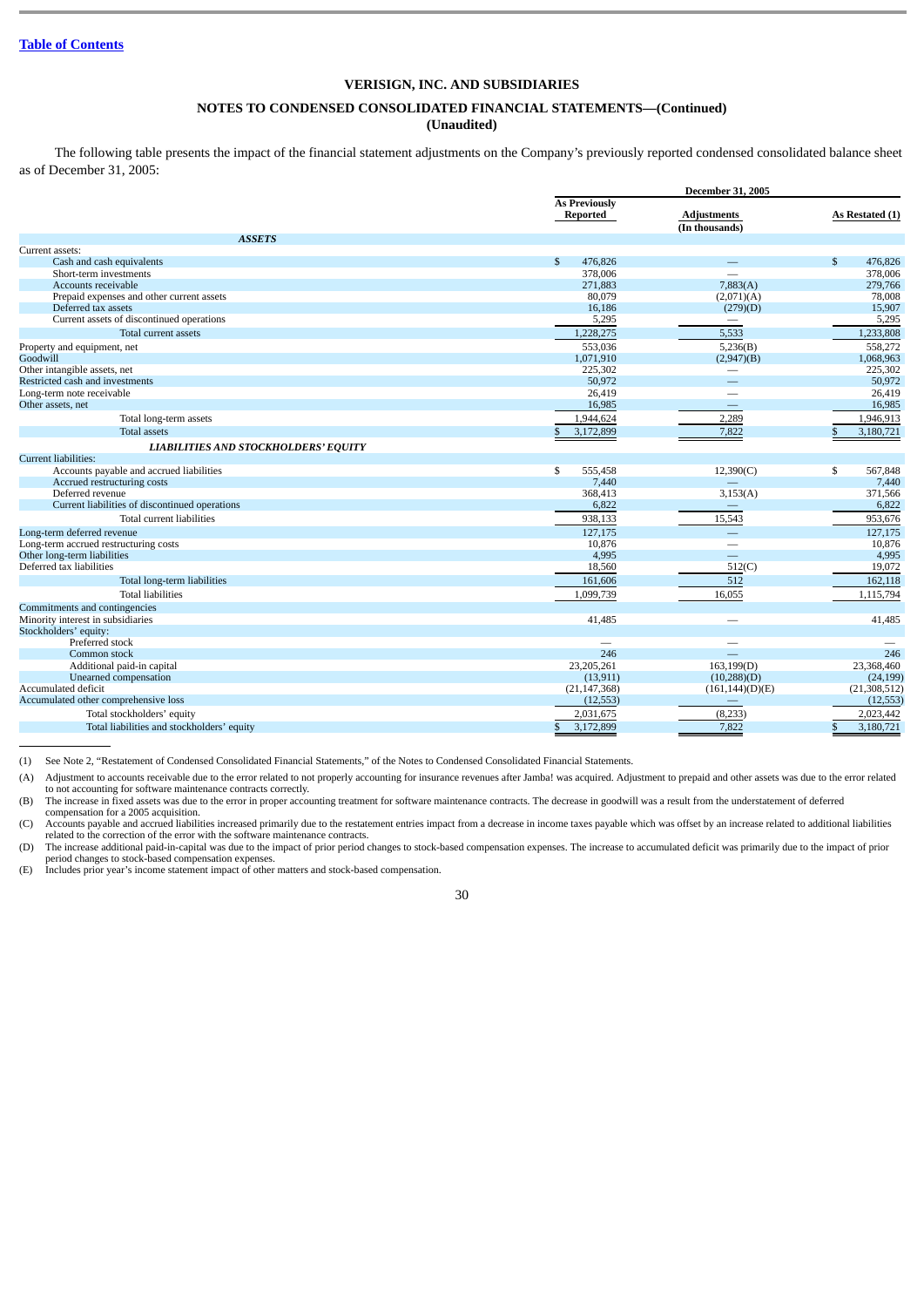## **NOTES TO CONDENSED CONSOLIDATED FINANCIAL STATEMENTS—(Continued)**

## **(Unaudited)**

The following table presents the impact of the financial statement adjustments on the Company's previously reported condensed consolidated statements of income:

|                                                                | <b>Three Months Ended</b> |    |                          |    |                          |    | <b>Nine Months Ended</b>                               |    |                    |    |              |
|----------------------------------------------------------------|---------------------------|----|--------------------------|----|--------------------------|----|--------------------------------------------------------|----|--------------------|----|--------------|
|                                                                |                           |    | September 30, 2005       |    |                          |    | September 30, 2005                                     |    |                    |    |              |
|                                                                | <b>As Previously</b>      |    |                          |    | As                       |    | <b>As Previously</b>                                   |    |                    |    | As           |
|                                                                | Reported                  |    | <b>Adjustments</b>       |    | Restated (1)             |    | Reported                                               |    | <b>Adjustments</b> |    | Restated (1) |
|                                                                |                           |    |                          |    |                          |    | (In thousands, except per share and per share amounts) |    |                    |    |              |
| Revenues                                                       | 399,705                   | S  | 1,408(A)                 |    | 401,113                  |    | 1,217,380                                              | \$ | 6,066(A)           |    | \$1,223,446  |
| Costs and expenses:                                            |                           |    |                          |    |                          |    |                                                        |    |                    |    |              |
| Cost of revenues                                               | 126,997                   |    | (139)(B)                 |    | 126,858                  |    | 383,617                                                |    | 37(B)              |    | 383,654      |
| Sales and marketing                                            | 113,960                   |    | (627)(B)                 |    | 113,333                  |    | 377,344                                                |    | (1,344)(B)         |    | 376,000      |
| Research and development                                       | 25,044                    |    | (178)(B)                 |    | 24,866                   |    | 70,075                                                 |    | (233)(B)           |    | 69,842       |
| General and administrative                                     | 49,642                    |    | (10, 116)(B)             |    | 39,526                   |    | 141,416                                                |    | (16,160)(B)        |    | 125,256      |
| Restructuring, impairments, and other charges (reversals), net | 537                       |    |                          |    | 537                      |    | (1, 471)                                               |    | (2,350)(B)         |    | (3,821)      |
| Amortization of other intangible assets                        | 26,235                    |    |                          |    | 26,235                   |    | 73,896                                                 |    |                    |    | 73,896       |
| Impairment of other intangible assets                          |                           |    |                          |    | $\overline{\phantom{0}}$ |    |                                                        |    |                    |    |              |
| Acquired in-process research and development                   | 1,800                     |    | $\overline{\phantom{0}}$ |    | 1,800                    |    | 6,100                                                  |    |                    |    | 6,100        |
| Total costs and expenses                                       | 344,215                   |    | (11,060)                 |    | 333,155                  |    | 1,050,977                                              |    | (20,050)           |    | 1,030,927    |
| Operating income                                               | 55,490                    |    | 12,468                   |    | 67,958                   |    | 166,403                                                |    | 26,116             |    | 192,519      |
| Non-operating income:                                          |                           |    |                          |    |                          |    |                                                        |    |                    |    |              |
| Minority interest                                              | (1,221)                   |    |                          |    | (1,221)                  |    | (3, 397)                                               |    |                    |    | (3, 397)     |
| Other income, net                                              | 14,419                    |    | (29)(C)                  |    | 14,390                   |    | 43,780                                                 |    | (495)(C)           |    | 43,285       |
| Income from continuing operations before income taxes          | 68,688                    |    | 12,439                   |    | 81,127                   |    | 206,786                                                |    | 25,621             |    | 232,407      |
| Income tax expense                                             | 28,993                    |    | 219                      |    | 29,212                   |    | 84,985                                                 |    | 5,707              |    | 90,692       |
| Net income from continuing operations                          | 39,695                    |    | 12.220                   |    | 51,915                   |    | 121,801                                                |    | 19,914             |    | 141,715      |
| Net income from discontinued operations                        | 4,879                     |    | 55(D)                    |    | 4,934                    |    | 13,243                                                 |    | 100(D)             |    | 13,343       |
| Net income                                                     | 44,574                    | \$ | 12,275                   |    | 56,849                   |    | 135,044                                                | \$ | 20,014             |    | 155,058      |
| Basic net income per share from:                               |                           |    |                          |    |                          |    |                                                        |    |                    |    |              |
| Continuing operations                                          | \$<br>0.15                |    |                          | \$ | 0.20                     | \$ | 0.47                                                   |    |                    | \$ | 0.55         |
| <b>Discontinued operations</b>                                 | 0.02                      |    |                          |    | 0.02                     |    | 0.05                                                   |    |                    |    | 0.05         |
| Net income                                                     | 0.17                      |    |                          |    | 0.22                     | \$ | 0.52                                                   |    |                    |    | 0.60         |
| Diluted net income per share from:                             |                           |    |                          |    |                          |    |                                                        |    |                    |    |              |
| Continuing operations                                          | \$<br>0.15                |    |                          | \$ | 0.20                     | \$ | 0.46                                                   |    |                    | \$ | 0.53         |
| <b>Discontinued operations</b>                                 | 0.02                      |    |                          |    | 0.01                     |    | 0.05                                                   |    |                    |    | 0.05         |
| Net income                                                     | 0.17                      |    |                          |    | 0.21                     |    | 0.51                                                   |    |                    |    | 0.58         |
| Shares used in per share computation:                          |                           |    |                          |    |                          |    |                                                        |    |                    |    |              |
| <b>Basic</b>                                                   | 260,288                   |    |                          |    | 260,369                  |    | 259,254                                                |    |                    |    | 259,259      |
| <b>Diluted</b>                                                 | 266,201                   |    |                          |    | 266,079                  |    | 267,045                                                |    |                    |    | 266,107      |
|                                                                |                           |    |                          |    |                          |    |                                                        |    |                    |    |              |

(1) See Note 2, "Restatement of Condensed Consolidated Financial Statements," of the Notes to Condensed Consolidated Financial Statements.

(A) To properly record \$3.8 million in insurance revenues that was incorrectly recorded in the fourth quarter of 2005. Recognition of previously unrecognized revenue related to our Jamba business in EMEA.<br>(B) A reversal of For expense to restructuring expense was recorded in 2005 to correct a charge that should have been recorded in 2003. The charge was properly recorded in 2003. A net reversal of the charge was properly recorded in 2003. A

approximately \$6.9 million in stock-based compensation expense as a result of the restatement. Additional expenses include deferred stock-based compensation for the understatement of expense relating<br>to assumed options fro taxes as a result of the restatement.

(C) Primarily due to a foreign exchange loss that resulted from revenue adjustments to our Jamba business in EMEA.<br>(D) Additional stock-based compensation expense related to our stock option investigation allocated to disc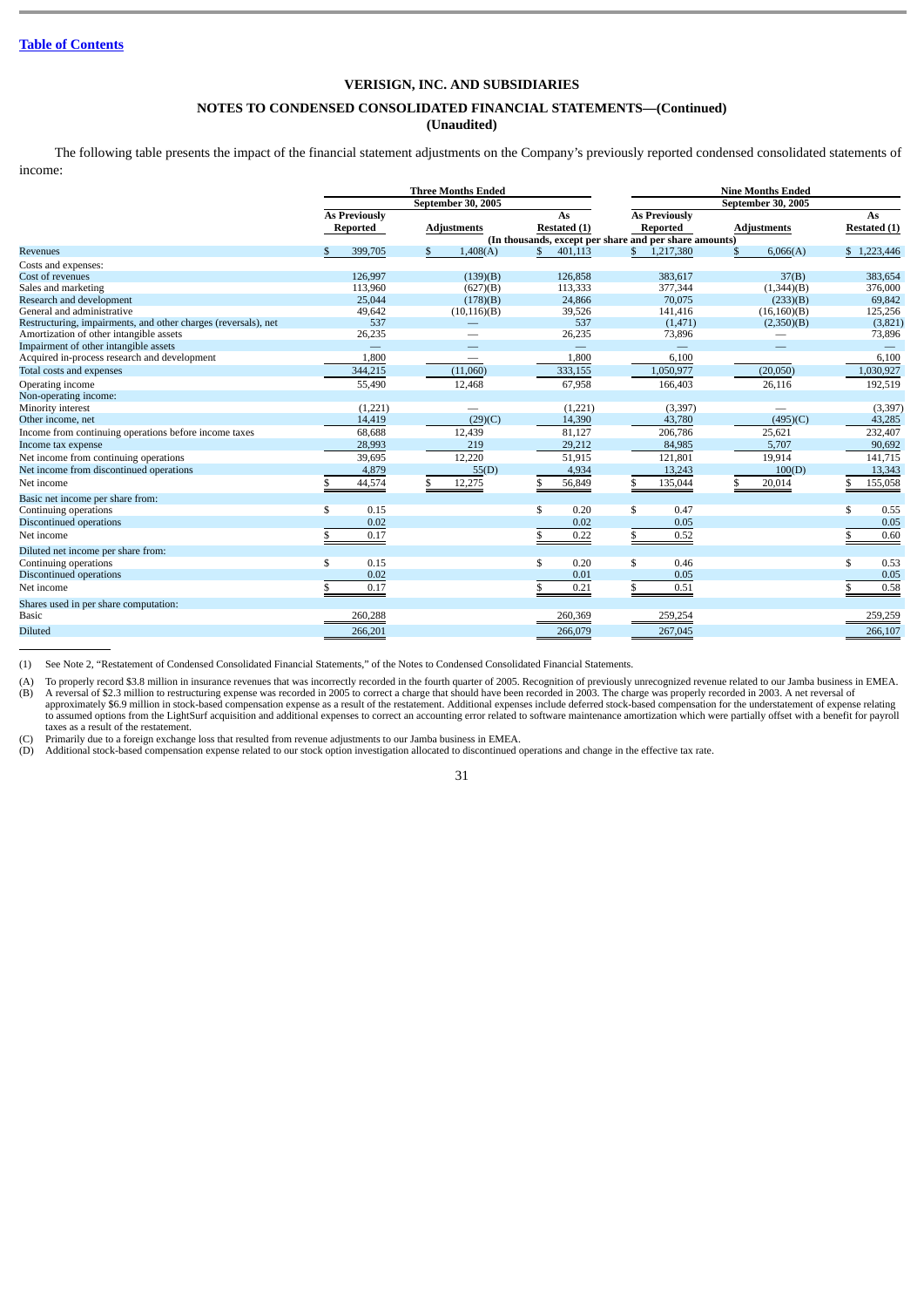## **NOTES TO CONDENSED CONSOLIDATED FINANCIAL STATEMENTS—(Continued)**

## **(Unaudited)**

The following table presents the impact of the financial statement adjustments on the Company's previously reported condensed consolidated statement of cash flows:

|                                                                                                                             |                              | <b>Nine Months Ended</b>             |                      |  |  |
|-----------------------------------------------------------------------------------------------------------------------------|------------------------------|--------------------------------------|----------------------|--|--|
|                                                                                                                             |                              | September 30, 2005                   |                      |  |  |
|                                                                                                                             | As<br>Previously<br>Reported | <b>Adjustments</b><br>(In thousands) | As<br>Restated (1)   |  |  |
| Cash flows from operating activities:                                                                                       |                              |                                      |                      |  |  |
| Net income                                                                                                                  | \$135,044                    | 20,014<br>\$                         | 155,058<br>\$        |  |  |
| Adjustments to reconcile net income to net cash provided by operating activities:                                           |                              |                                      |                      |  |  |
| Depreciation of property and equipment                                                                                      | 64.930                       | $\overline{\phantom{0}}$             | 64,930               |  |  |
| Amortization of other intangible assets                                                                                     | 73,896                       | $\overline{\phantom{0}}$             | 73,896               |  |  |
| Acquired in-process research and development                                                                                | 6,100                        | $\overline{\phantom{0}}$             | 6,100                |  |  |
| Provision for doubtful accounts                                                                                             | 1,249                        | $\qquad \qquad -$                    | 1,249                |  |  |
| Stock-based compensation and other                                                                                          |                              | (19,018)                             | (19,018)             |  |  |
| Non-cash restructuring, impairments and other charges (reversals)                                                           | 146                          | (2,350)                              | (2, 204)             |  |  |
| Net gain on sale and impairment of investments<br>Minority interest in net income of subsidiary                             | (8, 265)<br>3,397            | $\overline{\phantom{m}}$             | (8, 265)<br>3,397    |  |  |
| Tax benefit associated with stock options                                                                                   | 19,538                       | $\frac{1}{2}$                        | 19,538               |  |  |
| Deferred income taxes                                                                                                       | (8,610)                      | 91                                   | (8,519)              |  |  |
| Amortization of unearned compensation                                                                                       | 4,344                        |                                      | 4,344                |  |  |
| Loss on disposal of property and equipment                                                                                  | 186                          | $\equiv$                             | 186                  |  |  |
| Changes in operating assets and liabilities:                                                                                |                              |                                      |                      |  |  |
| Accounts receivable                                                                                                         | (63,048)                     | (6,750)                              | (69,798)             |  |  |
| Prepaid expenses and other current assets                                                                                   | (35, 546)                    | 1.209                                | (34, 337)            |  |  |
| Accounts payable and accrued liabilities                                                                                    | 72,271                       | 11,852                               | 84,123               |  |  |
| Deferred revenue                                                                                                            | 73,873                       | 1,370                                | 75,243               |  |  |
| Net cash provided by operating activities                                                                                   | 339,505                      | 6,418                                | 345,923              |  |  |
|                                                                                                                             |                              |                                      |                      |  |  |
| Cash flows from investing activities:<br>Purchases of investments                                                           |                              | $\qquad \qquad -$                    |                      |  |  |
| Proceeds from maturities and sales of investments                                                                           | (256, 967)<br>231,136        |                                      | (256,967)<br>231,136 |  |  |
| Purchases of property and equipment                                                                                         | (73, 255)                    | (6, 418)                             | (79, 673)            |  |  |
| Cash paid in business combinations, net of cash acquired                                                                    | (66, 653)                    | $\qquad \qquad$                      | (66, 653)            |  |  |
| Net proceeds received on long-term note receivable and investment                                                           | 16,609                       | $\equiv$                             | 16,609               |  |  |
| Other assets                                                                                                                | (5,381)                      | (302)                                | (5,683)              |  |  |
| Net cash used in investing activities                                                                                       | (154, 511)                   | (6, 720)                             | (161, 231)           |  |  |
|                                                                                                                             |                              |                                      |                      |  |  |
| Cash flows from financing activities:                                                                                       |                              |                                      |                      |  |  |
| Proceeds from issuance of common stock from option exercises and employee stock purchase plan<br>Repurchase of common stock | 56,644<br>(257, 121)         | $\equiv$<br>302                      | 56,644<br>(256, 819) |  |  |
| Proceeds from sale of stock from consolidated subsidiary                                                                    | 605                          | $\equiv$                             | 605                  |  |  |
| Repayment of long-term liabilities                                                                                          | (1,650)                      | $\qquad \qquad -$                    | (1,650)              |  |  |
|                                                                                                                             |                              |                                      |                      |  |  |
| Net cash used in financing activities                                                                                       | (201, 522)                   | 302                                  | (201, 220)           |  |  |
| Effect of exchange rate changes on cash and cash equivalents                                                                | (4, 169)                     | $\overline{\phantom{a}}$             | (4,169)              |  |  |
| Net decrease in cash and cash equivalents                                                                                   | (20, 697)                    | $\equiv$                             | (20, 697)            |  |  |
| Cash and cash equivalents at beginning of period                                                                            | 330,641                      | $\overline{\phantom{m}}$             | 330,641              |  |  |
| Cash and cash equivalents at end of period                                                                                  | 309,944                      |                                      | 309,944              |  |  |
| Cash and cash equivalents of discontinued operations                                                                        | (2, 491)                     |                                      | (2, 491)             |  |  |
|                                                                                                                             | \$<br>307,453                |                                      | 307,453              |  |  |
| Cash flows from discontinued operations:                                                                                    |                              |                                      |                      |  |  |
| Net cash provided by operating activities                                                                                   | \$<br>17,181                 |                                      | \$<br>17.181         |  |  |
|                                                                                                                             |                              |                                      |                      |  |  |

(1) See Note 2, "Restatement of Condensed Consolidated Financial Statements," of the Notes to Condensed Consolidated Financial Statements.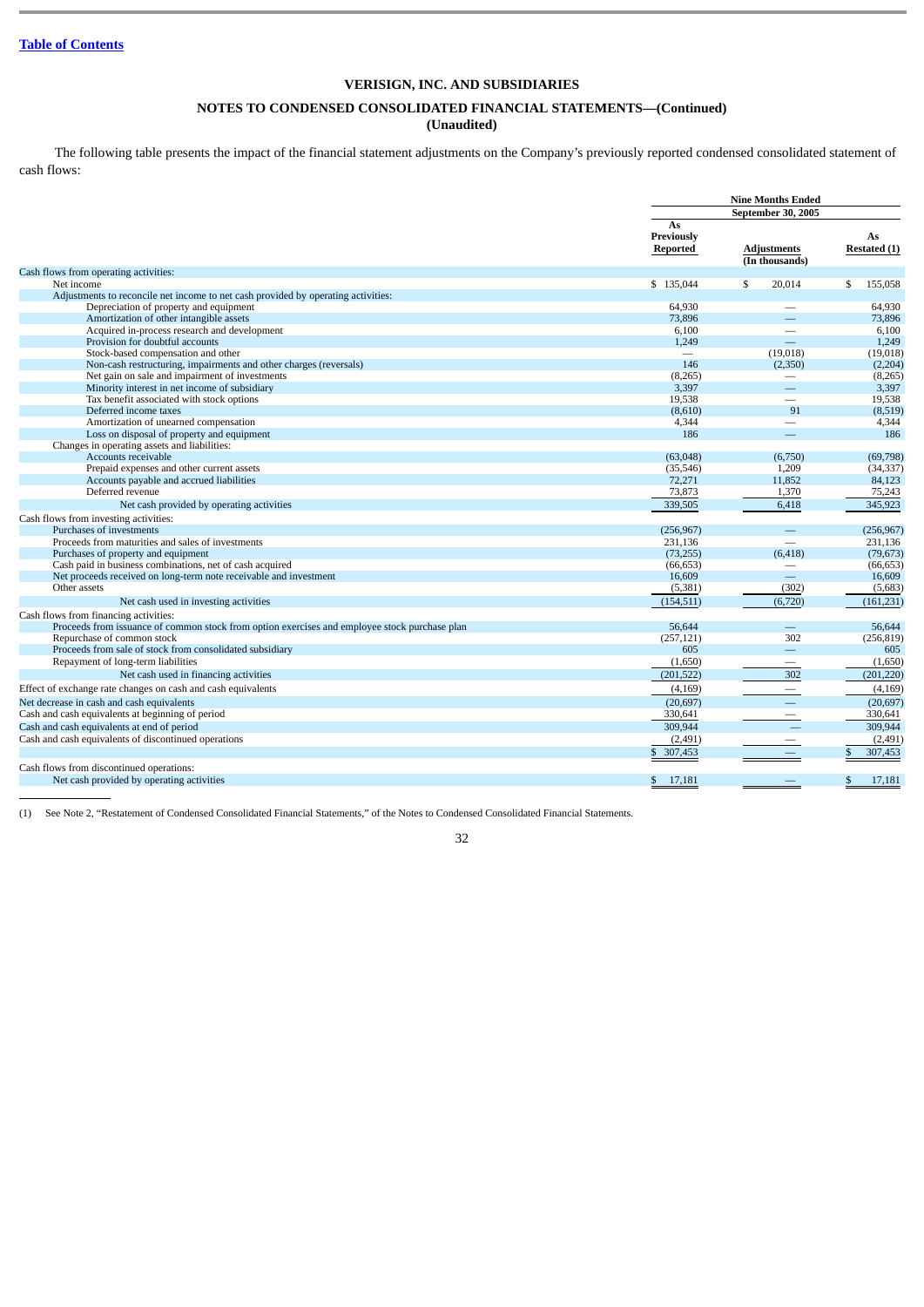## **NOTES TO CONDENSED CONSOLIDATED FINANCIAL STATEMENTS—(Continued)**

## **(Unaudited)**

#### **Note 3. Stock-Based Compensation**

Effective January 1, 2006, the Company adopted the provisions of SFAS 123R. See Note 1 for a description of VeriSign's adoption of SFAS 123R.

#### *Stock Option Plans*

The majority of VeriSign's stock-based compensation expense relates to stock options. Historically, stock options have been granted to broad groups of employees at most levels on a discretionary basis. In the second quarter of 2006, the Compensation Committee, in consultation with other members of the Company's Board of Directors, resolved to grant restricted stock units ("RSUs") instead of stock options to employees below the director level. Employees at or above the director level continue to be eligible to receive stock options as well as RSUs.

As of September 30, 2006, a total of 58,918,293 shares of common stock were reserved for issuance upon the exercise of stock options and for the future grant of stock options or awards under VeriSign's equity incentive plans.

On May 26, 2006, the stockholders of VeriSign approved the 2006 Equity Incentive Plan ("2006 Plan"). The 2006 Plan replaces VeriSign's 1998 Directors Plan, 1998 Equity Incentive Plan, and 2001 Stock Incentive Plan. The 2006 Plan authorizes the award of incentive stock options to employees and non-qualified stock options, restricted stock awards, restricted stock units, stock bonus awards, stock appreciation rights and performance shares to eligible employees, officers, directors, consultants, independent contractors and advisors. Options may be granted at an exercise price not less than 100% of the fair market value of VeriSign's common stock on the date of grant. The 2006 Plan is administered by the Compensation Committee of the Board of Directors which may delegate to a committee of one or more members of VeriSign's Board of Directors or VeriSign officers the ability to grant awards and take certain other actions with respect to participants who are not executive officers or non-employee directors. All options have a term of not greater than 10 years from the date of grant. Options issued generally vest 25% on the first anniversary date and ratably over the following 12 quarters. A restricted stock unit is an award covering a number of shares of VeriSign common stock that may be settled in cash or by issuance of those shares, which may consist of restricted stock. Restricted stock units will generally vest in four installments with 25% of the shares vesting on each anniversary of the date of grant over 4 years. The Compensation Committee of the Board of Directors, however, may authorize grants with a different vesting schedule in the future. 27,000,000 shares were authorized and reserved for issuance under the 2006 Plan.

The 2001 Stock Incentive Plan ("2001 Plan") was terminated upon approval of the 2006 Plan. Options to purchase common stock granted under the 2001 Plan remain outstanding and subject to the vesting and exercise terms of the original grant. The 2001 Plan authorized the award of non-qualified stock options and restricted stock awards to eligible employees, officers who are not subject to Section 16 reporting requirements, contractors and consultants. As of September 30, 2006, no restricted stock awards have been made under the 2001 Plan. Options were granted at an exercise price not less than 100% of the fair market value of VeriSign's common stock on the date of grant. All options were granted at the discretion of the Board and have a term not greater than 10 years from the date of grant. Options issued generally vest 25% on the first anniversary date and ratably over the following 12 quarters. No further options can be granted under the 2001 Plan.

The 1998 Equity Incentive Plan ("1998 Plan") was terminated upon approval of the 2006 Plan. Options to purchase common stock granted under the 1998 Plan remain outstanding and subject to the vesting and exercise terms of the original grant. The 1998 Plan authorized the award of options, restricted stock awards, restricted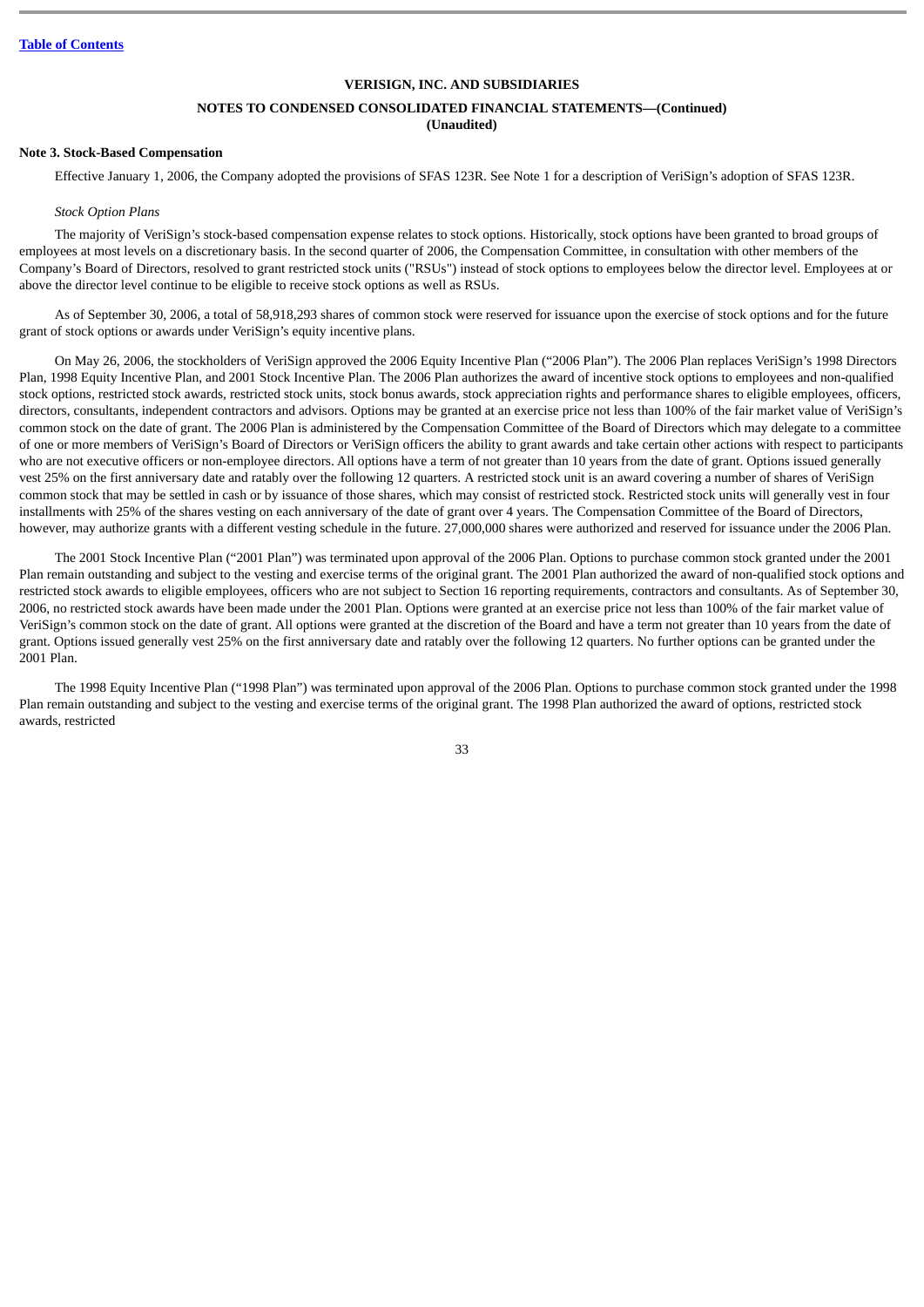## **NOTES TO CONDENSED CONSOLIDATED FINANCIAL STATEMENTS—(Continued) (Unaudited)**

stock units and stock bonuses. Options were granted at an exercise price not less than 100% of the fair market value of VeriSign's common stock on the date of grant for incentive stock options and 85% of the fair market value for non-qualified stock options. All options were granted at the discretion of the Board and have a term not greater than 7 years from the date of grant. Options issued generally vest 25% on the first anniversary date and ratably over the following 12 quarters. Restricted stock awards and restricted stock units entitle the recipient to receive, at VeriSign's discretion, shares or cash upon vesting. No further options can be granted under the 1998 Plan.

The 1998 Directors Plan ("Directors Plan") was terminated upon of the approval of the 2006 Plan. Options to purchase common stock granted under the Directors Plan remain outstanding and subject to the vesting and exercise terms of the original grant. Members of the Board who were not employees of VeriSign, or of any parent, subsidiary or affiliate of VeriSign, were eligible to participate in the Directors Plan. The option grants under the Directors Plan were automatic and non-discretionary, and the exercise price of the options was 100% of the fair market value of the common stock on the date of the grant. Each eligible director was initially granted an option to purchase 25,000 shares on the date he or she first became a director ("Initial Grant"). On each anniversary of a director's Initial Grant or most recent grant if he or she was ineligible to receive an Initial Grant, each eligible director was automatically granted an additional option to purchase 12,500 shares of common stock if the director had served continuously as a director since the date of the Initial Grant or most recent grant. The term of the options under the Directors Plan is ten years and options vest as to 6.25% of the shares each quarter after the date of the grant, provided the optionee remains a director of VeriSign.

The 1995 Stock Option Plan and the 1997 Stock Option Plan ("1995 and 1997 Plans") were terminated concurrent with VeriSign's initial public offering in 1998. Options to purchase common stock granted under the 1995 and 1997 Plans remain outstanding and subject to the vesting and exercise terms of the original grant. All shares that remained available for future issuance under the 1995 and 1997 Plans at the time of their termination were transferred to the 1998 Equity Incentive Plan. No further options can be granted under the 1995 and 1997 Plans. Options granted under the 1995 and 1997 Plans are subject to terms substantially similar to those described below with respect to options granted under the 1998 Equity Incentive Plan.

In connection with its acquisitions in 2005 and 2006, VeriSign assumed some of the acquired companies' stock options. Options assumed generally have terms of seven to ten years and generally vest over a four-year period, as set forth in the applicable option agreement.

#### *1998 Employee Stock Purchase Plan*

As of September 30, 2006, VeriSign has reserved 17,589,449 shares for issuance under the 1998 Employee Stock Purchase Plan ("Purchase Plan"). Eligible employees may purchase common stock through payroll deductions by electing to have between 2% and 15% of their compensation withheld. Each participant is granted an option to purchase common stock on the first day of each 24-month offering period and this option is automatically exercised on the last day of each six-month purchase period during the offering period. The purchase price for the common stock under the Purchase Plan is 85% of the lesser of the fair market value of the common stock on the first day of the applicable offering period or the last day of the applicable purchase period. Offering periods begin on February 1 and August 1 of each year. On January 1 of each year, the number of shares available for grant under the Purchase Plan will automatically be increased by an amount equal to 1% of the outstanding common shares on the immediately preceding December 31.

As of January 2007, the Company suspended the purchase of shares under its Purchase Plan because it was not current in its financial reporting under applicable regulations of the SEC. The Company refunded payroll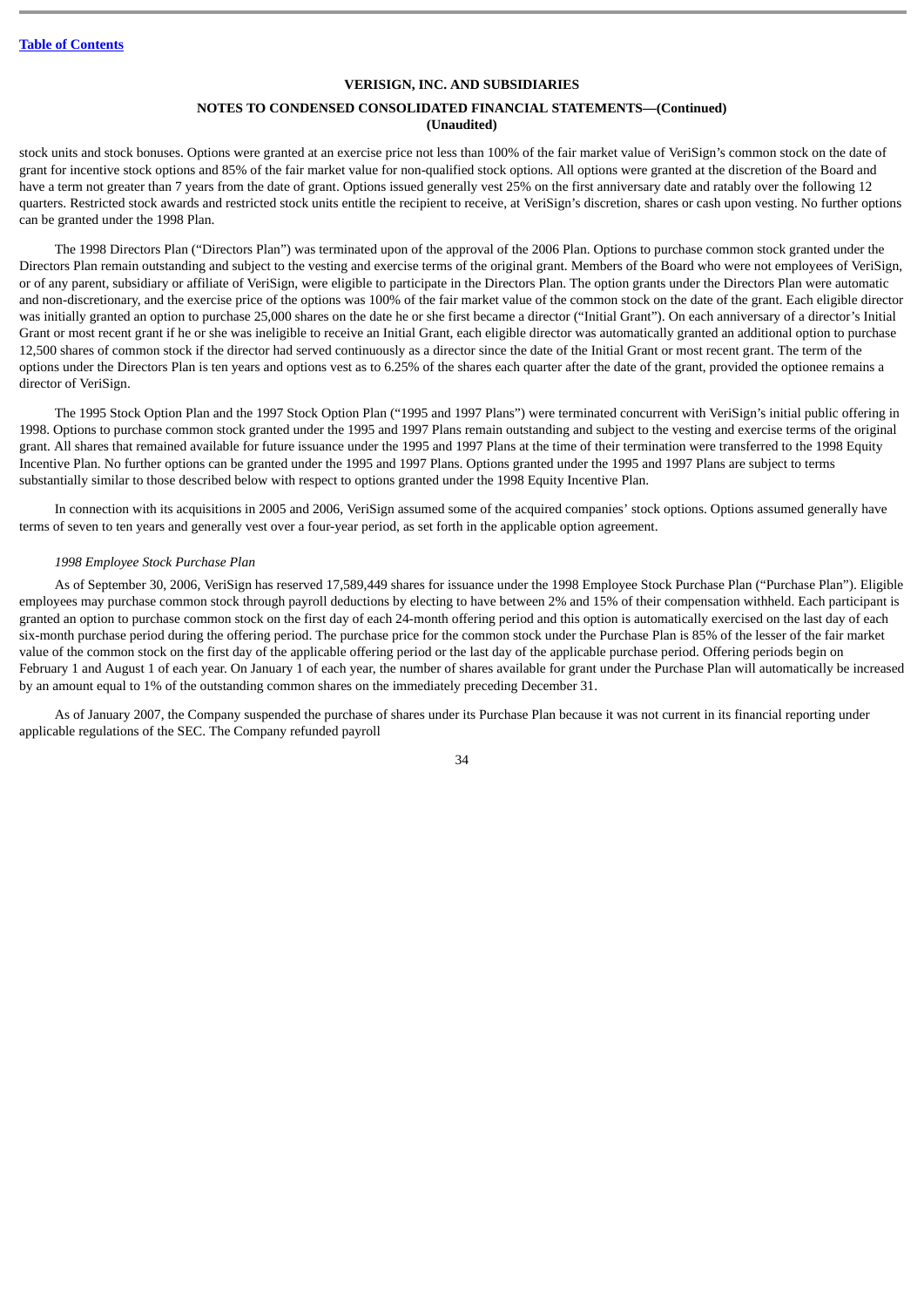## **NOTES TO CONDENSED CONSOLIDATED FINANCIAL STATEMENTS—(Continued)**

**(Unaudited)**

withholdings from employees in February 2007 for the offering period ended January 31, 2007. As of the date of this report, no further payroll withholdings were made in 2007.

#### *Stock-based Compensation*

On March 29, 2005, the SEC published Staff Accounting Bulletin ("SAB") No. 107, which provides the Staff's views on a variety of matters relating to stock-based payments. SAB 107 requires stock-based compensation to be classified in the same expense line items as cash compensation. The following table sets forth the total stock-based compensation recognized on the Company's condensed consolidated statements of operations for the periods presented:

|                                                                         |          | <b>Three Months Ended</b><br>September 30, |                         | <b>Nine Months Ended</b><br>September 30,     |     |                         |
|-------------------------------------------------------------------------|----------|--------------------------------------------|-------------------------|-----------------------------------------------|-----|-------------------------|
|                                                                         | 2006     |                                            | 2005<br>As Restated (1) | 2006<br>(In thousands, except per share data) |     | 2005<br>As Restated (1) |
| Stock-based compensation:                                               |          |                                            |                         |                                               |     |                         |
| Cost of revenue                                                         | \$2,911  | \$                                         | 34                      | \$10.221                                      | \$. | 504                     |
| Sales and marketing                                                     | 4,001    |                                            | (443)                   | 11,184                                        |     | (411)                   |
| Research and development                                                | 2,495    |                                            | (2)                     | 7.337                                         |     | 437                     |
| General and administrative                                              | 6,481    |                                            | (10,628)                | 18,978                                        |     | (15, 911)               |
| Total stock-based compensation                                          | 15.888   |                                            | (11.039)                | 47,720                                        |     | (15, 381)               |
| Tax benefit (expense) associated with stock-based compensation expense  | 4,369    |                                            | (4,173)                 | 11,882                                        |     | (5,599)                 |
| Net effect of stock-based compensation expense on net income            | \$11,519 |                                            | (6,866)                 | \$35,838                                      |     | (9,782)                 |
| Net effect of stock-based compensation expense on net income per share: |          |                                            |                         |                                               |     |                         |
| <b>Basic</b>                                                            | 0.05     | \$                                         | (0.03)                  | 0.15                                          |     | (0.04)                  |
| <b>Diluted</b>                                                          | 0.05     |                                            | (0.03)                  | 0.15                                          |     | (0.04)                  |

(1) See Note 2, "Restatement of Condensed Consolidated Financial Statements," of the Notes to Condensed Consolidated Financial Statements.

On August 9, 2006, the Company suspended stock option exercises (the "Restriction") because it was unable to file its Quarterly Report on Form 10-Q for the quarter ended June 30, 2006. Under various stock option plans, option holders must exercise their vested stock options within a certain time period following termination of employment (typically, thirty (30), sixty (60) or ninety (90) days, depending on the plan). Due to the Restriction, certain terminated employees have been unable to exercise their stock options prior to the expiration of this time period following termination of employment. As a result, VeriSign's Board of Directors approved the following: (i) if the period to exercise the participant's stock options upon termination of employment has expired prior to the expiration of the Restriction, then such participant's period to exercise his/her stock options upon termination of employment as set forth in the applicable plan is extended by an additional forty five (45) days after the date the Restriction expires; and (ii) if the period remaining to exercise the participant's stock options is less than forty five (45) days after the Restriction expires, then such participant's period to exercise his/her stock options upon termination of employment as set forth in the applicable plan is extended by an additional forty five (45) days minus the days remaining to exercise his/her stock options after the date the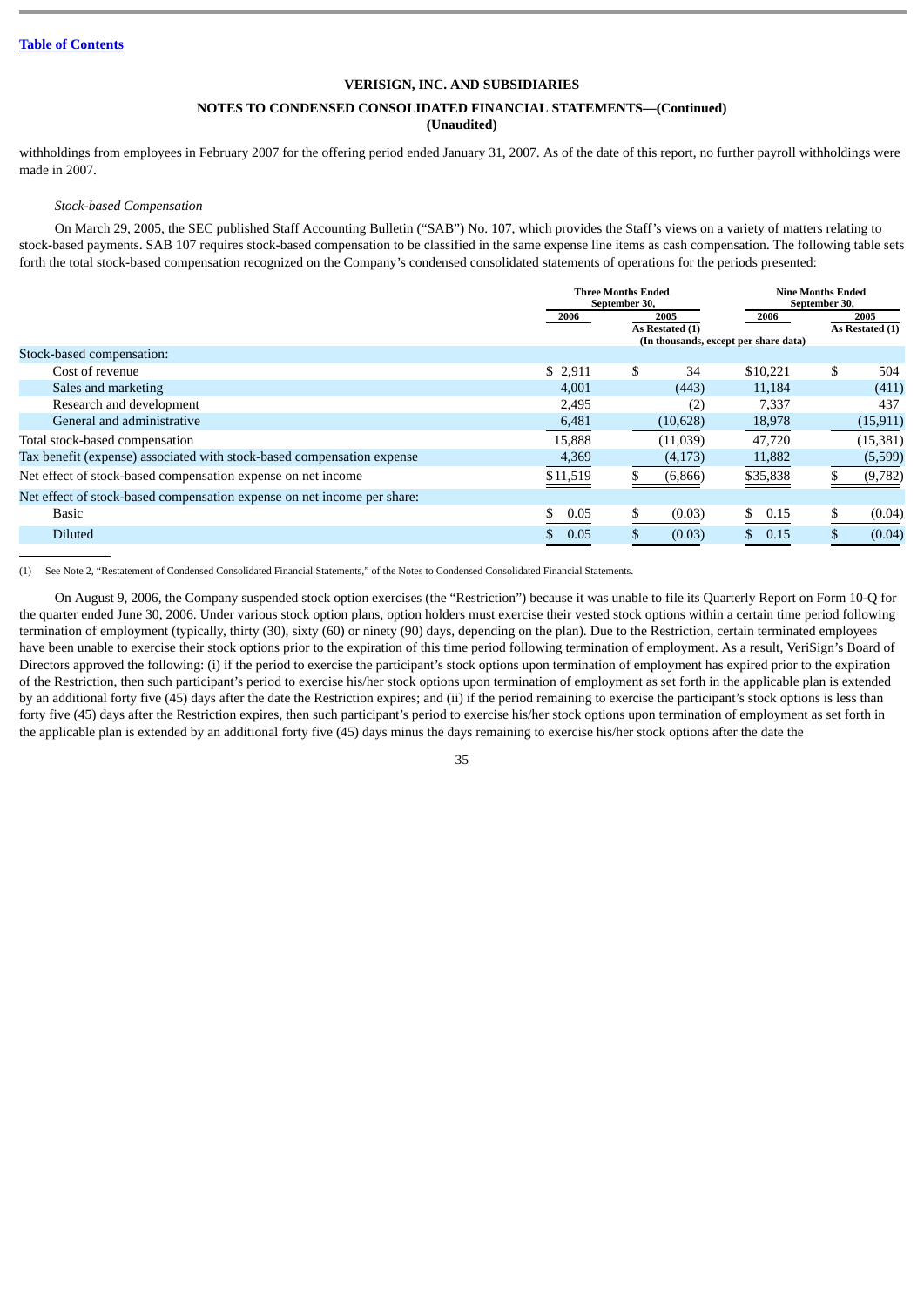## **NOTES TO CONDENSED CONSOLIDATED FINANCIAL STATEMENTS—(Continued) (Unaudited)**

Restriction expires. During the third quarter of 2006, VeriSign recognized \$2.2 million of stock-based compensation expense in connection with this extension of time for option exercise in accordance with SFAS 123R.

Prior to the adoption of SFAS 123R, the Company presented unearned compensation as a separate component of stockholders' equity. In accordance with the provisions of SFAS 123R, on January 1, 2006 VeriSign reclassified the balance in unearned compensation to additional paid-in capital on its balance sheet.

As of September 30, 2006, total unrecognized compensation cost related to unvested stock options and restricted stock awards was \$103.1 million and \$35.3 million, respectively, and is expected to be recognized over a weighted-average period of 2.9 years and 3.6 years respectively. Stock-based compensation cost capitalized as part of property and equipment was \$0.4 million and \$1.2 million for the three and nine months ended September 30, 2006, respectively.

VeriSign currently uses the Black-Scholes option pricing model to determine the fair value of stock options and Purchase Plan options. The determination of the fair value of stock-based payment awards using an option-pricing model is affected by the Company's stock price as well as assumptions regarding a number of complex and subjective variables.

The following table sets forth the weighted–average assumptions used to estimate the fair value of the stock options and Purchase Plan options for the periods presented:

|                                       | <b>Three Months Ended</b><br>September 30, |              | <b>Nine Months Ended</b><br>September 30, |            |
|---------------------------------------|--------------------------------------------|--------------|-------------------------------------------|------------|
|                                       | 2006                                       | 2005         | 2006                                      | 2005       |
| Stock options:                        |                                            |              |                                           |            |
| Volatility                            | 41%                                        | 53%          | 39%                                       | 57%        |
| Risk-free interest rate               | 4.86%                                      | 3.98%        | 4.83%                                     | 3.91%      |
| Expected term                         | 3.7 years                                  | 3.1 years    | 3.4 years                                 | 3.1 years  |
| Dividend yield                        | zero                                       | zero         | zero                                      | zero       |
| Employee Stock Purchase Plan options: |                                            |              |                                           |            |
| Volatility                            | 32%                                        | 54%          | 33%                                       | 55%        |
| Risk-free interest rate               | 5.21%                                      | 2.68%        | 5.09%                                     | 2.51%      |
| Expected term                         | $1.25$ years                               | $1.25$ years | $1.25$ years                              | 1.25 years |
| Dividend yield                        | zero                                       | zero         | zero                                      | zero       |

Under SFAS 123R, VeriSign's expected volatility is based on the combination of historical volatility of the Company's common stock over the period commensurate with the expected life of the options and the mean historical implied volatility from traded options. The risk-free interest rates are derived from the average U.S. Treasury constant maturity rates during the period, which approximate the rate in effect at the time of grant for the respective expected term. The expected terms are based on the observed and expected time to post-vesting exercise and/or cancellation of options. VeriSign does not anticipate paying any cash dividends in the foreseeable future and therefore uses an expected dividend yield of zero. Under SFAS 123R, VeriSign estimates forfeitures at the time of grant and revises those estimates in subsequent periods if actual forfeitures differ from those estimates. The Company uses historical data to estimate pre-vesting option forfeitures and records stock-based compensation expense only for those awards that are expected to vest.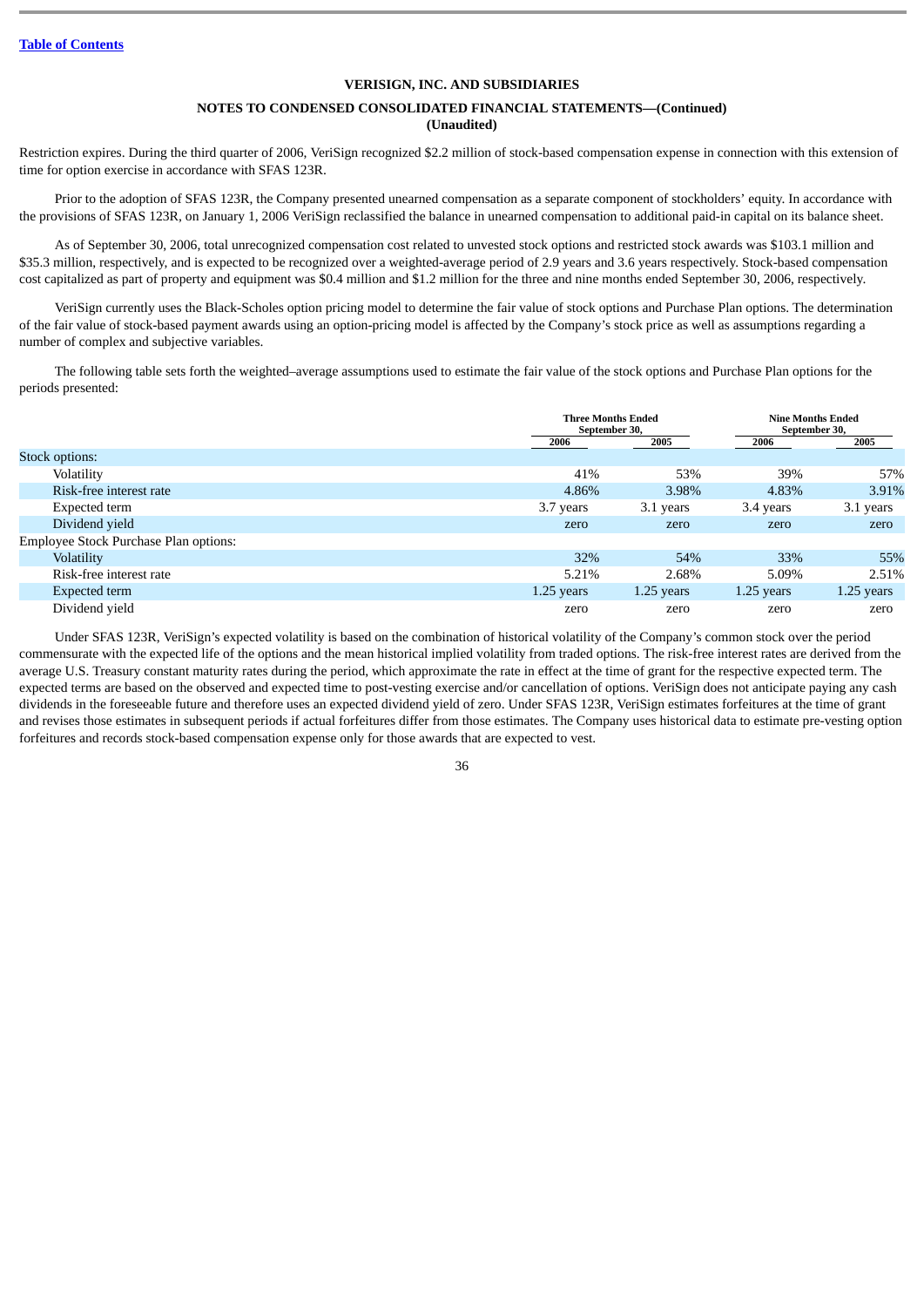# **NOTES TO CONDENSED CONSOLIDATED FINANCIAL STATEMENTS—(Continued)**

# **(Unaudited)**

# *General Option Information*

The following table summarizes stock option activity for the nine months ended September 30, 2006 and for the years ended December 31, 2005 and 2004:

|                                                                                | <b>Nine Months Ended</b><br>September 30, 2006 |    |                                           | 2005          |              | 2004                                      |               |              |                                           |
|--------------------------------------------------------------------------------|------------------------------------------------|----|-------------------------------------------|---------------|--------------|-------------------------------------------|---------------|--------------|-------------------------------------------|
|                                                                                | Shares                                         |    | Weighted-<br>Average<br>Exercise<br>Price | <b>Shares</b> |              | Weighted-<br>Average<br>Exercise<br>Price | <b>Shares</b> |              | Weighted-<br>Average<br>Exercise<br>Price |
| Outstanding at beginning of period                                             | 35,638,232                                     | \$ | 31.51                                     | 32,878,169    | $\mathbf{s}$ | 33.74                                     | 31,999,664    | $\mathbf{s}$ | 36.87                                     |
| Assumed in business combinations                                               | 797,306                                        |    | 1.48                                      | 1,645,508     |              | 3.71                                      | 687,659       |              | 4.79                                      |
| Granted                                                                        | 6,855,037                                      |    | 20.23                                     | 10,053,156    |              | 25.95                                     | 9,156,123     |              | 20.20                                     |
| Exercised                                                                      | (2,466,900)                                    |    | 12.40                                     | (5,343,504)   |              | 11.48                                     | (4,391,205)   |              | 11.04                                     |
| Forfeited                                                                      | (3,333,169)                                    |    | 44.76                                     | (2,919,635)   |              | 35.84                                     | (3,971,347)   |              | 46.19                                     |
| Expired                                                                        | (1,731,735)                                    |    | 35.19                                     | (675, 462)    |              | 126.32                                    | (602, 725)    |              | 44.62                                     |
| Outstanding at end of period                                                   | 35,758,771                                     |    | 28.59                                     | 35,638,232    |              | 31.51                                     | 32,878,169    |              | 33.74                                     |
| Exercisable at end of period                                                   | 23,447,133                                     |    | 33.94                                     | 26,404,992    |              | 41.36                                     | 17,085,569    |              | 48.19                                     |
| Weighted-average fair value of options granted during the period               |                                                | \$ | 6.80                                      |               | \$           | 10.80                                     |               | \$.          | 11.91                                     |
| Total intrinsic value of options exercised during the period<br>(in thousands) |                                                | \$ | 26,197                                    |               | \$.          | 78,731                                    |               |              | 49,580                                    |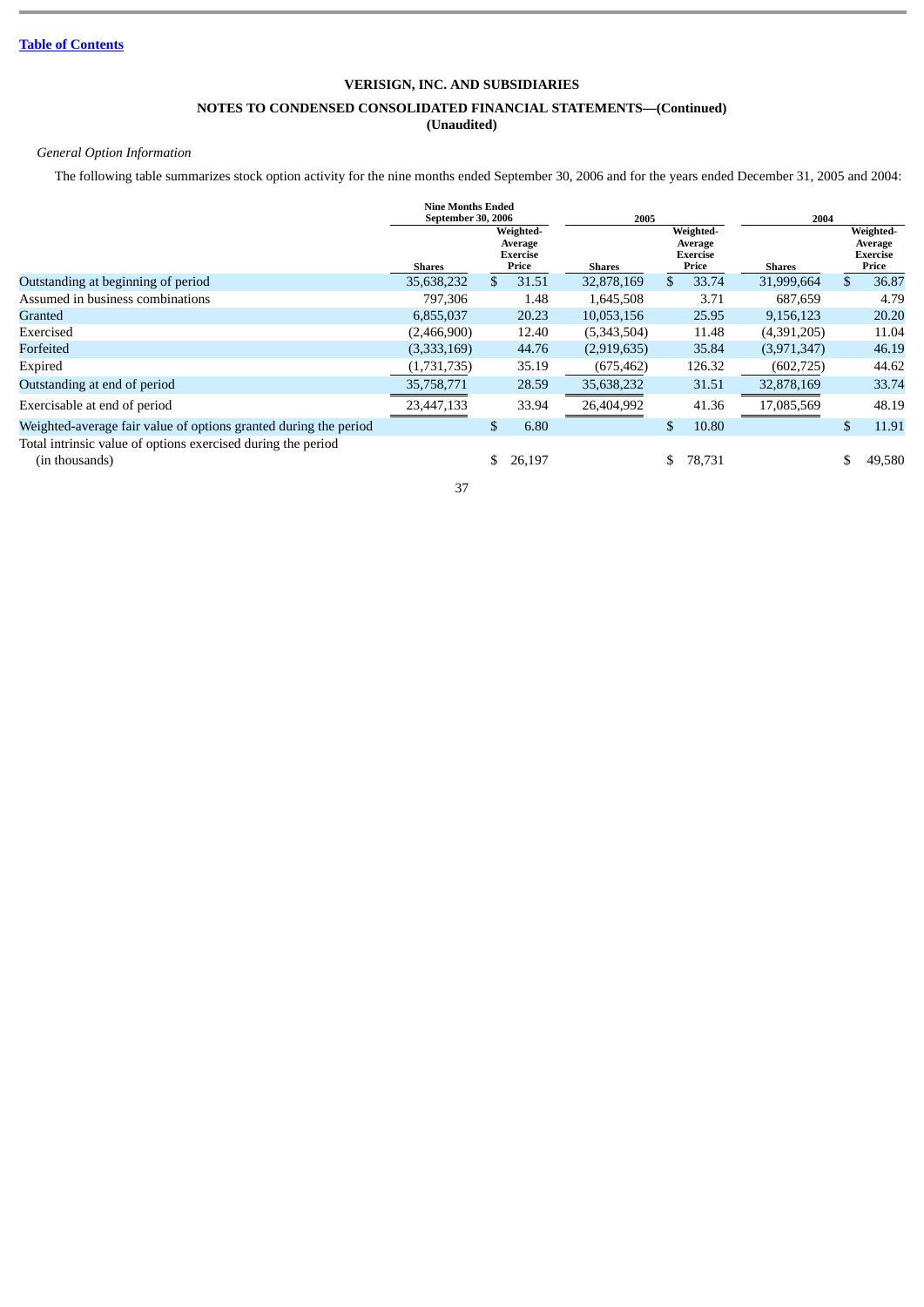# **NOTES TO CONDENSED CONSOLIDATED FINANCIAL STATEMENTS—(Continued)**

**(Unaudited)**

The following table summarizes information about stock options outstanding as of September 30, 2006:

|                                    |                       |                                                   | <b>Stock Options Exercisable</b> |                                                                           |                  |                                           |
|------------------------------------|-----------------------|---------------------------------------------------|----------------------------------|---------------------------------------------------------------------------|------------------|-------------------------------------------|
| Range of<br><b>Exercise Prices</b> | Shares<br>Outstanding | Weighted-Average<br>Remaining<br>Contractual Life |                                  | Weighted-Average<br><b>Shares</b><br><b>Exercise Price</b><br>Exercisable |                  | Weighted-Average<br><b>Exercise Price</b> |
| 9.99<br>$$0.09 - $$                | 1,935,603             | 4.12 years                                        | S                                | 3.95<br>1,220,519                                                         |                  | 4.73                                      |
| \$10.00 - \$13.78                  | 3,057,561             | 3.19 years                                        |                                  | 11.75<br>2,480,052                                                        | 11.48            |                                           |
| \$13.79                            | 2,260,901             | 2.42 years                                        |                                  | 13.79<br>2,061,601                                                        | 13.79            |                                           |
| $$13.80 - $19.99$                  | 8,956,905             | 4.58 years                                        |                                  | 17.46<br>2,684,167                                                        | 17.04            |                                           |
| $$20.00 - $24.99$                  | 5,931,093             | 4.55 years                                        |                                  | 22.77<br>1,403,265                                                        | 22.62            |                                           |
| $$25.00 - $29.99$                  | 7,865,547             | 4.19 years                                        |                                  | 26.72<br>7,846,368                                                        | 26.72            |                                           |
| $$30.00 - $39.99$                  | 1,959,936             | 3.50 years                                        |                                  | 33.91<br>1,959,936                                                        | 33.91            |                                           |
| $$40.00 - $59.99$                  | 1,537,159             | 4.34 years                                        |                                  | 54.67<br>1,537,159                                                        | 54.67            |                                           |
| $$60.00 - $99.99$                  | 734,502               | $1.03$ years                                      |                                  | 81.38                                                                     | 81.38<br>734,502 |                                           |
| \$100.00 - \$253.00                | 1,519,564             | $0.81$ years                                      |                                  | 155.03<br>1,519,564                                                       | 155.03           |                                           |
|                                    | 35,758,771            | 3.91 years                                        |                                  | 28.59<br>23.447.133                                                       | 33.94            |                                           |

Intrinsic value is calculated as the difference between the market value as of September 29, 2006 and the exercise price of the stock options. The closing price of VeriSign's stock was \$20.20 on September 29, 2006, as reported by the NASDAQ Global Select Market. The aggregate intrinsic value of stock options outstanding and stock options exercisable with an exercise price below \$20.20 as of September 30, 2006 was \$96.3 million and \$62.2 million, respectively. The weighted-average remaining contractual life for stock options exercisable at September 30, 2006 was 3.38 years.

The following table summarizes unvested restricted stock award activity for the nine months ended September 30, 2006 and for the years ended December 31, 2005 and 2004:

|                                 |               | <b>Nine Months Ended</b><br>September 30, 2006                 |       |            | 2005 |       |         |               |       |                                                                |               |  |                                                                |
|---------------------------------|---------------|----------------------------------------------------------------|-------|------------|------|-------|---------|---------------|-------|----------------------------------------------------------------|---------------|--|----------------------------------------------------------------|
|                                 | <b>Shares</b> | Weighted-<br>Average<br><b>Grant-Date</b><br><b>Fair Value</b> |       |            |      |       |         | <b>Shares</b> |       | Weighted-<br>Average<br><b>Grant-Date</b><br><b>Fair Value</b> | <b>Shares</b> |  | Weighted-<br>Average<br><b>Grant-Date</b><br><b>Fair Value</b> |
| Unvested at beginning of period | 322,433       |                                                                | 27.97 | 275,000    |      | 22.20 | 150,000 |               | 12.88 |                                                                |               |  |                                                                |
| Granted                         | 1,724,807     |                                                                | 18.44 | 222,683    |      | 25.26 | 125,000 |               | 33.38 |                                                                |               |  |                                                                |
| Released                        | (15, 198)     |                                                                | 28.55 | (166, 250) |      | 14.88 |         |               |       |                                                                |               |  |                                                                |
| Forfeited                       | (59, 597)     |                                                                | 22.03 | (9,000)    |      | 26.40 |         |               |       |                                                                |               |  |                                                                |
|                                 | 1,972,445     |                                                                | 19.81 | 322,433    |      | 27.97 | 275,000 |               | 22.20 |                                                                |               |  |                                                                |

Upon exercise of stock options or vesting of restricted stock awards, VeriSign will issue common stock. To cover the minimum statutory tax withholding requirements, the Company will place a sufficient portion of vested restricted stock awards into treasury and make a cash payment to the Internal Revenue Service and state tax authorities to cover the applicable withholding taxes.

#### *Stock Option Acceleration*

On December 29, 2005, the Board of Directors of VeriSign approved the acceleration of the vesting of unvested and "out-of-the-money" stock options that had an exercise price per share in excess of \$24.99, all of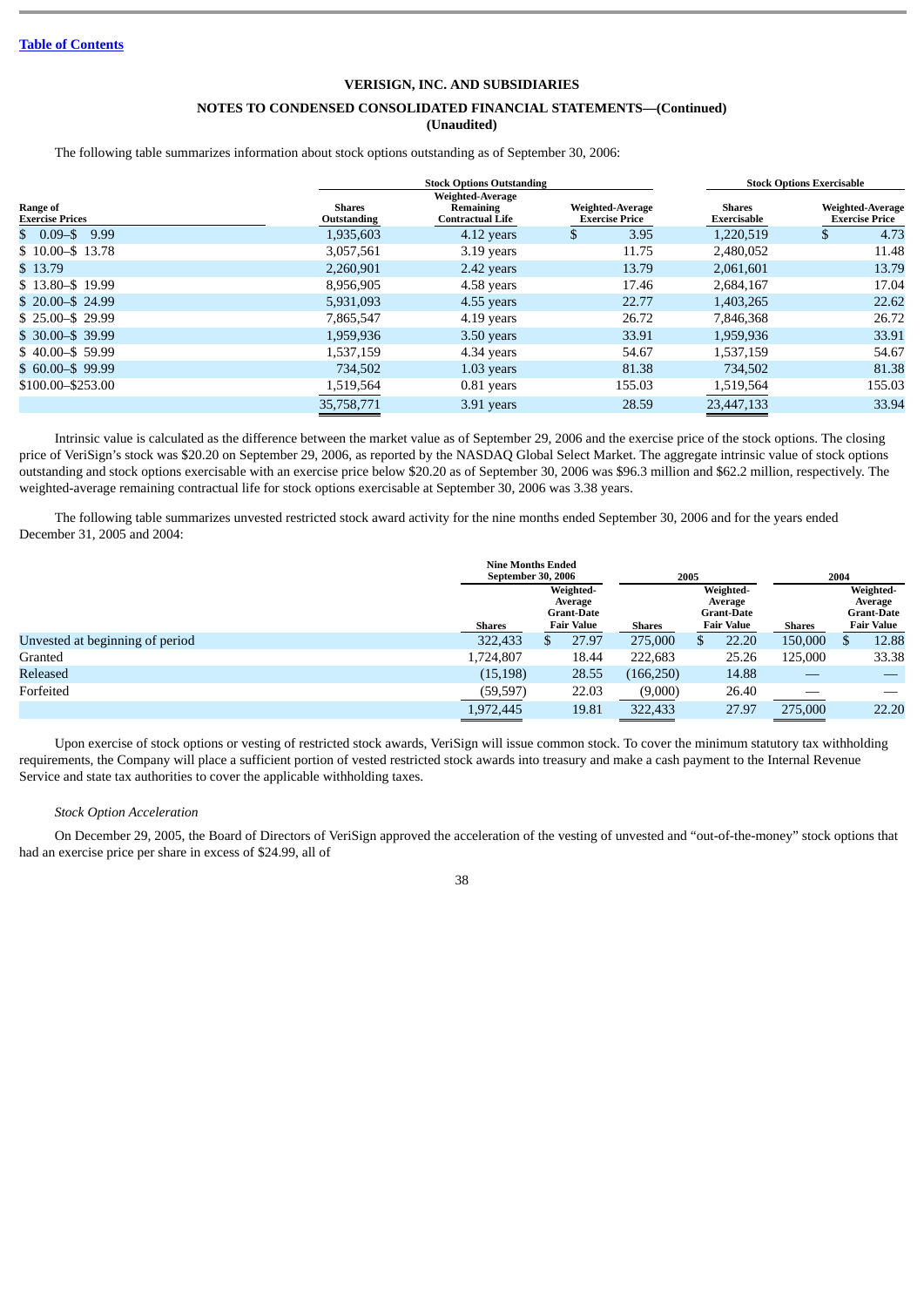### **NOTES TO CONDENSED CONSOLIDATED FINANCIAL STATEMENTS—(Continued) (Unaudited)**

which were previously granted under VeriSign's stock option plans and that were outstanding on December 29, 2005. Options to purchase approximately 8.8 million shares of common stock or 47% of the total outstanding unvested options on December 29, 2005 were subject to the acceleration. The options accelerated included certain options previously granted to executive officers and directors of VeriSign.

The acceleration was accompanied by restrictions imposed on any shares purchased through the exercise of accelerated options. Those restrictions will prevent the sale of any such shares prior to the date such shares would have originally vested had the optionee been employed on such date (whether or not the optionee is actually an employee at that time).

The purpose of the accelerated vesting was to enable the Company to reduce compensation expense associated with these options in future periods, beginning with the first quarter of 2006, in its condensed consolidated financial statements, pursuant to SFAS 123R. The acceleration of the vesting of these options did not result in a charge to expenses in 2005.

#### **Note 4. Business Combinations**

## *GeoTrust*

On September 1, 2006, VeriSign completed its acquisition of GeoTrust, Inc. ("GeoTrust"), a Needham, Massachusetts based supplier of SSL and other solutions to secure e-business transactions. VeriSign's purchase price of \$127.4 million consisted of approximately \$125.3 million in cash consideration and \$2.1 million in direct transaction costs. The acquisition has been accounted for as a purchase and, accordingly, the total purchase price has been allocated to the tangible and intangible assets acquired and the liabilities assumed based on their respective fair values on the acquisition date. GeoTrust's results of operations have been included in the consolidated financial statements from the date of acquisition. As a result of the acquisition of GeoTrust, VeriSign recorded goodwill of \$100.1 million and other intangible assets of \$29.5 million, which have been assigned to the Internet Services Group segment. The goodwill represents the excess value over both tangible and intangible assets acquired. The goodwill in this transaction is attributable to the anticipated ability to better serve the reseller channel with technologies and services that are specifically tailored to individual needs. None of the goodwill for GeoTrust is expected to be deductible for tax purposes. The overall weighted-average life of the identified amortizable assets acquired in the purchase of GeoTrust is 5.4 years. These identified intangible assets will be amortized on a straight-line basis over their useful lives.

The in-process research and development acquired in the GeoTrust acquisition consisted primarily of research and development efforts required to develop the acquired in-process technology.

VeriSign determined the fair value of the acquired in-process research and development by estimating the projected cash flows related to the project or service and future revenues to be earned upon commercialization of the service. VeriSign discounted the resulting cash flows back to their net present values. VeriSign based the net cash flows from such projects on its analysis of the respective markets and estimates of revenues and operating profits related to these projects. The in-process research and development is expensed upon acquisition because they have no future alternative uses.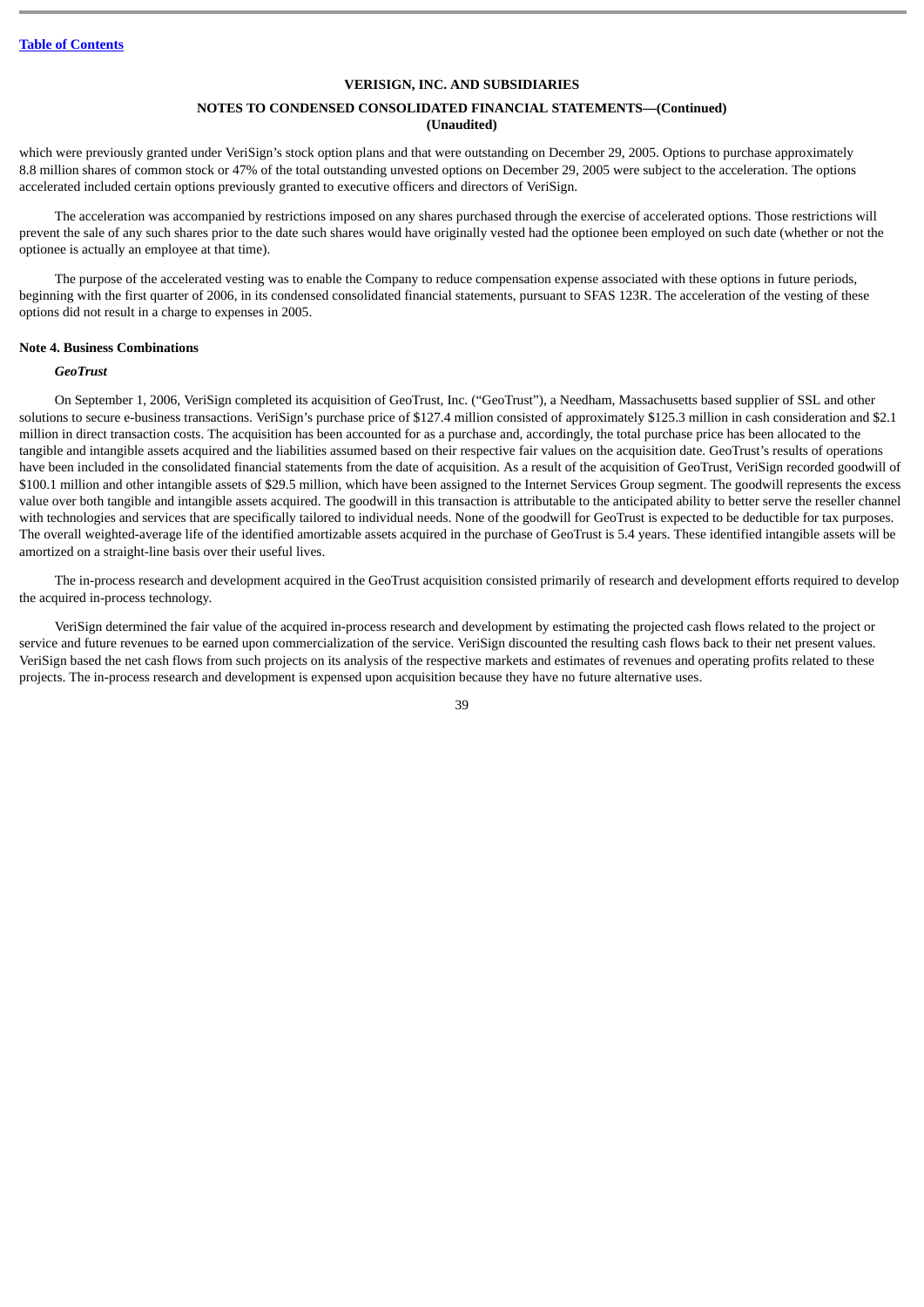# **NOTES TO CONDENSED CONSOLIDATED FINANCIAL STATEMENTS—(Continued)**

**(Unaudited)**

The allocation of the purchase price to the assets acquired and liabilities assumed based on the estimated fair value of GeoTrust was as follows:

|                                     | September 1,<br>2006 | Weighted<br>Average<br><b>Amortization</b><br>Period |  |
|-------------------------------------|----------------------|------------------------------------------------------|--|
|                                     | (In thousands)       | (Years)                                              |  |
| Current assets                      | \$<br>7,819          |                                                      |  |
| Long-term assets                    | 24,635               |                                                      |  |
| Goodwill                            | 100,081              |                                                      |  |
| Customer relationships              | 12,450               | 6                                                    |  |
| <b>Existing technology</b>          | 6,940                | 5                                                    |  |
| Non-compete agreement               | 3,100                | 3                                                    |  |
| In-process research and development | 1,200                |                                                      |  |
| Trade name                          | 5,800                | 6                                                    |  |
| Total assets acquired               | 162,025              |                                                      |  |
| Liabilities assumed                 | (34, 602)            |                                                      |  |
| Net assets acquired                 | \$<br>127,423        |                                                      |  |
|                                     |                      |                                                      |  |

#### *m-Qube*

On May 1, 2006, VeriSign completed its acquisition of m-Qube, Inc. ("m-Qube"), a Watertown, Massachusetts based privately held mobile channel enabler that helps companies develop, deliver and bill for mobile content, applications and messaging services. VeriSign's purchase price of \$269.2 million for all of the outstanding capital stock and vested options of m-Qube consisted of approximately \$266.0 million in cash consideration and \$2.4 million in direct transaction costs. VeriSign also assumed \$0.8 million of unvested stock options of m-Qube. The acquisition has been accounted for as a purchase and, accordingly, the total purchase price has been allocated to the tangible and intangible assets acquired and the liabilities assumed based on their respective fair values on the acquisition date. m-Qube's results of operations have been included in the consolidated financial statements from the date of acquisition. As a result of the acquisition of m-Qube, VeriSign recorded goodwill of \$160.0 million and other intangible assets of \$98.2 million, which have been assigned to the Communications Services Group segment. The goodwill represents the excess value over both tangible and intangible assets acquired. The goodwill in this transaction is attributable to the anticipated ability to provide an end-to-end technology platform, carrier relationships and value-added services to consumer facing companies and their service providers to use wireless broadband as a content delivery, marketing and communications channel. None of the goodwill for m-Qube is expected to be deductible for tax purposes. The overall weighted-average life of the identified amortizable assets acquired in the purchase of m-Qube is 5.3 years. These identified intangible assets will be amortized on a straight-line basis over their useful lives.

The in-process research and development acquired in the m-Qube acquisition consisted primarily of research and development efforts required for the completion of all planning, design, development, and test activities that are necessary to establish that the product or service can be produced to meet its design specifications including features, functions, and performance.

VeriSign determined the fair value of the acquired in-process research and development by estimating the projected cash flows related to the project or service and future revenues to be earned upon commercialization of the service. VeriSign discounted the resulting cash flows back to their net present values. VeriSign based the net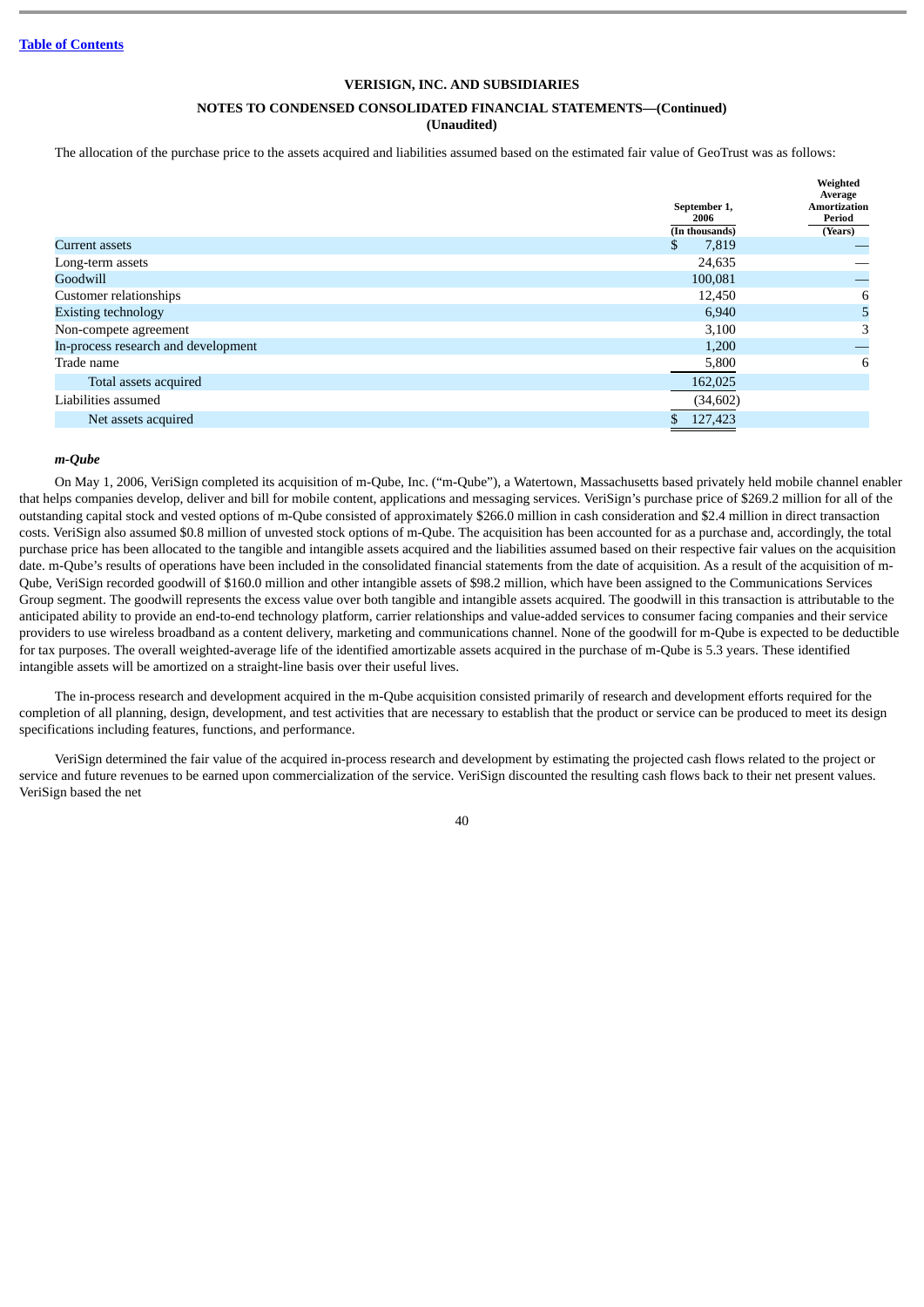# **NOTES TO CONDENSED CONSOLIDATED FINANCIAL STATEMENTS—(Continued)**

# **(Unaudited)**

cash flows from such projects on its analysis of the respective markets and estimates of revenues and operating profits related to these projects. The in-process research and development is expensed upon acquisition because they have no future alternative uses.

The allocation of the purchase price to the assets acquired and liabilities assumed based on the estimated fair value of m-Qube was as follows:

|                                     | May 1,<br>2006<br>(In thousands) | Weighted<br>Average<br><b>Amortization</b><br>Period<br>(Years) |
|-------------------------------------|----------------------------------|-----------------------------------------------------------------|
| Current assets                      | 76,061<br>S                      |                                                                 |
| Long-term assets                    | 4,304                            |                                                                 |
| Goodwill                            | 159,978                          |                                                                 |
| Carrier relationships               | 36,300                           | 7                                                               |
| <b>Existing technology</b>          | 35,700                           | 5                                                               |
| Non-compete agreement               | 10,600                           | 2                                                               |
| Content provider relationship       | 8,000                            | 5                                                               |
| In-process research and development | 4,600                            |                                                                 |
| Trade name                          | 3,000                            |                                                                 |
| Total assets acquired               | 338,543                          |                                                                 |
| Liabilities assumed                 | (69, 353)                        |                                                                 |
| Net assets acquired                 | 269,190                          |                                                                 |

#### *Kontiki*

On March 14, 2006, VeriSign completed its acquisition of Kontiki, Inc. ("Kontiki"), a Sunnyvale, California-based provider of broadband content services. VeriSign's purchase price of \$59.6 million for all of the outstanding capital stock and vested options of Kontiki consisted of approximately \$57.1 million in cash consideration and \$2.3 million in direct transaction costs. VeriSign also assumed \$0.2 million of unvested stock options of Kontiki. The acquisition has been accounted for as a purchase and, accordingly, the total purchase price has been allocated to the tangible and intangible assets acquired and the liabilities assumed based on their respective fair values on the acquisition date. Kontiki's results of operations have been included in the consolidated financial statements from the date of acquisition. As a result of the acquisition of Kontiki, VeriSign recorded goodwill of \$23.6 million and other intangible assets of \$33.5 million, which have been assigned to the Communications Services Group segment. The goodwill represents the excess value over both tangible and intangible assets acquired. The goodwill in this transaction is attributable to the anticipated ability to expedite large file downloads on the Internet. None of the goodwill for Kontiki is expected to be deductible for tax purposes. The overall weighted-average life of the identified amortizable assets acquired in the purchase of Kontiki is 6.4 years. These identified intangible assets will be amortized on a straight-line basis over their useful lives.

The in-process research and development acquired in the Kontiki acquisition consisted primarily of research and development efforts required for the completion of all planning, design, development, and test activities that are necessary to establish that the product or service can be produced to meet its design specifications including features, functions, and performance.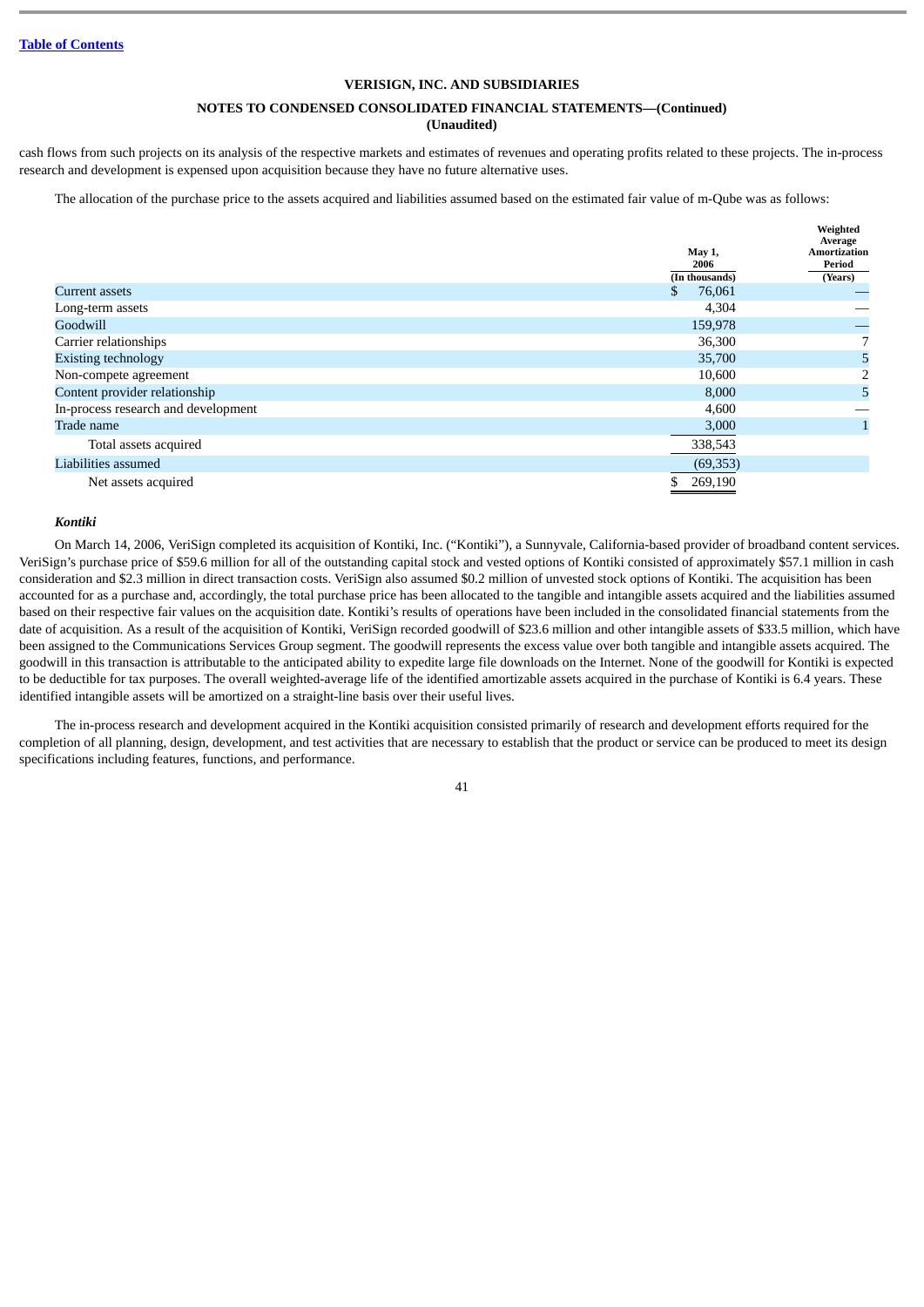### **NOTES TO CONDENSED CONSOLIDATED FINANCIAL STATEMENTS—(Continued) (Unaudited)**

VeriSign determined the fair value of the acquired in-process research and development by estimating the projected cash flows related to the project or service and future revenues to be earned upon commercialization of the service. VeriSign discounted the resulting cash flows back to their net present values. VeriSign based the net cash flows from such projects on its analysis of the respective markets and estimates of revenues and operating profits related to these projects. The in-process research and development is expensed upon acquisition because they have no future alternative uses.

The allocation of the purchase price to the assets acquired and liabilities assumed based on the estimated fair value of Kontiki was as follows:

|                                     | March 14,<br>2006 | Weighted<br>Average<br>Amortization<br>Period |
|-------------------------------------|-------------------|-----------------------------------------------|
|                                     | (In thousands)    | (Years)                                       |
| Current assets                      | 3,368<br>S        |                                               |
| Long-term assets                    | 1,648             |                                               |
| Goodwill                            | 23,562            |                                               |
| <b>Customer relationships</b>       | 6,100             | 8                                             |
| <b>Existing technology</b>          | 7,000             | 7                                             |
| Core technology                     | 3,000             |                                               |
| In-process research and development | 10,000            |                                               |
| Non-compete agreement               | 1,600             | 2                                             |
| Trade name                          | 5,400             | 5                                             |
| Customer contracts                  | 400               |                                               |
| Total assets acquired               | 62,078            |                                               |
| Liabilities assumed                 | (2, 433)          |                                               |
| Net assets acquired                 | \$<br>59,645      |                                               |

### *3united Mobile Solutions*

On February 28, 2006, VeriSign completed its acquisition of 3united Mobile Solutions ag ("3united"), a Vienna, Austria-based provider of wireless application services. VeriSign's purchase price of \$71.2 million for approximately 99.8% of the outstanding capital stock of 3united consisted of approximately \$70.1 million in cash consideration, and \$1.1 million in direct transaction costs. The acquisition has been accounted for as a purchase and, accordingly, the total purchase price has been allocated to the tangible and intangible assets acquired and the liabilities assumed based on their respective fair values on the acquisition date. 3united's results of operations have been included in the consolidated financial statements from the date of acquisition. As a result of the acquisition of 3united, VeriSign recorded goodwill of \$48.3 million and other intangible assets of \$26.7 million, which have been assigned to the Communications Services Group segment. The goodwill represents the excess value over both tangible and intangible assets acquired. The goodwill in this transaction is attributable to the anticipated ability to bundle different applications to engage and drive consumers to higher value services such as content, chat or mCommerce. Under Austrian tax law a portion of the goodwill is deductible for tax purposes. The overall weighted-average life of the identified amortizable assets acquired in the purchase of 3united is 6.6 years. These identified intangible assets will be amortized on a straight-line basis over their useful lives.

<sup>42</sup>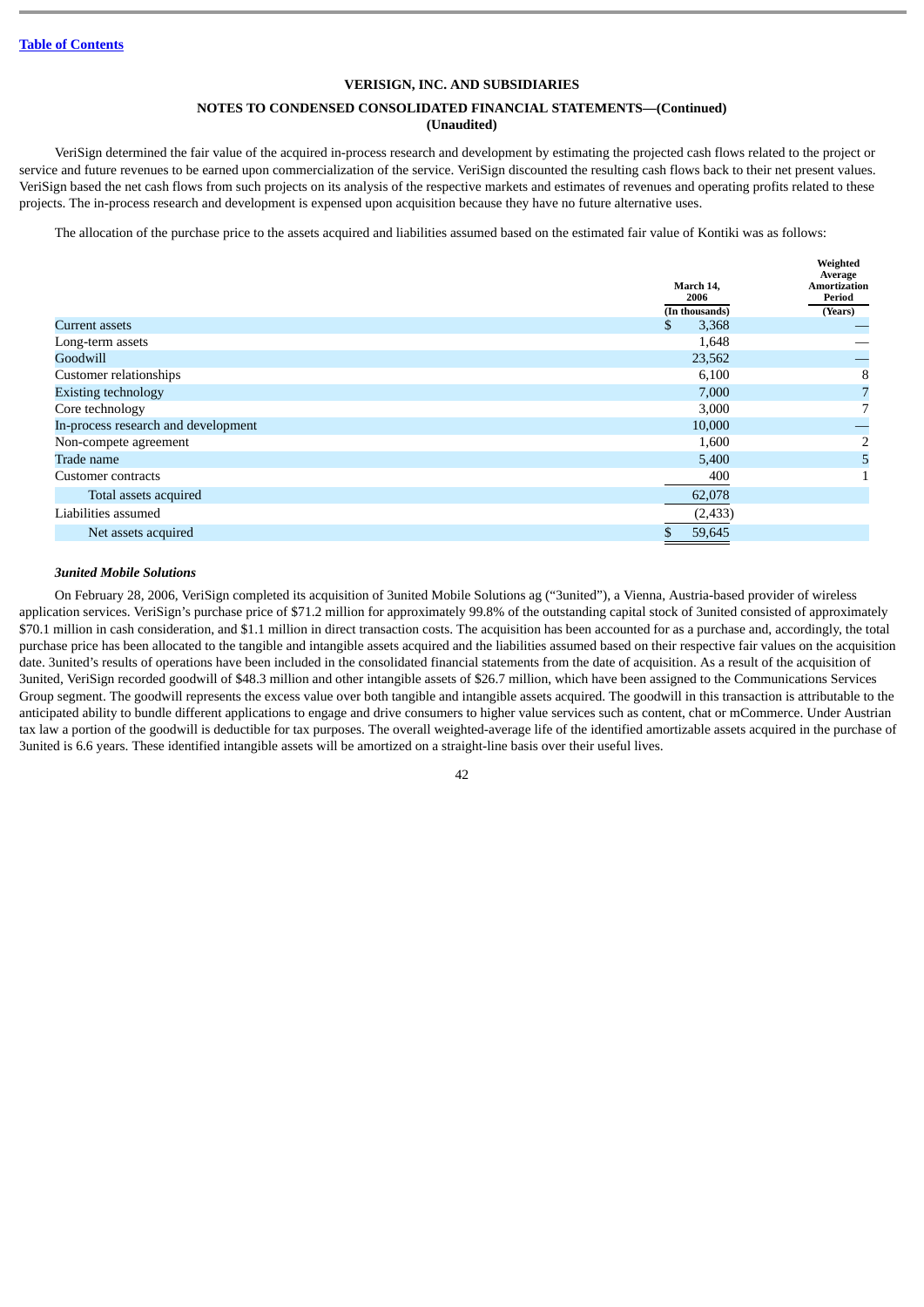# **NOTES TO CONDENSED CONSOLIDATED FINANCIAL STATEMENTS—(Continued)**

**(Unaudited)**

The allocation of the purchase price to the assets acquired and liabilities assumed based on the estimated fair value of 3united was as follows:

|                            | February 28,<br>2006 | Weighted<br>Average<br>Amortization<br>Period |
|----------------------------|----------------------|-----------------------------------------------|
|                            | (In thousands)       | (Years)                                       |
| Current assets             | 8,365<br>S           |                                               |
| Long-term assets           | 372                  |                                               |
| Goodwill                   | 48,316               |                                               |
| Customer relationships     | 5,050                | 7                                             |
| <b>Existing technology</b> | 9,720                | 6                                             |
| Core technology            | 8,200                | 8                                             |
| Development contracts      | 2,810                | $6\phantom{1}6$                               |
| Non-compete agreement      | 450                  | 2                                             |
| Trade name                 | 160                  |                                               |
| Order backlog              | 340                  |                                               |
| Total assets acquired      | 83,783               |                                               |
| Liabilities assumed        | (12,606)             |                                               |
| Net assets acquired        | 71,177               |                                               |
|                            |                      |                                               |

### *CallVision*

On January 24, 2006, VeriSign completed its acquisition of CallVision, Inc. ("CallVision"), a Seattle, Washington-based privately held provider of online analysis applications for mobile communications customers. VeriSign's purchase price of \$38.7 million for all of the outstanding capital stock and vested options of CallVision consisted of approximately \$38.1 million in cash consideration and \$0.5 million in direct transaction costs. VeriSign also assumed \$0.1 million of unvested stock options of CallVision. The acquisition has been accounted for as a purchase and, accordingly, the total purchase price has been allocated to the tangible and intangible assets acquired and the liabilities assumed based on their respective fair values on the acquisition date. CallVision's results of operations have been included in the consolidated financial statements from the date of acquisition. As a result of the acquisition of CallVision, VeriSign recorded goodwill of \$18.0 million and other intangible assets of \$12.5 million, which have been assigned to the Communications Services Group segment. The goodwill represents the excess value over both tangible and intangible assets acquired. The goodwill in this transaction is attributable to the anticipated ability to provide online customer self-service with a single view of billing across multiple systems and vendors. None of the goodwill for CallVision is expected to be deductible for tax purposes. The overall weighted-average life of the identified amortizable assets acquired in the purchase of CallVision is 6.3 years. These identified intangible assets will be amortized on a straight-line basis over their useful lives.

The in-process research and development acquired in the CallVision acquisition consisted primarily of research and development efforts required for the completion of all planning, design, development, and test activities that are necessary to establish that the product or service can be produced to meet its design specifications including features, functions, and performance.

VeriSign determined the fair value of the acquired in-process research and development by estimating the projected cash flows related to the project or service and future revenues to be earned upon commercialization of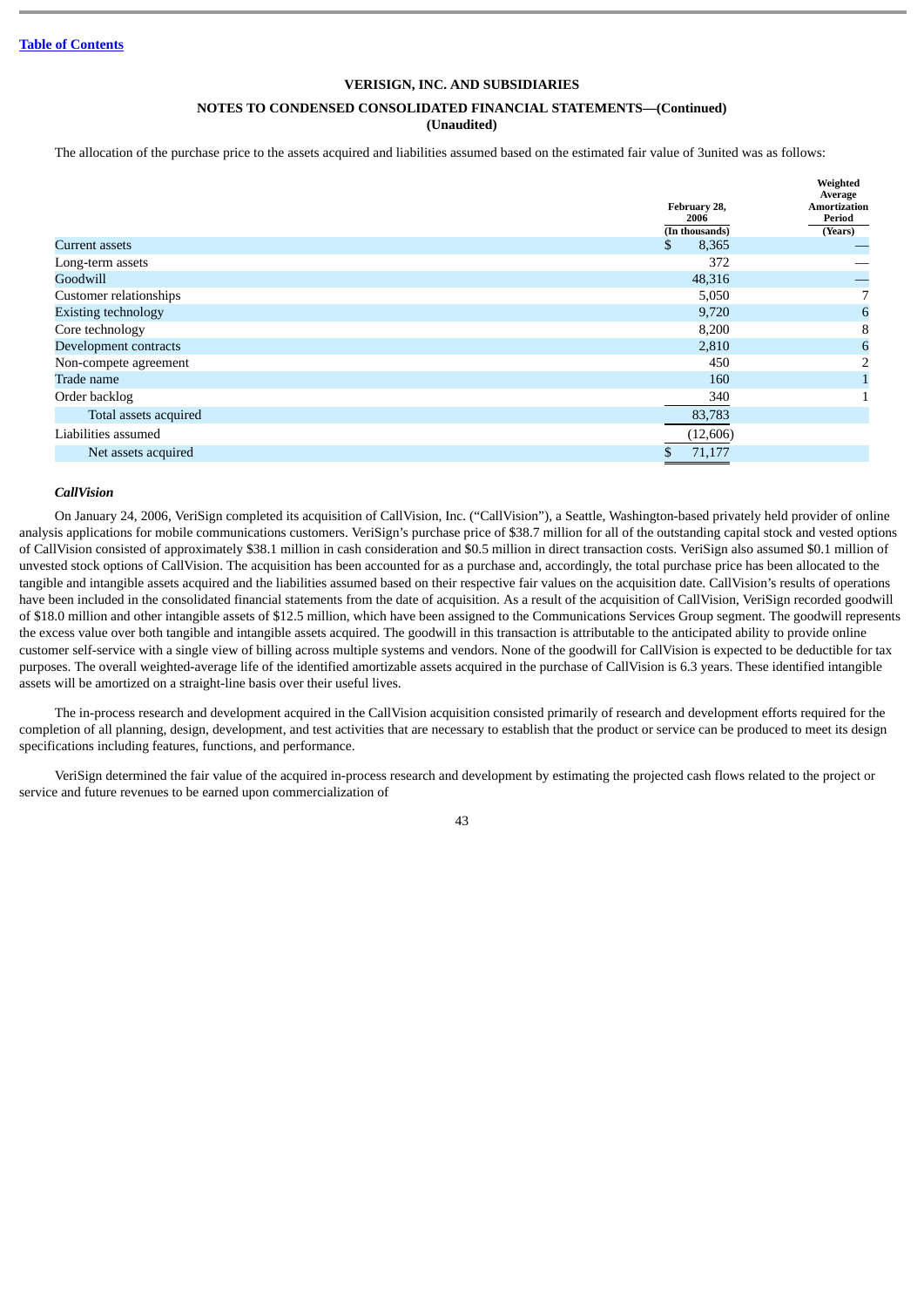# **NOTES TO CONDENSED CONSOLIDATED FINANCIAL STATEMENTS—(Continued)**

# **(Unaudited)**

the service. VeriSign discounted the resulting cash flows back to their net present values. VeriSign based the net cash flows from such projects on its analysis of the respective markets and estimates of revenues and operating profits related to these projects. The in-process research and development is expensed upon acquisition because they have no future alternative uses.

The allocation of the purchase price to the assets acquired and liabilities assumed based on the estimated fair value of CallVision was as follows:

**Weighted**

|                                     | January 24,<br>2006 | weighteu<br>Average<br><b>Amortization</b><br>Period |
|-------------------------------------|---------------------|------------------------------------------------------|
|                                     | (In thousands)      | (Years)                                              |
| Current assets                      | 10,737<br>S.        |                                                      |
| Long-term assets                    | 1,045               |                                                      |
| Goodwill                            | 18,015              |                                                      |
| <b>Customer relationships</b>       | 4,700               | 8                                                    |
| <b>Existing technology</b>          | 2,290               | 4                                                    |
| Core technology                     | 2,600               | 8                                                    |
| Non-compete agreement               | 620                 | 2                                                    |
| In-process research and development | 500                 |                                                      |
| <b>Customer contracts</b>           | 1,800               | 4                                                    |
| Total assets acquired               | 42,307              |                                                      |
| Liabilities assumed                 | (3,600)             |                                                      |
| Net assets acquired                 | 38,707              |                                                      |

#### *Other Acquisitions*

In addition to the above, VeriSign also acquired two other companies during 2006 for an aggregate purchase price of approximately \$25.4 million. These acquisitions were not material on an individual basis or in the aggregate.

All of the Company's 2006 acquisitions results of operations for periods prior to the date of acquisition were not material on an individual basis or in the aggregate when compared with VeriSign's consolidated results.

#### **Note 5. Discontinued Operations**

On November 18, 2005, the Company completed the sale of certain assets related to its payment gateway business pursuant to an Asset Purchase Agreement, dated October 10, 2005 (the "Agreement"), among PayPal, Inc., PayPal International Limited (collectively, "PayPal"), a wholly owned subsidiary of eBay Inc. Under the Agreement, PayPal acquired certain assets related to VeriSign's payment gateway business and assumed certain liabilities related thereto for \$370 million in cash. The payment gateway business was part of the Internet Services Group segment.

The Company determined that the disposed payment gateway business should be accounted for as discontinued operations in accordance with SFAS 144, "*Accounting for the Disposal of or Impairment of Long-Lived Assets*". Consequently, the results of operations of the payment gateway business have been excluded from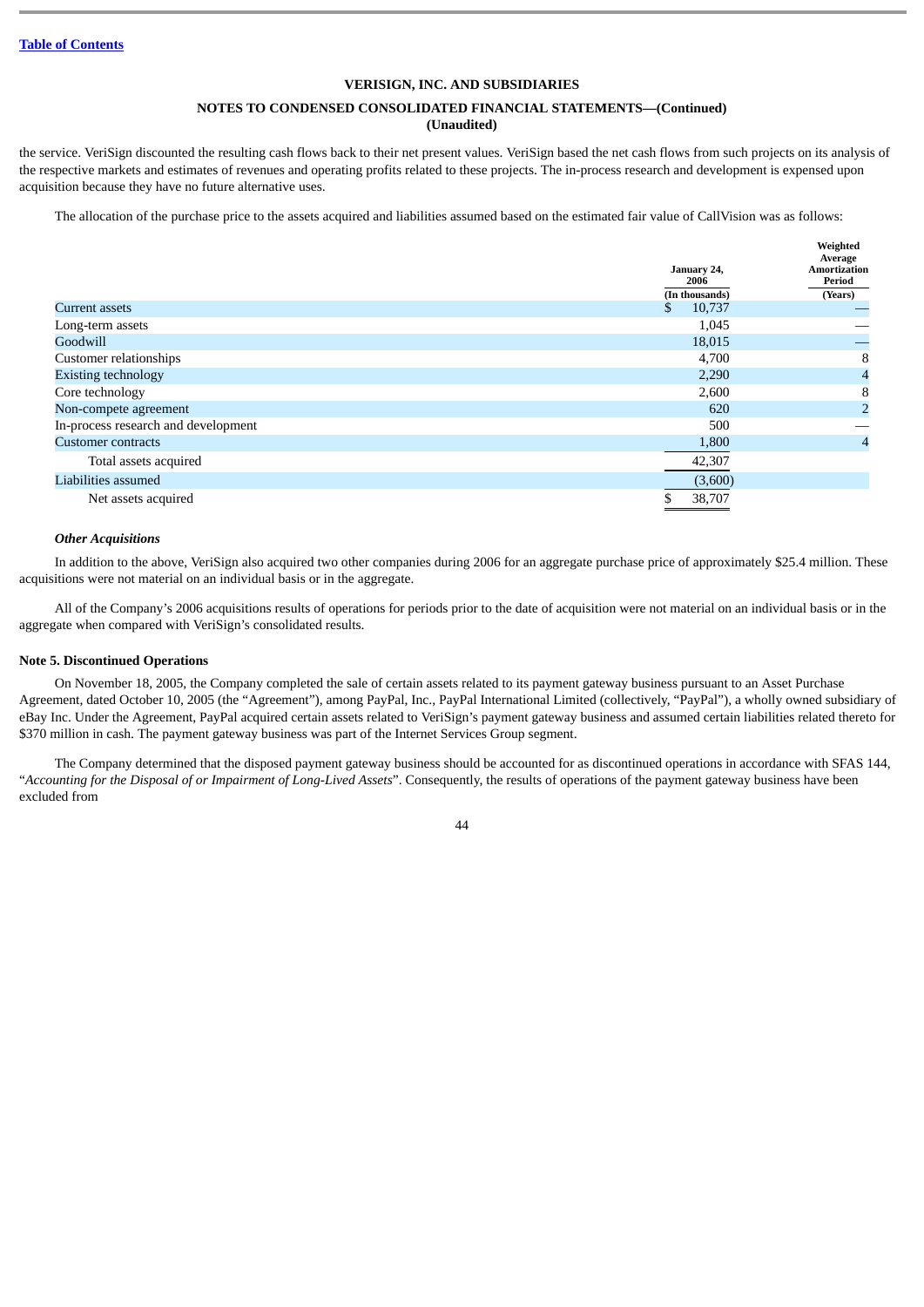# **NOTES TO CONDENSED CONSOLIDATED FINANCIAL STATEMENTS—(Continued) (Unaudited)**

the Company's results from continuing operations for all periods presented and have instead been presented as discontinued operations.

In connection with the sale of the payment gateway business, the Company entered into a Transitional Service Agreement ("TSA") with PayPal to provide certain transitional network and customer support services. The related fees are recorded as a direct reduction to the respective costs and expenses included in discontinued operations. The expected cash flows under the TSA do not represent a significant continuation of the direct cash flows of the disposed payment gateway business. In April 2006, PayPal elected to terminate the customer support services provided by VeriSign under the TSA. In September 2006, PayPal elected to terminate the billing services, production services and other transitional services provided under the TSA.

The following table represents revenues from the disposed payment gateway business and the components of earnings from discontinued operations for the three and nine months ended September 30, 2006 and 2005:

|                                                     | <b>Three Months Ended</b><br>September 30, |                 |                |         | September 30,   | <b>Nine Months Ended</b> |  |  |
|-----------------------------------------------------|--------------------------------------------|-----------------|----------------|---------|-----------------|--------------------------|--|--|
|                                                     | 2006                                       | 2005            |                | 2006    |                 | 2005                     |  |  |
|                                                     |                                            | As Restated (1) | (In thousands) |         | As Restated (1) |                          |  |  |
| Revenues (A)                                        | \$(120)                                    |                 | 15,061         | (89)    |                 | 43,207                   |  |  |
| Income from disposed payment gateway business (B)   | 167                                        |                 | 7,381          | 1,067   |                 | 19,960                   |  |  |
| Income tax expense                                  |                                            |                 | (2, 447)       |         |                 | (6,617)                  |  |  |
| Net income from discontinued operations, net of tax | $\frac{$167}{}$                            |                 | 4,934          | \$1,067 |                 | 13,343                   |  |  |

(1) See Note 2, "Restatement of Condensed Consolidated Financial Statements," of the Notes to Condensed Consolidated Financial Statements.

(A) Revenues for the three and nine months ended September 30, 2006 is negative as a result of net returns for the periods.

(B) Fees paid by PayPal for certain transitional network and other services provided by VeriSign are recorded as an offset to the respective costs and expenses for the three and nine months ended September 30, 2006.

The following table presents the carrying amounts of major classes of assets and liabilities relating to the payment gateway business at September 30, 2006 and December 31, 2005:

|                                                      | September 30,<br>2006 | (In thousands) | December 31,<br>2005<br>As Restated (1) |
|------------------------------------------------------|-----------------------|----------------|-----------------------------------------|
| Assets:                                              |                       |                |                                         |
| Cash and cash equivalents                            | \$<br>4,997           | \$             | 1,834                                   |
| Accounts receivable, net                             | 692                   |                | 1,931                                   |
| Prepaid expenses and other current assets            |                       |                | 1,530                                   |
| Total current assets of discontinued operations      | 5.689                 |                | 5,295                                   |
| Liabilities:                                         |                       |                |                                         |
| Accounts payable and accrued liabilities             | 4,997                 |                | 6,822                                   |
| Total current liabilities of discontinued operations | 4.997                 |                | 6.822                                   |

(1) See Note 2, "Restatement of Condensed Consolidated Financial Statements," of the Notes to Condensed Consolidated Financial Statements.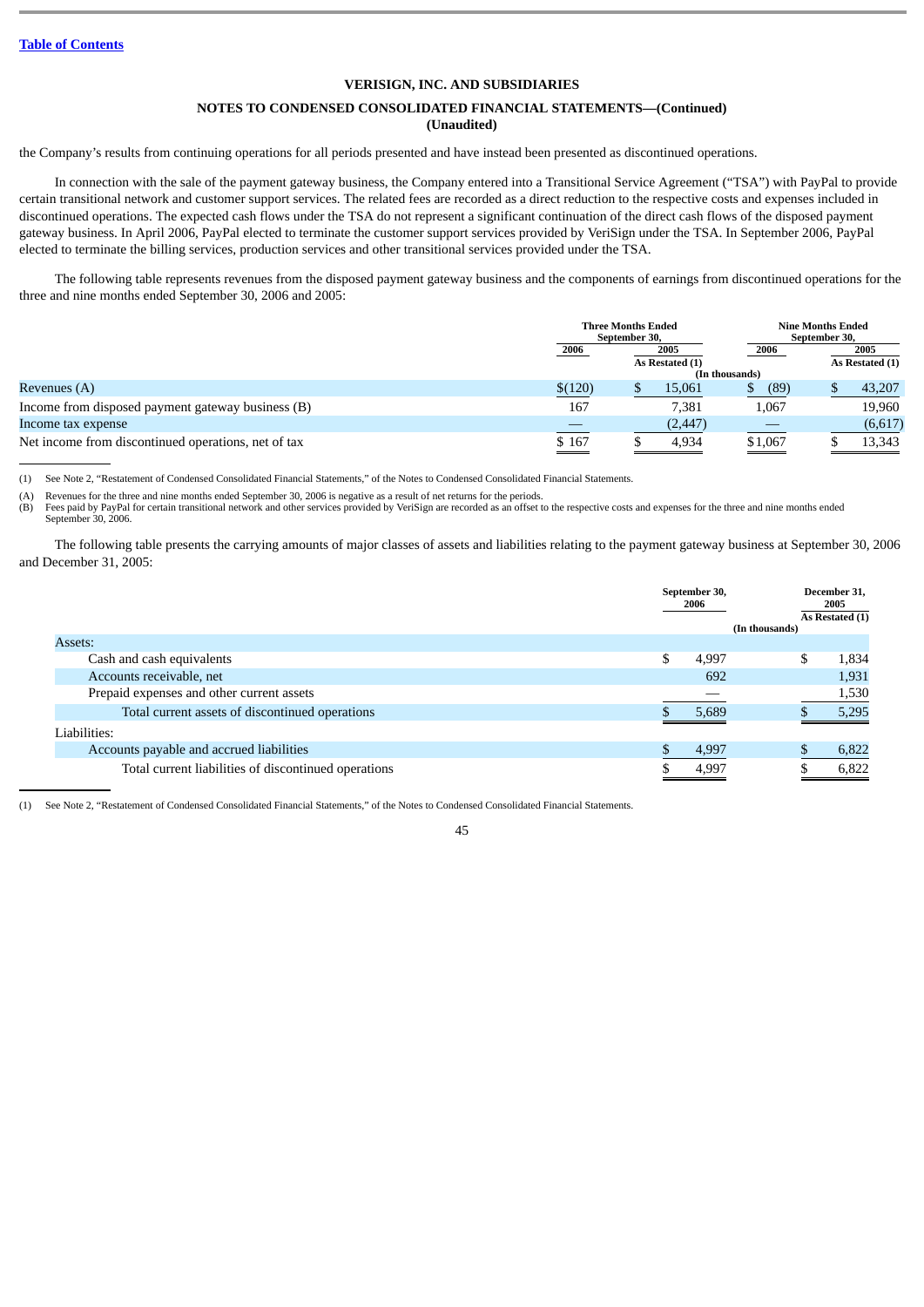# **NOTES TO CONDENSED CONSOLIDATED FINANCIAL STATEMENTS—(Continued)**

# **(Unaudited)**

# **Note 6. Restructuring, Impairments, and Other (Reversals) Charges, net**

# *2003 Restructuring Plan*

In November 2003, VeriSign initiated a restructuring plan related to the sale of its Network Solutions business and the realignment of other business units. The restructuring plan resulted in reductions in workforce, abandonment of excess facilities, disposals of property and equipment, impairments, and other charges.

#### *2002 Restructuring Plan*

In April 2002, VeriSign initiated a plan to restructure its operations to rationalize, integrate and align resources. This restructuring plan included workforce reductions, abandonment of excess facilities, write-offs of abandoned property and equipment, impairments, and other charges.

To date, VeriSign has recorded \$161.1 million in restructuring, impairment and other charges (reversals), net under its 2003 and 2002 restructuring plans.

Consolidated net restructuring, impairment, and other charges (reversals) associated with the 2002 and 2003 restructuring plans for the three and nine months ended September 30, 2006 and 2005 are as follows:

|                                                              | <b>Three Months Ended</b><br>September 30, |      |     |                | <b>Nine Months Ended</b><br>September 30, |                 |
|--------------------------------------------------------------|--------------------------------------------|------|-----|----------------|-------------------------------------------|-----------------|
|                                                              | 2006                                       | 2005 |     | 2006           |                                           | 2005            |
|                                                              | As Restated (1)                            |      |     | (In thousands) |                                           | As Restated (1) |
| Workforce reduction                                          | S—                                         | D    |     | (107)<br>Φ     | S                                         | (1)             |
| <b>Excess facilities</b>                                     | (84)                                       |      | 537 | (6, 108)       |                                           | (3,770)         |
| Exit costs                                                   |                                            |      |     | (13)           |                                           | (23)            |
| Subtotal                                                     | (84)                                       |      | 537 | (6,228)        |                                           | (3,794)         |
| Impairment and other charges (reversals)                     |                                            |      |     | 1,949          |                                           | (27             |
| Net restructuring, impairment, and other (reversals) charges | $\frac{$(84)}{4}$                          |      | 537 | \$(4,279)      |                                           | (3,821)         |

(1) See Note 2, "Restatement of Condensed Consolidated Financial Statements," of the Notes to Condensed Consolidated Financial Statements.

During the nine months ended September 30, 2006, VeriSign recorded a net reversal of approximately \$4.3 million primarily due to an early termination of an existing facility in which VeriSign had previously estimated a significant vacancy period in its projection of sublease income. During the nine months ended September 30, 2005, VeriSign recorded a net reversal of \$3.8 million related to excess facilities, primarily in connection with a decision to utilize and build a facility that VeriSign had treated as abandoned and for which it had previously recorded a restructuring charge.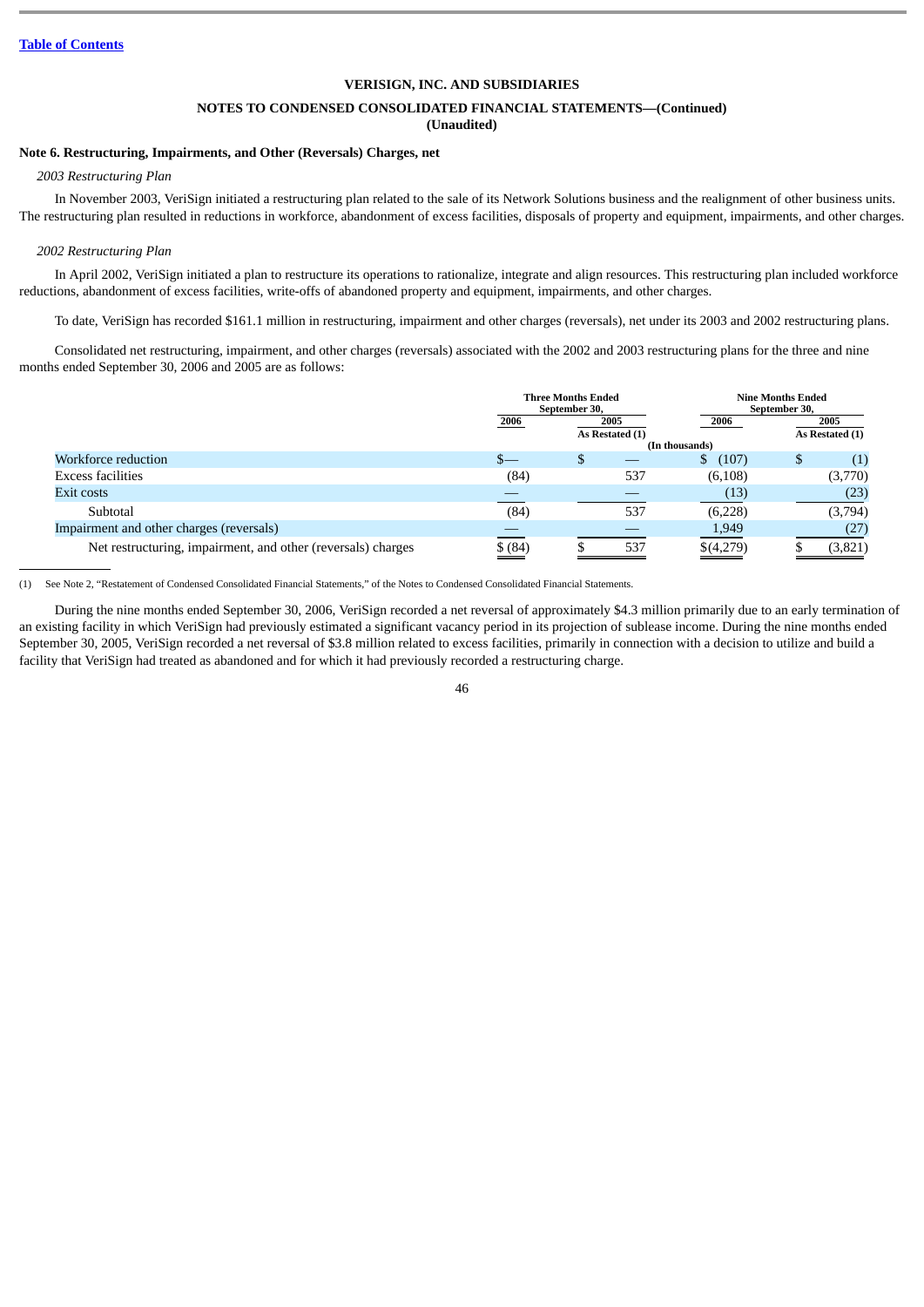# **NOTES TO CONDENSED CONSOLIDATED FINANCIAL STATEMENTS—(Continued)**

**(Unaudited)**

At September 30, 2006, the accrued restructuring costs associated with the 2003 and 2002 restructuring plans were \$6.3 million and consisted of the following:

|                                                              |    | <b>Accrued</b><br>Restructuring<br>Costs at<br>December 31.<br>2005<br>As Restated (1) |     | <b>Reversals and</b><br><b>Adjustments to</b><br>Restructuring<br>Charges |                | Non-<br>Cash<br><b>Additions</b><br>to the<br>Accrual | Cash<br><b>Payments</b> | Accrued<br><b>Restructuring</b><br>Costs at<br>September 30,<br>2006 |
|--------------------------------------------------------------|----|----------------------------------------------------------------------------------------|-----|---------------------------------------------------------------------------|----------------|-------------------------------------------------------|-------------------------|----------------------------------------------------------------------|
| Workforce reduction                                          | \$ | 107                                                                                    | \$. | (107)                                                                     | (In thousands) |                                                       |                         | \$                                                                   |
| <b>Excess facilities</b>                                     |    | 18,054                                                                                 |     | (6, 108)                                                                  |                | 19                                                    | (5, 832)                | 6,133                                                                |
| Exit costs                                                   |    | 134                                                                                    |     | (13)                                                                      |                | 26                                                    |                         | 147                                                                  |
| Subtotal                                                     |    | 18,295                                                                                 |     | (6,228)                                                                   |                | 45                                                    | (5, 832)                | 6,280                                                                |
| Other charges (reversals)                                    |    | 21                                                                                     |     |                                                                           |                |                                                       | (20)                    |                                                                      |
| Total accrued restructuring costs                            |    | 18,316                                                                                 |     | (6,229)                                                                   |                | 45                                                    | \$ (5,852)              | 6,280                                                                |
| Included in current portion of accrued restructuring costs   |    | 7,440                                                                                  |     |                                                                           |                |                                                       |                         | 4,529                                                                |
| Included in long-term portion of accrued restructuring costs |    | 10.876                                                                                 |     |                                                                           |                |                                                       |                         | 1,751                                                                |

(1) See Note 2, "Restatement of Condensed Consolidated Financial Statements," of the Notes to Condensed Consolidated Financial Statements.

Cash payments totaling approximately \$6.2 million related to the abandonment of excess facilities under both restructuring plans will be paid over the respective lease terms, the longest of which extends through 2008. The present value of future cash payments related to lease terminations due to the abandonment of excess facilities is expected to be as follows:

|                           | Contractual<br>Lease<br>Payments  | Anticipated<br><b>Sublease</b><br>Income<br>(In thousands) | Net     |
|---------------------------|-----------------------------------|------------------------------------------------------------|---------|
| 2006 (remaining 3 months) | 1,589                             | (11)<br>τυ                                                 | \$1,578 |
| 2007                      | 3,658                             | (39)                                                       | 3,619   |
| 2008                      | 936                               |                                                            | 936     |
|                           | 6,183<br>$\overline{\phantom{a}}$ | (50)                                                       | \$6,133 |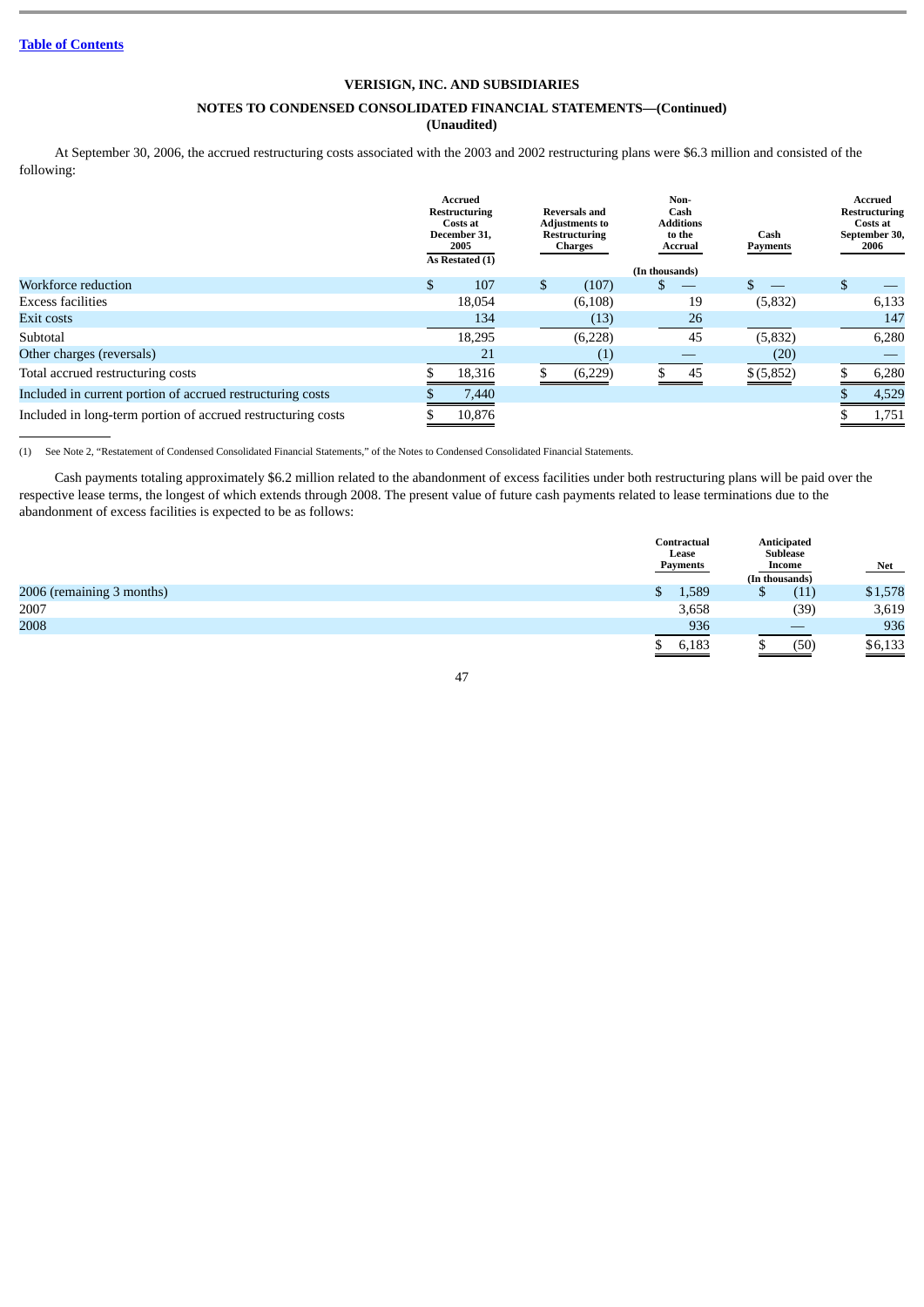## **NOTES TO CONDENSED CONSOLIDATED FINANCIAL STATEMENTS—(Continued)**

**(Unaudited)**

### **Note 7. Goodwill and Other Intangible Assets**

The following table summarizes the changes in the carrying amount of goodwill as allocated to the Company's operating segments during the nine months ended September 30, 2006:

|                                    | Internet<br><b>Services</b><br>Group |     | Communications<br><b>Services</b><br>Group<br>(In thousands) | Total       |
|------------------------------------|--------------------------------------|-----|--------------------------------------------------------------|-------------|
| Balance at December 31, 2005       | \$304,060                            | \$. | 764,903                                                      | \$1,068,963 |
| CallVision acquisition             |                                      |     | 18,015                                                       | 18,015      |
| 3united acquisition                |                                      |     | 48,316                                                       | 48,316      |
| Kontiki acquisition                |                                      |     | 23,558                                                       | 23,558      |
| m-Qube acquisition                 |                                      |     | 159,978                                                      | 159,978     |
| GeoTrust acquisition               | 100,081                              |     |                                                              | 100,081     |
| Other acquisitions and adjustments | 22,821                               |     | 191                                                          | 23,012      |
| Balance at September 30, 2006      | \$426,962                            |     | 1,014,961                                                    | \$1,441,923 |

Goodwill related to other acquisitions and adjustments was primarily due to \$18.9 million related to two acquisitions that occurred in the nine months ended September 30, 2006. The two acquisitions were not material on an individual basis or in the aggregate. The additional \$4.1 million in adjustments was related to acquisitions that occurred in 2005. These adjustments are primarily a result of income tax adjustments, adjustments for vested stock options, other additions or reductions that were determined after the initial purchase, and foreign exchange fluctuations.

Purchased goodwill is not amortized but is subject to testing for impairments on at least an annual basis. VeriSign performed its most recent annual impairment test as of June 30, 2006. The fair value of VeriSign's reporting units is determined using either the income or the market valuation approach or a combination thereof. Under the income approach, the fair value of the reporting unit is based on the present value of estimated future cash flows that the reporting unit is expected to generate over its remaining life. Under the market approach, the value of the reporting unit is based on an analysis that compares the value of the reporting unit to values of publicly traded companies in similar lines of business. In the application of the income and market valuation approaches, VeriSign is required to make estimates of future operating trends and judgments on discount rates and other variables. Actual future results related to assumed variables could differ from these estimates. There was no impairment charges to goodwill from the annual impairment tests conducted as of June 30, 2006 or 2005.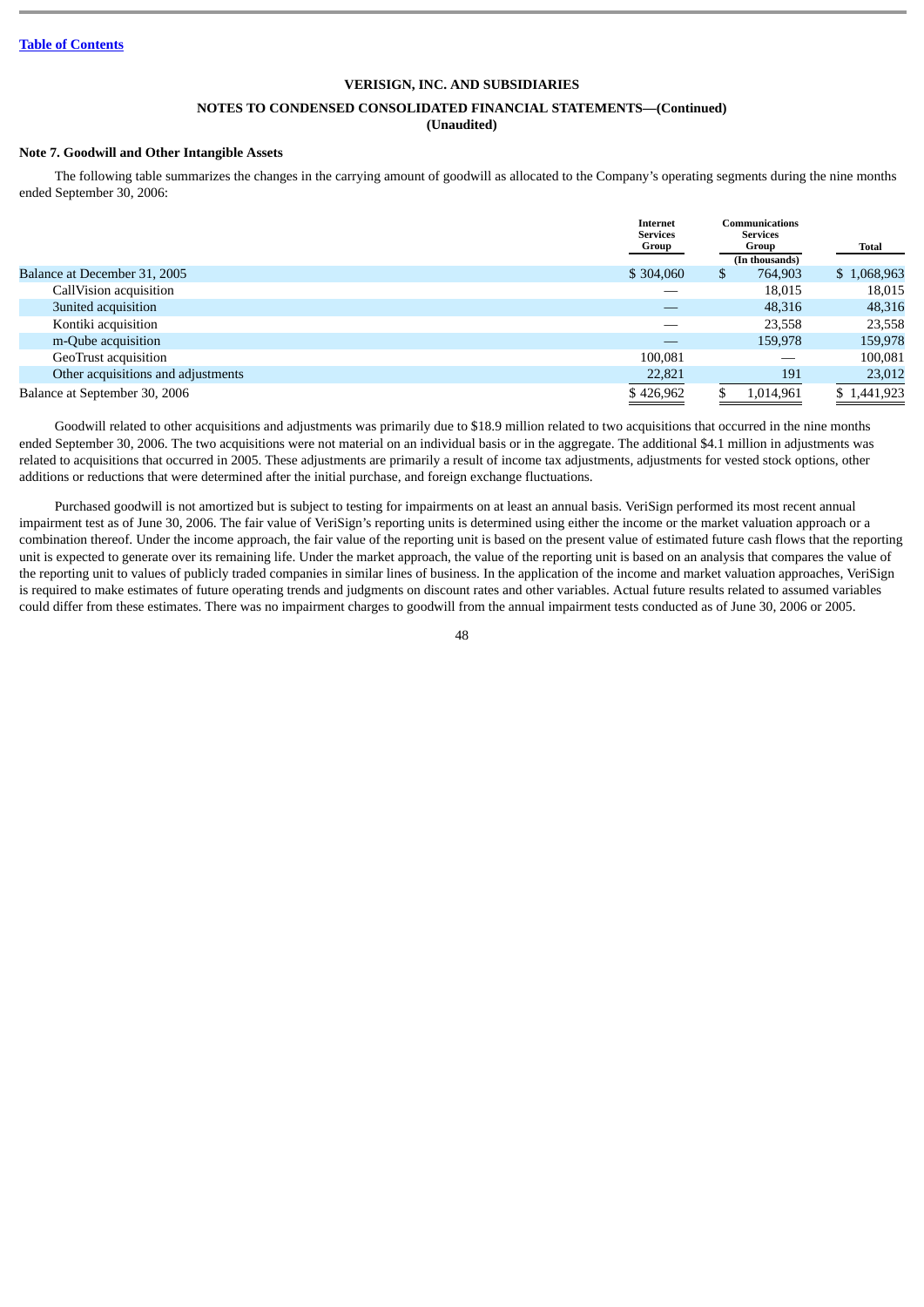# **NOTES TO CONDENSED CONSOLIDATED FINANCIAL STATEMENTS—(Continued)**

# **(Unaudited)**

VeriSign's other intangible assets are comprised of:

| As of September 30, 2006          |                                  |                     |  |  |
|-----------------------------------|----------------------------------|---------------------|--|--|
|                                   | <b>Accumulated</b><br><b>Net</b> |                     |  |  |
| <b>Gross</b><br>Carrying<br>Value | and<br>Impairment                |                     |  |  |
|                                   | (In thousands)                   |                     |  |  |
| \$451,995                         | (332, 933)<br>\$                 | \$119,062           |  |  |
| 236,886                           | (130,530)                        | 106,356             |  |  |
| 64,000                            | (12,894)                         | 51,106              |  |  |
| 26,699                            | (10, 494)                        | 16,205              |  |  |
| 33,961                            | (9,309)                          | 24,652              |  |  |
| 9,950                             | (1, 472)                         | 8,478               |  |  |
| \$823,491                         | (497, 632)<br>\$.                | \$ 325,859          |  |  |
|                                   |                                  | <b>Amortization</b> |  |  |

|                               | As of December 31, 2005           |                                                                                                     |                                 |
|-------------------------------|-----------------------------------|-----------------------------------------------------------------------------------------------------|---------------------------------|
|                               | <b>Gross</b><br>Carrying<br>Value | <b>Accumulated</b><br><b>Amortization</b><br>and<br>Impairment<br>As Restated (1)<br>(In thousands) | <b>Net</b><br>Carrying<br>Value |
| Customer relationships        | \$421,707                         | (293,312)<br>S.                                                                                     | \$128,395                       |
| Technology in place           | 166,355                           | (114, 650)                                                                                          | 51,705                          |
| Carrier relationships         | 27,700                            | (7,271)                                                                                             | 20,429                          |
| Non-compete agreement         | 20,828                            | (12,679)                                                                                            | 8,149                           |
| Trade name                    | 19,870                            | (4,856)                                                                                             | 15,014                          |
| Other                         | 1,950                             | (340)                                                                                               | 1,610                           |
| Total other intangible assets | \$658,410                         | (433, 108)<br>\$.                                                                                   | \$225,302                       |

(1) See Note 2, "Restatement of Condensed Consolidated Financial Statements," of the Notes to Condensed Consolidated Financial Statements.

Fully amortized other intangible assets are not included in the above tables. For the three months ended September 30, 2006 and 2005, amortization of other intangible assets was \$31.0 million and \$26.2 million, respectively. Amortization of other intangible assets was \$90.8 million and \$73.9 million for the nine months ended September 30, 2006 and 2005, respectively.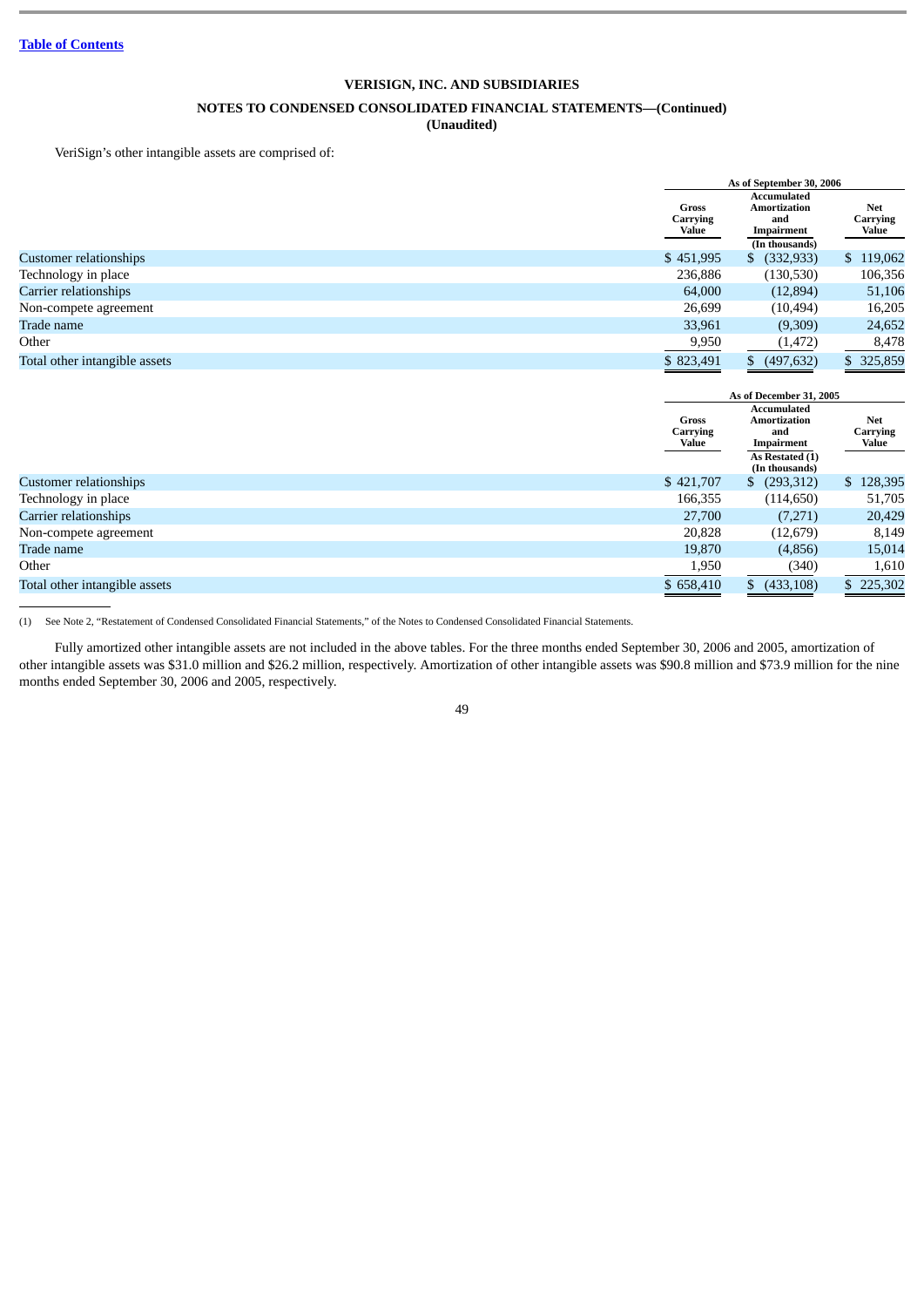#### **NOTES TO CONDENSED CONSOLIDATED FINANCIAL STATEMENTS—(Continued)**

# **(Unaudited)**

#### *Impairment of other intangible assets*

During the nine months ended September 30, 2006, VeriSign wrote off approximately \$2.0 million of other intangible assets specifically related to abandoned technology acquired for a specific customer.

Estimated future amortization expense related to other intangible assets at September 30, 2006 is as follows:

|                           | (In thousands) |
|---------------------------|----------------|
| 2006 (remaining 3 months) | 31,211         |
| 2007                      | 115,589        |
| 2008                      | 55,469         |
| 2009                      | 47,303         |
| 2010                      | 35,366         |
| 2011                      | 20,745         |
| Thereafter                | 20,176         |
|                           | 325,859        |

### **Note 8. Other Balance Sheet Items**

*Prepaid expenses and other current assets*

Prepaid expenses and other current assets consist of the following:

|                                           | September 30,<br>2006 |                | December 31,<br>2005<br>As Restated (1) |
|-------------------------------------------|-----------------------|----------------|-----------------------------------------|
|                                           |                       | (In thousands) |                                         |
| Prepaid expenses                          | 87,485                |                | 55,836                                  |
| Other current assets                      | 62,310                |                | 22,172                                  |
| Securities litigation receivable (2)      | 80,000                |                |                                         |
| Prepaid expenses and other current assets | 229,795               |                | 78,008                                  |

(1) See Note 2, "Restatement of Condensed Consolidated Financial Statements," of the Notes to Condensed Consolidated Financial Statements.

(2) A corresponding amount of \$80.0 million is also included in accounts payable and accrued liabilities in the accompanying Condensed Consolidated Balance Sheets, as of June 30, 2006. VeriSign recorded the \$80.0 million receivable from the insurers related to reimbursement for the settlement of the Securities Litigation and Derivative Litigation. Under terms of the settlement, the Company and its directors<br>and officers w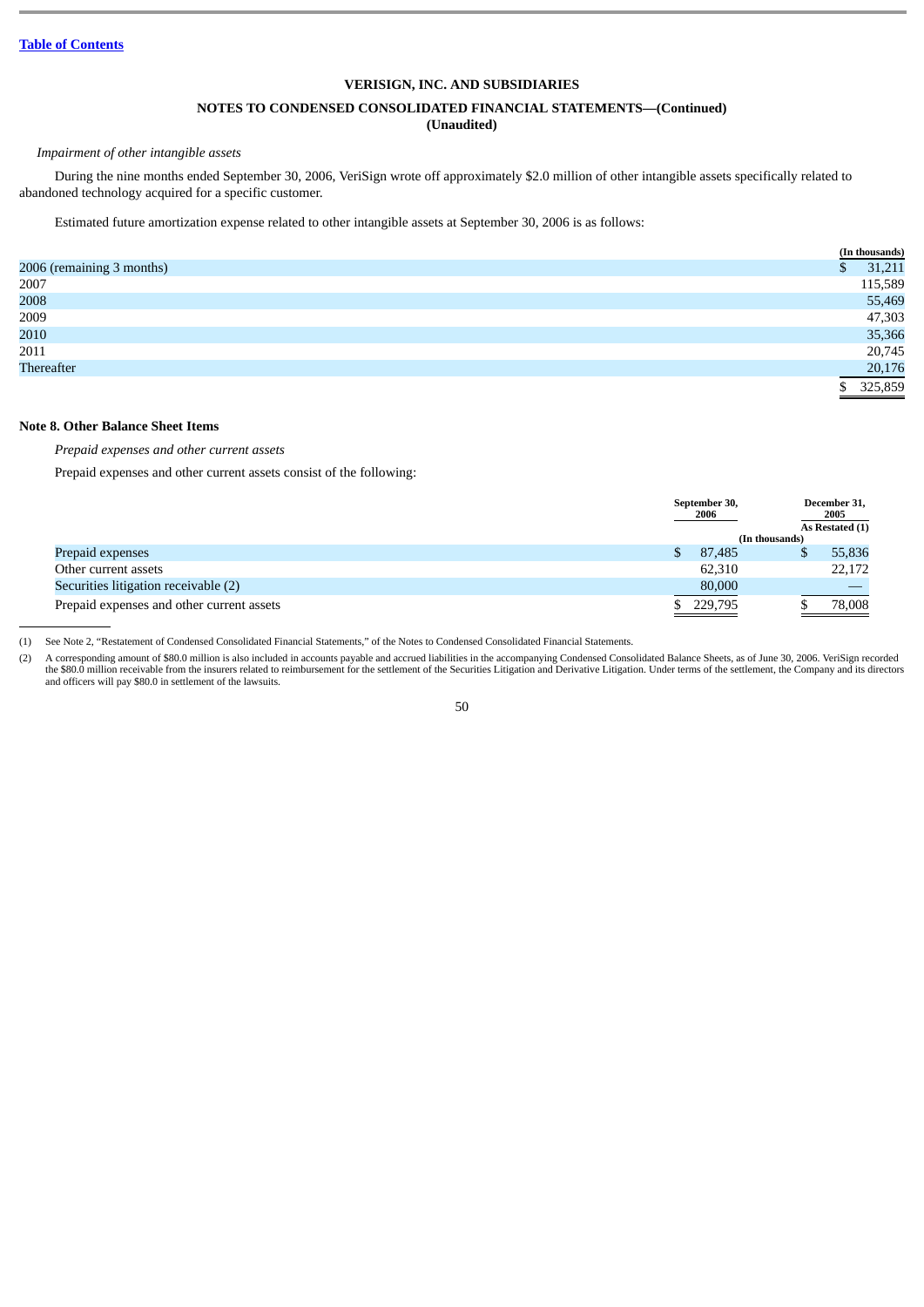### **NOTES TO CONDENSED CONSOLIDATED FINANCIAL STATEMENTS—(Continued)**

# **(Unaudited)**

*Property and equipment, net*

Property and equipment, net consist of the following:

|                                                | September 30,<br>2006 | December 31.<br>2005<br>As Restated (1) |
|------------------------------------------------|-----------------------|-----------------------------------------|
|                                                |                       | (In thousands)                          |
| Land                                           | 222,661<br>S.         | 222,516<br>S                            |
| <b>Buildings</b>                               | 88.595                | 74,467                                  |
| Computer equipment and purchased software      | 664,046               | 573,536                                 |
| Office equipment, furniture and fixtures       | 28,651                | 26,831                                  |
| Leasehold improvements                         | 84,957                | 84,468                                  |
|                                                | 1,088,910             | 981,818                                 |
| Less accumulated depreciation and amortization | (497, 284)            | (423, 546)                              |
| Property and equipment, net                    | 591,626               | 558,272                                 |

(1) See Note 2, "Restatement of Condensed Consolidated Financial Statements," of the Notes to Condensed Consolidated Financial Statements.

#### *Accounts Payable and Accrued Liabilities*

Accounts payable and accrued liabilities consist of the following:

|                                         | September 30,<br>2006 | December 31,<br>2005<br>As Restated (1) |
|-----------------------------------------|-----------------------|-----------------------------------------|
|                                         |                       | (In thousands)                          |
| Accounts payable                        | 29,061                | 68,293<br>S                             |
| <b>Employee compensation</b>            | 84,155                | 89,871                                  |
| <b>Customer deposits</b>                | 72,185                | 27,822                                  |
| Taxes payable and other tax liabilities | 247,548               | 229,770                                 |
| Other accrued liabilities               | 178,087               | 152,092                                 |
| Securities litigation payable (2)       | 80,000                |                                         |
|                                         | \$691,036             | 567,848                                 |
|                                         |                       |                                         |

(1) See Note 2, "Restatement of Condensed Consolidated Financial Statements," of the Notes to Condensed Consolidated Financial Statements.

(2) A corresponding amount of \$80.0 million is also included in other current assets in the accompanying Condensed Consolidated Balance Sheets, as of June 30, 2006. VeriSign recorded the \$80.0 million payable to account fo lawsuits, and will be reimbursed by its insurers.

#### **Note 9. Restricted Cash and Investments**

As of September 30, 2006 and December 31, 2005, restricted cash and investments included \$45.0 million of cash related to a trust established during 2004 for VeriSign's director and officer liability self-insurance coverage. Additionally, as of September 30, 2006 and December 31, 2005, VeriSign has pledged approximately \$4.0 million and \$6.0 million, respectively, as collateral for standby letters of credit that guarantee certain of its contractual obligations, primarily relating to its real estate lease agreements, the longest of which is expected to mature in 2014.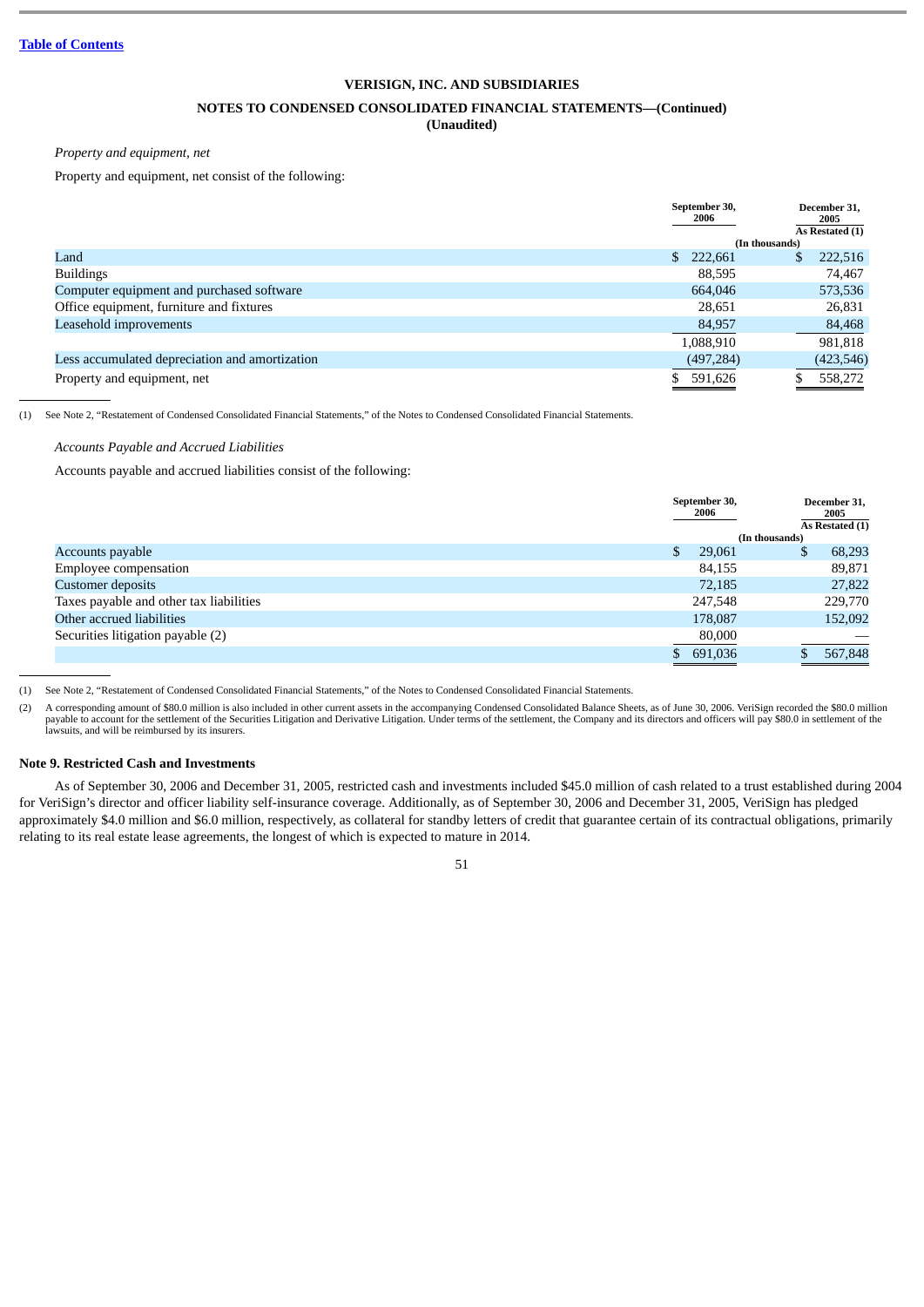### **NOTES TO CONDENSED CONSOLIDATED FINANCIAL STATEMENTS—(Continued)**

# **(Unaudited)**

# **Note 10. Comprehensive Income**

Comprehensive income consists of net income adjusted for unrealized gains and losses on marketable securities classified as available-for-sale and foreign currency translation adjustments.

|                                                      |          | <b>Three Months Ended</b><br>September 30, |          |                | <b>Nine Months Ended</b><br>September 30, |                         |
|------------------------------------------------------|----------|--------------------------------------------|----------|----------------|-------------------------------------------|-------------------------|
|                                                      | 2006     | 2005<br>As Restated (1)                    |          | 2006           |                                           | 2005<br>As Restated (1) |
|                                                      |          |                                            |          | (In thousands) |                                           |                         |
| Net income                                           | \$15,274 |                                            | 56,849   | \$408,547      |                                           | 155,058                 |
| Change in unrealized loss on investments, net of tax | 1,909    |                                            | (2,223)  | 2,566          |                                           | (3,102)                 |
| Foreign currency translation adjustments             | (581)    |                                            | (1, 567) | 1,608          |                                           | (3,257)                 |
| Comprehensive income                                 | \$16,602 |                                            | 53,059   | \$412,721      |                                           | 148,699                 |

(1) See Note 2, "Restatement of Condensed Consolidated Financial Statements," of the Notes to Condensed Consolidated Financial Statements.

#### **Note 11. Credit Facility**

On June 7, 2006, VeriSign entered into a credit agreement (the "Credit Agreement") with a syndicate of banks and other financial institutions related to a \$500 million senior unsecured revolving credit facility (the "Facility"), under which VeriSign, or certain designated subsidiaries may be borrowers. As of September 30, 2006, \$199.0 million was borrowed under the Facility.

Loans bear interest at a rate per annum equal to, at the election of VeriSign, the Adjusted LIBOR Rate, plus a margin of between 0.50% and 1.025%, depending on VeriSign's ratio of funded indebtedness to EBITDA as calculated pursuant to the Credit Agreement (the "Leverage Ratio"), or the higher of the prime rate, as announced from time to time by Bank of America, N.A., and the Federal Funds rate plus 0.50%. If the Company elects the Adjusted LIBOR Rate, interest is payable at maturity. If the Company elects the higher of the prime rate and the Federal Funds rate plus 0.50%, interest is paid quarterly. In addition, VeriSign is required to pay the lenders under the Credit Agreement a commitment fee at a rate per annum of between 0.125% and 0.225%, depending on the Leverage Ratio, payable quarterly in arrears. The interest rate at September 30, 2006 was 5.96%.

The Credit Agreement contains certain affirmative and negative covenants. Affirmative covenants include, among others, financial and other reporting obligations, maintenance of existence, payment of obligations, maintenance of properties, maintenance of insurance, compliance with laws, maintenance of books and records, and maintenance of approvals and authorizations. Negative covenants include, among others, limitations on incurrence of liens, limitations on investments, limitations on incurrence of additional indebtedness, limitations on mergers and acquisitions, limitations on asset sales, limitations on dividends, share redemptions and other restricted payments, limitations on changing its business, limitations on entering into certain types of burdensome agreements and limitations on transactions with affiliates. The Credit Agreement includes two financial covenants, including maintaining the ratio of consolidated EBITDA to consolidated interest charges above 2.50:1.00 for any four fiscal quarters, and maintaining the Leverage Ratio below 3.00:1.00 at any time during any period of four fiscal quarters. The required Lenders under the Facility have waived our compliance with these requirements through July 13, 2007.

The Facility terminates on June 7, 2011 at which time outstanding borrowings under the Facility are due. VeriSign may optionally prepay loans under the Credit Agreement other than Competitive Bid Loans at any time, without penalty, subject to reimbursement of certain costs in the case of LIBOR borrowings.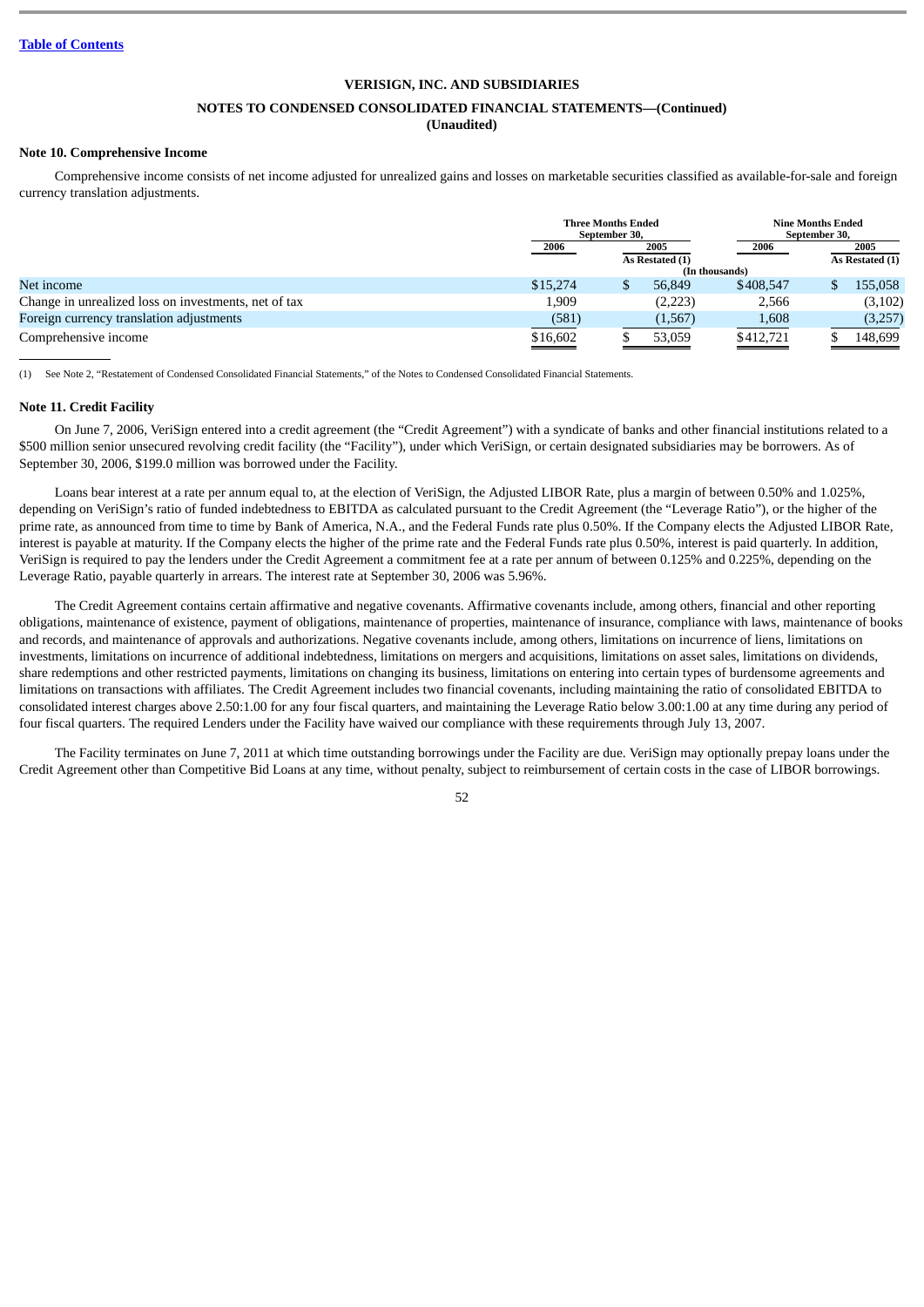# **NOTES TO CONDENSED CONSOLIDATED FINANCIAL STATEMENTS—(Continued)**

**(Unaudited)**

As of the date of the filing of this report, VeriSign is not in compliance with certain covenants.

## **Note 12. Calculation of Net Income Per Share**

Basic net income per share is computed by dividing net income (numerator) by the weighted-average number of shares of common stock outstanding (denominator) during the period. Diluted net income per share gives effect to dilutive common equivalent shares, including unvested stock options, employee stock purchases, unvested restricted stock awards, and warrants using the treasury stock method.

The following table represents the computation of basic and diluted net income per share:

|                                                       |            | <b>Three Months Ended</b><br>September 30, |                                               | <b>Nine Months Ended</b><br>September 30, |  |
|-------------------------------------------------------|------------|--------------------------------------------|-----------------------------------------------|-------------------------------------------|--|
|                                                       | 2006       | 2005<br>As Restated (1)                    | 2006<br>(In thousands, except per share data) | 2005<br>As Restated (1)                   |  |
| <b>Net income:</b>                                    |            |                                            |                                               |                                           |  |
| Net income from continuing operations                 | \$15,107   | 51,915<br>\$                               | \$407,480                                     | 141,715<br>\$                             |  |
| Net income from discontinued operations, net of taxes | 167        | 4,934                                      | 1,067                                         | 13,343                                    |  |
| Net income                                            | \$15,274   | 56,849                                     | \$408,547                                     | 155,058                                   |  |
| Weighted-average shares:                              |            |                                            |                                               |                                           |  |
| Weighted-average common shares outstanding            | 243,536    | 260,369                                    | 244,620                                       | 259,259                                   |  |
| Weighted-average potential common shares outstanding: |            |                                            |                                               |                                           |  |
| Stock options                                         | 1,965      | 5,570                                      | 2,241                                         | 6,641                                     |  |
| Unvested restricted stock awards                      | 79         | 55                                         | 47                                            | 89                                        |  |
| Other                                                 | 77         | 85                                         | 97                                            | 118                                       |  |
| Shares used to compute diluted net income per share   | 245,657    | 266,079                                    | 247,005                                       | 266,107                                   |  |
| Net income per share:                                 |            |                                            |                                               |                                           |  |
| Basic:                                                |            |                                            |                                               |                                           |  |
| Net income from continuing operations                 | \$<br>0.06 | \$<br>0.20                                 | 1.67<br>\$                                    | \$<br>0.55                                |  |
| Net income from discontinued operations               |            | 0.02                                       |                                               | 0.05                                      |  |
|                                                       | 0.06       | \$<br>0.22                                 | 1.67                                          | 0.60                                      |  |
| Diluted:                                              |            |                                            |                                               |                                           |  |
| Net income from continuing operations                 | \$<br>0.06 | \$<br>0.20                                 | 1.65<br>\$                                    | \$<br>0.53                                |  |
| Net income from discontinued operations               |            | 0.01                                       |                                               | 0.05                                      |  |
|                                                       | 0.06       | 0.21<br>\$                                 | 1.65                                          | 0.58                                      |  |

(1) See Note 2, "Restatement of Condensed Consolidated Financial Statements," of the Notes to Condensed Consolidated Financial Statements.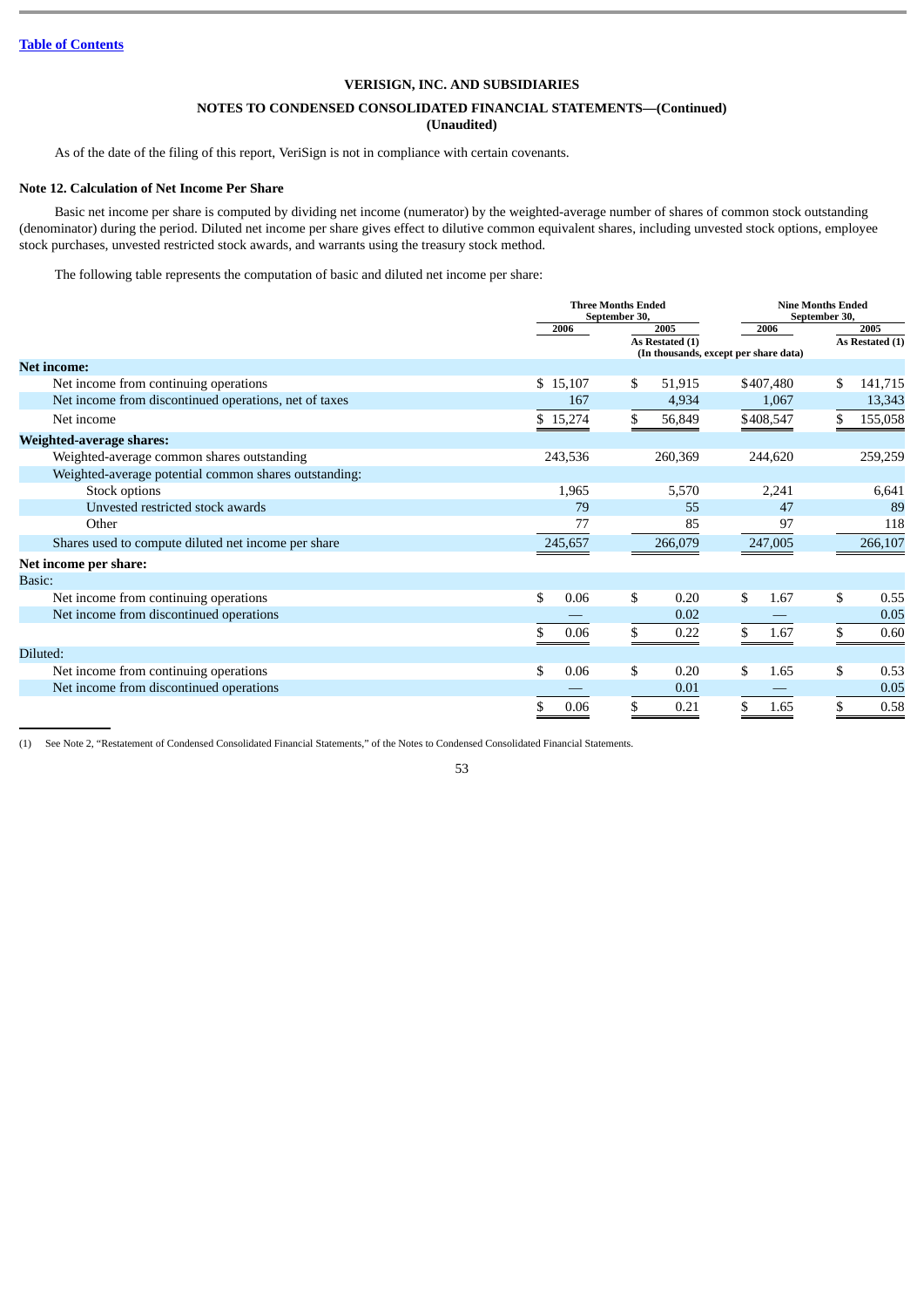# **NOTES TO CONDENSED CONSOLIDATED FINANCIAL STATEMENTS—(Continued)**

# **(Unaudited)**

Weighted-average potential common shares do not include stock options with an exercise price that exceeded the average fair market value of VeriSign's common stock for the period. The following table sets forth the weighted-average potential common shares that were excluded from the computation of diluted net income per share as their effect would have been anti-dilutive:

|                                            |              | <b>Three Months Ended</b><br>September 30, |                 |                                       | <b>Nine Months Ended</b><br>September 30, |                 |
|--------------------------------------------|--------------|--------------------------------------------|-----------------|---------------------------------------|-------------------------------------------|-----------------|
|                                            | 2006<br>2005 |                                            |                 | 2006                                  |                                           | 2005            |
|                                            |              |                                            | As Restated (1) |                                       |                                           | As Restated (1) |
|                                            |              |                                            |                 | (In thousands, except per share data) |                                           |                 |
| Weighted-average stock options outstanding | 27,168       |                                            | 15.967          | 25,468                                |                                           | 10,065          |
| Weighted-average exercise price            | \$ 34.47     |                                            | 51.91           | \$ 37.09                              |                                           | 70.06           |

(1) See Note 2, "Restatement of Condensed Consolidated Financial Statements," of the Notes to Condensed Consolidated Financial Statements.

#### **Note 13. Commitments and Contingencies**

#### *Legal proceedings*

VeriSign is engaged in complaints, lawsuits and investigations arising in the ordinary course of business. VeriSign believes that it has adequate legal defenses and that the ultimate outcome of these actions will not have a material effect on VeriSign's condensed consolidated financial position and results of operations.

#### *Indemnification*

VeriSign enters into indemnification agreements with many of its customers and certain other business partners in the ordinary course of business. These agreements include provisions for indemnifying the customer against claims brought by third-parties that allege a VeriSign product infringes a patent, copyright or trademark, misappropriates a trade secret, or violates other proprietary rights of that third-party. These indemnification obligations are generally subject to limits as specified in the agreement. It is not possible to estimate the maximum potential amount of future payments VeriSign could be required to make under these indemnification agreements. To date, VeriSign has not incurred significant costs to defend lawsuits or settle claims related to indemnification agreements. VeriSign has not recorded any liabilities for these indemnification agreements at September 30, 2006 or December 31, 2005.

At the Company's discretion and in the ordinary course of business, VeriSign subcontracts the performance of certain services. VeriSign enters into indemnification agreements that indemnify customers against damage caused by VeriSign's employees and subcontractors. These indemnification obligations are generally subject to limits as specified in the agreement. It is not possible to estimate the maximum potential amount of future payments VeriSign could be required to make under these indemnification agreements. The Company maintains insurance policies that may enable VeriSign to recover a portion of any such claim. VeriSign has not incurred significant costs to defend lawsuits or settle claims related to these indemnification agreements. VeriSign has not recorded any liabilities for these indemnification agreements at September 30, 2006 or December 31, 2005.

#### **Note 14. Segment Information**

*Description of segments*

VeriSign operates its business in two reportable segments: the Internet Services Group and the Communications Services Group.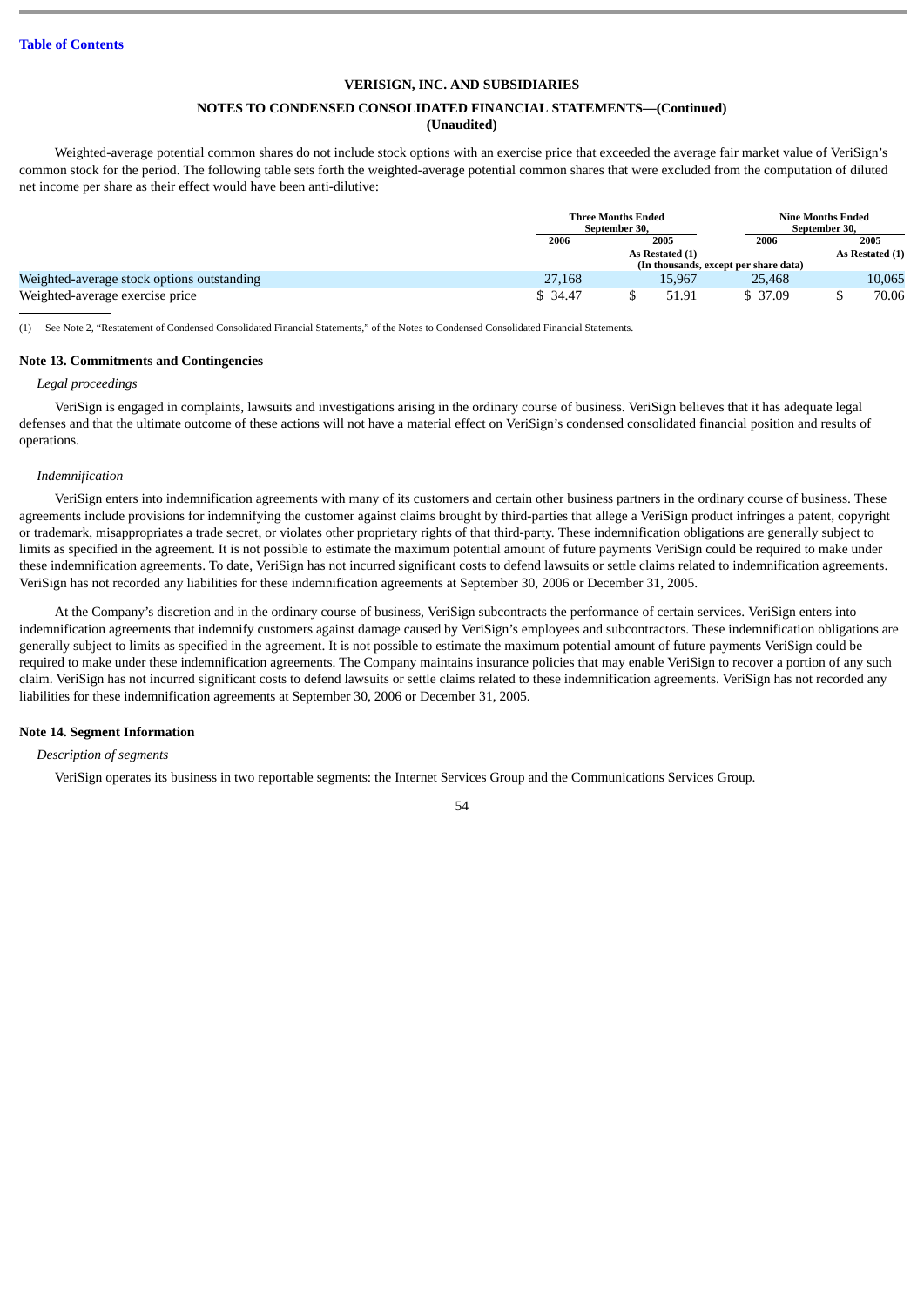# **NOTES TO CONDENSED CONSOLIDATED FINANCIAL STATEMENTS—(Continued) (Unaudited)**

The Internet Services Group consists of the Security Services business and Information Services business. The Security Services business provides products and services to enterprises and organizations that want to establish and deliver secure Internet-based services for their customers and business partners, including the following types of services: enterprise security services, including VeriSign's managed security and authentication services, and e-commerce services, including Web trust services. The Information Services business provides registry services as the exclusive registry of domain names in the *.com* and *.net* gTLDs and certain ccTLDs, as well as providing certain value added services.

The Communications Services Group provides specialized managed communications services to wireline and wireless telecommunications carriers, cable companies and enterprise customers. VeriSign's managed communications service offerings include network services, intelligent database and directory services, application services, content distribution and messaging services, and billing and payment services.

The segments were determined based primarily on how the chief operating decision maker ("CODM") views and evaluates VeriSign's operations. VeriSign's Chief Executive Officer has been identified as the CODM as defined by SFAS No. 131, *Disclosures About Segments of an Enterprise and Related Information.* Other factors, including customer base, homogeneity of products, technology and delivery channels, were also considered in determining the reportable segments. Additionally, the performance of the Internet Services Group and the Communications Services Group is the measure used by the CODM for purposes of making decisions about allocating resources between the segments.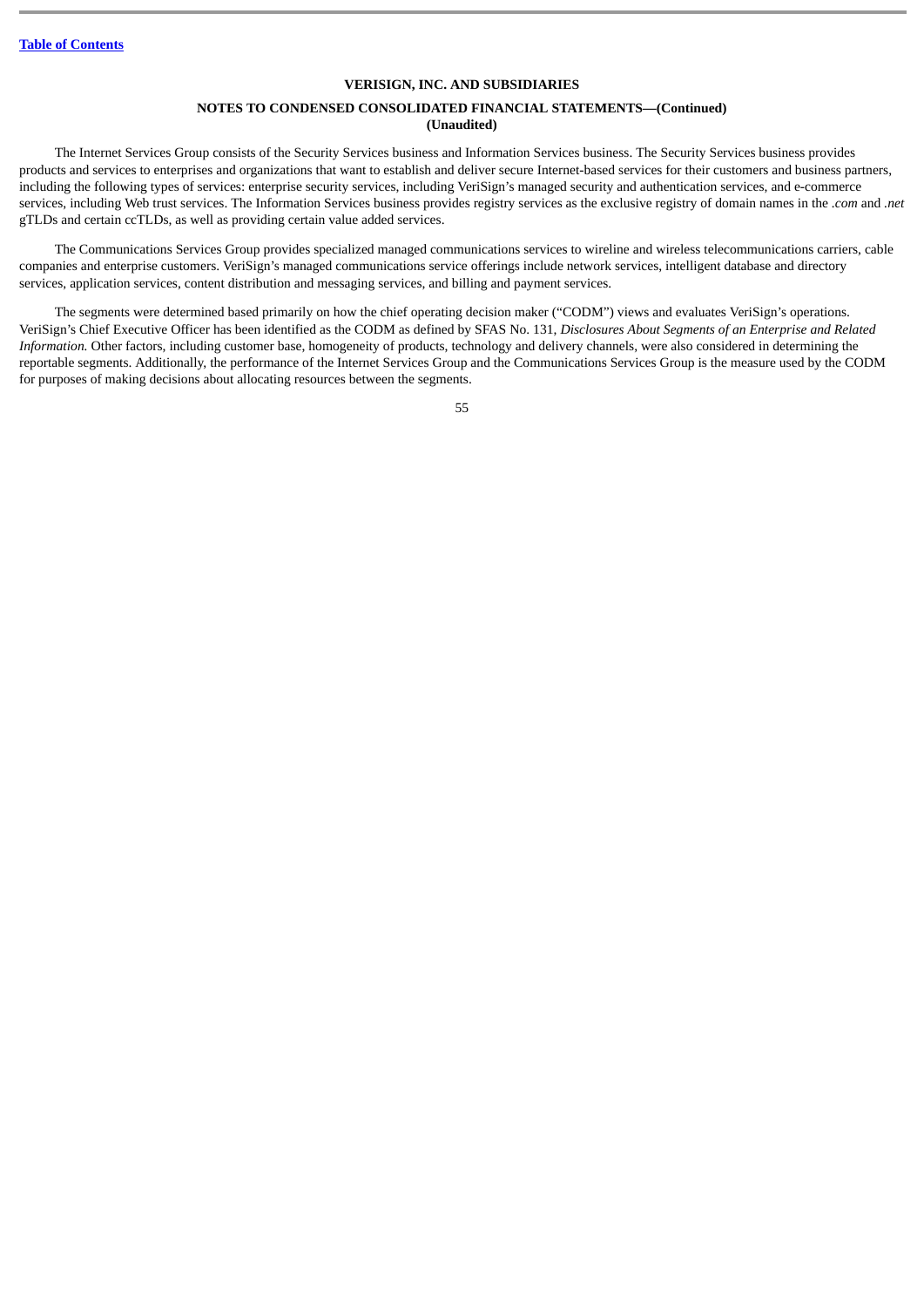# **NOTES TO CONDENSED CONSOLIDATED FINANCIAL STATEMENTS—(Continued)**

**(Unaudited)**

The following table reflects the results of VeriSign's reportable segments:

|                                        | Internet<br><b>Services</b><br>Group                    | Communications<br><b>Services</b><br>Group                    | <b>Unallocated</b><br>Corporate<br><b>Expenses</b><br>(In thousands)                    | <b>Total</b><br><b>Segments</b>                    |
|----------------------------------------|---------------------------------------------------------|---------------------------------------------------------------|-----------------------------------------------------------------------------------------|----------------------------------------------------|
| Three months ended September 30, 2006: |                                                         |                                                               |                                                                                         |                                                    |
| Revenues                               | \$<br>194,693                                           | \$<br>204,820                                                 | \$                                                                                      | 399,513<br>\$                                      |
| Cost of revenues                       | 41,363                                                  | 91,322                                                        | 11,795                                                                                  | 144,480                                            |
| Gross margin                           | \$<br>153,330                                           | \$<br>113,498                                                 | \$<br>(11,795)                                                                          | 255,033<br>\$                                      |
|                                        | Internet<br><b>Services</b><br>Group<br>As Restated (1) | Communications<br><b>Services</b><br>Group<br>As Restated (1) | <b>Unallocated</b><br>Corporate<br><b>Expenses</b><br>As Restated (1)                   | <b>Total</b><br><b>Segments</b><br>As Restated (1) |
|                                        |                                                         |                                                               | (In thousands)                                                                          |                                                    |
| Three months ended September 30, 2005: |                                                         |                                                               |                                                                                         |                                                    |
| Revenues                               | \$<br>161,848                                           | \$<br>239,265                                                 | \$                                                                                      | \$<br>401,113                                      |
| Cost of revenues                       | 32,156                                                  | 85,319                                                        | 9,383                                                                                   | 126,858                                            |
| Gross margin                           | \$<br>129,692                                           | \$<br>153,946                                                 | \$<br>(9, 383)                                                                          | \$<br>274,255                                      |
|                                        |                                                         |                                                               |                                                                                         |                                                    |
|                                        | Internet<br><b>Services</b><br>Group                    | <b>Communications</b><br><b>Services</b><br>Group             | <b>Unallocated</b><br>Corporate<br><b>Expenses</b>                                      | <b>Total</b><br><b>Segments</b>                    |
| Nine months ended September 30, 2006:  |                                                         |                                                               | (In thousands)                                                                          |                                                    |
| Revenues                               | \$<br>554,685                                           | \$<br>608,336                                                 | \$                                                                                      | \$1,163,021                                        |
| Cost of revenues                       | 118,405                                                 | 277,343                                                       | 34,915                                                                                  | 430,663                                            |
| Gross margin                           | \$<br>436,280                                           | \$<br>330,993                                                 | \$<br>(34, 915)                                                                         | \$<br>732,358                                      |
|                                        | Internet<br><b>Services</b><br>Group<br>As Restated (1) | Communications<br><b>Services</b><br>Group<br>As Restated (1) | <b>Unallocated</b><br>Corporate<br><b>Expenses</b><br>As Restated (1)<br>(In thousands) | <b>Total</b><br><b>Segments</b><br>As Restated (1) |
| Nine months ended September 30, 2005:  |                                                         |                                                               |                                                                                         |                                                    |
| Revenues                               | \$<br>460,950                                           | \$<br>762,496                                                 | \$                                                                                      | \$1,223,446                                        |
| Cost of revenues                       | 96,870                                                  | 260,095                                                       | 26,689                                                                                  | 383,654                                            |

(1) See Note 2, "Restatement of Condensed Consolidated Financial Statements," of the Notes to Condensed Consolidated Financial Statements.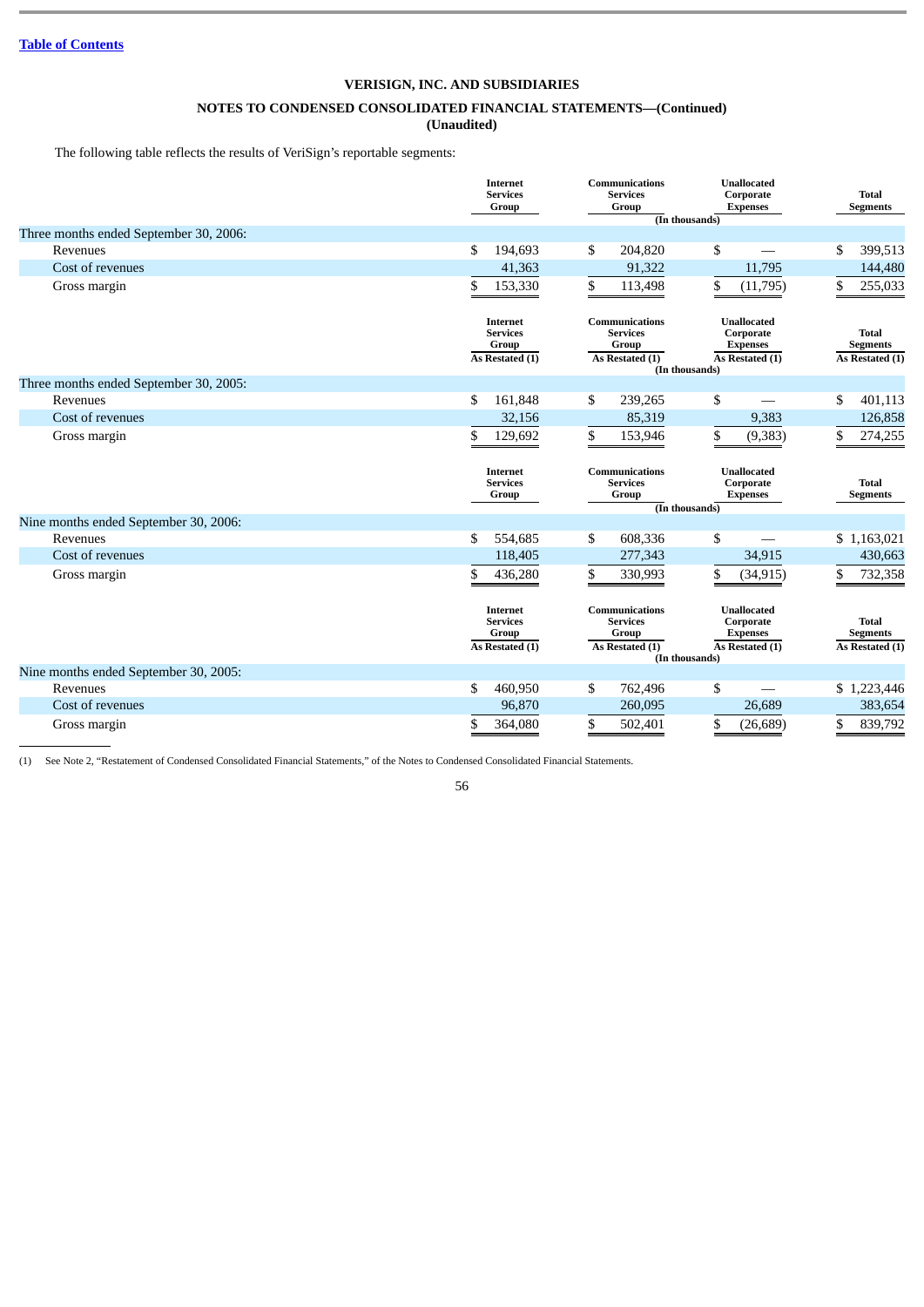# **VERISIGN, INC. AND SUBSIDIARIES NOTES TO CONDENSED CONSOLIDATED FINANCIAL STATEMENTS—(Continued)**

### **(Unaudited)**

# *Geographic information*

|                       |           | <b>Three Months Ended</b><br>September 30, |         |                | <b>Nine Months Ended</b><br>September 30, |     |                         |
|-----------------------|-----------|--------------------------------------------|---------|----------------|-------------------------------------------|-----|-------------------------|
|                       | 2006      | 2005<br>As Restated (1)                    |         | 2006           |                                           |     | 2005<br>As Restated (1) |
|                       |           |                                            |         | (In thousands) |                                           |     |                         |
| Americas:             |           |                                            |         |                |                                           |     |                         |
| <b>United States</b>  | \$280,562 | \$                                         | 265,709 | \$             | 810,986                                   | \$  | 749,128                 |
| Other $(2)$           | 11,109    |                                            | 5,029   |                | 29,979                                    |     | 15,075                  |
| <b>Total Americas</b> | 291.671   |                                            | 270.738 |                | 840,965                                   |     | 764,203                 |
| EMEA(3)               | 76,863    |                                            | 105,166 |                | 234,710                                   |     | 389,434                 |
| APAC(4)               | 30,979    |                                            | 25,209  |                | 87,346                                    |     | 69,809                  |
| Total revenues        | \$399,513 | S.                                         | 401,113 |                | \$1,163,021                               | \$. | 1,223,446               |
|                       |           |                                            |         |                |                                           |     |                         |

(1) See Note 2, "Restatement of Condensed Consolidated Financial Statements," of the Notes to Condensed Consolidated Financial Statements.

(2) Canada and Latin America (3) Europe, the Middle East and Africa ("EMEA") (4) Australia, Japan and Asia Pacific ("APAC")

VeriSign operates in the United States, Canada, Latin America, Europe, Japan, Australia, South Africa, and India. In general, revenues are attributed to the country in which the contract originated. However, revenues from all digital certificates issued from the Mountain View, California facility and domain names issued from the Dulles, Virginia facility are attributed to the United States because it is impracticable to determine the country of origin.

The following table shows a comparison of property and equipment, net of accumulated depreciation by geographic region for each period presented:

|                             | September 30,<br>2006 | December 31,<br>2005<br>As Restated (1)<br>(In thousands) |
|-----------------------------|-----------------------|-----------------------------------------------------------|
| Americas:                   |                       |                                                           |
| <b>United States</b>        | 562,094<br>\$         | 534,648                                                   |
| Other                       | 1,705                 | 670                                                       |
| <b>Total Americas</b>       | 563,799               | 535,318                                                   |
| <b>EMEA</b>                 | 10,712                | 8,389                                                     |
| APAC                        | 17,115                | 14,565                                                    |
| Property and equipment, net | 591,626               | 558,272                                                   |
|                             |                       |                                                           |

(1) See Note 2, "Restatement of Condensed Consolidated Financial Statements," of the Notes to Condensed Consolidated Financial Statements.

Assets are not tracked by segment and the CODM does not evaluate segment performance based on asset utilization.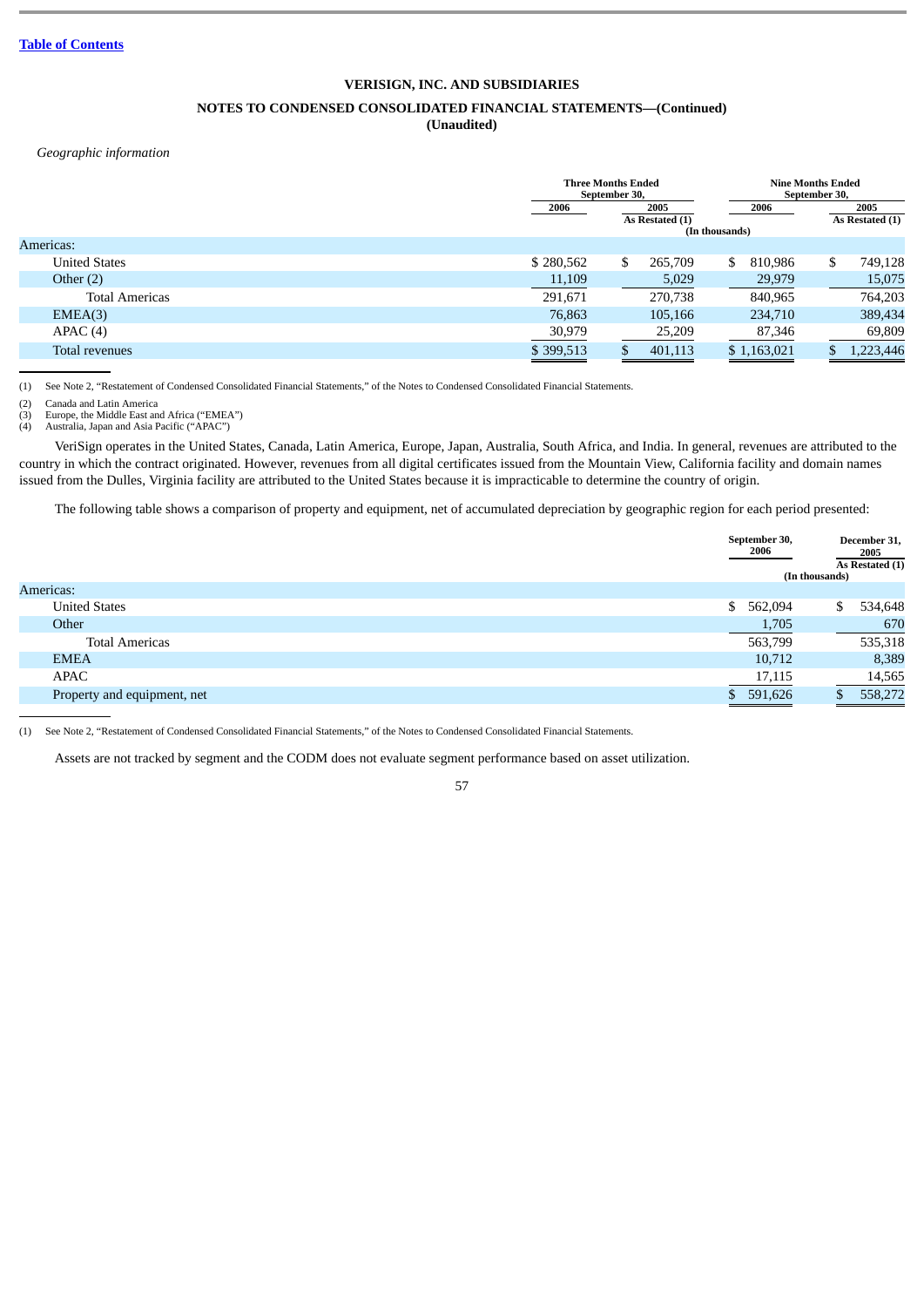#### **NOTES TO CONDENSED CONSOLIDATED FINANCIAL STATEMENTS—(Continued) (Unaudited)**

### **Note 15. Income Taxes**

For the three and nine months ended September 30, 2006, VeriSign recorded income tax expense of \$14.4 million and income tax benefit of \$302.1 million, respectively. For the three and nine months ended September 30, 2005, VeriSign recorded income tax expense of \$29.2 million and \$90.7 million, respectively.

In previous fiscal years, VeriSign provided a tax valuation allowance on its federal and state deferred tax assets based on the Company's evaluation that realizability of such assets was not "more likely than not" as required by GAAP accounting standards. VeriSign continuously evaluated additional facts representing positive and negative evidence in the determination of the realizability of the deferred tax assets. Such deferred tax assets consisted primarily of net operating loss carryforwards, temporary differences on tax-deductible goodwill and intangibles, and temporary differences on deferred revenue. In the quarter ended June 30, 2006, based on additional evidence regarding our past earnings, scheduling of deferred tax liabilities and projected future taxable income from operating activities, we determined that it is more likely than not that the deferred assets would be realized. Accordingly, we released our valuation allowance of \$236.4 million from our deferred tax assets resulting in a credit to statement of operations.

The Company will continue to assess the future realization of net deferred tax assets and believe that it is more likely than not that forecasted income, tax effects of deferred tax liabilities and projected future taxable income from operating activities will be sufficient to support future realization of net deferred tax assets.

However, the Company will continue to apply a valuation allowance on certain tax assets which we did not believe are more likely than not that they would be realized. We continue to apply a valuation allowance on the deferred tax assets relating to capital loss carryforwards and to book write-downs of investments, due to the limited carryforward period and character of such tax attributes. The amount of this deferred tax asset which continues to be subject to a valuation allowance was \$44.5 million as of June 30, 2006, the date on which the Company released its valuation allowance on federal and state deferred tax assets.

In the quarter ended June 30, 2006, VeriSign was granted relief from the IRS for an uncertainty regarding a tax benefit resulting from a prior divestiture. As a result, the Company recorded an income tax benefit \$113.4 million, increased its deferred tax asset for net operating losses from continuing operations \$51.8 million, and reduced income taxes payable \$61.6 million.

#### **Note 16. Network Solutions**

During the first quarter of 2006, Network Solutions repaid in full all amounts outstanding under the Secured Senior Promissory Note dated November 25, 2003. In addition, Network Solutions redeemed VeriSign's 15% equity interest in Network Solutions. VeriSign received total payments from Network Solutions in the amount of \$47.8 million, which included \$26.0 million to reduce the principal balance of the note receivable, \$0.1 million of interest income related to the note receivable and the difference of \$21.7 million was recorded as a gain on investment in other income. As a result of the redemption of the membership interests, the Company no longer owns equity interests in any Internet domain name registrars.

#### **Note 17. Repurchase of Common Stock**

To facilitate the stock repurchase program, designed to return value to the stockholders and minimize dilution from stock issuances, VeriSign repurchases shares in the open market and from time to time enters into structured stock repurchase agreements with third parties.

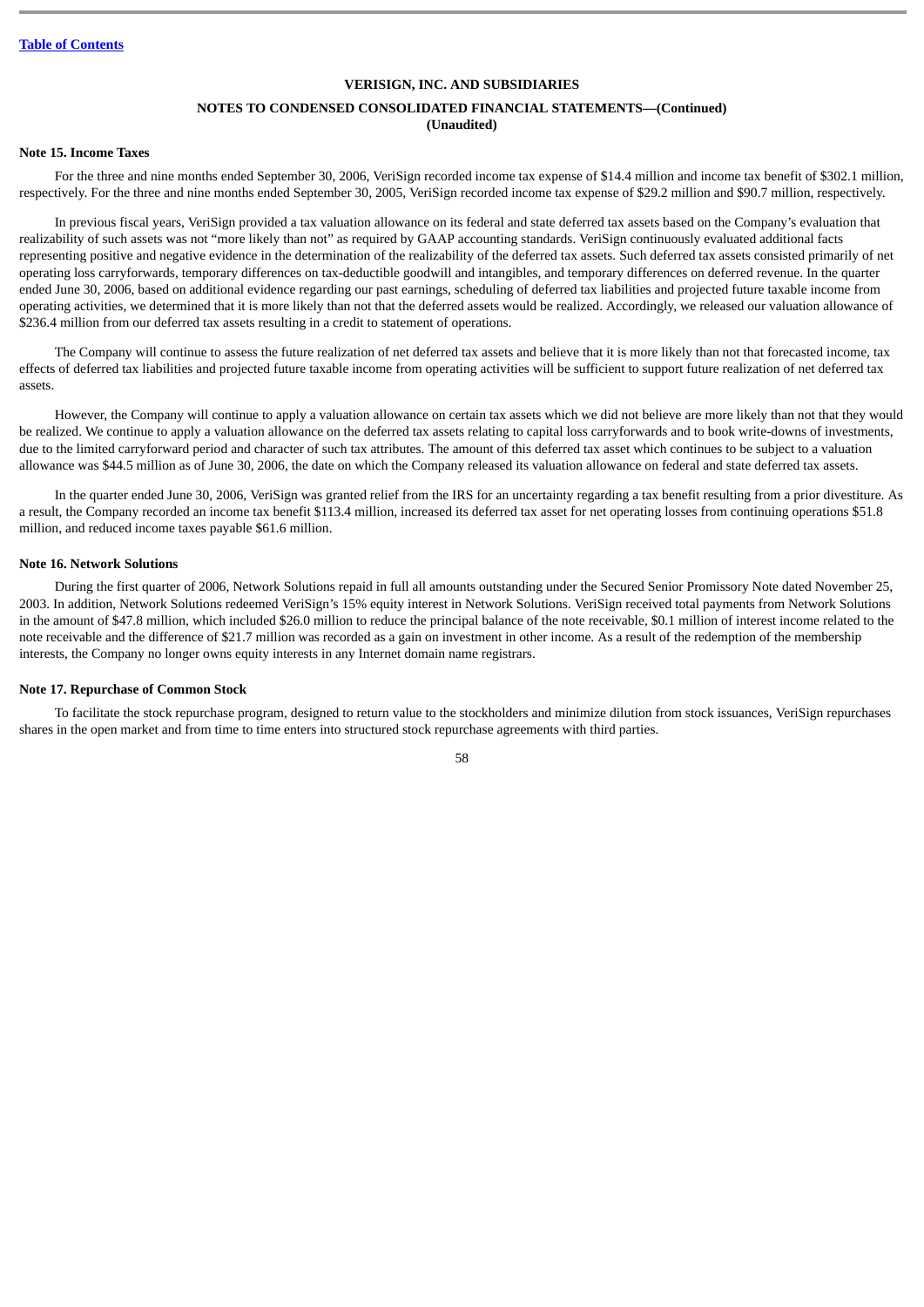# **NOTES TO CONDENSED CONSOLIDATED FINANCIAL STATEMENTS—(Continued) (Unaudited)**

In 2001, VeriSign and the Board of Directors authorized the repurchase of up to \$350 million of the Company's common stock in open market, negotiated or block transactions. This stock repurchase program was completed in the third quarter of 2005. In 2005, the Board of Directors of VeriSign authorized a new stock repurchase program to repurchase up to \$500 million of the Company's common stock in open market, negotiated or block transactions. This stock repurchase was completed in the second quarter of 2006. On May 16, 2006, the Board of Directors of VeriSign authorized a new \$1 billion stock repurchase program to purchase shares of VeriSign's common stock on the open market, or in negotiated or block trades. As of September 30, 2006, the Company has approximately \$984.6 million available under the 2006 stock repurchase program.

The following table sets forth the stock purchases made under the stock repurchase program during the three and nine months ended September 30, 2006 and 2005:

|                          |    | September 30,<br>2006 |                | September 30,<br>2005 |
|--------------------------|----|-----------------------|----------------|-----------------------|
|                          |    |                       | (In thousands) |                       |
| Three months ended:      |    |                       |                |                       |
| Shares repurchased       |    |                       |                | 8,579                 |
| Aggregate purchase price |    | 136                   | \$.            | 214,387               |
| Nine months ended:       |    |                       |                |                       |
| Shares repurchased       |    | 6,423                 |                | 10,132                |
| Aggregate purchase price | S. | 135,136               |                | 256,819               |

During the nine months ended September 30, 2006, VeriSign settled its \$250 million and \$75 million Accelerated Share Repurchase ("ASR") agreements. As a result of settling the respective ASR agreements, VeriSign received an additional 482,459 shares and 10,609 shares of its common stock.

During the nine months ended September 30, 2006, VeriSign entered into a new \$60.0 million ASR agreement to purchase approximately 2.8 million shares of its common stock at a price per share of approximately \$21.75. On July 25, 2006, VeriSign settled this ASR and received an additional 7,338 shares of its common stock.

# **Note 18. Other Income, Net**

The following table presents the components of other income, net for the periods presented:

|                                                     |                              | <b>Three Months Ended</b><br>September 30, |                 |                | <b>Nine Months Ended</b><br>September 30, |                 |
|-----------------------------------------------------|------------------------------|--------------------------------------------|-----------------|----------------|-------------------------------------------|-----------------|
|                                                     | 2006                         |                                            | 2005            | 2006           |                                           | 2005            |
|                                                     |                              |                                            | As Restated (1) | (In thousands) |                                           | As Restated (1) |
| Interest income                                     | \$6,090                      | D                                          | 8,129           | \$20,488       |                                           | 23,863          |
| Interest expense                                    | (2, 477)                     |                                            |                 | (4,303)        |                                           |                 |
| Net gain on sale of investments, net of impairments | 14                           |                                            | 8.219           | 21,260         |                                           | 8,265           |
| Other, net                                          | 1,128                        |                                            | (1,958)         | 1,413          |                                           | 11,157          |
| Total other income, net                             | \$4,755<br>$\equiv$ $\equiv$ |                                            | 14,390          | \$38,858       |                                           | 43,285          |

(1) See Note 2, "Restatement of Condensed Consolidated Financial Statements," of the Notes to Condensed Consolidated Financial Statements.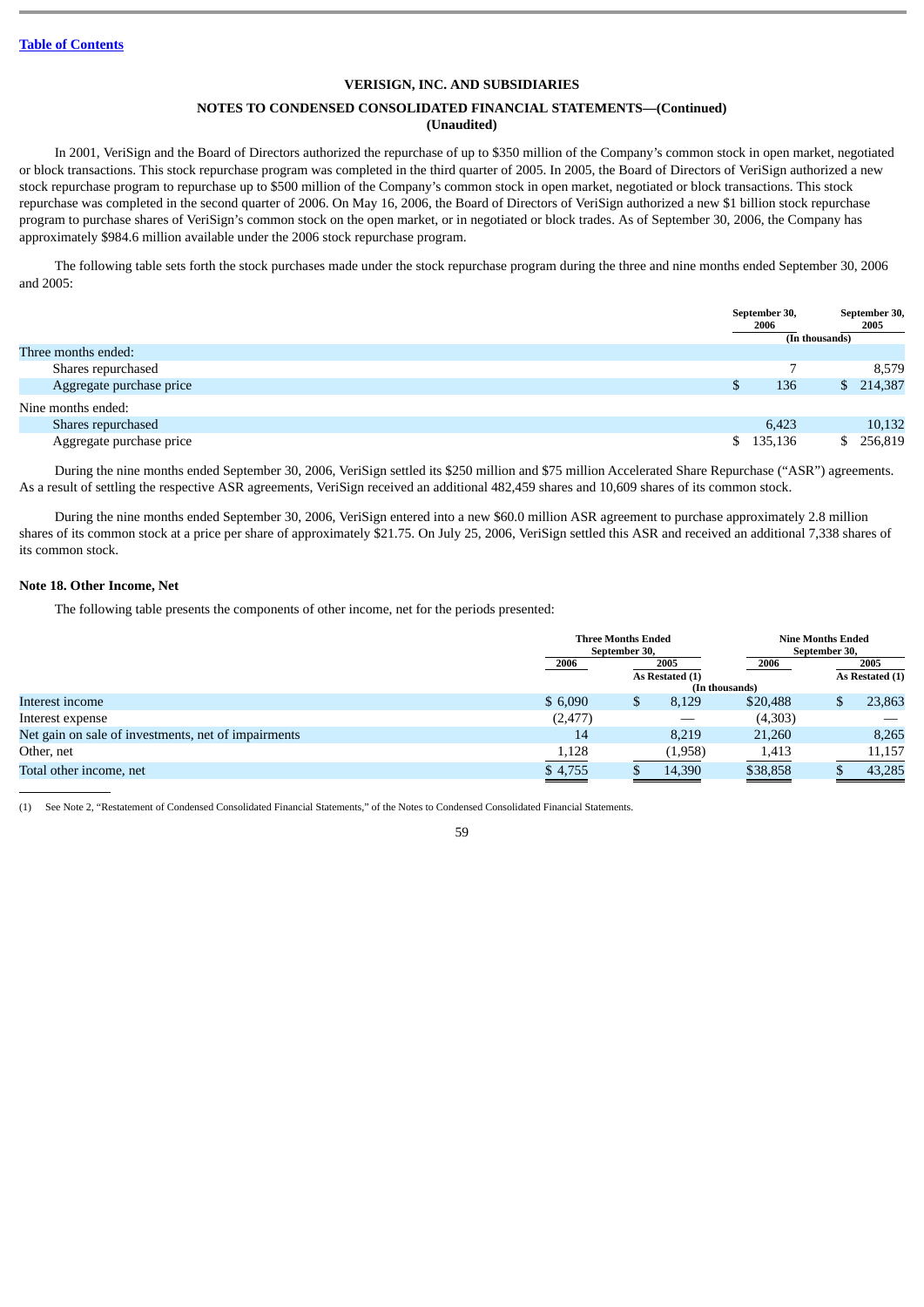### **NOTES TO CONDENSED CONSOLIDATED FINANCIAL STATEMENTS—(Continued) (Unaudited)**

Interest income is derived principally from the investment of VeriSign's surplus cash balances. Interest expense is derived from borrowings under VeriSign's credit facility as described in Note 11. Net gain on sale of investments for the nine months ended September 30, 2006 includes approximately \$21.3 million of gain on sale of VeriSign's remaining equity stake in Network Solutions. During the three and nine months ended September 30, 2005, VeriSign recognized a gain of \$8.3 million on the sale of an equity investment that was previously impaired, a gain of \$6.0 million of other income related to a litigation settlement with a telecommunications carrier and approximately \$3.2 million of net foreign currency gains.

#### **Note 19. Recent Accounting Pronouncements**

In February 2007, the FASB issued Financial Accounting Standards No. 159, *The Fair Value Option for Financial Assets or Financial Liabilities* ("SFAS 159")*,* which provides companies with an option to report selected financial assets and liabilities at fair value. The objective is to reduce both complexity in accounting for financial instruments and the volatility in earnings caused by measuring related assets and liabilities differently. SFAS 159 also establishes presentation and disclosure requirements designed to facilitate comparisons between companies that choose different measurement attributes for similar types of assets and liabilities. SFAS 159 is effective as of the beginning of an entity's first fiscal year beginning after November 15, 2007. Early adoption is permitted as of the beginning of the previous fiscal year provided that the entity makes that choice in the first 120 days of that fiscal year and also elects to apply the provisions of Statement 157. VeriSign is currently evaluating the effect of SFAS 159 and the impact it will have on its financial position and results of operations.

In September 2006, the FASB issued Statement of Financial Accounting Standards No. 157, *Fair Value Measurements* ("SFAS 157"), which defines fair value, establishes guidelines for measuring fair value and expands disclosures regarding fair value measurements. SFAS 157 does not require any new fair value measurements but rather eliminates inconsistencies in guidance found in various prior accounting pronouncements. SFAS 157 is effective for fiscal years beginning after November 15, 2007. Earlier adoption is permitted, provided the company has not yet issued financial statements, including for interim periods, for that fiscal year. VeriSign is currently evaluating the effect of SFAS 157 and the impact it will have on its financial position and results of operations.

In September 2006, the U.S. Securities and Exchange Commission released Staff Accounting Bulletin No. 108, *Considering the Effects of Prior Year Misstatements when Quantifying Misstatements in Current Year Financial Statements* ("SAB 108"), which provides interpretive guidance on how the effects of the carryover or reversal of prior year misstatements should be considered in quantifying a current year misstatement. SAB 108 provides transition guidance for correcting errors and requires registrants to quantify misstatements using both the balance-sheet and income-statement approaches and to evaluate whether either approach results in quantifying an error that is material in light of relevant quantitative and qualitative factors. In the year of adoption only, if the effect is determined to be material, SAB 108 allows registrants to record the effect as a cumulative-effect adjustment to beginning-of-year retained earnings. SAB 108 does not change the requirements within SFAS No. 154, *Accounting Changes and Error Corrections* for the correction of an error on financial statements. Further, SAB 108 does not change the Staff's previous guidance in Staff Accounting Bulletin 99 on evaluating the materiality of misstatements. SAB 108 is effective for the Company's fiscal 2006. VeriSign has evaluated the effect of SAB 108, and believes the impact will be immaterial on its financial position and results of operations.

In July 2006, the FASB issued FASB Interpretation No. 48, *Accounting for Uncertainty in Income Taxes* ("FIN 48"). FIN 48 defines the threshold for recognizing the benefits of tax return positions in the financial statements as "more-likely-than-not" to be sustained by the taxing authority. The recently issued literature also provides guidance on the recognition, measurement and classification of income tax uncertainties, along with any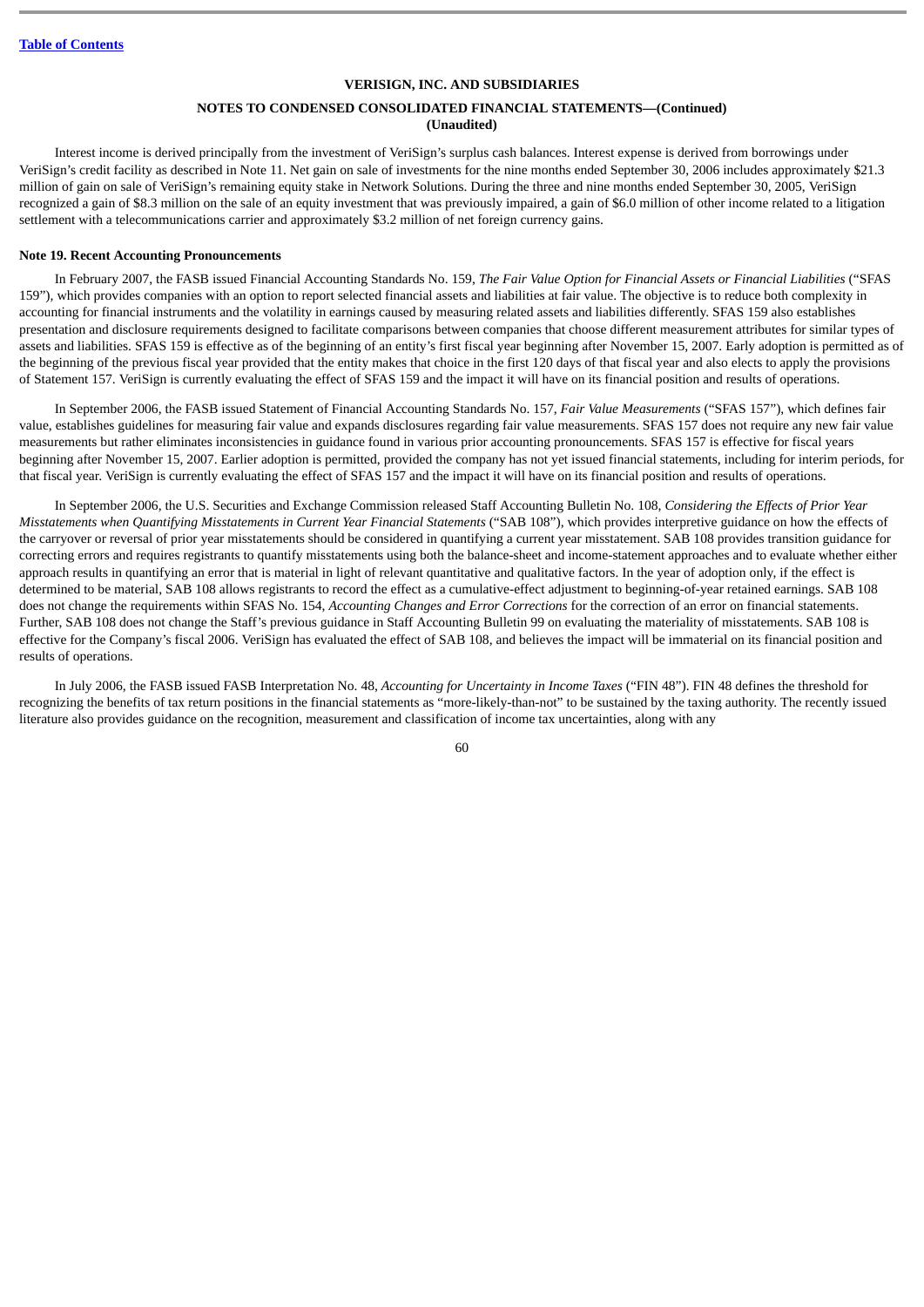### **NOTES TO CONDENSED CONSOLIDATED FINANCIAL STATEMENTS—(Continued) (Unaudited)**

related interest and penalties. FIN 48 also includes guidance concerning accounting for income tax uncertainties in interim periods and increases the level of disclosures associated with any recorded income tax uncertainties. We are required to adopt FIN 48 in the first quarter of 2007. The differences between the amounts recognized in the financial statements prior to the adoption of FIN 48 and the amounts reported after adoption will be accounted for as a cumulativeeffect adjustment recorded to the beginning balance of retained earnings. VeriSign has evaluated the effect of FIN 48, and believes that adoption of this accounting principle will result in a decrease to accumulated deficit of \$38.6 million in the first quarter of 2007, an increase to noncurrent deferred tax assets of \$28.7 million, and a decrease to income taxes payable of \$9.9 million.

In June 2006, the FASB issued Emerging Issues Task Force Issue No. 06-3, *How Sales Taxes Collected from Customers and Remitted to Governmental Authorities Should Be Presented in the Income Statement* ("EITF 06-3"). EITF 06-3 provides guidance on an entity's disclosure of its accounting policy regarding the gross or net presentation of certain taxes and provides that if taxes included in gross revenues are significant, a company should disclose the amount of such taxes for each period for which an income statement is presented (i.e., both interim and annual periods). Taxes within the scope of EITF 06-3 are those that are imposed on and concurrent with a specific revenue-producing transaction. The guidance is effective for interim and annual periods beginning after December 15, 2006. VeriSign has evaluated the effect of EITF 06-3, and believe the impact will be immaterial on its financial position and results of operations.

#### **Note 20. Subsequent Events**

On November 30, 2006, VeriSign completed its acquisition of inCode Telecom Group, Inc. ("inCode"), a San Diego, California-based wireless and technology consulting company. VeriSign's purchase price of \$41.8 million consisted of approximately \$40.2 million in cash consideration and \$1.6 million in direct transaction costs. Immediately upon closing, VeriSign paid \$21.7 million of inCode's outstanding principal debt and assumed liabilities.

On November 30, 2006, the Department of Commerce approved the new ..*com* agreement that extends VeriSign's contract with the Internet Corporation for Assigned Names and Numbers ("ICANN") to operate the .*com* registry through 2012, effective March 1, 2006.

On January 25, 2007, VeriSign announced a restructuring plan to replace its previous business unit structure with a functional organization consisting of a combined worldwide sales and services team, and an integrated development and products organization. The restructuring plan included workforce reductions, abandonment of excess facilities, disposals of property and equipment, and other charges. In the first quarter of 2007, VeriSign has recorded \$26.9 million in restructuring charges under its 2007 restructuring plan.

On January 31, 2007, VeriSign finalized two joint venture agreements with Fox Entertainment ("Fox"), a subsidiary of News Corporation, and various subsidiaries of VeriSign and Fox, and entered into a formation agreement under which VeriSign contributed its Jamba "business to consumer" business and Fox contributed its Fox Mobile Entertainment assets to two joint ventures to provide mobile entertainment to consumers on a global basis. One of the joint ventures is based in the Netherlands, and the other is based in the United States. VeriSign and Fox entered into a joint venture agreement on January 31, 2007. Under the agreement, Fox (through a subsidiary) will own a 51% interest in the joint venture, Netherlands Mobile Holdings, C.V., and VeriSign (through a subsidiary) will own a 49% interest in the joint venture. The parties entered into a substantially similar joint venture agreement with respect to the U.S. based mobile entertainment business. Fox paid VeriSign approximately \$192.4 million in cash for its contribution of the Jamba "business to consumer" and VeriSign paid Fox approximately \$4.9 million in cash for its contribution of Fox Mobile Entertainment assets.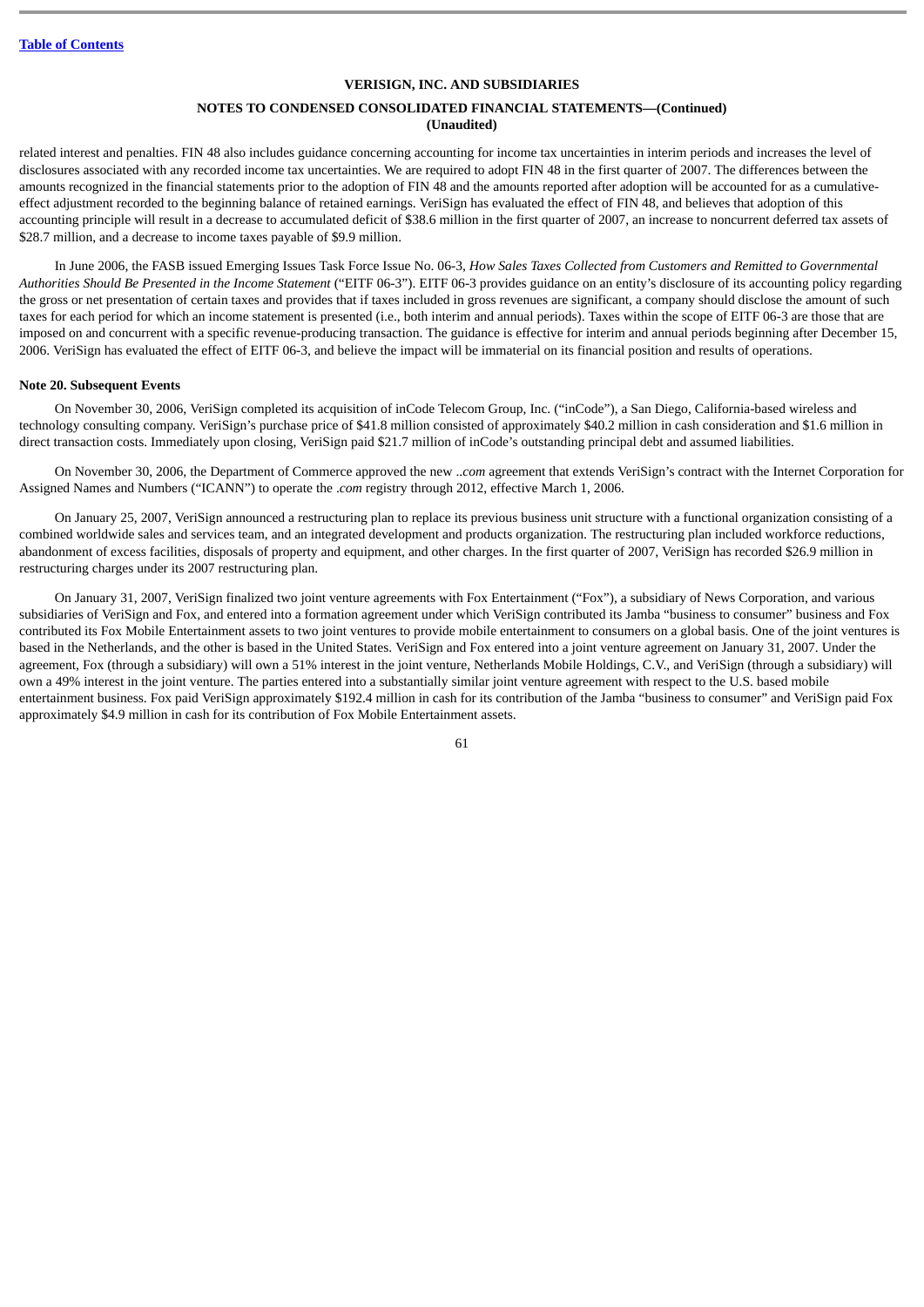### **NOTES TO CONDENSED CONSOLIDATED FINANCIAL STATEMENTS—(Continued) (Unaudited)**

On February 28, 2007, VeriSign repaid the then-outstanding balance under the Facility of \$199 million. See Note 11 "Credit Facility" of our Notes to Consolidated Financial Statements for further information regarding the Facility disclosures.

In the first quarter of 2007, VeriSign decided to sell its wholly-owned Jamba Services GmbH subsidiary. In accordance with SFAS 144, the associated assets and liabilities of Jamba Services will be classified as held for sale and its operations reported as discontinued operations, beginning in the first quarter of 2007.

On May 27, 2007, Stratton D. Sclavos, the Company's former President, Chief Executive Officer, Chairman of the Board of Directors and member of the Board of Directors of the Company resigned from his positions. Effective May 27, 2007, the Company's Board of Directors appointed William A. Roper, Jr., to replace Mr. Sclavos as President and Chief Executive Officer, and elected Edward A. Mueller as Chairman of the Board of Directors.

On July 10, 2007, Ms. Dana L. Evan is our then-current Executive Vice President of Finance and Administration and Chief Financial Officer resigned from the Company.

On July 5, 2007 and July 12, 2007, the Board of Directors appointed Albert E. Clement as the Chief Accounting Officer and Executive Vice President, Finance and Chief Financial Officer, respectively, of the Company.

As of the date of the filing of this report, VeriSign is not in compliance with certain covenants under its Credit Agreement related to the Facility, described in Note 11 in the Notes to Condensed Consolidated Financial Statements that require the Company to deliver specified financial statements, compliance certificates and certain other documents to its Lenders. The required Lenders under the Facility have waived VeriSign's compliance with these requirements through July 13, 2007.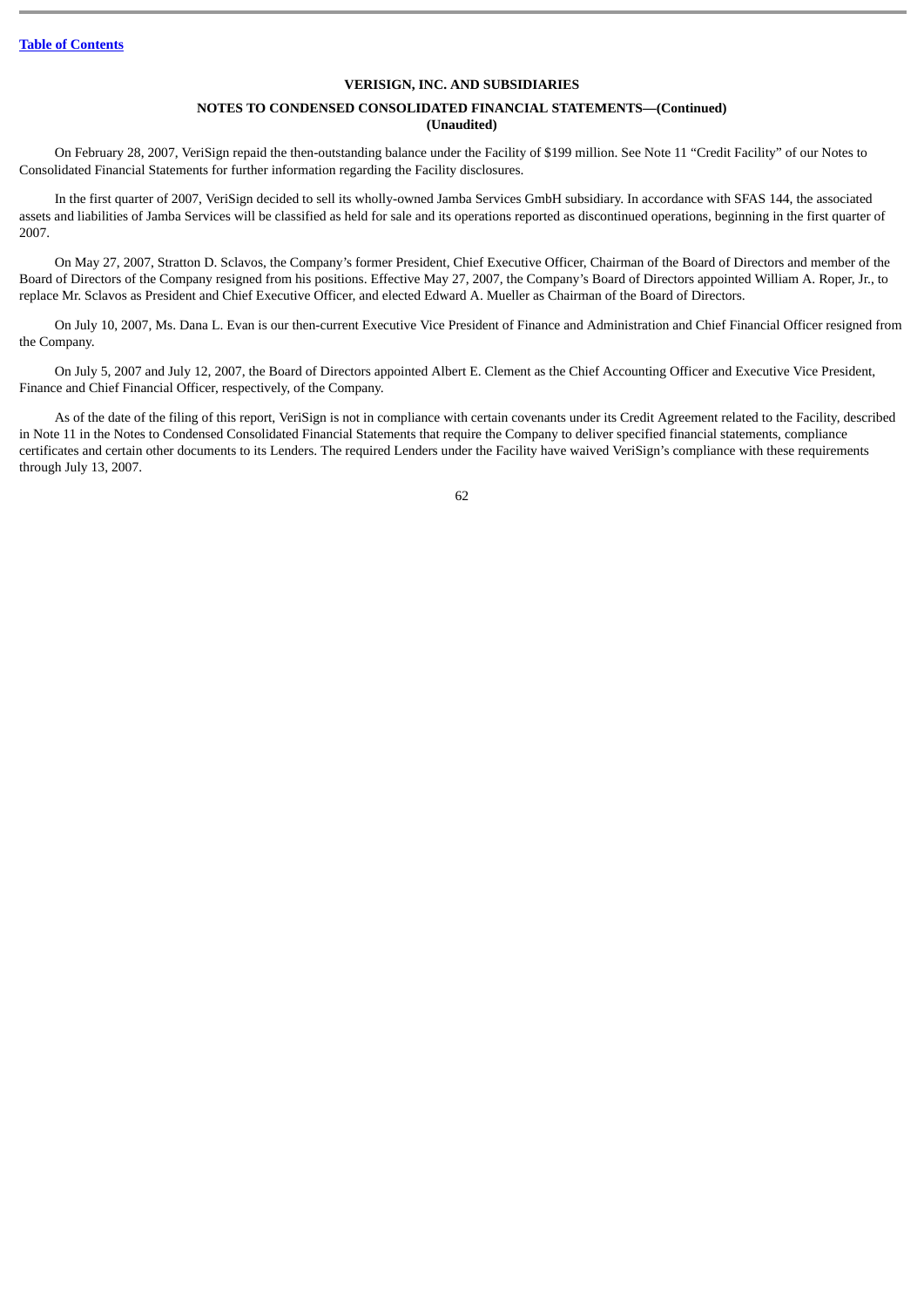#### **ITEM 2. MANAGEMENT'S DISCUSSION AND ANALYSIS OF FINANCIAL CONDITION AND RESULTS OF OPERATIONS**

#### **Forward-Looking Statements**

*You should read the following discussion in conjunction with the interim unaudited Condensed Consolidated Financial Statements and related notes.*

*Except for historical information, this Report contains forward-looking statements within the meaning of Section 27A of the Securities Act of 1933 and Section 21E of the Securities Exchange Act of 1934. These forward-looking statements involve risks and uncertainties, including, among other things, statements regarding our anticipated costs and expenses and revenue mix. Forward-looking statements include, among others, those statements including the words "expects," "anticipates," "intends," "believes" and similar language. Our actual results may differ significantly from those projected in the forward-looking statements. Factors that might cause or contribute to such differences include, but are not limited to, those discussed in the section "Risk Factors." You should carefully review the risks described in other documents we filed with the Securities and Exchange Commission from time to time, including Quarterly Reports on Form 10-Q, Current Reports on Form 8-K and Annual Report on Form 10-K for the year ended December 31, 2006. You are cautioned not to place undue reliance on the forward-looking statements, which speak only as of the date of this Report. We undertake no obligation to publicly release any revisions to the forward-looking statements or reflect events or circumstances after the date of this document.*

*Financial information included in the reports on Form 10-K, Form 10-Q and Form 8-K previously filed by VeriSign, the related opinions of our independent registered public accounting firm, and all earnings press releases and similar communications issued by us, for all periods ended on or before March 31, 2006 should not be relied upon and are superseded in their entirety by the information in the Quarterly Reports on Form 10-Q for the quarters ended June 30, 2006 and September 30, 2006 and Annual Report on Form 10-K for the year ended December 31, 2006.*

*The information below has been adjusted to reflect the restatement of the Company's financial results which is more fully described in the "Explanatory Note" immediately preceding Part I, Item 1 and in Note 2, "Restatement of Condensed Consolidated Financial Statements," in Notes to Condensed Consolidated Financial Statements of this Form 10-Q.*

#### **Overview**

VeriSign, Inc. is a leading provider of intelligent infrastructure services that enable and protect billions of interactions everyday across the world's voice and data networks. Our business consists of two reportable segments: the Internet Services Group and the Communications Services Group.

The Internet Services Group consists of the Security Services business and Information Services business. The Security Services business provides products and services to enterprises and organizations that want to establish and deliver secure Internet-based services for their customers and business partners, including the following types of services: enterprise security services, including our managed security and authentication services, and e-commerce services, including Web trust services. The Information Services business provides registry services as the exclusive registry of domain names in the *.com* and *.net* gTLDs and certain ccTLDs, as well as providing certain value added services.

The Communications Services Group provides specialized managed communications services to wireline and wireless telecommunications carriers, cable companies and enterprise customers. Our managed communications service offerings include network services, intelligent database and directory services, application services, content distribution and messaging services, and billing and payment services.

During the third quarter of 2006, the growth in the Internet Services Group was primarily due to an increase in domain name registrations and renewal rates, an increase in the sale of SSL certificates and a higher demand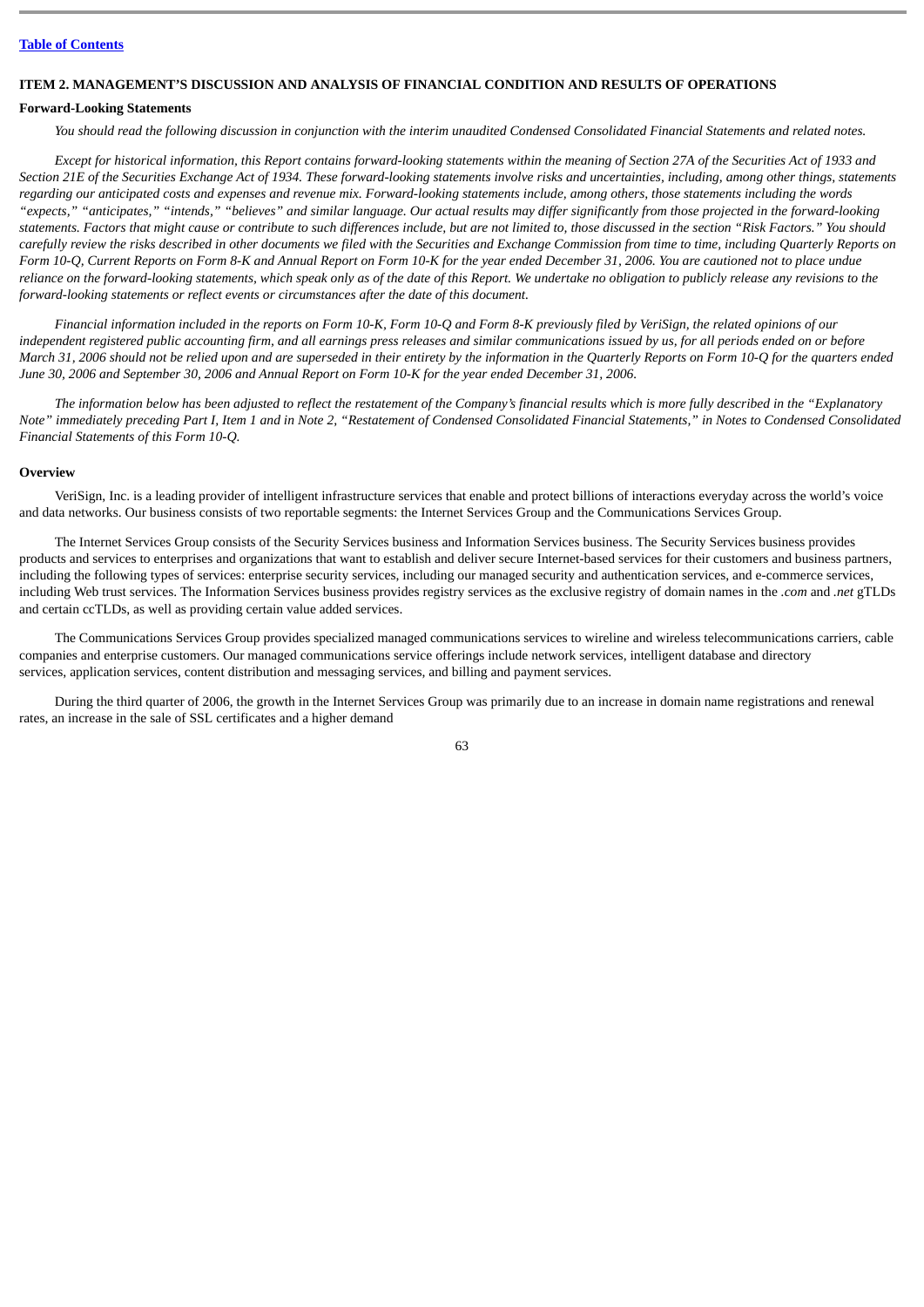for our managed security services. The Internet Services Group recorded revenues of \$194.7 million during the third quarter, a 20% growth from the same period last year.

Communications Services Group revenues for the period were \$204.8 million, down 14% from the same period last year. The decline was primarily related to Content services which recorded revenue of \$105.8 during the quarter, a 19% decline from the same period last year, primarily due to weaker demand for B-to-C mobile content from Europe. Communication and Commerce revenue was \$36.4 million for the period, down 12% from the same period last year. The decline in Communication and Commerce revenues was primarily due to consolidation and pricing pressures in our domestic carrier base which have impacted our legacy business over the last 12 months.

We derive the majority of our revenues and cash flows from a relatively small number of products and services sold primarily in the United States, Europe and Japan. In the Internet Services Group, more than 93% of the revenues during the third quarter of 2006 were derived from the sale of registry services, managed authentication and security services, and web certificates. In the Communications Services Group, approximately 78% of the revenues were derived from the sale of mobile and broadband content services, network connectivity services, intelligent database services and billing and payment services.

#### *Acquisitions*

On September 1, 2006, we completed our acquisition of GeoTrust, Inc. a Needham, Massachusetts-based supplier of SSL and other solutions to secure ebusiness transactions. The Company paid approximately \$127.4 million consisting of approximately \$125.3 in cash consideration and \$2.1 million in direct transaction costs.

On May 1, 2006, we completed our acquisition of m-Qube, Inc. ("m-Qube"), a Watertown, Massachusetts-based privately held mobile channel enabler that helps companies develop, deliver and bill for mobile content, applications and messaging services. We paid approximately \$269.2 million for all of the outstanding capital stock and vested options of m-Qube.

On March 14, 2006, we completed our acquisition of Kontiki, Inc. ("Kontiki"), a Sunnyvale, California-based provider of broadband content services. We paid approximately \$59.6 million for all of the outstanding capital stock and vested options of Kontiki.

On February 28, 2006, we completed our acquisition of 3united Mobile Solutions ag ("3united"), a Vienna, Austria-based provider of wireless application services. We paid approximately \$71.2 million for approximately 99.8% of the outstanding capital stock of 3united.

On January 24, 2006, we completed our acquisition of CallVision, Inc. ("CallVision"), a Seattle, Washington-based privately held provider of online analysis applications for mobile communications customers. We paid approximately \$38.7 million for all of the outstanding capital stock and vested options of CallVision.

In addition to the above, we also acquired two other companies during the nine months ended September 30, 2006 for an aggregate purchase price of approximately \$25.4 million. These acquisitions were not material on an individual basis or in the aggregate.

#### *Critical accounting policies and significant management estimates*

The Condensed Consolidated Financial Statements have been prepared in accordance with United States generally accepted accounting principles. The preparation of these financial statements requires us to make estimates and judgments that affect the reported amounts of assets and liabilities and the disclosure of contingent assets and liabilities at the date of the condensed consolidated financial statements, and the reported amounts of revenue and expenses during the period reported. By their nature, these estimates and judgments are subject to an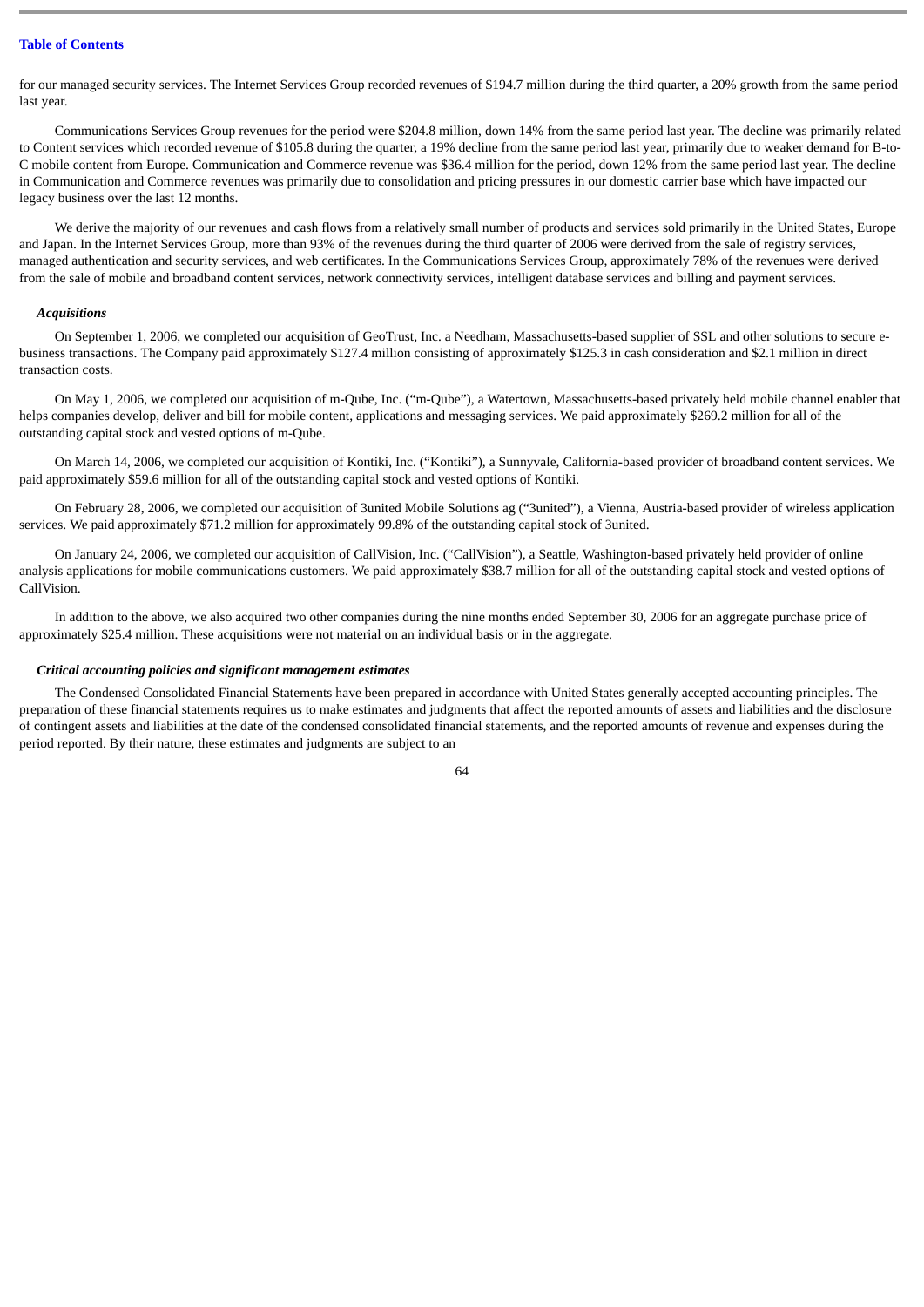inherent degree of uncertainty. Management bases its estimates and judgments on historical experience, market trends, and other factors that are believed to be reasonable under the circumstances. These estimates form the basis for judgments about the carrying value of assets and liabilities that are not readily apparent from other sources. Actual results may differ from what we anticipate, and different assumptions or estimates about the future could change our reported results. Management believes critical accounting policies as disclosed in our Annual Report on Form 10-K for the year ended December 31, 2006 (the "2006 Form 10- K") reflect the more significant judgments and estimates used in preparation of our financial statements.

In addition to those disclosed in the 2006 Form 10-K, we believe the following critical accounting policies affect our more significant judgments and estimates used in preparing our Condensed Consolidated Financial Statements:

#### *Stock-based compensation*

Effective January 1, 2006, we adopted the provisions of, and accounted for stock-based compensation in accordance with, the Financial Accounting Standards Board's ("FASB") Statement of Financial Accounting Standards No. 123R ("SFAS 123R"), "*Share-Based Payment*". We elected the modified prospective application method, under which prior periods are not revised for comparative purposes. The valuation provisions of SFAS 123R apply to new grants and to grants that were outstanding as of the effective date and are subsequently modified. For stock-based awards granted on or after January 1, 2006, we will amortize stock-based compensation expense on a straight-line basis over the requisite service period, which is the vesting period. Estimated compensation for grants that were outstanding as of the effective date will be recognized over the remaining service period using the compensation costs estimated for the SFAS No. 123 pro forma disclosures.

We currently use the Black-Scholes option pricing model to determine the fair value of stock options and employee stock purchase plan shares. The determination of the fair value of stock-based awards on the date of grant using an option-pricing model is affected by our stock price as well as assumptions regarding a number of complex and subjective variables. These variables include our expected stock price volatility over the term of the awards, actual and projected employee stock option exercise behaviors, risk-free interest rate and expected dividends.

We estimate the expected term of options granted based on observed and expected time to post-vesting exercise and/or cancellations. Expected volatility is based on the combination of historical volatility of our common stock over the period commensurate with the expected life of the options and the mean historical implied volatility from traded options. We base the risk-free interest rate that we use in the option pricing model on U.S. Treasury zero-coupon issues with remaining terms similar to the expected term on the options. We do not anticipate paying any cash dividends in the foreseeable future and therefore use an expected dividend yield of zero in the option pricing model. We are required to estimate forfeitures at the time of grant and revise those estimates in subsequent periods if actual forfeitures differ from those estimates. We use historical data to estimate pre-vesting option forfeitures and record stock-based compensation expense only for those awards that are expected to vest. All stock-based awards are amortized on a straight-line basis over the requisite service periods of the awards, which are generally the vesting periods.

If factors change and we employ different assumptions for estimating stock-based compensation expense in future periods or if we decide to use a different valuation model, the future periods may differ significantly from what we have recorded in the current period and could materially affect our operating income, net income and net income per share.

Stock-based compensation expense related to employee stock options, restricted stock awards and employee stock purchases recognized under SFAS 123R for the three and nine months ended September 30, 2006 was \$15.9 million and \$47.8 million, respectively.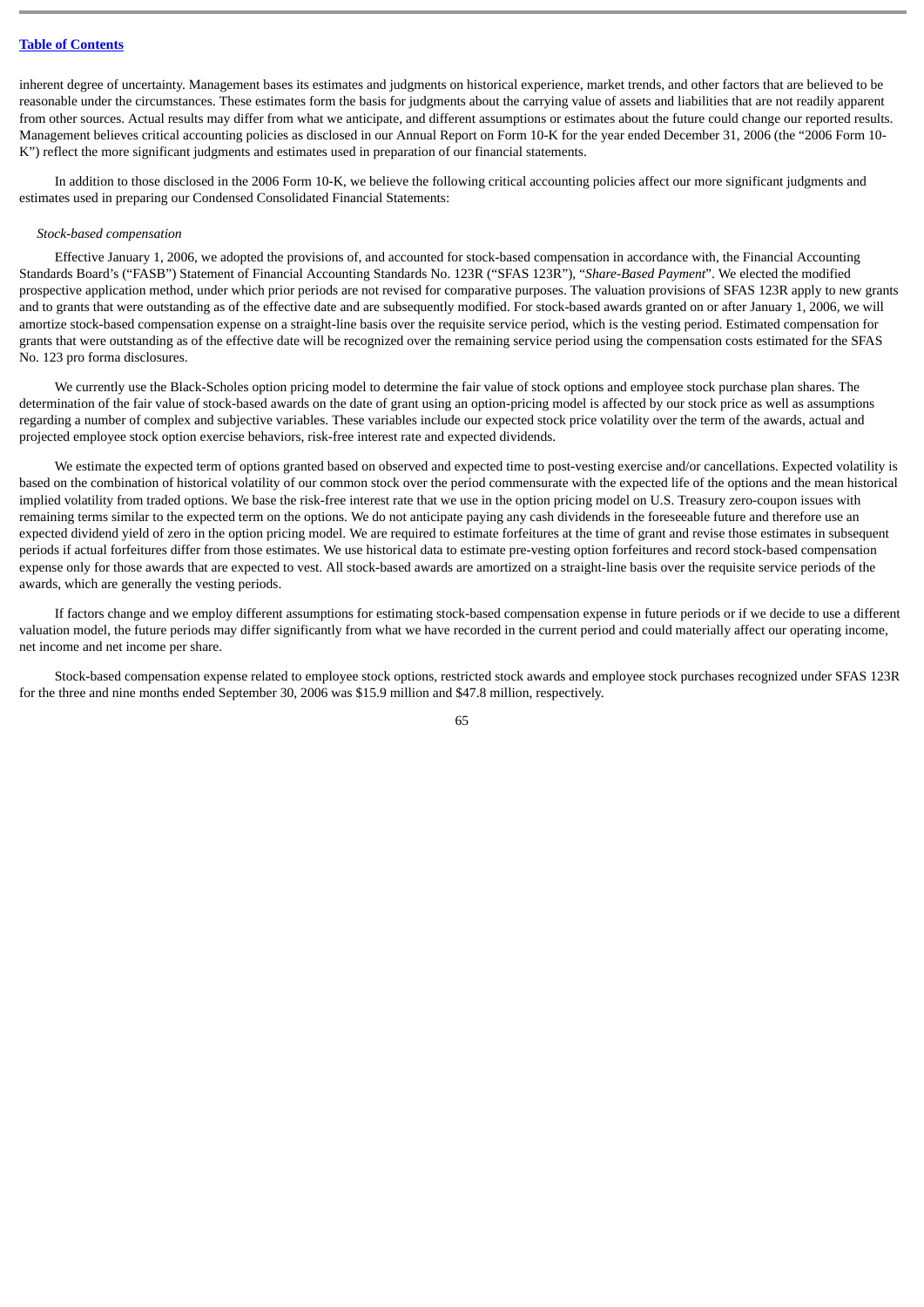See Note 3 of our Notes to Condensed Consolidated Financial Statements for further information regarding the SFAS 123R disclosures.

#### *Recent Accounting Pronouncements*

In February 2007, the FASB issued Financial Accounting Standards No. 159 ("SFAS 159"), "The Fair Value Option *for Financial Assets or Financial Liabilities*," provides companies with an option to report selected financial assets and liabilities at fair value. The objective is to reduce both complexity in accounting for financial instruments and the volatility in earnings caused by measuring related assets and liabilities differently. SFAS 159 also establishes presentation and disclosure requirements designed to facilitate comparisons between companies that choose different measurement attributes for similar types of assets and liabilities. SFAS 159 is effective as of the beginning of an entity's first fiscal year beginning after November 15, 2007. Early adoption is permitted as of the beginning of the previous fiscal year provided that the entity makes that choice in the first 120 days of that fiscal year and also elects to apply the provisions of Statement 157. We are currently evaluating the effect of SFAS 159 and the impact it will have on our financial position and results of operations.

In September 2006, the FASB issued Statement of Financial Accounting Standards No. 157 ("SFAS 157"), "*Fair Value Measurements*," which defines fair value, establishes guidelines for measuring fair value and expands disclosures regarding fair value measurements. SFAS 157 does not require any new fair value measurements but rather eliminates inconsistencies in guidance found in various prior accounting pronouncements. SFAS 157 is effective for fiscal years beginning after November 15, 2007. Earlier adoption is permitted, provided the company has not yet issued financial statements, including for interim periods, for that fiscal year. We are currently evaluating the effect of SFAS 157 and the impact it will have on our financial position and results of operations.

In September 2006, the U.S. Securities and Exchange Commission released Staff Accounting Bulletin No. 108, ("SAB 108"), which provides interpretive guidance on how the effects of the carryover or reversal of prior year misstatements should be considered in quantifying a current year misstatement. SAB 108 provides transition guidance for correcting errors and requires registrants to quantify misstatements using both the balance-sheet and income-statement approaches and to evaluate whether either approach results in quantifying an error that is material in light of relevant quantitative and qualitative factors. In the year of adoption only, if the effect is determined to be material, SAB 108 allows registrants to record the effect as a cumulative-effect adjustment to beginning-ofyear retained earnings. SAB 108 does not change the requirements within SFAS No. 154, "Accounting Changes and Error Corrections" for the correction of an error on financial statements. Further, SAB 108 does not change the Staff's previous guidance in Staff Accounting Bulletin 99 on evaluating the materiality of misstatements. SAB 108 is effective for our fiscal 2006. We have evaluated the effect of SAB 108, and we believe its adoption will not have a material impact on our financial position and results of operations.

In July 2006, the FASB issued FASB Interpretation No. 48 ("FIN 48"), *Accounting for Uncertainty in Income Taxes*. FIN 48 defines the threshold for recognizing the benefits of tax return positions in the financial statements as "more-likely-than-not" to be sustained by the taxing authority. The recently issued literature also provides guidance on the recognition, measurement and classification of income tax uncertainties, along with any related interest and penalties. FIN 48 also includes guidance concerning accounting for income tax uncertainties in interim periods and increases the level of disclosures associated with any recorded income tax uncertainties. We are required to adopt FIN 48 in the first quarter of 2007. The differences between the amounts recognized in the financial statements prior to the adoption of FIN 48 and the amounts reported after adoption will be accounted for as a cumulative-effect adjustment recorded to the beginning balance of retained earnings. We have evaluated the effect of FIN 48, and we believe that adoption of this accounting principle will result in a decrease to accumulated deficit in the first quarter of 2007 of \$38.6 million, an increase to noncurrent deferred tax assets of \$28.7 million, and a decrease to income taxes payable of \$9.9 million.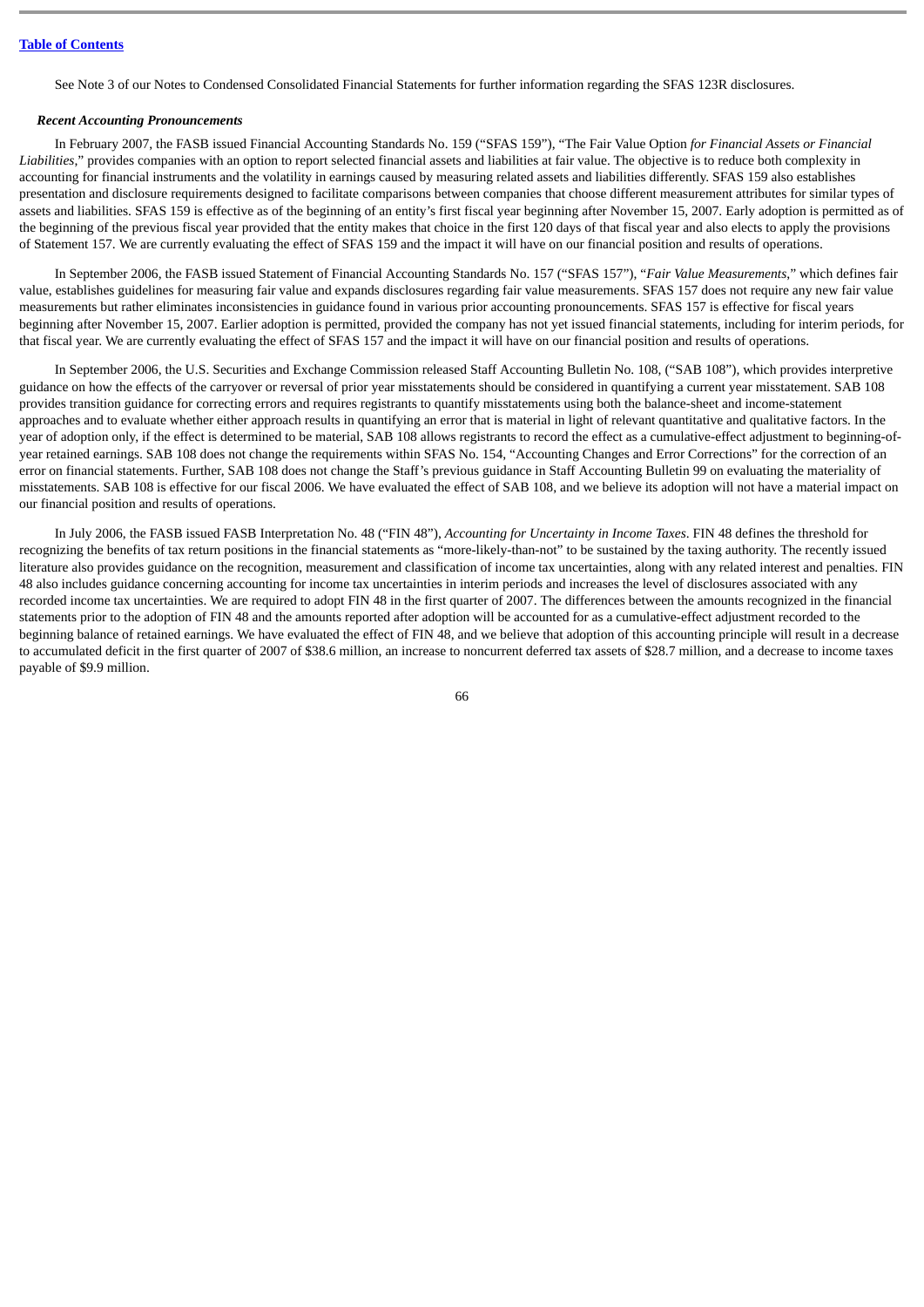In June 2006, the FASB issued Emerging Issues Task Force Issue No. 06-3 ("EITF 06-3"), "*How Sales Taxes Collected from Customers and Remitted to Governmental Authorities Should Be Presented in the Income Statement"*. EITF 06-3 provides guidance on an entity's disclosure of its accounting policy regarding the gross or net presentation of certain taxes and provides that if taxes included in gross revenues are significant, a company should disclose the amount of such taxes for each period for which an income statement is presented (i.e., both interim and annual periods). Taxes within the scope of EITF 06-3 are those that are imposed on and concurrent with a specific revenue-producing transaction. The guidance is effective for interim and annual periods beginning after December 15, 2006. We have evaluated the effect of EITF 06-3, and we believe the impact will be immaterial on our financial position and results of operations.

#### *Subsequent Events*

On November 30, 2006, we completed acquisition of inCode Telecom Group, Inc. ("inCode"), a San Diego, California-based wireless and technology consulting company. VeriSign's purchase price of \$41.8 million consisted of approximately \$40.2 million in cash consideration and \$1.6 million in direct transaction costs. Immediately upon closing, VeriSign paid \$21.7 million of inCode's outstanding principal debt and assumed liabilities.

On November 30, 2006, the Department of Commerce approved the new com agreement that extends VeriSign's contract with the Internet Corporation for Assigned Names and Numbers ("ICANN") to operate the com registry through 2012, effective March 1, 2006.

On January 25, 2007, we announced a restructuring plan to replace our previous business unit structure with a functional organization consisting of a combined worldwide sales and services team, and an integrated development and products organization. The restructuring plan included workforce reductions, abandonment of excess facilities, disposals of property and equipment, and other charges. In the first quarter of 2007, we have recorded \$26.9 million in restructuring charges under our 2007 restructuring plan.

On January 31, 2007, we finalized two joint venture agreements with Fox Entertainment ("Fox"), a subsidiary of News Corporation, and various subsidiaries of ours and Fox, entered into a formation agreement under which we contributed our Jamba "business to consumer" business and Fox contributed its Fox Mobile Entertainment assets to two joint ventures to provide mobile entertainment to consumers on a global basis. One of the joint ventures is based in the Netherlands, and the other is based in the United States. We and Fox entered into a joint venture agreement on January 31, 2007. Under the agreement, Fox (through a subsidiary) will own a 51% interest in the joint venture, Netherlands Mobile Holdings, C.V., and we (through a subsidiary) will own a 49% interest in the joint venture. The parties entered into a substantially similar joint venture agreement with respect to the U.S. based mobile entertainment business. Fox paid us approximately \$192.4 million in cash for our contribution of the Jamba "business to consumer" and we paid Fox approximately \$4.9 million in cash for its contribution of Fox Mobile Entertainment assets.

On February 28, 2007, VeriSign repaid the then-outstanding balance under the Facility of \$199 million. See Note 10 "Credit Facility" of our Notes to Consolidated Financial Statements for further information regarding the Facility disclosures.

In the first quarter of 2007, we decided to sell our wholly-owned Jamba Services GmbH subsidiary. In accordance with SFAS 144, the associated assets and liabilities of Jamba Services will be classified as held for sale and its operations reported as discontinued operations, beginning in the first quarter of 2007.

On May 27, 2007, Stratton D. Sclavos, our former President, Chief Executive Officer, Chairman of the Board of Directors and member of the Board of Directors resigned from his positions. Effective May 27, 2007, our Board of Directors appointed William A. Roper, Jr., to replace Mr. Sclavos as President and Chief Executive Officer, and elected Edward A. Mueller as Chairman of the Board of Directors.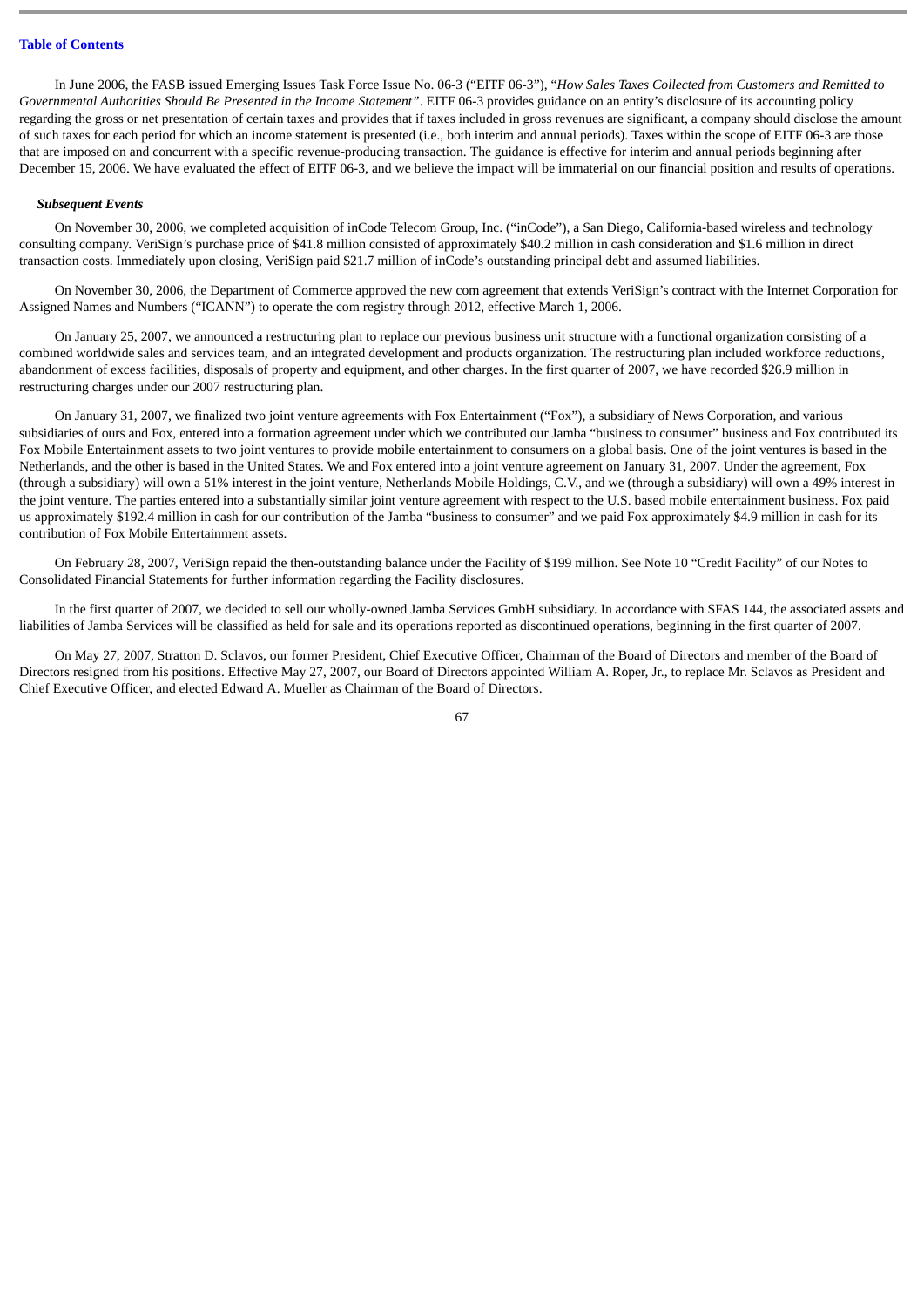On July 10, 2007, Ms. Dana L. Evan our then-current Executive Vice President of Finance and Administration and Chief Financial Officer resigned from the Company.

On July 5, 2007 and July 12, 2007 the Board of Directors appointed Albert E. Clement as the Chief Accounting Officer and Executive Vice President, Finance and Chief Financial Officer, respectively of the Company.

As of the date of the filing of this report, we are not in compliance with certain covenants under our Credit Agreement related to the \$500 million senior unsecured revolving credit facility (the "Facility"), described in Note 11 in our Notes to Condensed Consolidated Financial Statements that require us to deliver specified financial statements, compliance certificates and certain other documents to our Lenders. The required Lenders under the Facility have waived our compliance with these requirements through July 13, 2007.

#### **Results of Operations**

#### *Revenues*

We have two reportable segments: the Internet Services Group and the Communications Services Group. A comparison of revenues for the three and nine months ended September 30, 2006 and 2005 is presented below.

|                                      | 2006        | 2005<br>As Restated (1)<br>(Dollars in thousands) | Change |
|--------------------------------------|-------------|---------------------------------------------------|--------|
| Three months ended:                  |             |                                                   |        |
| <b>Internet Services Group</b>       | \$194,693   | \$<br>161,848                                     | 20%    |
| <b>Communications Services Group</b> | 204,820     | 239,265                                           | (14)%  |
| Total revenues                       | \$ 399,513  | 401,113                                           |        |
| Nine months ended:                   |             |                                                   |        |
| <b>Internet Services Group</b>       | \$554,685   | \$<br>460,950                                     | 20%    |
| <b>Communications Services Group</b> | 608,336     | 762,496                                           | (20)%  |
| Total revenues                       | \$1,163,021 | \$1,223,446                                       | (5)%   |

(1) See Note 2, "Restatement of Condensed Consolidated Financial Statements," of the Notes to Condensed Consolidated Financial Statements.

#### *Internet Services Group*

Internet Services Group revenues increased \$32.9 million and \$93.8 million for the three and nine months ended September 30, 2006, respectively, as compared to the same periods last year. Our information services revenue increased approximately \$22.2 million and \$62.4 million for the three and nine months ended September 30, 2006, primarily as a result of continued growth of the number of active domain names ending in .*com* and .*net* under management. Our Security services revenues increased \$10.7 million and \$31.4 million for the three and nine months ended September 30, 2006, as a result of increased managed security services revenues and as a result of a higher installed base of digital certificates.

The following table compares active domain names ending in *.com* and *.net* managed by our information services business and the approximate installed base of Web site digital certificates in our commerce site services business as of September 30, 2006 and 2005:

|                                                    | September 30. |              | $\frac{0}{0}$ |
|----------------------------------------------------|---------------|--------------|---------------|
|                                                    | 2006          | 2005         | Change        |
| <i>Active domain names ending in .com and .net</i> | 61.4 million  | 46.7 million | 31%           |
| Installed base of Web site digital certificates    | 781.000       | 479,000      | 63%           |

The GeoTrust acquisition in September 2006 increased our installed base of digital certificates by an additional 245,000 units. Excluding the GeoTrust acquisition, the installed base of digital certificates increased by 12% year over year.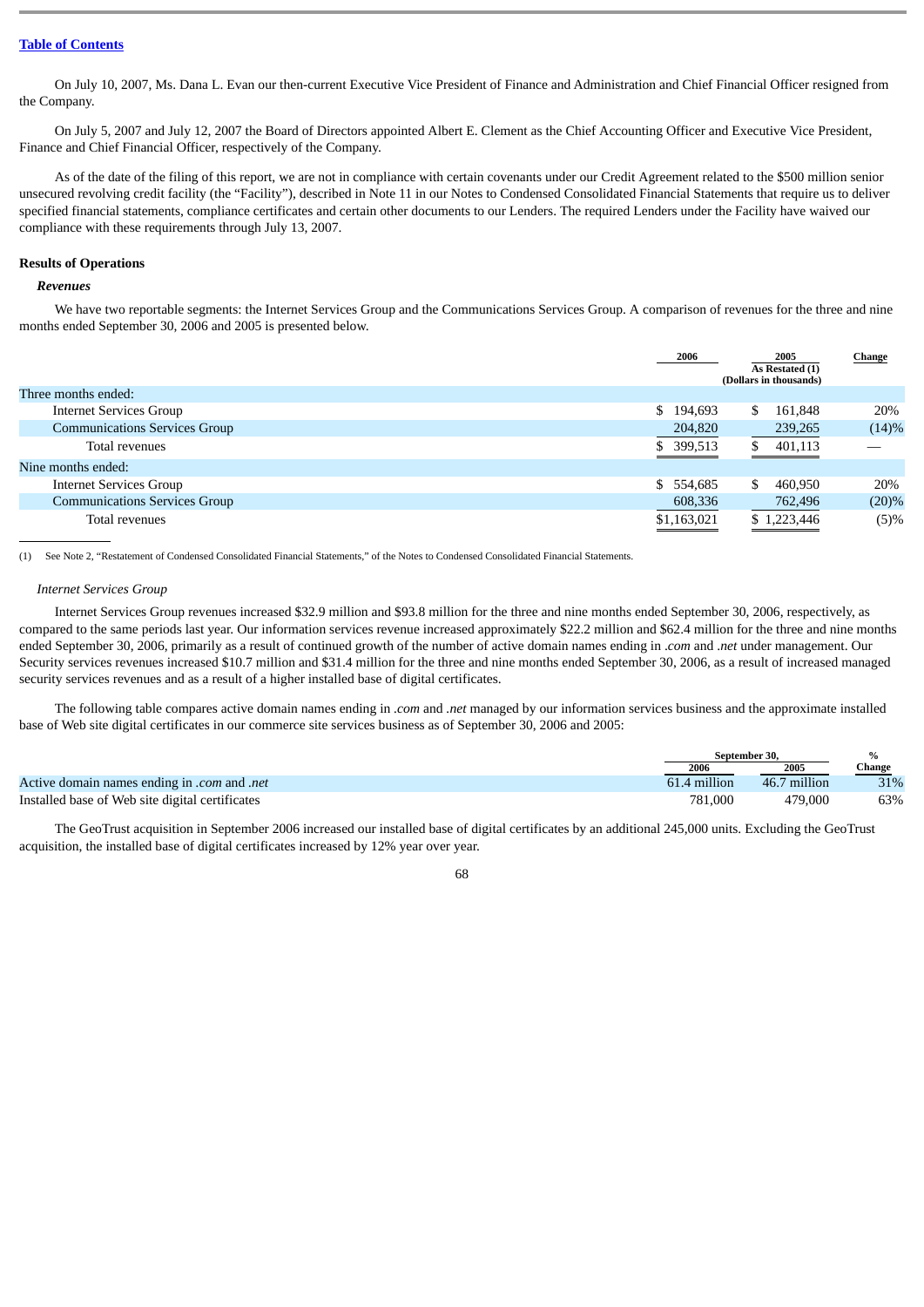### *Communications Services Group*

Communications Services Group revenues decreased approximately \$34.4 million and \$154.2 million for the three and nine months ended September 30, 2006, respectively, as compared to the same periods last year. Content services revenue, which includes our mobile messaging, broadband messaging and subscription services, decreased \$25.3 million and \$151.8, during the three and nine months ended September 30, 2006, respectively, as compared to the same periods last year, primarily due to a decline in our mobile and broadband subscription services. These declines were partially offset by increases in our mobile delivery and broadband content services and an increase in volume of short messaging and multimedia messaging services.

Communication and commerce services revenue, which include our intelligent database products, mobile wireless connection services, billing and payments services and clearing and settlement services, decreased \$9.3 million for the three months ended September 30, 2006, but increased \$3.5 million for the nine months ended September 30, 2006. The decrease for the three months ended September 30, was primarily due to the consolidation of certain clearing services customers, and reduced pricing on contracts and services and a decrease in transaction volumes.

The following table shows a comparison of the approximate number of quarterly database queries as of September 30, 2006 and 2005:

|                            | September 30.   |                           | $\%$          |
|----------------------------|-----------------|---------------------------|---------------|
|                            | 2006            | 2005                      | <b>Change</b> |
| Quarterly database queries | billion<br>17.L | billion<br>$\overline{A}$ | 19%           |

#### *Revenues by Geographic Region*

Our revenues are broken out into three geographic regions consisting of the Americas, EMEA and APAC. The following tables show a comparison of our revenues by geographic region for the three and nine months ended September 30, 2006 and 2005:

|                       | <b>Three Months Ended</b><br>September 30, | $\%$<br>Change                                    |
|-----------------------|--------------------------------------------|---------------------------------------------------|
|                       | 2006                                       | 2005<br>As Restated (1)<br>(Dollars in thousands) |
| Americas:             |                                            |                                                   |
| <b>United States</b>  | \$280,562<br>S.                            | 265,709<br>6%                                     |
| Other $(2)$           | 11,109                                     | 121%<br>5,029                                     |
| <b>Total Americas</b> | 291,671                                    | 8%<br>270,738                                     |
| EMEA(3)               | 76,863                                     | (27)%<br>105,166                                  |
| APAC(4)               | 30,979                                     | 23%<br>25,209                                     |
| <b>Total revenues</b> | \$399,513                                  | 401,113                                           |

|                       | <b>Nine Months Ended</b><br>September 30, |    |                                                   | $\%$<br><b>Change</b> |
|-----------------------|-------------------------------------------|----|---------------------------------------------------|-----------------------|
|                       | 2006                                      |    | 2005<br>As Restated (1)<br>(Dollars in thousands) |                       |
| Americas:             |                                           |    |                                                   |                       |
| <b>United States</b>  | \$ 810,986                                | \$ | 749,128                                           | 8%                    |
| Other $(2)$           | 29,979                                    |    | 15,075                                            | 99%                   |
| <b>Total Americas</b> | 840,965                                   |    | 764,203                                           | 10%                   |
| EMEA(3)               | 234,710                                   |    | 389,434                                           | (40)%                 |
| APAC(4)               | 87,346                                    |    | 69,809                                            | 25%                   |
| Total revenues        | \$1,163,021                               |    | \$1,223,446                                       | (5)%                  |

(1) See Note 2, "Restatement of Condensed Consolidated Financial Statements," of the Notes to Condensed Consolidated Financial Statements.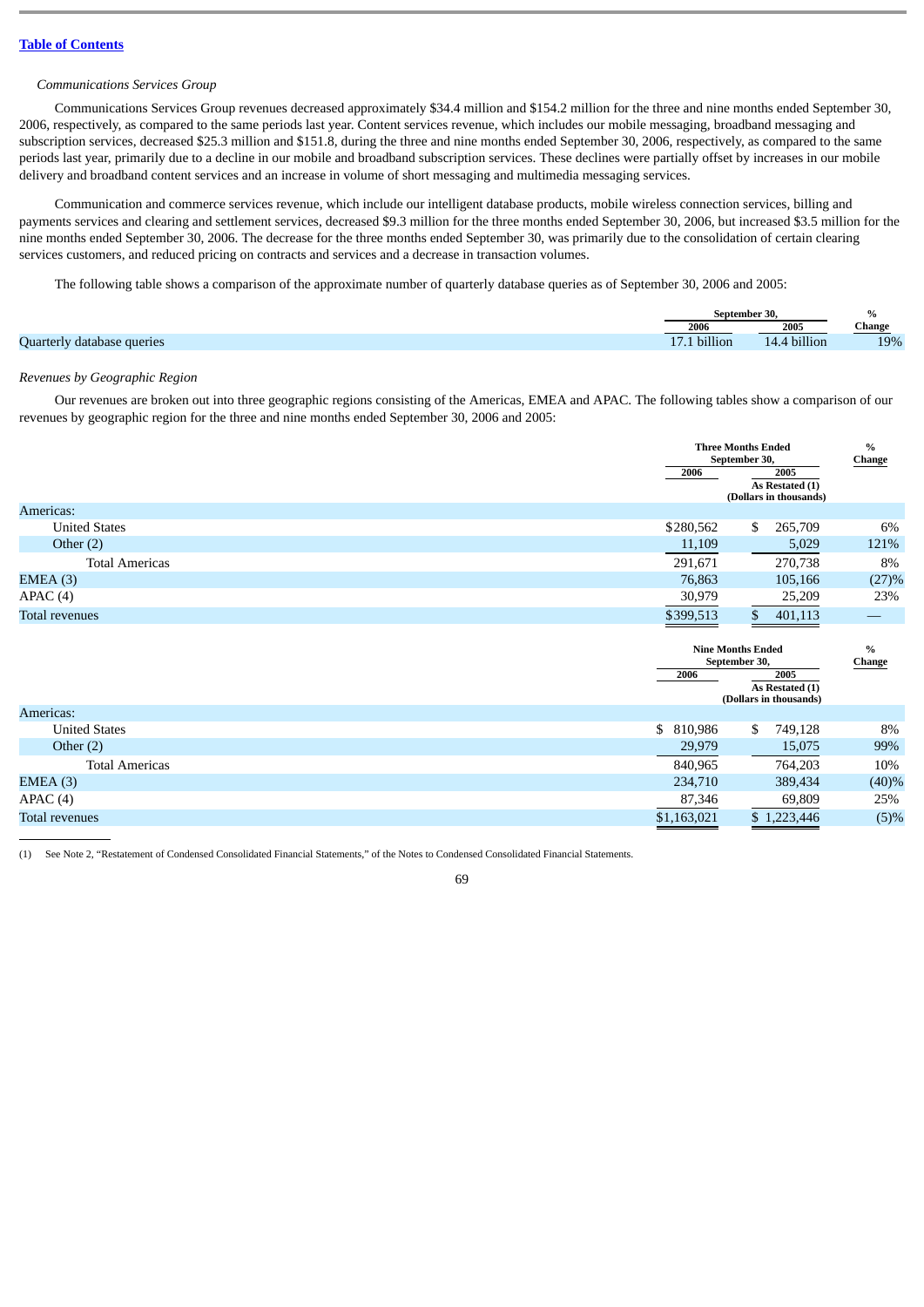- 
- (2) Canada and Latin America<br>(3) Europe, the Middle East are Europe, the Middle East and Africa ("EMEA")

(4) Australia, Japan and Asia Pacific ("APAC")

Revenues increased \$20.9 million and \$76.8 million in the Americas region in the three and nine months ended September 30, 2006, respectively, compared to the same periods last year, primarily due to increased information services and content services revenues in the United States. Revenues in the EMEA region decreased \$28.3 million and \$154.7 million in the respective periods primarily due to a decrease in revenues from our content services business. APAC revenues increased \$5.8 million and \$17.5 million during the three and nine months ended September 30, 2006, respectively, compared to the same periods last year, primarily due to increases in the sales of enterprise security services by VeriSign Japan together with the growth of our content services in the APAC region.

#### *Cost of revenues*

Cost of revenues consists primarily of content licensing costs, carrier costs for our SS7 and IP-based networks, costs related to providing digital certificate enrollment and issuance services, billing services, operational costs for the domain name registration business, customer support and training, consulting and development services, operational costs related to the management and monitoring of our clients' network security infrastructures, and costs of facilities and computer equipment used in these activities.

A comparison of cost of revenues for the three and nine months ended September 30, 2006 and 2005 is presented below:

|                        | 2006      | 2005<br>As Restated (1)<br>(Dollars in thousands) | $\%$<br><b>Change</b> |
|------------------------|-----------|---------------------------------------------------|-----------------------|
| Three months ended:    |           |                                                   |                       |
| Cost of revenues       | \$144,480 | 126,858<br>\$                                     | 14%                   |
| Percentage of revenues | 36%       | 32%                                               |                       |
| Employee headcount     | 2,017     | 1,693                                             |                       |
| Nine months ended:     |           |                                                   |                       |
| Cost of revenues       | \$430,663 | 383,654<br>\$                                     | 12%                   |
| Percentage of revenues | 37%       | 31%                                               |                       |
| Employee headcount     | 2,017     | 1,693                                             |                       |

(1) See Note 2, "Restatement of Condensed Consolidated Financial Statements," of the Notes to Condensed Consolidated Financial Statements.

Cost of revenues increased approximately \$17.6 million and \$47.0 million for the three and nine months ended September 30, 2006, respectively, as compared to the same periods last year. Salary and employee benefits increased \$12.1 million and \$39.8 million, for the three and nine months ended September 30, 2006, respectively, primarily as a result of an increase in headcount, primarily due to new business acquisitions, and an increase in stock-based compensation expense due to the adoption of SFAS 123R. Contract and professional services expenses increased \$2.9 million and \$14.8 million during the three and nine months ended September 30, 2006, respectively, primarily due to an increased use of outside services associated with new business acquisitions and internal projects. Equipment and software related expenses decreased \$0.3 million and increased \$2.4 million during the three and nine months ended September 30, 2006, respectively, mostly due to an increase in hardware maintenance costs and depreciation expense. The increase for the nine months ended September 30, 2006 was mostly offset by a decrease in direct cost of revenues of approximately \$23.6 due to a decrease in our content services business revenues.

As a percentage of revenues, cost of revenues increased for the three and nine months ended September 30, 2006 compared to the same periods last year primarily as a result of increased expenses as a result of new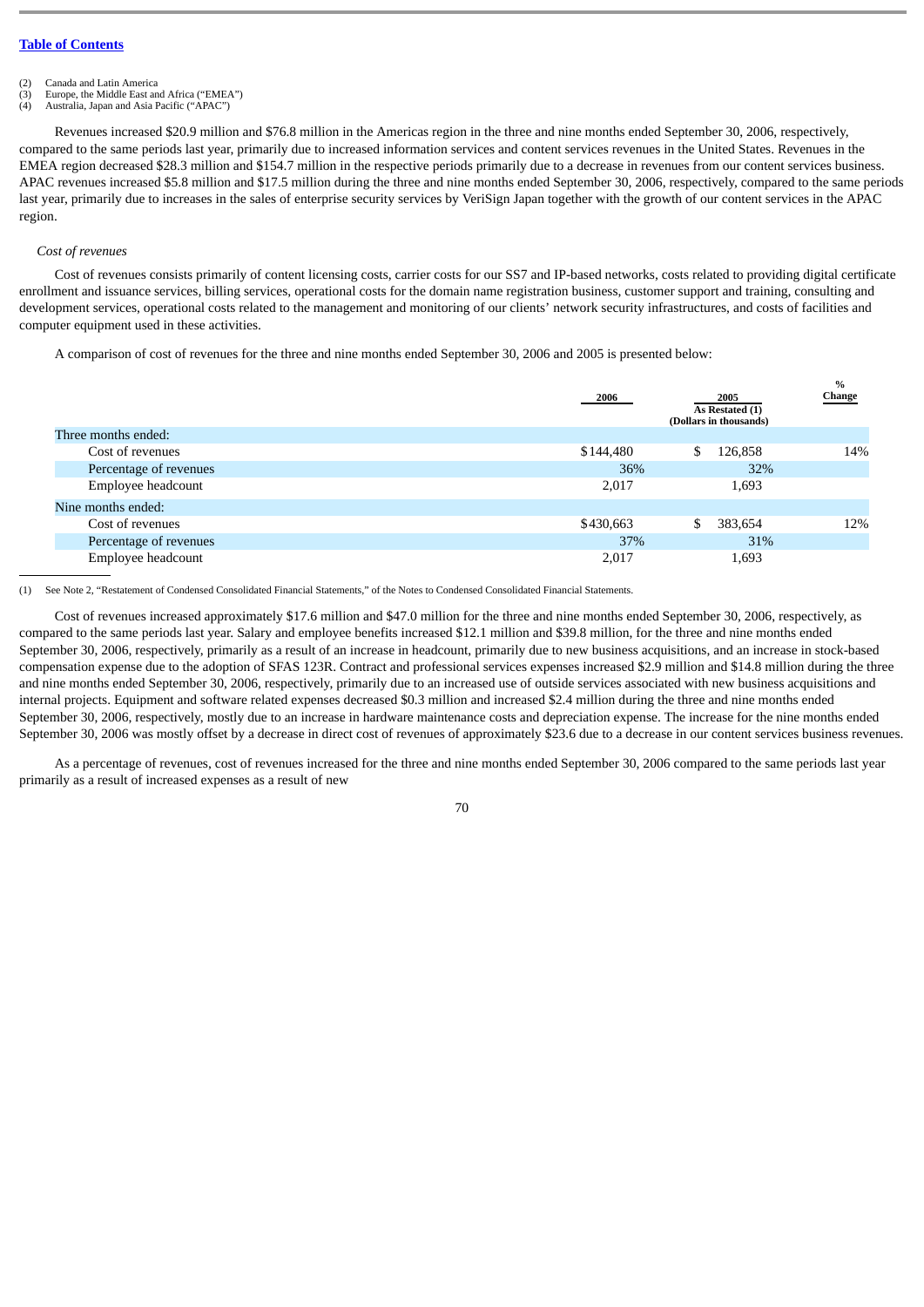business acquisitions, stock-based compensation expense and a decline in revenue from our content services business units.

### *Sales and marketing*

Sales and marketing expenses consist primarily of costs related to sales, marketing and policy activities. These expenses include salaries, sales commissions, sales operations and other personnel-related expenses, travel and related expenses, trade shows, costs of lead generation, costs of computer and communications equipment and support services, facilities costs, consulting fees and costs of marketing programs, such as Internet, television, radio, print and direct mail advertising costs.

A comparison of sales and marketing expenses for the three and nine months ended September 30, 2006 and 2005 is presented below:

|                        | 2006      | 2005<br>As Restated (1)<br>(Dollars in thousands) | $\%$<br>Change |
|------------------------|-----------|---------------------------------------------------|----------------|
| Three months ended:    |           |                                                   |                |
| Sales and marketing    | \$95,164  | 113,333<br>\$                                     | (16)%          |
| Percentage of revenues | 24%       | 28%                                               |                |
| Employee headcount     | 944       | 810                                               |                |
| Nine months ended:     |           |                                                   |                |
| Sales and marketing    | \$279,010 | \$<br>376,000                                     | $(26)\%$       |
| Percentage of revenues | 24%       | 31%                                               |                |
| Employee headcount     | 944       | 810                                               |                |

(1) See Note 2, "Restatement of Condensed Consolidated Financial Statements," of the Notes to Condensed Consolidated Financial Statements.

Sales and marketing expenses decreased approximately \$18.2 million and \$97.0 million for the three and nine months ended September 30, 2006, respectively, as compared to the same period last year. Advertising and marketing expenses decreased \$34.2 million and \$125.2 million, during the three and nine months ended September 30, 2006, respectively, primarily due to a reduction in spending in our content services business units. Salary and employee benefit costs increased \$11.1 million and \$20.1 million for the three and nine months ended September 30, 2006, respectively, primarily due an increase in headcount as a result of business acquisitions and increase in stock-based compensation expense due to the adoption of SFAS 123R.

As a percentage of revenues, sales and marketing expenses decreased for the three and nine months ended September 30, 2006 primarily due to the decreases in advertising for our content services, which were partially offset by additional headcount as a result of new business acquisitions and the increase in stock compensation expense.

### *Research and development*

Research and development expenses consist primarily of costs related to research and development personnel, including salaries and other personnelrelated expenses, consulting fees and the costs of facilities, computer and communications equipment and support services used in service and technology development.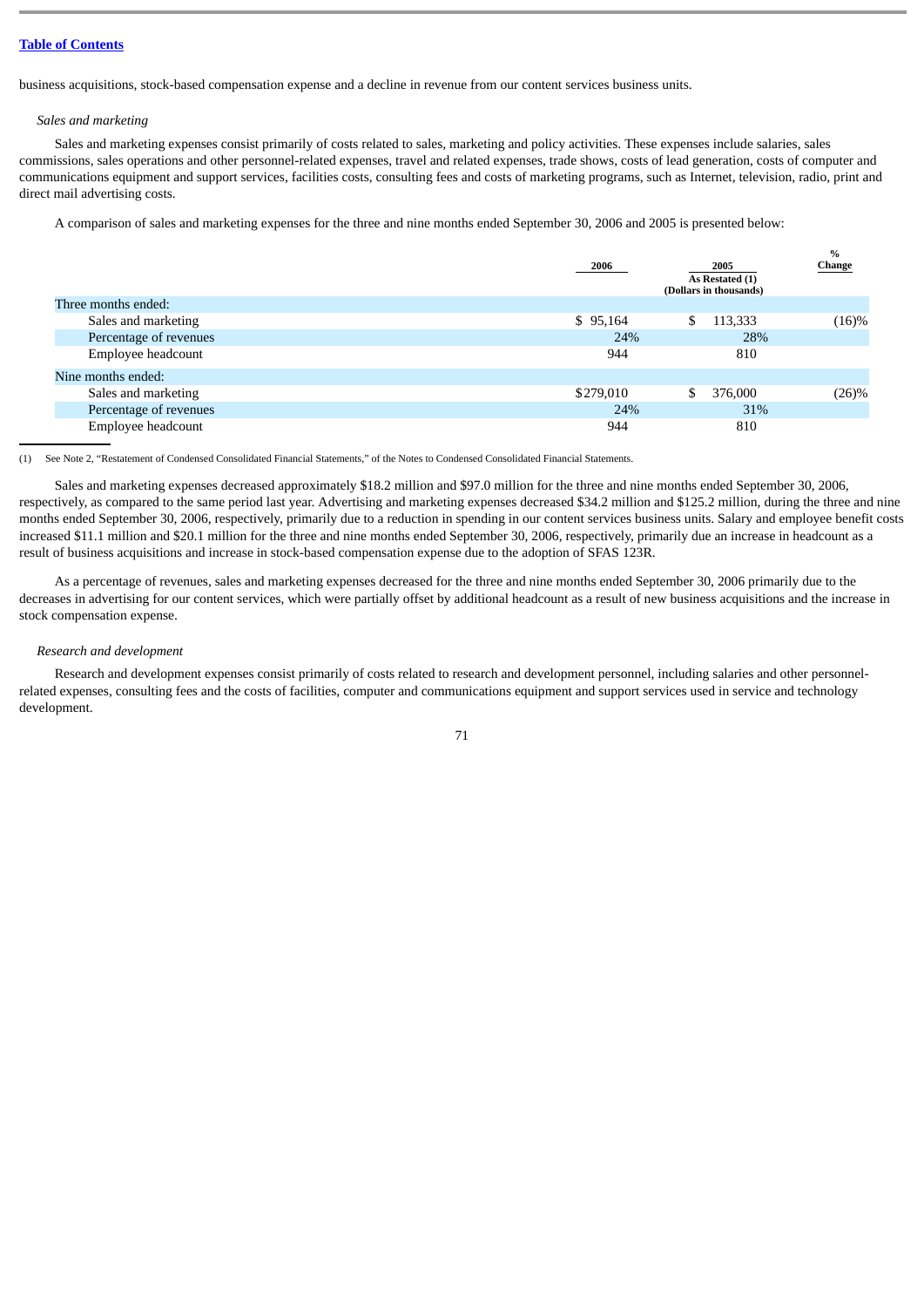A comparison of research and development expenses for the three and nine months ended September 30, 2006 and 2005 is presented below:

|                          | 2006     | 2005<br>As Restated (1)<br>(Dollars in thousands) | $\%$<br>Change |
|--------------------------|----------|---------------------------------------------------|----------------|
| Three months ended:      |          |                                                   |                |
| Research and development | \$33,188 | \$<br>24,866                                      | 33%            |
| Percentage of revenues   | 8%       | 6%                                                |                |
| Employee headcount       | 966      | 661                                               |                |
| Nine months ended:       |          |                                                   |                |
| Research and development | \$92,509 | \$<br>69.842                                      | 32%            |
| Percentage of revenues   | 8%       | 6%                                                |                |
| Employee headcount       | 966      | 661                                               |                |

(1) See Note 2, "Restatement of Condensed Consolidated Financial Statements," of the Notes to Condensed Consolidated Financial Statements.

Research and development expenses increased approximately \$8.3 million and \$22.7 million for the three and nine months ended September 30, 2006, respectively, as compared to the same periods last year. Salary and employee benefit expenses increased \$7.2 million and \$20.5 million for the three and nine months ended September 30, 2006, respectively, primarily due to an increase in the number of employees as a result of business acquisitions and an increase in stock-based compensation expense due to the adoption of SFAS 123R. Contract and professional services expenses decreased by \$1.9 million and \$3.8 million for the three and nine months ended September 30, 2006, respectively, primarily due to a reduction in outside labor costs and an increase in capitalized labor.

As a percentage of revenues, research and development expenses increased for the three and nine months ended September 30, 2006 compared to the same periods last year primarily due to an increase in headcount as a result of acquisitions, an increase in stock-based compensation expense and a decline in overall revenue.

#### *General and administrative*

General and administrative expenses consist primarily of salaries and other personnel-related expenses for our executive, administrative, legal, finance, information technology and human resources personnel, facilities, computer and communications equipment, management information systems, support services, professional services fees, certain tax and license fees and bad debt expense.

A comparison of general and administrative expenses for the three and nine months ended September 30, 2006 and 2005 is presented below:

|                            | 2006      | 2005<br>As Restated (1)<br>(Dollars in thousands) | %<br>Change |
|----------------------------|-----------|---------------------------------------------------|-------------|
| Three months ended:        |           |                                                   |             |
| General and administrative | \$69,094  | \$<br>39,526                                      | 75%         |
| Percentage of revenues     | 17%       | 10%                                               |             |
| Employee headcount         | 931       | 806                                               |             |
| Nine months ended:         |           |                                                   |             |
| General and administrative | \$188,990 | 125,256<br>\$                                     | 51%         |
| Percentage of revenues     | 16%       | 10%                                               |             |
| Employee headcount         | 931       | 806                                               |             |

(1) See Note 2, "Restatement of Condensed Consolidated Financial Statements," of the Notes to Condensed Consolidated Financial Statements.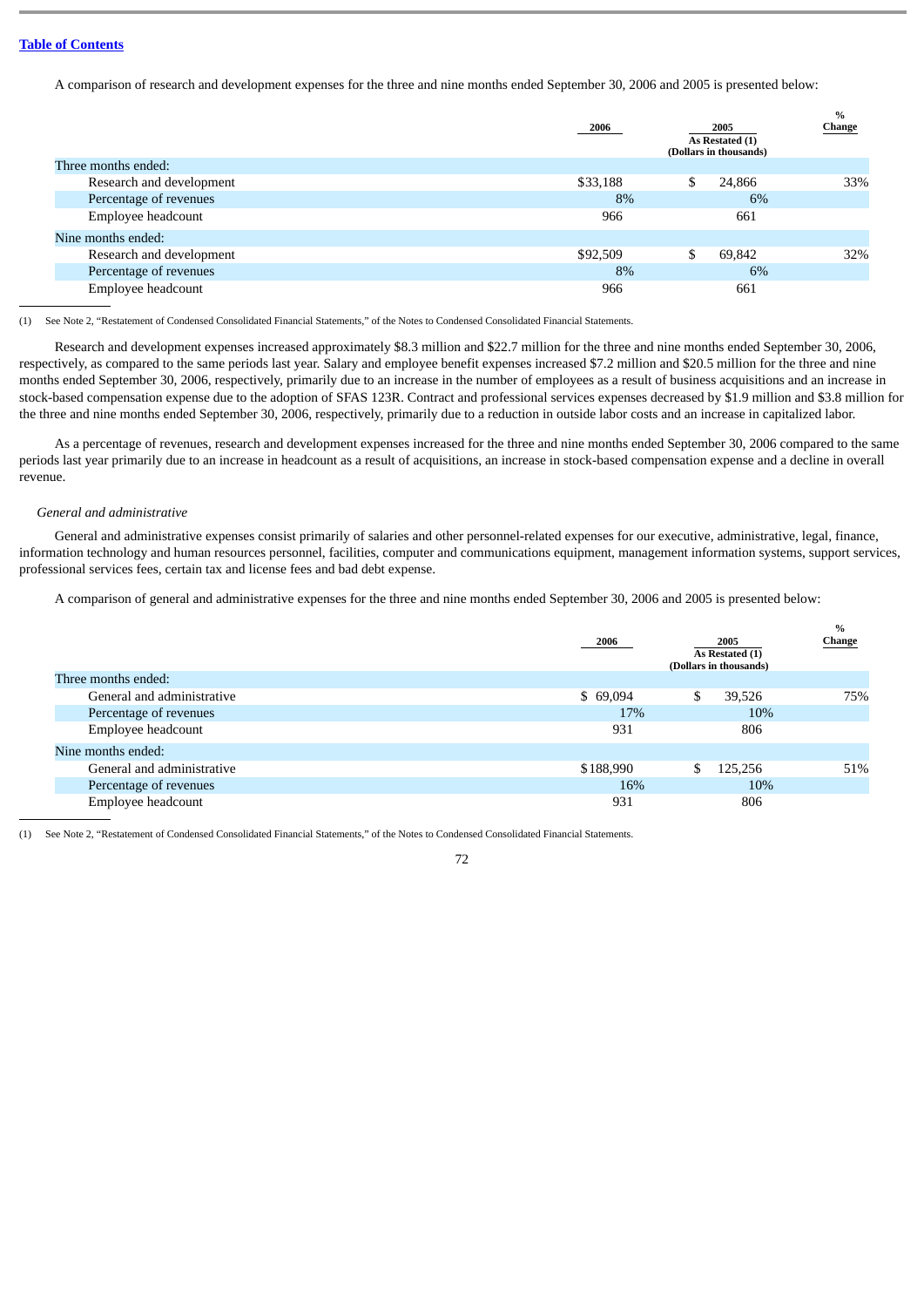General and administrative expenses increased approximately \$29.6 million and \$63.7 million for the three and nine months ended September 30, 2006, respectively, as compared to the same periods last year. Salary and employee benefit costs increased approximately \$22.7 million and \$47.8 million during the three and nine months ended September 30, 2006, respectively, due to an increase in headcount as a result of acquisitions and internal growth and an increase in stock-based compensation expense due to the adoption of SFAS 123R. Rent expense increased approximately \$2.7 million and \$8.5 million for the three and nine months ended September 30, 2006, primarily attributable to leases from new facilities related to our business acquisitions. Equipment and software related expenses decreased approximately \$0.2 million and increased \$2.3 million during the three and nine months ended September 30, 2006, respectively, primarily due to increased hardware maintenance costs and an increase in depreciation expense. During the second quarter, withholding and other non-income tax expenses decreased approximately \$5.6 million due to the release of a tax reserve upon completion of a voluntary compliance initiative with the Internal Revenue Service for payments made to non-US vendors.

As a percentage of revenues, general and administrative expenses increased for the three and nine months ended September 30, 2006 compared to the same periods last year primarily due to the increase in headcount, stock-based compensation expenses and a decrease in overall revenue.

### *Restructuring, impairments, and other (reversals), net*

*2003 Restructuring Plan*. In November 2003, we initiated a restructuring plan related to the sale of our Network Solutions business and the realignment of other business units.

*2002 Restructuring Plan.* In April 2002, we initiated a plan to restructure its operations to rationalize, integrate and align resources.

Below is a comparison of the restructuring, impairments, and other reversals, net under both plans for the three and nine months ended September 30, 2006 and 2005:

|                                                        | September 30, |                                           | $\frac{0}{0}$ |
|--------------------------------------------------------|---------------|-------------------------------------------|---------------|
|                                                        | 2006          | 2005                                      | Change        |
|                                                        |               | As Restated (1)<br>(Dollars in thousands) |               |
| Three months ended:                                    |               |                                           |               |
| Restructuring, impairments, and other (reversals), net | (84)<br>S     | 537                                       | (116)%        |
| Nine months ended:                                     |               |                                           |               |
| Restructuring, impairments, and other (reversals), net | \$(4,279)     | (3,821)                                   | (12)%         |

(1) See Note 2, "Restatement of Condensed Consolidated Financial Statements," of the Notes to Condensed Consolidated Financial Statements.

During the nine months ended September 30, 2006, we recorded a net reversal of approximately \$6.2 million primarily due to an early termination of a lease for an existing facility in which we had previously estimated a significant vacancy period in its projection of sublease income. During the nine months ended September 30, 2005, we recorded a net reversal of \$3.8 million related to excess facilities primarily in connection with a decision to utilize and build a facility that we had treated as abandoned and for which we had previously recorded a restructuring charge.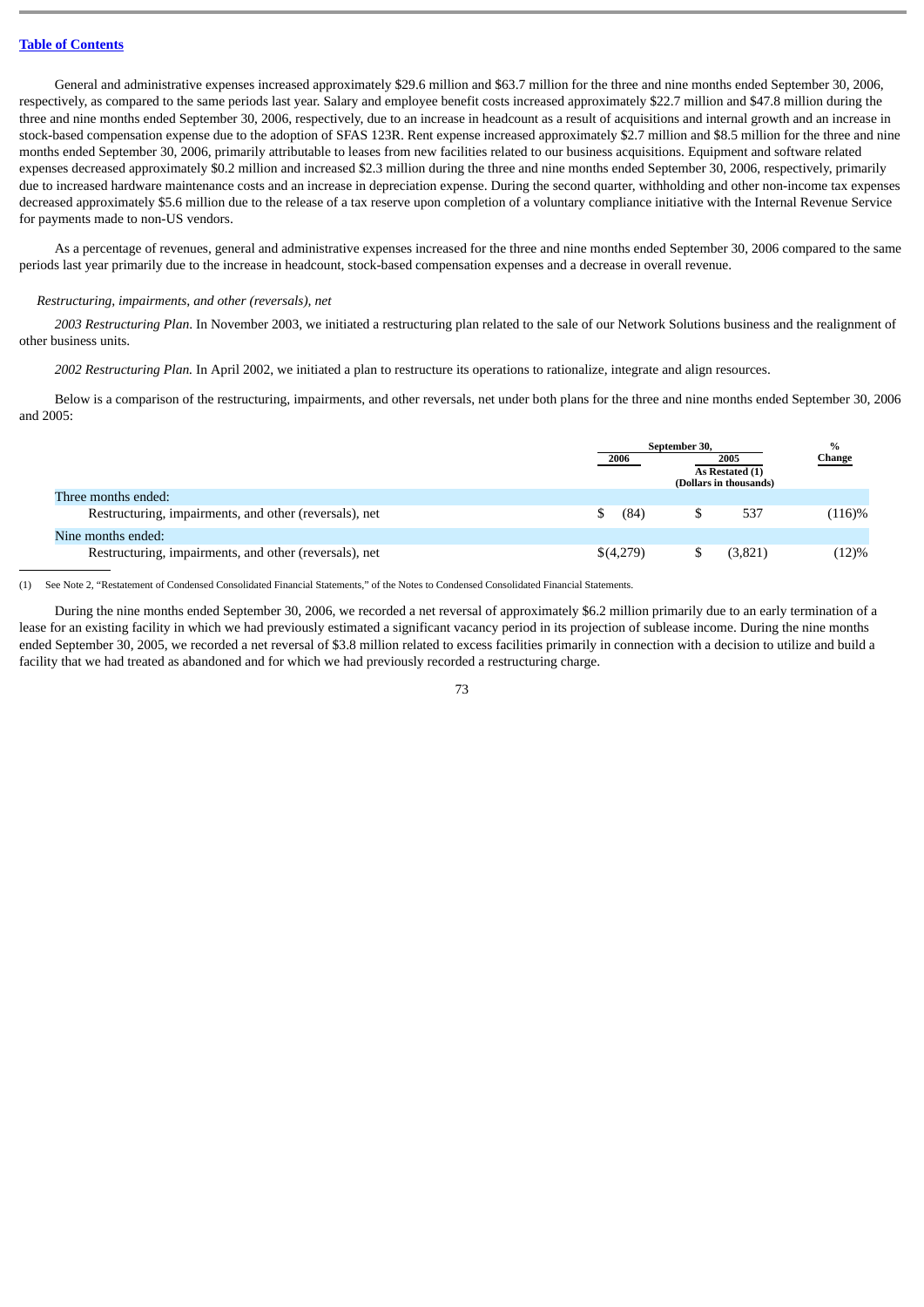#### *Amortization of other intangible assets*

A comparison of amortization of other intangible assets for the three and nine months ended September 30, 2006 and 2005 is presented below:

|                                         | 2006     | 2005<br>(Dollars in thousands) | $\frac{9}{6}$<br><b>Change</b> |
|-----------------------------------------|----------|--------------------------------|--------------------------------|
| Three months ended:                     |          |                                |                                |
| Amortization of other intangible assets | \$30,977 | \$26,235                       | 18%                            |
| Percentage of revenues                  | 8%       | 7%                             |                                |
| Nine months ended:                      |          |                                |                                |
| Amortization of other intangible assets | \$90,809 | \$73,896                       | 23%                            |
| Percentage of revenues                  | 8%       | 6%                             |                                |

Amortization of other intangible assets increased approximately \$4.7 million and \$16.9 million for the three and nine months ended September 30, 2006, respectively, as compared to the same periods last year primarily due to amortization related to intangible assets acquired from our business acquisitions over the past twelve months.

### *Impairment of goodwill and other intangible assets*

SFAS No. 142 requires that purchased goodwill and certain indefinite-lived intangibles be tested for impairment on at least an annual basis. SFAS No. 144 requires that long-lived assets, including intangible assets with finite lives, be reviewed for impairment whenever events or circumstances indicate that there has been a decline in the fair value of an asset.

We completed our annual impairment testing in the second quarter of 2006. There was no impairment charge for goodwill from the annual impairment tests conducted in June 2006 and 2005.

During the nine months ended September 30, 2006, we wrote-off approximately \$2.0 million of intangible assets specifically related to abandoned technology acquired for a specific customer.

### *Acquired in-process research and development*

During the three and nine months ended September 30, 2006, we wrote off \$1.2 million and \$16.7 million of in-process research and development ("IPR&D"), respectively. The IPR&D was primarily related to our acquisitions of m-Qube, Kontiki and GeoTrust. At the dates of the respective acquisitions, the projects associated with the IPR&D efforts had not yet reached technological feasibility and the research and development in process had no alternative future uses. Accordingly, these amounts were charged to expense on the acquisition date. During the three and nine months ended September 30, 2005, we wrote-off approximately \$1.8 million and \$6.1 million of IPR&D in our acquisitions of LightSurf and iDefense.

## *Minority interest*

Minority interest represents the portion of net income belonging to minority shareholders of our consolidated subsidiaries.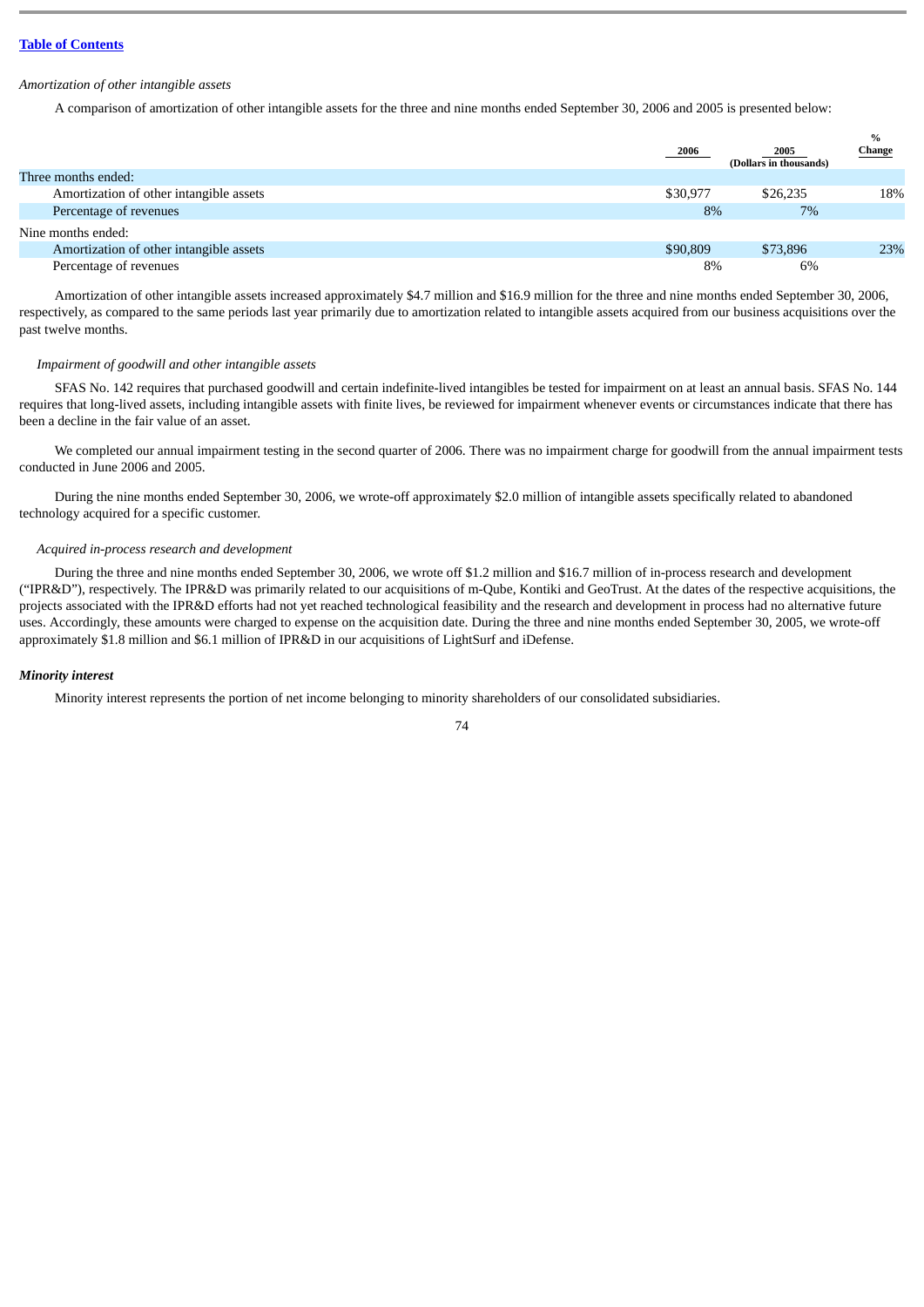A comparison of minority interest for the three and nine months ended September 30, 2006 and 2005 is presented below:

|                     | 2006      | $\%$<br>Change<br>2005<br>(Dollars in thousands) |
|---------------------|-----------|--------------------------------------------------|
| Three months ended: |           |                                                  |
| Minority interest   | \$(719)   | \$(1,221)<br>(41)%                               |
| Nine months ended:  |           |                                                  |
| Minority interest   | \$(2,124) | (37)%<br>\$(3,397)                               |

Minority interest decreased during the three and nine months ended September 30, 2006, respectively, as compared to the same periods last year primarily from a decreased net income from our VeriSign Japan subsidiary for the respective periods.

#### *Other income, net*

Other income, net consists primarily of interest earned on our cash, cash equivalents, and investments, interest expense related to our borrowings, gains and losses on the sale or impairment of equity investments.

A comparison of other income, net for the three and nine months ended September 30, 2006 and 2005 is presented below:

|                                                     | September 30, |    |                                                   | $\frac{0}{0}$ |
|-----------------------------------------------------|---------------|----|---------------------------------------------------|---------------|
|                                                     | 2006          |    | 2005<br>As Restated (1)<br>(Dollars in thousands) | <b>Change</b> |
| Three months ended:                                 |               |    |                                                   |               |
| Interest income                                     | \$6,090       | \$ | 8,129                                             | (25)%         |
| Interest expense                                    | (2, 477)      |    |                                                   |               |
| Net gain on sale of investments, net of impairments | 14            |    | 8,219                                             | $(100)\%$     |
| Other, net                                          | 1,128         |    | (1,958)                                           | 158%          |
| Total other income, net                             | \$4,755       |    | 14,390                                            | (67)%         |
| Nine months ended:                                  |               |    |                                                   |               |
| Interest income                                     | \$20,488      | \$ | 23,863                                            | (14)%         |
| Interest expense                                    | (4,303)       |    |                                                   |               |
| Net gain on sale of investments, net of impairments | 21,260        |    | 8,265                                             | 157%          |
| Other, net                                          | 1,413         |    | 11,157                                            | (87)%         |
| Total other income, net                             | \$38,858      |    | 43,285                                            | $(10)\%$      |

(1) See Note 2, "Restatement of Condensed Consolidated Financial Statements," of the Notes to Condensed Consolidated Financial Statements.

Other income, net, decreased approximately \$9.6 million and \$4.4 million during the three months and nine months ended September 30, 2006, respectively, as compared to the same periods last year. Net gain on sale of investments increased approximately \$13.1 million during the nine months ended September 30, 2006 primarily due to a gain on sale of our remaining equity stake in Network Solutions. Interest expense decreased approximately \$2.5 million and \$4.3 million for the three and nine months ended September 30, 2006, respectively, due to interest related to our borrowings under our credit facility as described in Note 11 of our condensed consolidated financial statements. Interest income decreased approximately \$2.0 million and \$3.4 million during the three and nine months ended September 30, 2006, respectively, primarily as a result of lower cash balances as compared to the same periods last year. During the nine months ended September 30, 2005, we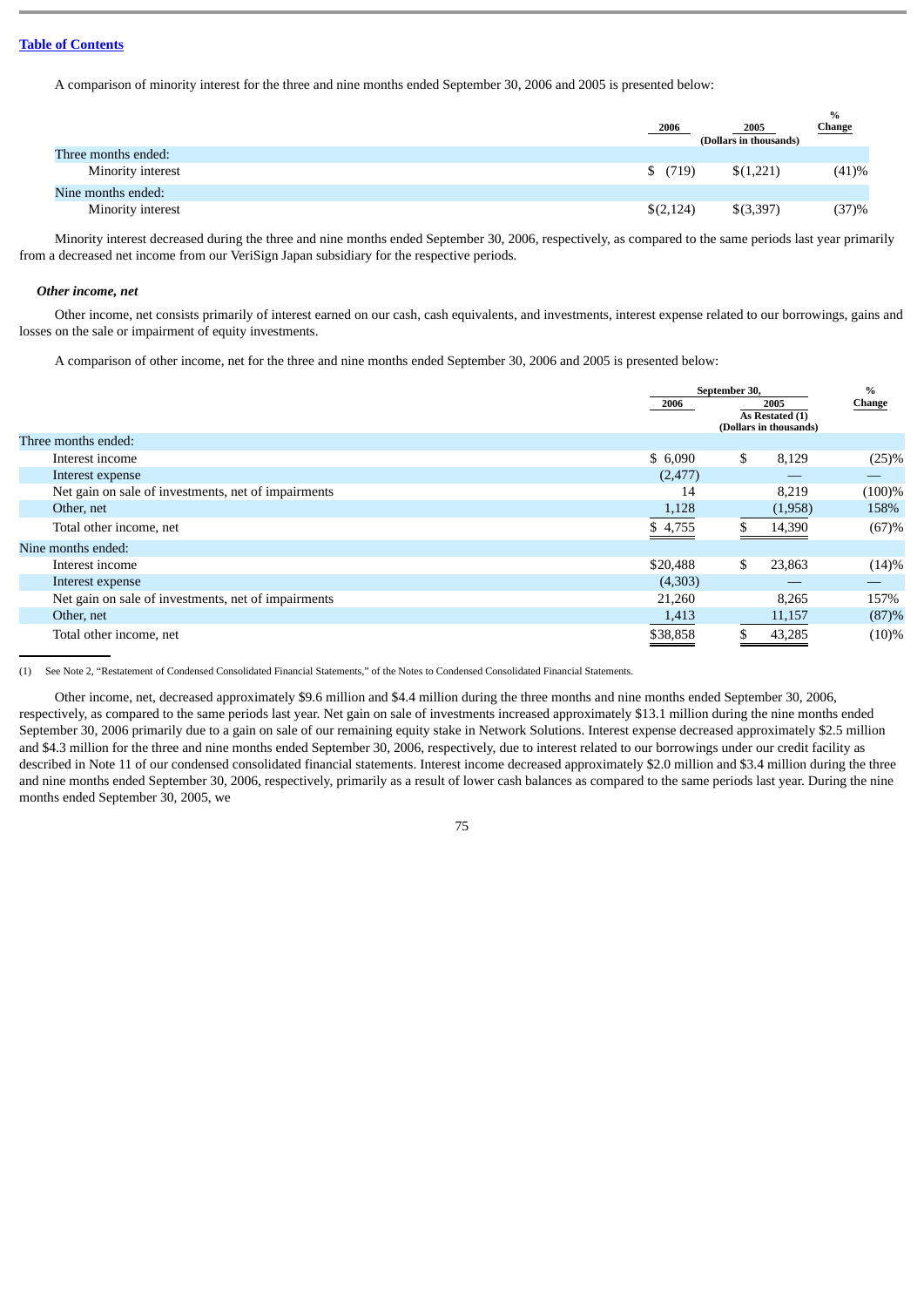recorded approximately \$6.0 million of other income related to a litigation settlement with a telecommunications carrier and approximately \$3.9 million of net foreign currency gains.

#### *Income tax expense*

For the three and nine months ended September 30, 2006, we recorded income tax expense of \$14.4 million and income tax benefit of \$302.1 million, respectively. For the three and nine months ended September 30, 2005, we recorded income tax expense of \$29.2 million and \$90.7 million, respectively. Excluding the two non-recurring events explained below and other immaterial non-recurring events that occurred in this quarter, the decrease in the tax expense is attributed primarily to decreased taxable income.

In previous fiscal years, the Company provided a tax valuation allowance on its federal and state deferred tax assets based on the Company's evaluation that realizability of such assets was not "more likely than not." The Company continuously evaluated additional facts representing positive and negative evidence in the determination of the realizability of the deferred tax assets. Such deferred tax assets consisted primarily of net operating loss carryforwards, temporary differences on tax-deductible goodwill and intangibles, and temporary differences on deferred revenue. In the quarter ended June 30, 2006, based on additional evidence regarding our past earnings, scheduling of deferred tax liabilities and projected future taxable income from operating activities, we determined that it is more likely than not that the deferred assets would be realized. Accordingly, we released our valuation allowance of \$236.4 million from our deferred tax assets resulting in a credit to statement of income.

We continue to assess the future realization of net deferred tax assets and believe that it is more likely than not that forecasted income, tax effects of deferred tax liabilities and projected future taxable income from operating activities will be sufficient to support future realization of net deferred tax assets.

However, we continue to apply a valuation allowance on certain tax assets which we did not believe are more likely than not that they would be realized. We continue to apply a valuation allowance on the deferred tax assets relating to capital loss carryforwards and to book write-downs of investments, due to the limited carryforward period and character of such tax attributes. The amount of this deferred tax asset which continues to be subject to a valuation allowance was \$44.5 million as of June 30, 2006, the date on which the Company released its valuation allowance on federal and state deferred tax assets.

In the quarter ended June 30, 2006, the Company was granted relief from the IRS for an uncertainty regarding a tax benefit resulting from a prior divestiture. As a result, the Company benefited income tax expense \$113.4 million, increased its deferred tax asset for net operating losses from continuing operations \$51.8 million, and reduced income taxes payable \$61.6 million.

### **Liquidity and Capital Resources**

| <u>Change</u> |
|---------------|
|               |
| (8)%          |
| (42)%         |
| (23)%         |
| (4)%          |
| (22)%         |
|               |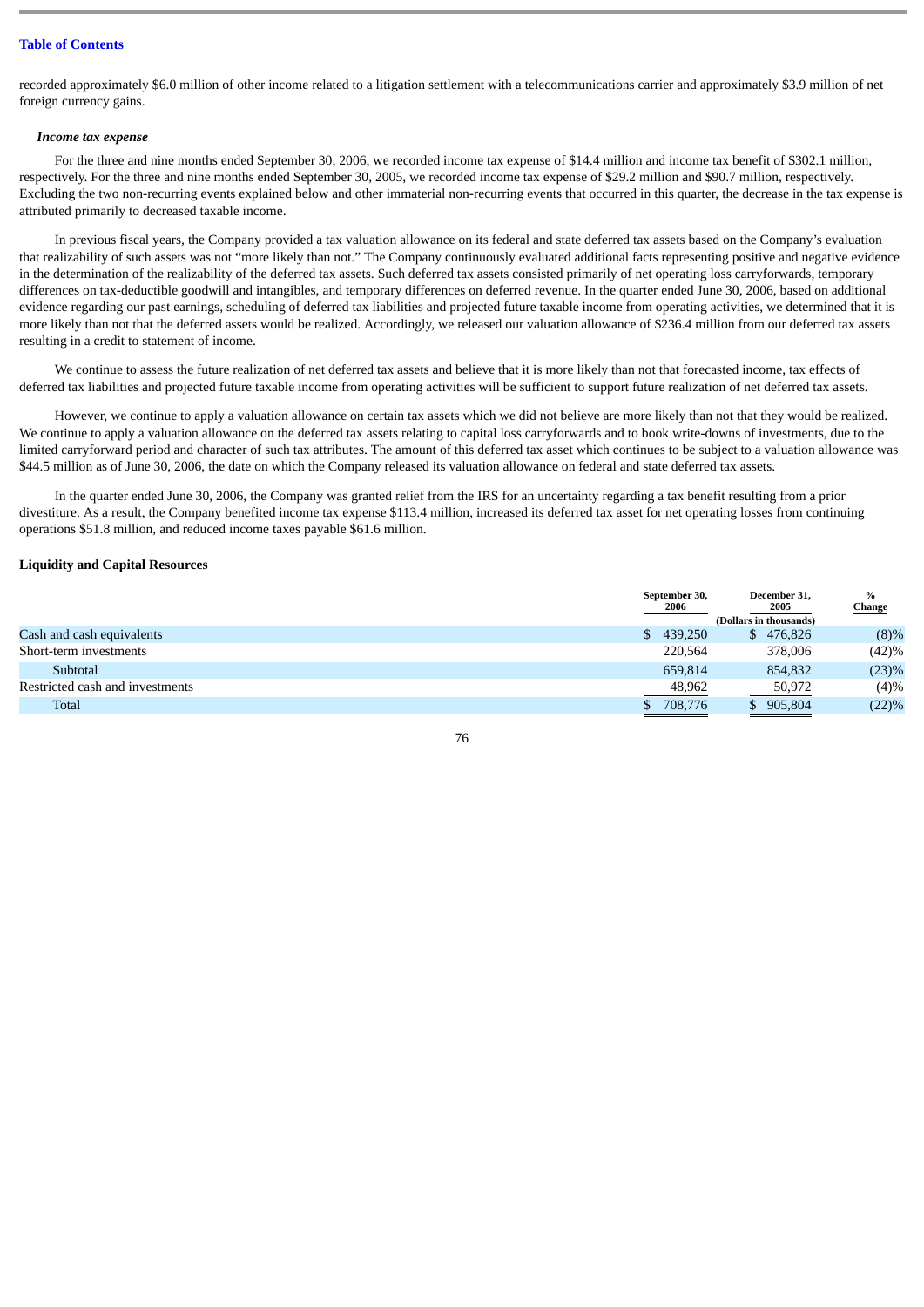At September 30, 2006, our principal source of liquidity was \$659.8 million of cash, cash equivalents and short-term investments, consisting principally of commercial paper, medium term investment-grade corporate notes, corporate bonds and notes, U.S. government and agency securities and money market funds.

#### *Net cash provided by operating activities*

Net cash provided by operating activities of approximately \$331.1 million for the nine months ended September 30, 2006 consisted of net income of \$408.5 million less non-cash items totaling \$86.2 million, which included depreciation of property and equipment of approximately \$78.3 million, amortization of other intangible assets of approximately \$90.8 million, acquired in-process research and development charges of approximately \$16.7 million, stock-based compensation and other of \$49.0 million, mostly offset by a gain on sale of investments of approximately \$21.3 million, deferred income taxes of approximately \$299.1 million. Changes in operating assets and liabilities reduced operating cash flow by \$8.7 million.

#### *Net cash used in investing activities*

Net cash used in investing activities of approximately \$477.8 million for the nine months ended September 30, 2006 was primarily attributed to net cash paid in business combinations of \$543.8 million, purchases of property and equipment of \$139.0 million, partially offset by net proceeds from the sales of investments of \$157.2 million and payment received on the Network Solutions note receivable and investment of \$47.8 million.

#### *Net cash provided by financing activities*

Net cash provided by financing activities of approximately \$111.3 million for the nine months ended September 30, 2006 was primarily related to repurchases of common stock of \$135.0 million, offset by net proceeds from the drawdown of the credit facility of \$299.0 million, proceeds from issuance of common stock from option exercises and our employee stock purchase plan of approximately \$52.7 million and repayment on the credit facility of \$102.4 million.

#### *Net cash provided by discontinued operations*

Net cash provided by operating activities from discontinued operations for the nine months ended September 30, 2006 was primarily from cash received from PayPal of approximately \$5.9 million. Net cash provided by operating activities from discontinued operations for the nine months ended September 30, 2005 was primarily from net income from discontinued operations of approximately \$13.3 million less changes in operating assets and liabilities of \$0.1 million.

#### *Other Liquidity and Capital Resources Information*

On June 7, 2006, we entered into a \$500 million senior unsecured revolving credit facility (the "Facility"), as described in Note 11 of our Notes to Condensed Consolidated Financial Statements. Borrowings under the Facility will be used for working capital, capital expenditures, permitted acquisitions and repurchases of our common stock and other lawful corporate purposes. As of the date of the filing of this report, we are not in compliance with certain covenants under our Credit Agreement that requires us to deliver specified financial statements, compliance certificates and certain other documents to our Lenders. The required Lenders under the Facility have waived our compliance with these requirements through July 13, 2007.

From time to time, in order to manage our working capital needs, we may enter into transactions under repurchase agreements with financial institutions. These repurchase agreements are collateralized short-term loans for which the collateral may be a Treasury security or federal agency security held by us. In April 2006, we entered into such a transaction for approximately \$74 million, which was repaid in June 2006.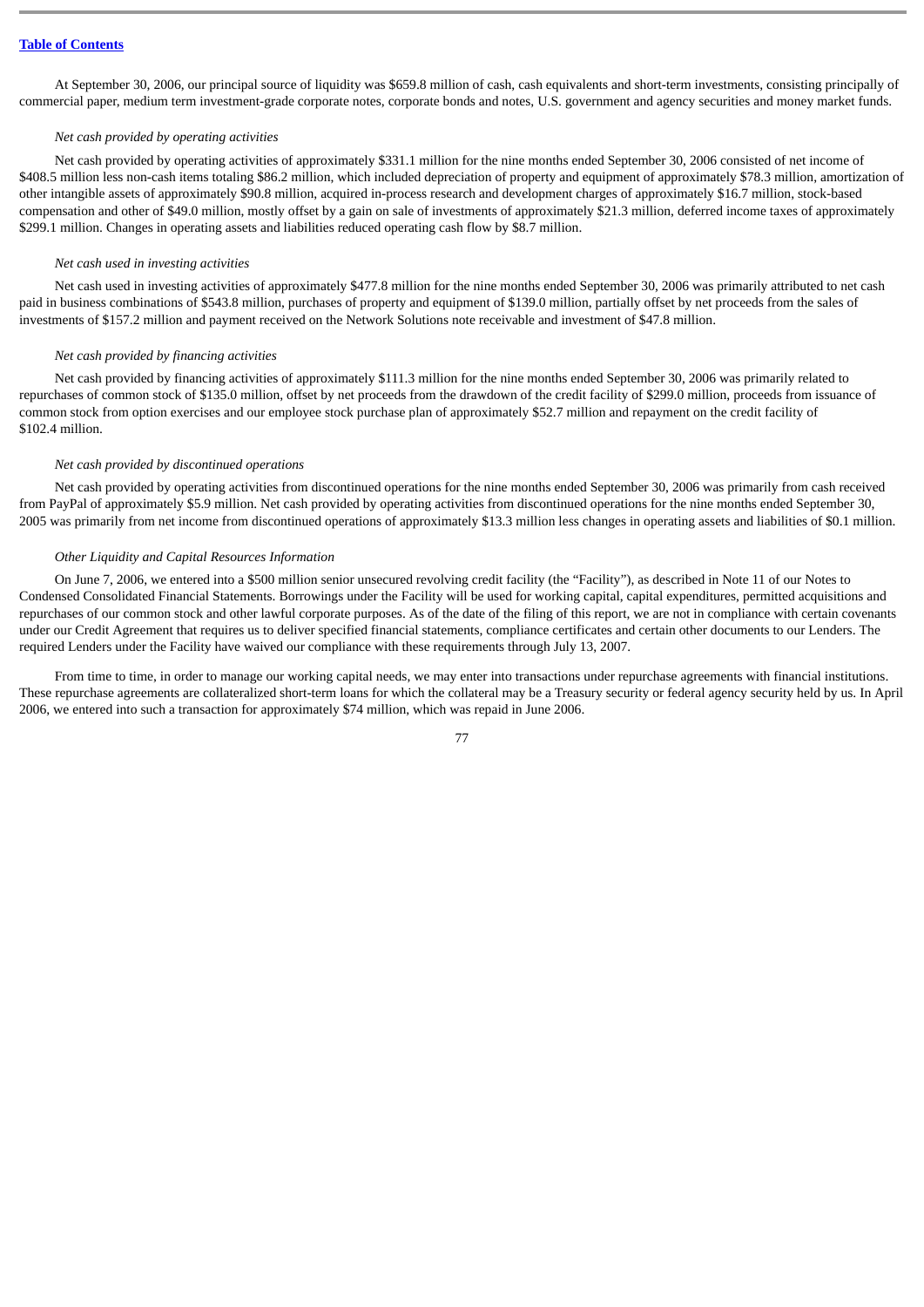Our planned capital property and equipment expenditures were approximately \$139.0 million during the nine months ended September 30, 2006, primarily for computer and communications equipment and computer software within all areas of the Company. Our most significant expenditures will be focused on productivity, cost improvement and market development initiatives for the Internet Services Group and the Communications Services Group. Other capital property and equipment expenditures will be for productivity and cost improvement initiatives for corporate services.

On May 16, 2006, our Board of Directors authorized a \$1 billion stock repurchase program to repurchase shares of our common stock on the open market, or in negotiated or block trades. During the nine months ended September 30, 2006, 710,197 shares were repurchased at an aggregate cost of \$15.3 million. No shares were repurchased during the three months ended September 30, 2006. At September 30 2006, approximately \$984.6 million remained available for future repurchases under this program.

On August 2, 2005, our Board of Directors authorized a stock repurchase program to use up to \$500 million to repurchase our common stock on the open market, or in negotiated or block trades. During the nine months ended September 30, 2006, 5,713,387 shares were repurchased at an aggregate cost of \$119.7 million. We completed our 2005 stock repurchase program during the second quarter of 2006.

We believe existing cash and short-term investments, together with unused credit balances from our Facility and funds generated from operations should be sufficient to meet our working capital and capital expenditure requirements. Our philosophy regarding the maintenance of a balance sheet with a large component of cash, cash equivalents and short-term investments reflects our views on potential future capital requirements relating to expansion of our businesses, acquisitions, and share repurchases. We regularly assess our cash management approach and activities in view of our current and potential future needs.

### **ITEM 3. QUANTITATIVE AND QUALITATIVE DISCLOSURES ABOUT MARKET RISK**

The Company's market risk profile has not changed significantly from that described in its annual report on Form 10-K for the fiscal year ended December 31, 2005.

#### **Equity investments**

We invest in debt and equity securities of technology companies for investment purposes. In most instances, we invest in the equity and debt securities of private companies for which there is no public market, and therefore, carry a high level of risk. These companies are typically in the early stage of development and are expected to incur substantial losses in the near-term. Therefore, these companies may never become publicly traded. Even if they do, an active trading market for their securities may never develop and we may never realize any return on these investments. During the three months ended September 30, 2006 and 2005, we determined that there were no other-than-temporary declines in the value of our non-public equity investments. Due to the inherent risks associated with investments, we may incur future losses on the sale or impairment of our investments.

#### **Interest rate sensitivity**

The primary objective of our cash and investment management activities is to preserve principal with the additional goals of maintaining appropriate liquidity and driving after-tax returns. Some of the securities that we have invested in may be subject to interest rate risk. This means that a change in prevailing interest rates may cause the principal amount of the investment to fluctuate. For example, if we hold a security that was issued with a fixed interest rate at the then-prevailing rate and the prevailing interest rate later rises, the value of our investment will probably decline. To minimize interest rate risk, we maintain our portfolio of cash equivalents, short-term investments and long-term investments in a variety of securities, including commercial paper, medium-term notes, corporate bonds and notes, U.S. government and agency securities and money market funds.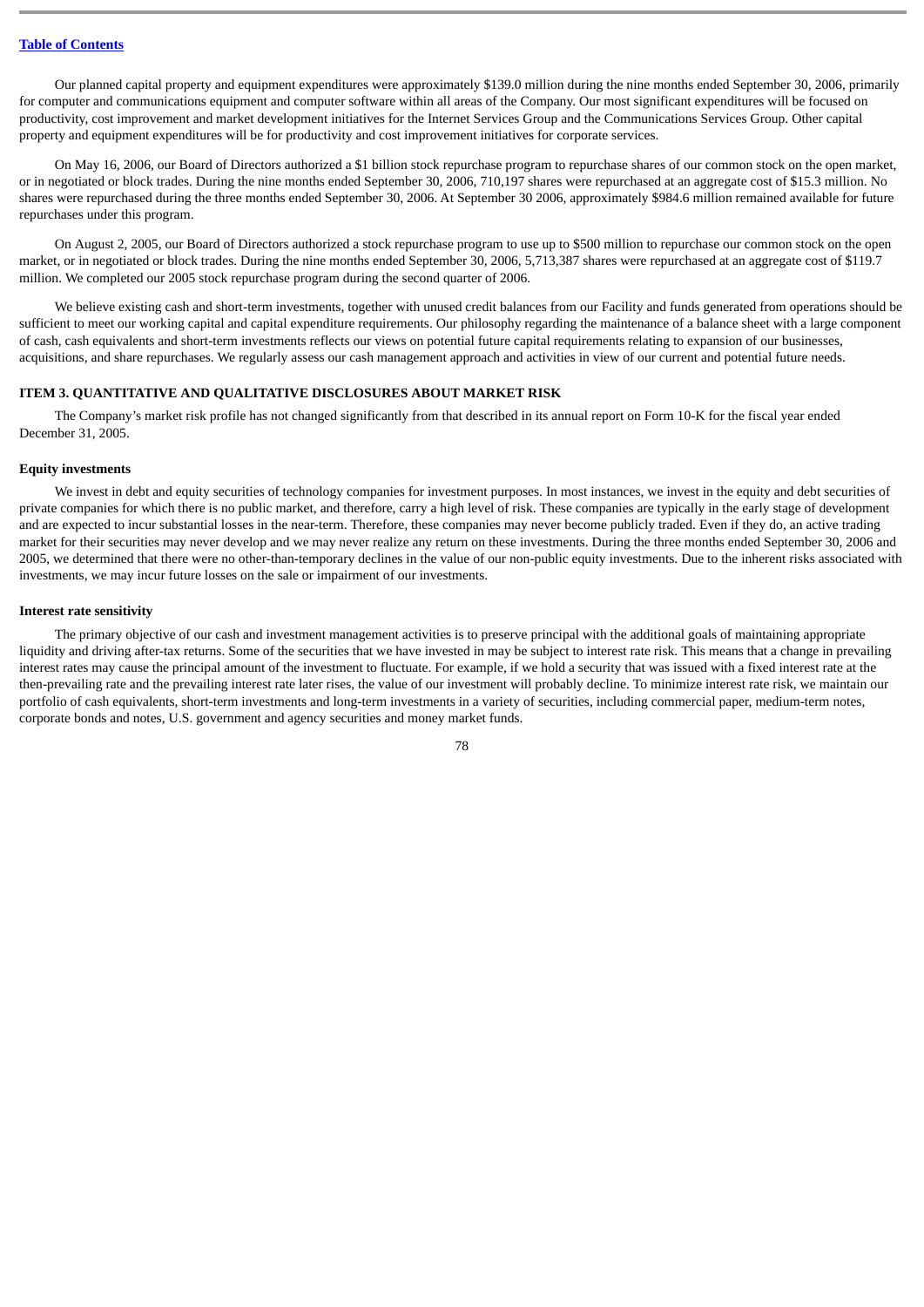In general, money market funds are not considered to be subject to interest rate risk because the interest paid on such funds fluctuates with the prevailing interest rate. As of September 30, 2006, 64% of our investments subject to interest rate risk mature in less than one year. If market interest rates were to increase immediately and uniformly by 10 percent from levels at September 30, 2006, this would not materially change the fair market value of our portfolio.

The following table presents the amounts of our cash equivalents and short-term investments that are subject to interest rate risk by range of expected maturity and weighted-average interest rates as of September 30, 2006. This table does not include money market funds because those funds are not considered to be subject to interest rate risk.

|                                       | <b>Maturing in</b>           |                                  |                                                |           |                                |
|---------------------------------------|------------------------------|----------------------------------|------------------------------------------------|-----------|--------------------------------|
|                                       | <b>Six Months</b><br>or Less | <b>Six Months</b><br>to One Year | More than<br><b>One Year</b><br>(In thousands) | Total     | Estimated<br><b>Fair Value</b> |
| Included in cash and cash equivalents | 2.349<br>S.                  |                                  | $\overline{\phantom{m}}$                       | 2,349     | 2,349                          |
| Weighted-average interest rate        | 4.45%                        |                                  |                                                |           |                                |
| Included in short-term investments    | \$65,120                     | \$108.282                        | \$49,663                                       | \$223,065 | \$220,564                      |
| Weighted-average interest rate        | 4.29%                        | 3.91%                            | 4.10%                                          |           |                                |
| Included in restricted cash           | $\overline{\phantom{a}}$     | $\overline{\phantom{m}}$         | \$48,962                                       | \$48.962  | \$48,962                       |
| Weighted-average interest rate        |                              |                                  | 4.07%                                          |           |                                |

On June 7, 2006, we entered into a \$500 million senior unsecured revolving credit facility (the "Facility"), under which we, or certain designated subsidiaries may be borrowers. As of September 30, 2006, \$199.0 million of the Facility was currently outstanding. Loans bear interest at a rate per annum equal to, at our election, the Adjusted LIBOR Rate, plus a margin of between 0.50% and 1.025%, depending on our ratio of funded indebtedness to EBITDA as calculated pursuant to the credit agreement, or the higher of the prime rate, as announced from time to time by Bank of America, N.A., and the Federal Funds rate plus 0.50%. The Facility terminates on June 7, 2011 at which time outstanding borrowings under the Facility are due. We may optionally prepay loans under the credit agreement other than Competitive Bid Loans at any time, without penalty, subject to reimbursement of certain costs in the case of LIBOR borrowings.

Our interest expense will fluctuate as the interest rate for the Facility fluctuates based on the LIBOR rate, the bank's prime rate or the Federal Funds rate. As of September 30, 2006, the current weighted-average annual interest rate on the Facility was 5.96%. If the LIBOR rates were to increase immediately and uniformly by 10 percent from levels at September 30, 2006, the increase in interest expense would not be material.

#### **Foreign exchange risk management**

We conduct business throughout the world and transact in multiple foreign currencies. As we continue to expand our international operations we are increasingly exposed to currency exchange rate risks. In the fourth quarter of 2003, we initiated a foreign currency risk management program designed to mitigate foreign exchange risks associated with the monetary assets and liabilities of our operations that are denominated in non-functional currencies. The primary objective of this hedging program is to minimize the gains and losses resulting from fluctuations in exchange rates. We do not enter into foreign currency transactions for trading or speculative purposes, nor do we hedge foreign currency exposures in a manner that entirely offsets the effects of changes in exchange rates. The program may entail the use of forward or option contracts and, in each case, these contracts are limited to a duration of less than 12 months.

At September 30, 2006, we held forward contracts in notional amounts totaling approximately \$106.0 million to mitigate the impact of exchange rate fluctuations associated with certain foreign currencies. All forward contracts are recorded at fair market value. We attempt to limit our exposure to credit risk by executing foreign exchange contracts with high-quality financial institutions.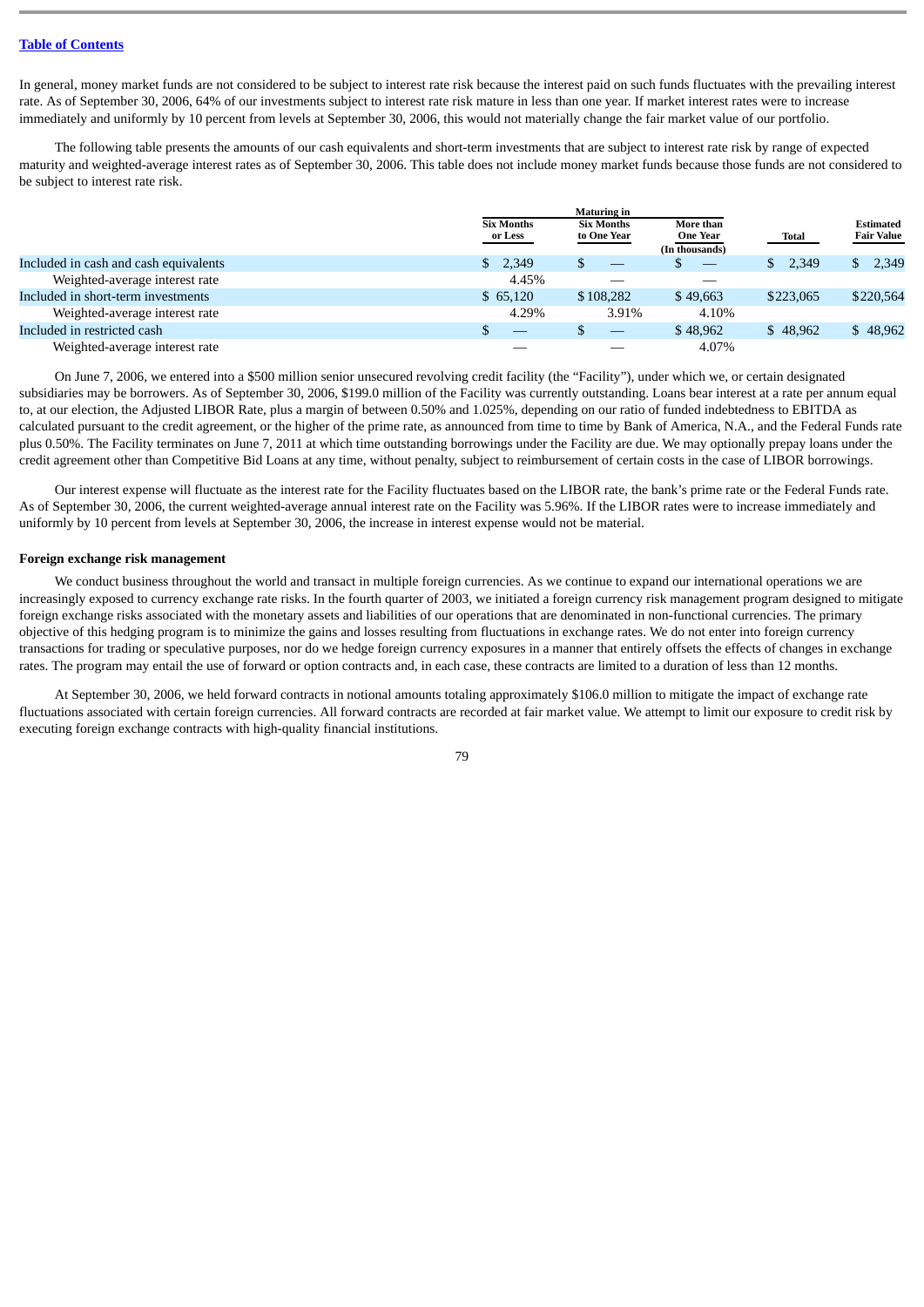# **ITEM 4. CONTROLS AND PROCEDURES**

# *Note: This disclosure is intended to be current as of the date of the filing of this report.*

As discussed in the Explanatory Note at the beginning of this report, the Ad Hoc Group of independent directors of the Board of Directors conducted a review of our historical stock option granting practices for the period January 1998 through May 2006. During the course of the review, the Ad Hoc Group identified stock option grants with incorrect measurement dates, without required documentation, or with initial grant dates and exercise prices that were subsequently modified. Consequently, we have recorded additional non-cash stock-based compensation expense and related tax effects with regard to past stock option grants. In this Form 10-Q, we are restating our consolidated balance sheet as of December 31, 2005, and the related consolidated statements of income for the three and nine months ended September 30, 2005, and cash flows for the nine months ended September 30, 2005.

Details of the restatement and its underlying circumstances are discussed in the Explanatory Note at the beginning of this report and in Note 2 of Notes to Condensed Consolidated Financial Statements in Item 1 of this report.

# **Evaluation of Disclosure Controls and Procedures**

Our management, with the participation of our Chief Executive Officer and Chief Financial Officer, evaluated the effectiveness of our disclosure controls and procedures (as defined in Rules 13a-15(e) and 15d-15(e) under the Securities Exchange Act of 1934, as amended (Exchange Act)) as of September 30, 2006. We determined that our disclosure controls and procedures were not effective to ensure that information required to be disclosed in the reports we file or submit under the Exchange Act is recorded, processed, summarized and reported within the time periods specified in the rules and forms of the SEC because of the material weakness in our internal control over financial reporting. Our management, based upon the substantial work performed during the preparation of this report and the related restatement of historical financial information, has concluded that our consolidated financial statements for the periods covered by and included in this report are prepared in accordance with the instruction for Form 10-Q pursuant to the rules and regulations of the SEC and are a fair presentation of our financial position, results of operations and cash flows for each of the periods presented herein.

# **Changes in Internal Control over Financial Reporting**

Subsequent to September 30, 2006, our Board of Directors approved additional internal control policies and procedures intended to remediate the material weakness. As of the date of this filing, we have implemented or are in the process of implementing the following corrective actions:

- Develop and implement detailed equity-based grant policies and procedures and related compensation and human resources practices, including procedures to ensure accurate and timely communication of Compensation Committee actions.
- Validation of critical stock administration data fields including employee termination dates and stock option cancellation dates.
- Designation of individuals in the legal and accounting departments to oversee the documentation of, and accounting for, equity-based grants.
- Additional training for our finance, human resource, stock administration, and legal personnel concerning the equity grant process and the accounting and financial reporting for equity awards and modifications of such awards.
- Awarding equity-based grants (new hire, promotion, and annual performance) at pre-determined dates, with all required approvals documented and finalized on or before those dates.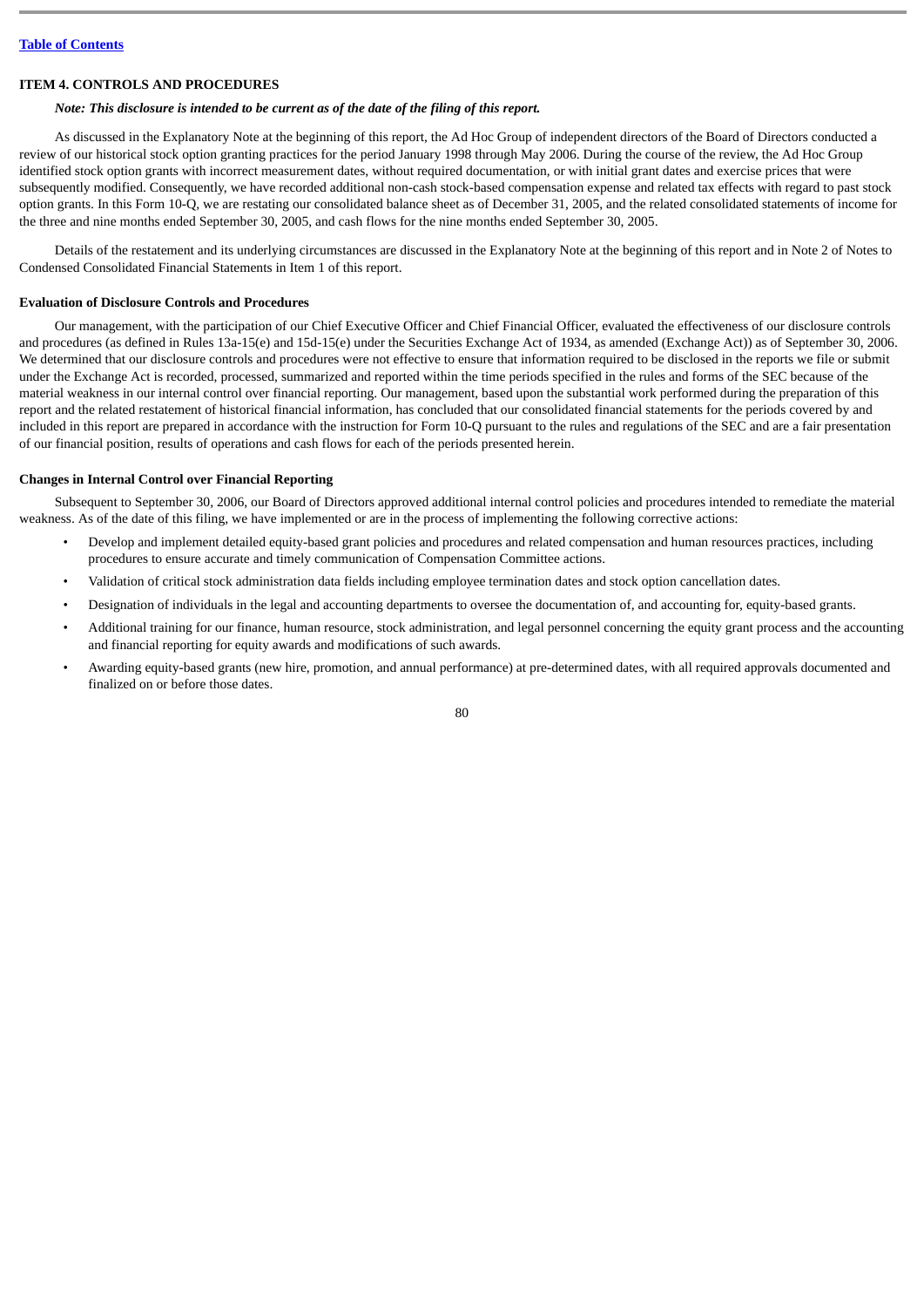• Improving the coordination and communication among the human resources, accounting and legal departments to identify, in advance, accounting issues relating to equity-based awards, and to ensure that those awards are properly accounted for under generally accepted accounting principles.

Additionally, we are investing in ongoing efforts to continuously improve the Company's internal control over financial reporting and have committed considerable resources to the improvement of the design, implementation, documentation, testing and monitoring of our internal controls.

As of the date of this filing, we believe that we have made substantial progress in the implementation of the corrective actions noted above and toward remediation of the material weakness.

There was no change in our internal control over financial reporting (as such term is defined in Rules 13a-15(f) and 15d-15(f) under the Exchange Act) during the three months ended June 30, 2006 that has materially affected, or is reasonably likely to materially affect, the Company's internal control over financial reporting.

Because of its inherent limitations, our internal control over financial reporting may not prevent material errors or fraud. A control system, no matter how well conceived and operated, can provide only reasonable, not absolute, assurance that the objectives of the control system are met. The continued effectiveness of our internal control over financial reporting is subject to risks, including that the controls may become inadequate because of changes in conditions or that the degree of compliance with our policies or procedures may deteriorate.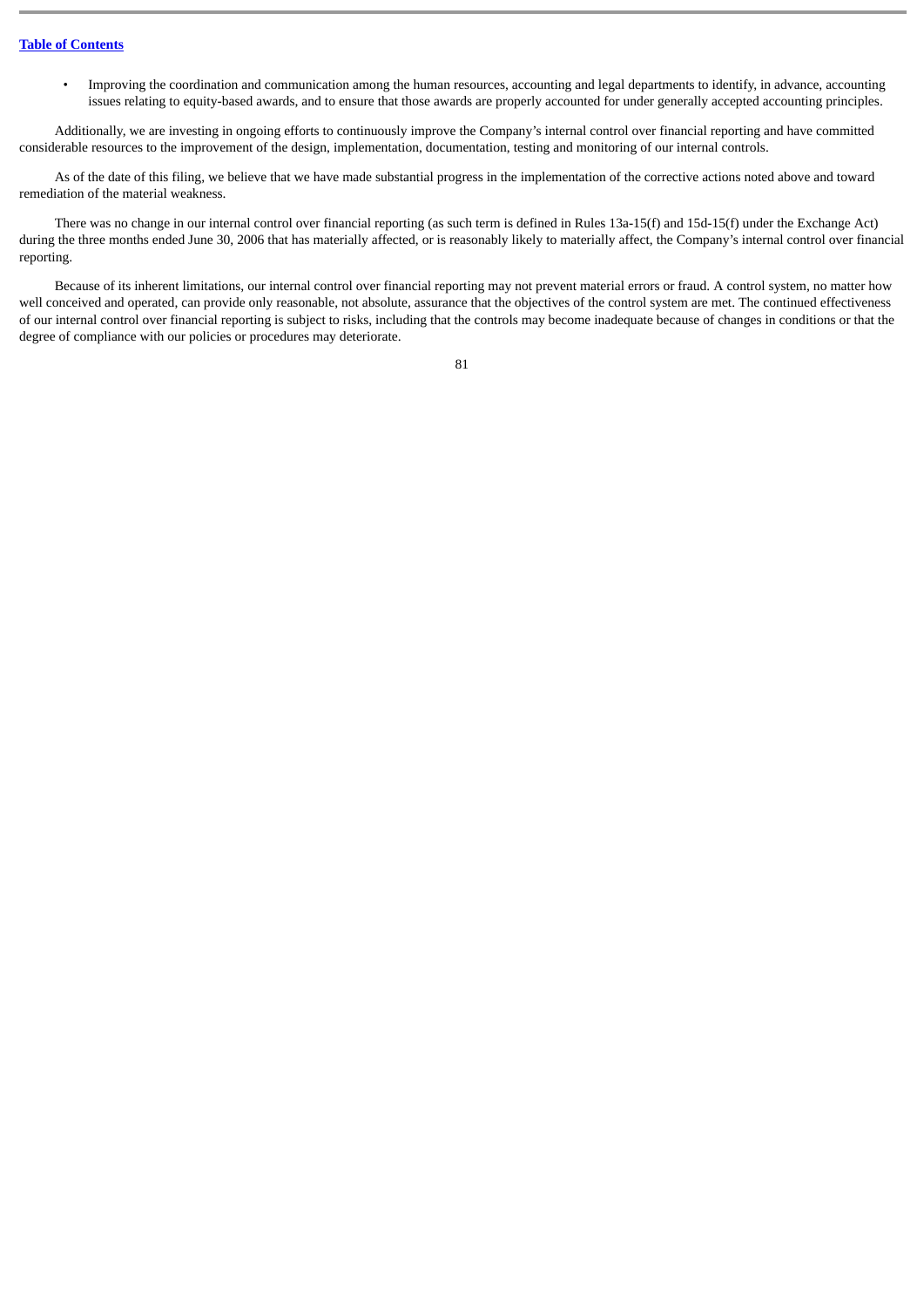#### **PART II—OTHER INFORMATION**

# **ITEM 1. LEGAL PROCEEDINGS**

On September 7, 2001, NetMoneyIN, an Arizona corporation, filed a complaint alleging patent infringement against VeriSign and several other previouslynamed defendants in the United States District Court for the District of Arizona asserting infringement of U.S. patent Nos. 5,822,737 and 5,963,917. NetMoneyIN amended its complaint on October 15, 2002, alleging infringement by VeriSign and several other defendants of a third U.S. patent (No. 6,381,584) in addition to the two patents previously asserted. On August 27, 2003, NetMoneyIN filed a third amended complaint alleging direct infringement of the same three patents by VeriSign and several other previously-named defendants. NetMoneyIN dropped its claim of active inducement of infringement by VeriSign. Some of the other current defendants include IBM, BA Merchant Services, Wells Fargo Bank, Cardservice International, InfoSpace, E-Commerce Exchange and Paymentech. VeriSign filed an answer denying any infringement and asserting that the three asserted patents are invalid and later filed an amended answer asserting, in addition, that the asserted patents are unenforceable due to inequitable conduct before the U.S. Patent and Trademark Office. The complaint alleged that VeriSign's Payflow payment products and services directly infringe certain claims of NetMoneyIN's three patents and requested the Court to enter judgment in favor of NetMoneyIN, a permanent injunction against the defendants' alleged infringing activities, an order requiring defendants to provide an accounting for NetMoneyIN's damages, to pay NetMoneyIN such damages and three times that amount for any willful infringers, and an order awarding NetMoneyIN attorney fees and costs. NetMoneyIN has withdrawn its allegations of infringement of the '584 patent and the Court has dismissed with prejudice all claims of infringement of the '584 patent. In its ruling on the claim construction issues, the Court found four of the five claims asserted against VeriSign, claims 1, 13 and 14 of the '737 patent and claim 1 of the '917 patent, invalid. NetMoneyIN may file an appeal after a final judgment seeking to overturn this ruling. Thus, only claim 23 of the '737 patent remains in the case. The Court granted the defendants' motion to strike certain of the Plaintiff's assertions of infringement, including all charges of infringement under the so-called "doctrine of equivalents." The Court recently granted the defendants' motion for summary judgment of no inducement and no contributory infringement. Fact and expert witness discovery are completed. On September 29, 2006, VeriSign filed a Motion for Summary Judgment on Non-Infringement. On October 20, VeriSign filed a Motion for Summary Judgment on Invalidity. On November 1, 2006, NetMoneyIN filed a Motion for Summary Judgment on Infringement. On July 9, 2007, the Court is scheduled to hear oral argument on the pending motions for summary judgment. While we cannot predict the outcome of this lawsuit, VeriSign believes that the allegations are without merit.

Beginning in May of 2002, several class action complaints were filed against VeriSign and certain of its current and former officers and directors in the United States District Court for the Northern District of California. These actions were consolidated under the heading In re VeriSign, Inc. Securities Litigation, Case No. C-02-2270 JW(HRL), on July 26, 2002. The consolidated action seeks unspecified damages for alleged violations of Sections 10(b) and 20(a) of the Securities Exchange Act of 1934, and Rule 10b-5 promulgated thereunder, on behalf of a class of persons who purchased VeriSign stock from January 25, 2001 through April 25, 2002. An amended consolidated complaint was filed on November 8, 2002. On April 14, 2003, the court granted in part and denied in part the defendants' motion to dismiss the amended and consolidated complaint. On May 5, 2004, plaintiffs filed a second amended complaint that was substantially identical to the amended consolidated complaint except that it purported to add a claim under Sections 11 and 15 of the Securities Act of 1933 on behalf of a subclass of persons who acquired shares of VeriSign pursuant to the registration statement and prospectus filed October 10, 2001 and amended October 26, 2001 for the acquisition of Illuminet Holdings, Inc. by VeriSign. Plaintiffs' second amended class action complaint was dismissed by the court on November 2, 2005 for failure to adequately plead loss causation. Plaintiffs were given leave to file an amended complaint. Plaintiffs filed a third amended class action Complaint on December 22, 2005. Defendants filed a motion to dismiss the third amended complaint. On April 6, 2006, that motion was granted in part and denied in part. Plaintiffs filed a fourth amended complaint on May 12, 2006. Plaintiffs' request for reconsideration of the April 6, 2006 order was granted on June 5, 2006. Plaintiffs filed a fifth amended complaint on June 30, 2006. VeriSign moved to dismiss the fifth amended complaint. Parallel derivative actions have also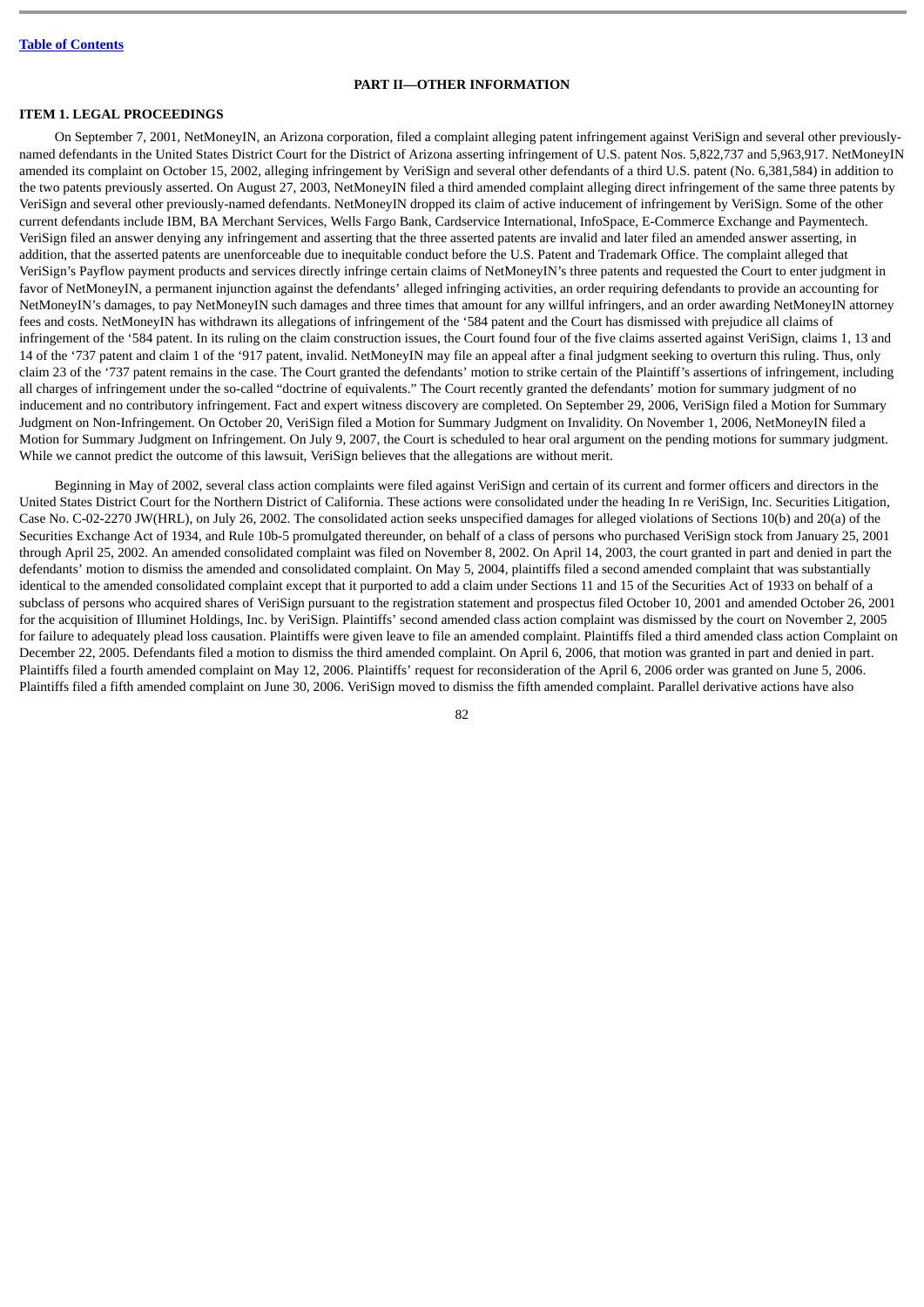been filed against certain of VeriSign's current and former officers and directors in state courts in California and Delaware. VeriSign is named as a nominal defendant in these actions. Several of these derivative actions were filed in Santa Clara County Superior Court of California and these actions have since been consolidated under the heading In re VeriSign, Inc. Derivative Litigation, Case No. CV 807719.

The consolidated derivative action seeks unspecified damages for alleged breaches of fiduciary duty and violations of the California Corporations Code. Defendants' demurrer to these claims was granted with leave to amend on February 4, 2003. Plaintiffs have indicated their intention to file an amended complaint. Another derivative action was filed in the Court of Chancery New Castle County, Delaware, Case No. 19700-NC, alleging similar breaches of fiduciary duty. Defendants' motion to dismiss these claims was granted by the Court of Chancery with prejudice on September 30, 2003.

On April 24, 2007, the District Court entered Final Judgment and Order dismissing the Securities Litigation with prejudice based on final approval of the parties settlement of the Securities Litigation and the Derivative Litigation. On May 15, 2007, the State Court entered a final Stipulation and Proposed of Dismissal with Prejudice of the Derivative Litigation. Under the terms of the settlement, liability insurers for the Company and its directors and officers paid \$80 million in settlement of the lawsuits, within applicable insurance limits. The time for appeal in both matters has now passed.

On August 27, 2004, VeriSign filed a lawsuit against ICANN in the Superior Court of the State of California Los Angeles County. The lawsuit alleges that ICANN breached its *.com* Registry Agreement with VeriSign, including, without limitation, by overstepping its contractual authority and improperly attempting to regulate our business. The complaint seeks, among other things, specific performance of the *.com* Registry Agreement, an injunction prohibiting ICANN from improperly regulating VeriSign, and monetary damages. On November 12, 2004, ICANN filed an answer denying VeriSign's claims and a cross-complaint against VeriSign for declaratory relief and breach of the .com Registry Agreement, alleging that VeriSign's introduction of new services breached the .com Agreement. ICANN seeks a declaration from the court that it has acted in compliance with the parties' contractual obligations with regard to the .com registry; that VeriSign has breached the parties' agreement through VeriSign's actions with respect to, among other things, SiteFinder; and that ICANN has the right to terminate the *.com* registry agreement if VeriSign offers "Registry Services" without ICANN's approval, including among others SiteFinder. On December 28, 2004, VeriSign filed an answer denying the claims in ICANN's cross-complaint and a cross-complaint against ICANN for breach of contract, violation of the unfair competition laws, and declaratory relief, alleging, among other things, that ICANN's accreditation of "thread" registrars is improper and causes direct injury to VeriSign. On February 14, 2005, ICANN filed an answer to VeriSign's cross-complaint denying VeriSign's allegations.

On or about November 12, 2004, ICANN filed a Request for Arbitration before the International Chamber of Commerce International Court of Arbitration (the "ICC") alleging that VeriSign violated its 2001 *.net* Registry Agreement with ICANN when, among other things, VeriSign operated the SiteFinder service without ICANN approval. ICANN seeks a declaration from the ICC that it has acted in compliance with the parties' contractual obligations with regard to the .net registry; that VeriSign has breached the parties' agreement through VeriSign's actions with respect to, among other things, SiteFinder; and that ICANN has the right to terminate the .net registry agreement if VeriSign offers "Registry Services" without ICANN's approval, including among others SiteFinder. ICANN also seeks a declaration that, in evaluating VeriSign's bid to become the "successor" registry operator for the .net top level domain after the term of the 2001 agreement expires on or about June 30, 2005, ICANN is entitled to consider VeriSign's alleged breaches of the existing agreement. VeriSign cannot predict the outcome of this action or the affect this lawsuit will have on our relationship with ICANN.

On January 18, 2005, VeriSign filed a request for arbitration before the ICC against ICANN regarding the process by which ICANN solicited and reviewed bids from companies, including VeriSign, to become the "successor" registry operator for the .net top level domain after the 2001 Registry Agreement expired on or about June 30, 2005. VeriSign alleges that the "request for proposal" ("RFP") process constitutes a breach of the 2001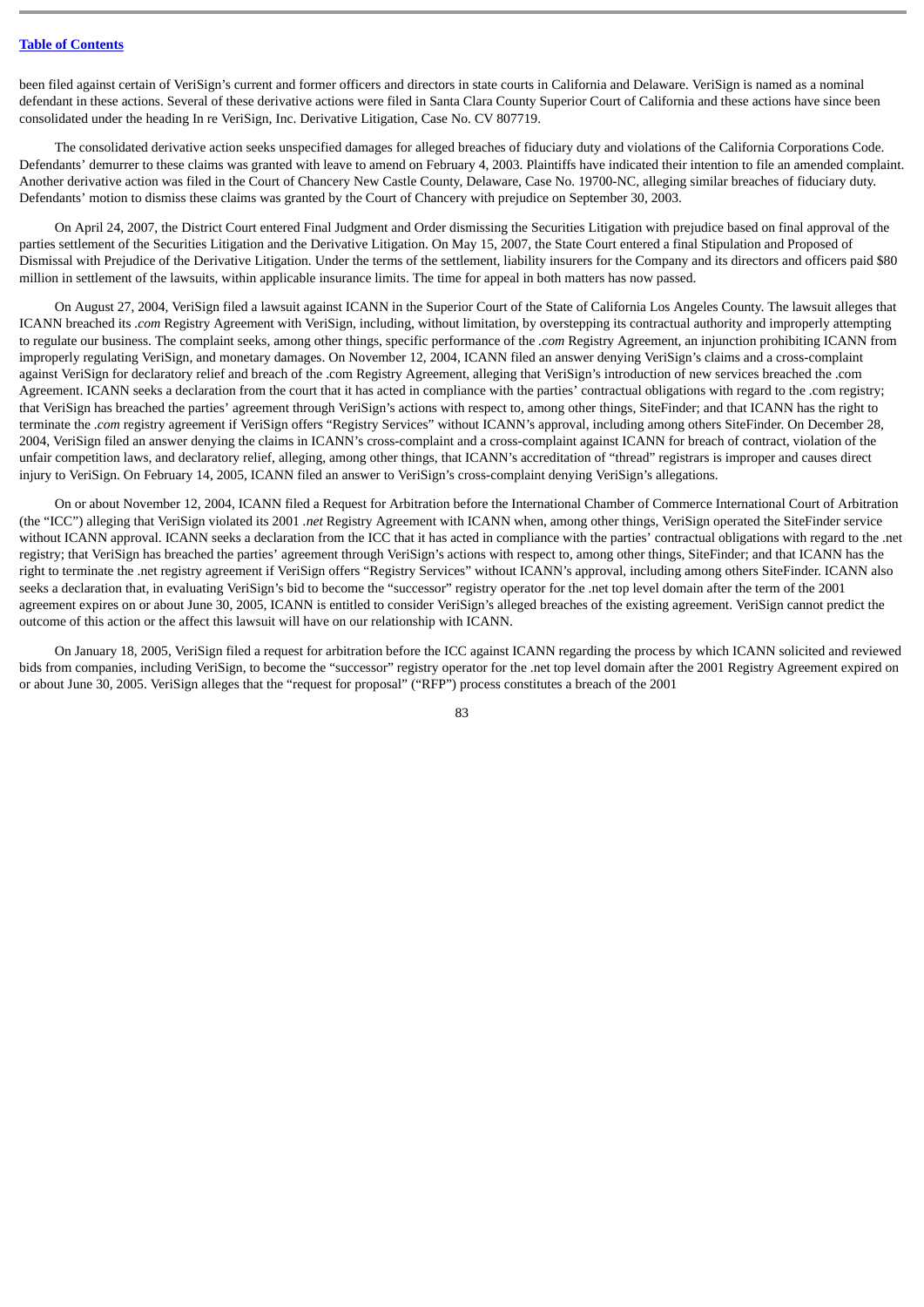.net registry agreement because, among other things, the RFP process fails to constitute an open and transparent process by which ICANN can reasonably select the best qualified successor to operate the .net registry and does not constitute a valid "consensus policy" as defined in the 2001 .net agreement. ICANN has not yet responded to our arbitration request. On June 8, 2005, ICANN announced that it had selected VeriSign as the "successor" registry operator for the .net top level domain, and ICANN and VeriSign have entered into a contract to confirm that selection. VeriSign anticipates that its selection as the .net registry operator will resolve its request for arbitration.

In October 2005, the Company and ICANN announced a proposed settlement of the various claims between them. The settlement was conditioned upon, among other things, approval of the agreement by the United States Department of Commerce. On November 29, 2006, the United States Department of Commerce approved the new .com Registry Agreement. With that approval, the settlement is finalized and implemented. Accordingly, pending litigation with ICANN was dismissed.

On February 14, 2005, Southeast Texas Medical Associates, LLP filed a putative class action lawsuit in the Superior Court of California, alleging violations of the unfair competition laws, breach of express warranty and unjust enrichment relating to our Secure Site Pro SSL certificates. The complaint is brought on behalf of a class of persons who purchased the Secure Site Pro certificate from February 2001 to present. On April 17, 2006, the class was certified and class notice was issued on May 21, 2007. VeriSign disputes these claims. While we cannot predict the outcome of this matter, VeriSign believes that the allegations are without merit.

On March 8, 2005, plaintiff Charles Ford filed a putative class action lawsuit in the Superior Court of California, County of San Diego, alleging fraud, negligent misrepresentation, false advertising, and violations of the California Consumers Legal Remedies Act and unfair competition laws relating to marketing and advertising of mobile phone "ringtones" and other content by VeriSign's subsidiaries, Jamster International Sarl and Jamba! GmbH. The complaint is brought on behalf of classes of persons who responded to advertising by sending a text message on their mobile phones or registered over the Internet to purchase ringtone or other content. On April 18, 2005, VeriSign removed the action to the federal district court for the Southern District of California. VeriSign disputes the claims in this action. While we cannot predict the outcome of this matter, VeriSign believes that the allegations are without merit.

On April 11, 2005, Prism Technologies, LLC filed a complaint against VeriSign in the U.S. District Court for the District of Delaware alleging that VeriSign's "Go Secure suite of application and related hardware and software products and its Unified Authentication solution and related hardware and software products, including the VeriSign Identity Protection ("VIP") product" infringe U.S. Patent No. 6,516,416, entitled "Subscription Access System for Use With an Untrusted Network." Prism Technologies seeks judgment in favor of Prism Technologies, a permanent injunction from infringement, damages in an amount not less than a reasonable royalty, attorneys' fees and costs. Prism Technologies has also named RSA Security, Inc., Netegrity, Inc. Computer Associates International, Inc and Johnson & Johnson as co-defendants. VeriSign responded on June 6, 2005 by filing a counterclaim for declaratory relief and an answer denying any infringement and asserting that the patent is invalid. On November 9, 2006, the Court held a Markman claim construction hearing. On February 9, 2007, Plaintiff withdrew its claim against Go Secure, leaving claims against Unified Authentication and VIP. On April 2, 2007, the Court issued a ruling from the Markman claim construction hearing. On April 13, 2007, the Court granted Defendants' Motion for Leave to File Amended Answers and Counterclaims to add an inequitable conduct defense. On April 23, 2007, on the basis of the Markman claim construction ruling, the Court entered a stipulated Final Judgment of Non-Infringement, dismissing all claims and counterclaims in the case. On April 27, 2007, Plaintiff filed a Notice of Appeal to the Federal Circuit Court of Appeals. While we cannot predict the outcome of this matter, VeriSign believes that the allegations are without merit and intends to vigorously defend against them.

On June 2, 2005, the Company received an access letter from the U.S. Federal Trade Commission for information to determine whether VeriSign, using the trade name Jamster, was engaging in unfair or deceptive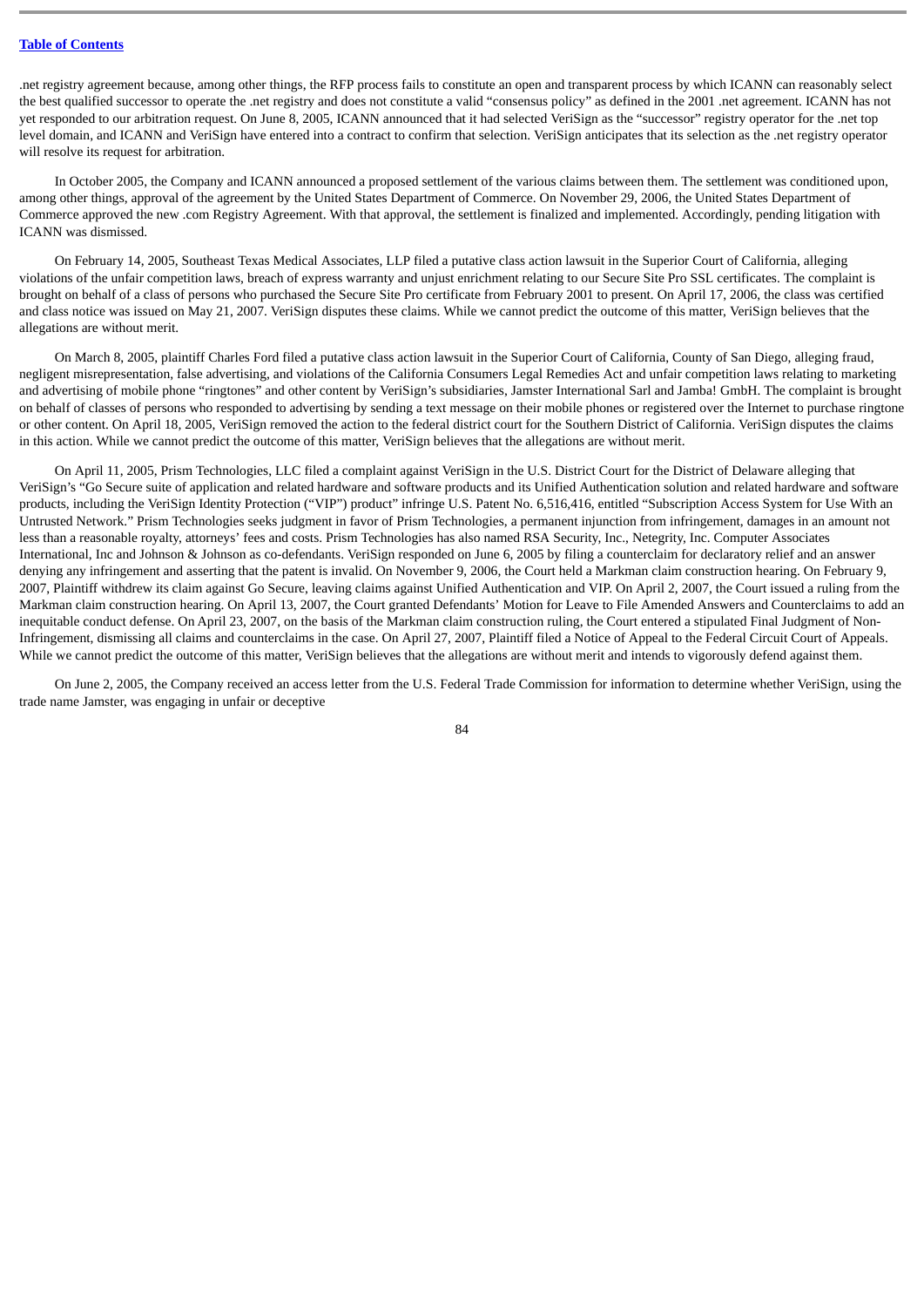acts or practices in violation of Section 5 of the Federal Trade Commission Act in its advertising, offering and billing for content services and products. The Company also received civil investigative demands from the Illinois State Attorney General (dated June 30, 2005) and from the Florida State Attorney General (dated October 6, 2005). Each of these letters requested information related to the marketing of Jamster ringtone and other downloadable content services.

In August 2005 and October 2005, respectively, VeriSign received two additional similar putative class action lawsuits, one in state court in Arkansas (short title, Page v. VeriSign), alleging claims for fraud, unjust enrichment, and violation of the Arkansas Deceptive Trade Practices Act, and one in federal district court for the Southern District of California (short title, Herrington v. VeriSign), alleging claims for fraud, negligence and negligent misrepresentation, unjust enrichment, quantum meruit, breach of contract, breach of warranty, false advertising, and unfair competition. These lawsuits relate to the marketing and advertising of mobile phone "ringtones" and other mobile phone content by VeriSign and its subsidiary Jamster International Sarl. VeriSign disputes the claims in these actions. On April 14, 2006 the Judicial Panel on Multidistrict Litigation coordinated and consolidated pretrial proceedings in the Ford, Page, and Herrington actions (short title, In Re Jamster Marketing Litigation). On June 16, 2006, the Judicial Panel on Multidistrict Litigation conditionally transferred one additional similar putative class action lawsuit, alleging violations of the Illinois Consumer Fraud Act and Illinois Automatic Contract Renewal Act (short title, Harmon v. VeriSign), from the federal district court for the Northern District of Illinois to the federal district court for the Southern District of California, where it will be coordinated with the Ford matter for pretrial proceedings. Similarly, on September 14, 2006, the Judicial Panel on Multidistrict Litigation conditionally transferred another similar putative class action lawsuit, alleging violations of Florida's Deceptive and Unfair Trade Practices Act (short title, Edwards v. VeriSign), from the federal district court for the Southern District of Florida to the federal district court for the Southern District of California, where it will likely be coordinated with the Ford matter for pretrial proceedings. While we cannot predict the outcome of these matters, VeriSign believes the allegations are without merit.

On February 24, 2006, GEMA, the German music authors collecting society, submitted an application to the Schiedsstelle, an arbitration board responsible for copyright matters at the German Patent and Copyright Office, requesting arbitration of GEMA's claim for alleged underpaid royalties in connection with Jamba! GmbH's sale of ringtones as downloadable content for mobile phones. Jamba! is a wholly owned subsidiary of VeriSign, Inc. Jamba! pays royalties to GEMA on a "per download" basis for ringtones. GEMA claims that Jamba! should also pay royalties for all GEMA-represented ringtones made available to Jamba! customers, regardless of whether or not the content represented by GEMA has been downloaded by a Jamba! customer. On April 11, 2006, the Schiedsstelle notified Jamba! that it will conduct an arbitration of GEMA's claim. Jamba! submitted a response to GEMA's application on May 22, 2006. GEMA submitted an answer to Jamba!'s response on August 6, 2006. Jamba! submitted a reply to GEMA's answer on or about October 23, 2006. Arbitration has not yet been scheduled. While we cannot predict the outcome of this matter, VeriSign believes that the allegations are without merit.

On June 26, 2006, VeriSign received a grand jury subpoena from the U.S. Attorney for the Northern District of California requesting documents relating to VeriSign's stock option grants and practices. VeriSign also received an informal inquiry from the Securities and Exchange Commission ("SEC") requesting documents related to VeriSign's stock option grants and practices. On February 9, 2007, VeriSign received a formal order of investigation from the SEC. VeriSign is cooperating fully with the U.S. Attorney's investigation and the SEC investigation.

On July 6, 2006, a stockholder derivative complaint (Parnes v. Bidzos, et al., and VeriSign) was filed against the Company, as a nominal defendant, and certain of its current and former directors and executive officers related to certain historical stock option grants. The complaint seeks unspecified damages on behalf of VeriSign, constructive trust and other equitable relief. Two other derivative actions were filed, one in federal court (Port Authority v. Bidzos, et al., and VeriSign), and one in state court (Port Authority v. Bidzos, et al., and VeriSign) on August 14, 2006. VeriSign is named as a nominal defendant in these actions. The federal actions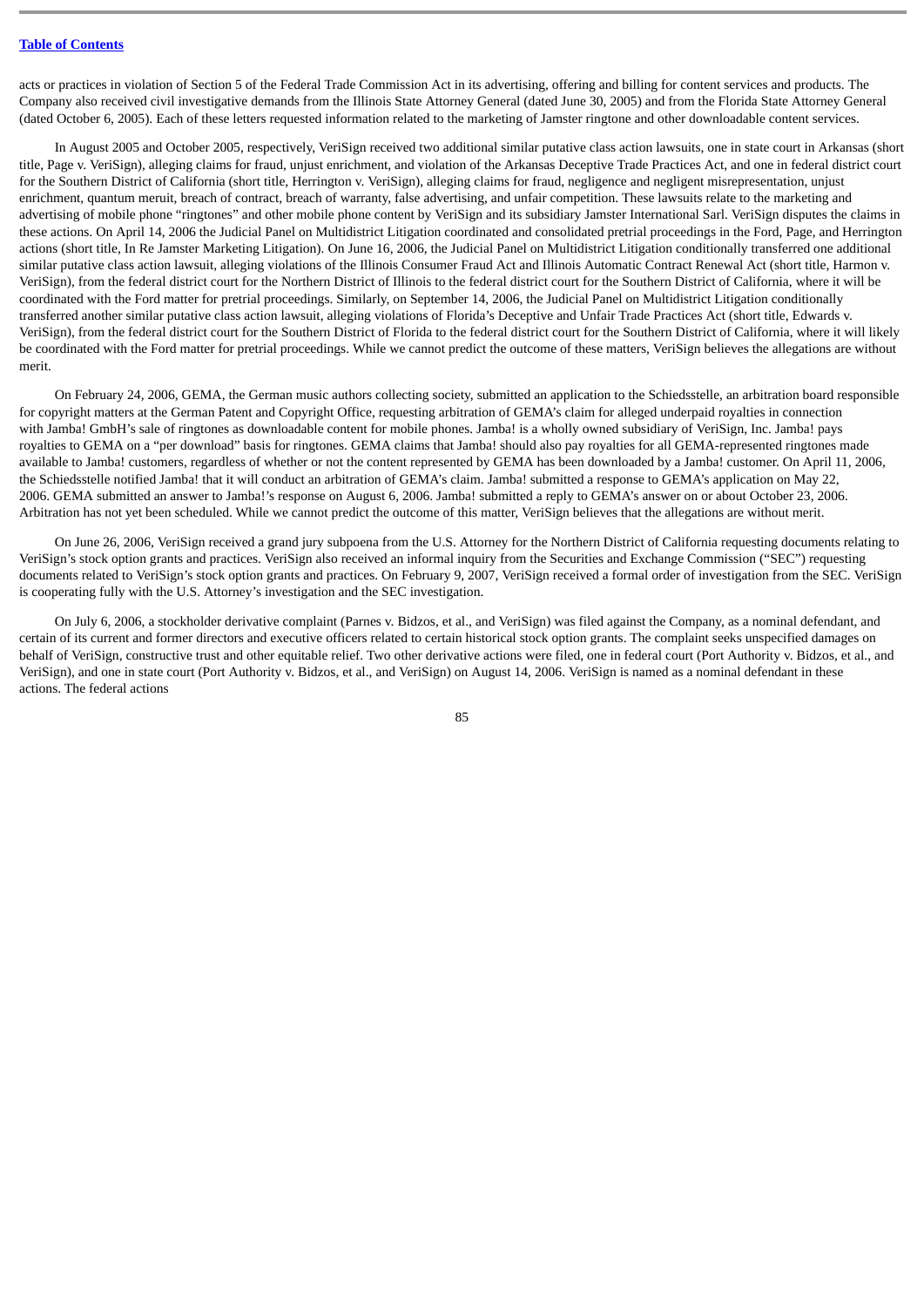have been consolidated and plaintiffs filed a consolidated complaint on November 20, 2006. Motions to dismiss the consolidated federal court complaint were heard on May 23, 2007. Motions to stay the state court action are pending.

On May 15, 2007, a putative class action (Mykityshyn v. Bidzos, et al., and VeriSign) was filed in state court naming the Company and certain current and former officers and directors, alleging false representations and disclosure failures regarding certain historical stock option grants. The plaintiff purports to represent all individuals who owned VeriSign common stock between April 3, 2002 and August 9, 2006. The complaint seeks rescission of amendments to the 1998 and 2006 Option Plans and the cancellation of shares added to the 1998 Option Plan. The complaint also seeks to enjoin defendants from granting any stock options and from allowing the exercise of any currently outstanding options granted under the 1998 and 2006 Option Plans. The complaint seeks an unspecified amount of compensatory damages, costs and attorneys fees. The matter was removed to federal court on June 25, 2007. VeriSign and the individual defendants dispute all of these claims.

On November 7, 2006, a judgment was entered against VeriSign by an Italian trial court in the matter of Penco v. VeriSign, Inc., for Euro 5.8 million plus fees arising from a lawsuit brought by a former consultant who claimed to be owed commissions. VeriSign was granted a stay on execution of the judgment. VeriSign has appealed the lower court's ruling on the merits and the hearing on the appeal is likely to be scheduled in May 2008. VeriSign believes the claims are without merit.

On November 30, 2006, Freedom Wireless, Inc. filed a complaint against VeriSign and other defendants alleging that VeriSign infringes certain patents by making, using, selling or supplying products, methods or services relating to supplying prepaid wireless telephone services to telecommunications companies. VeriSign filed an answer to the complaint on January 25, 2007. The lawsuit is pending in the United States District Court for the Eastern District of Texas. No scheduling conference has been set. While we cannot predict the outcome of this matter, VeriSign believes that the allegations are without merit and intends to vigorously defend against them.

On January 31, 2007, VeriSign and News Corporation finalized a joint venture giving News Corporation a controlling interest in VeriSign's wholly owned Jamba subsidiary. Accordingly, effective January 31, 2007, VeriSign transferred to the joint venture direction and control of all litigation relating to Jamba! GmbH and Jamster International Sarl. Litigation and other legal matters covered by that transfer include, but are not limited to, In Re Jamster Marketing Litigation (Ford, Page, Herrington, Harmon and Edwards), the Federal Trade Commission access letter, the Illinois Attorney General Civil Investigative Demand, the Florida Attorney General Subpoena Duces Tecum, and the GEMA application for arbitration.

On May 31, 2007, plaintiffs Karen Herbert, et al., on behalf of themselves and a nationwide class of consumers, filed a complaint against VeriSign, Inc., m-Qube, Inc., and other defendants alleging that defendants collectively operate an illegal lottery under the laws of multiple states by allowing viewers of the NBC television show "Deal or No Deal" to incur premium text message charges in order to participate in an interactive television promotion called "Lucky Case Game." The lawsuit is pending in the United States District Court for the Central District of California, Western Division. While we cannot predict the outcome of this matter, VeriSign believes that the allegations are without merit and intends to vigorously defend against them.

On June 5, 2007, plaintiffs Cheryl Bentley, et al., on behalf of themselves and a nationwide class of consumers, filed a complaint against VeriSign, Inc., m-Qube, Inc., and other defendants alleging that defendants collectively operate an illegal lottery under the laws of multiple states by allowing viewers of the NBC television show "The Apprentice" to incur premium text message charges in order to participate in an interactive television promotion called "Get Rich With Trump." The lawsuit is pending in the United States District Court for the Central District of California, Western Division. While we cannot predict the outcome of this matter, VeriSign believes that the allegations are without merit and intends to vigorously defend against them.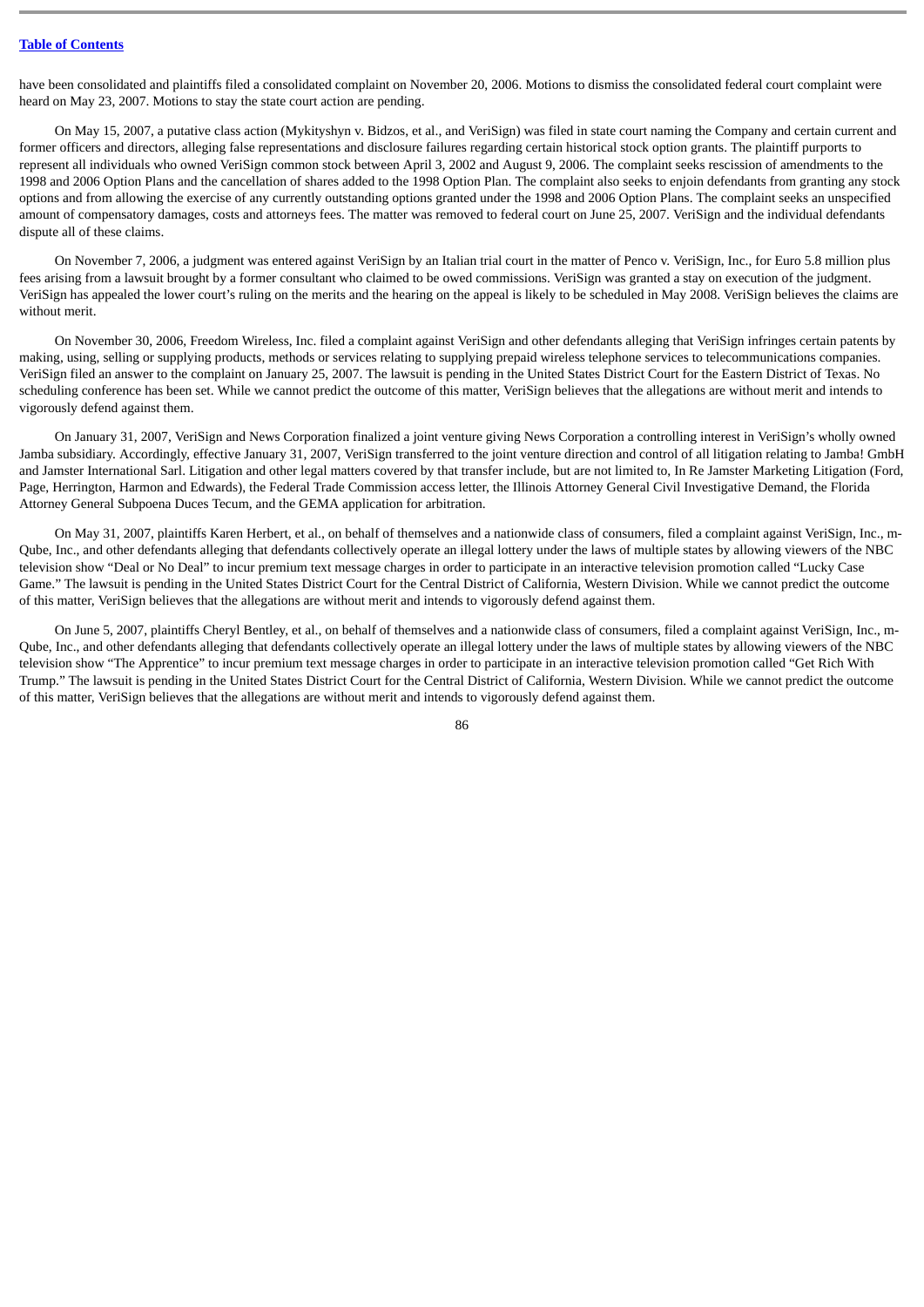On June 7, 2007, plaintiffs Michael and Michele Hardin, on behalf of themselves and a nationwide class of consumers, filed a complaint against VeriSign, Inc. and other defendants alleging that defendants collectively operate various "gambling games" in violation of Georgia state law. Plaintiffs allege that interactive television promotions contained in various broadcasts, including NBC's "Deal or No Deal," wrongly permit participants to incur premium text message charges in order to participate in the promotions to win a prize. The lawsuit is pending in the United States District Court for the Northern District of Georgia, Gainesville Division. While we cannot predict the outcome of this matter, VeriSign believes that the allegations are without merit and intends to vigorously defend against them.

VeriSign is involved in various other investigations, claims and lawsuits arising in the normal conduct of its business, none of which, in our opinion will harm its business. VeriSign cannot assure that it will prevail in any litigation. Regardless of the outcome, any litigation may require VeriSign to incur significant litigation expense and may result in significant diversion of management attention.

### **ITEM 1A. RISK FACTORS**

*In addition to other information in this Form 10-Q, the following risk factors should be carefully considered in evaluating us and our business because these factors currently have a significant impact or may have a significant impact on our business, operating results or financial condition. Actual results could differ materially from those projected in the forward-looking statements contained in this Form 10-Q as a result of the risk factors discussed below and elsewhere in this Form 10-Q.*

#### *Note: the following risk factors are intended to be current as of the date of the filing of this report.*

#### **Our operating results may fluctuate and our future revenues and profitability are uncertain.**

Our operating results have varied in the past and may fluctuate significantly in the future as a result of a variety of factors, many of which are outside our control. These factors include the following:

- the long sales and implementation cycles for, and potentially large order sizes of, some of our security and communications services and the timing and execution of individual customer contracts;
- volume of domain name registrations and customer renewals in our naming services business;
- the mix of all our services sold during a period;
- our success in marketing and market acceptance of our services by our existing customers and by new customers;
- changes in marketing expenses related to promoting and distributing our services;
- customer renewal rates and turnover of customers of our services;
- continued development of our direct and indirect distribution channels for our security services and communications services, both in the U.S. and abroad;
- changes in the level of spending for information technology-related products and services by enterprise customers;
- our success in assimilating the operations, products, services and personnel of any acquired businesses;
- the timing and execution of individual customer contracts, particularly large contracts;
- the impact of price changes in our communications services and security services or our competitors' products and services;
- the impact of Statement of Financial Accounting Standards No. 123R that will require us to record a charge to earnings for stock-based compensation; and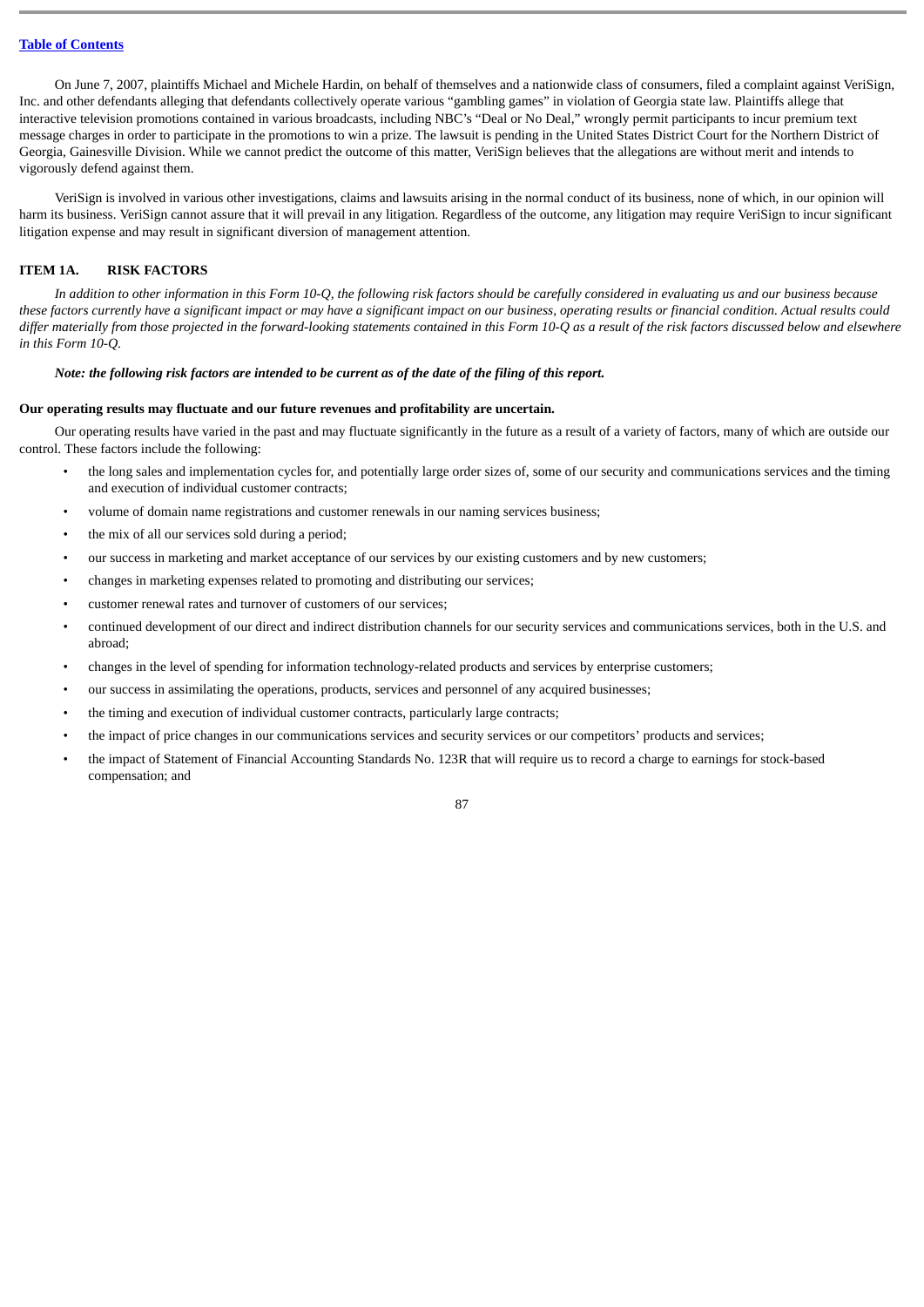• general economic and market conditions as well as economic and market conditions specific to the telecommunications and Internet industries.

Our operating expenses may increase. If an increase in our expenses is not accompanied by a corresponding increase in our revenues, our operating results will suffer, particularly as revenues from some of our services are recognized ratably over the term of the service, rather than immediately when the customer pays for them, unlike our sales and marketing expenditures, which are expensed in full when incurred.

Due to all of the above factors, our revenues and operating results are difficult to forecast. Therefore, we believe that period-to-period comparisons of our operating results will not necessarily be meaningful, and you should not rely upon them as an indication of future performance. Also, operating results may fall below our expectations and the expectations of securities analysts or investors in one or more future periods. If this were to occur, the market price of our common stock would likely decline.

#### **Our operating results may be adversely affected by the uncertain geopolitical environment and unfavorable economic and market conditions.**

Adverse economic conditions worldwide have contributed to downturns in the telecommunications and technology industries in the past and could impact our business in the future, resulting in:

- reduced demand for our services as a result of a decrease in information technology and telecommunications spending by our customers;
- increased price competition for our products and services; and
- higher overhead costs as a percentage of revenues.

Recent political turmoil in many parts of the world, including terrorist and military actions, may continue to put pressure on global economic conditions. If the economic and market conditions in the United States and globally do not continue to improve, or if they deteriorate, we may experience material adverse impacts on our business, operating results, and financial condition as a consequence of the above factors or otherwise.

#### **Our limited operating history under our current business structure may result in significant fluctuations of our financial results.**

We have acquired many companies, a number of which operated in different businesses from our then-current business. Therefore, we have only a limited operating history on which to base an evaluation of our consolidated business and prospects. Our success will depend on many factors, many of which are not entirely under our control, including, but not limited to, the following:

- the successful integration of acquired companies;
- the use of the Internet and other Internet Protocol ("IP") networks for electronic commerce and communications;
- the extent to which digital certificates and domain names are used for electronic commerce or communications;
- growth in the number of Web sites;
- growth in wireless networks and communications;
- growth in demand for our services;
- the continued evolution of electronic and mobile commerce as a viable means of conducting business;
- the competition for any of our services;
- the perceived security of electronic commerce and communications over the Internet and other IP networks;

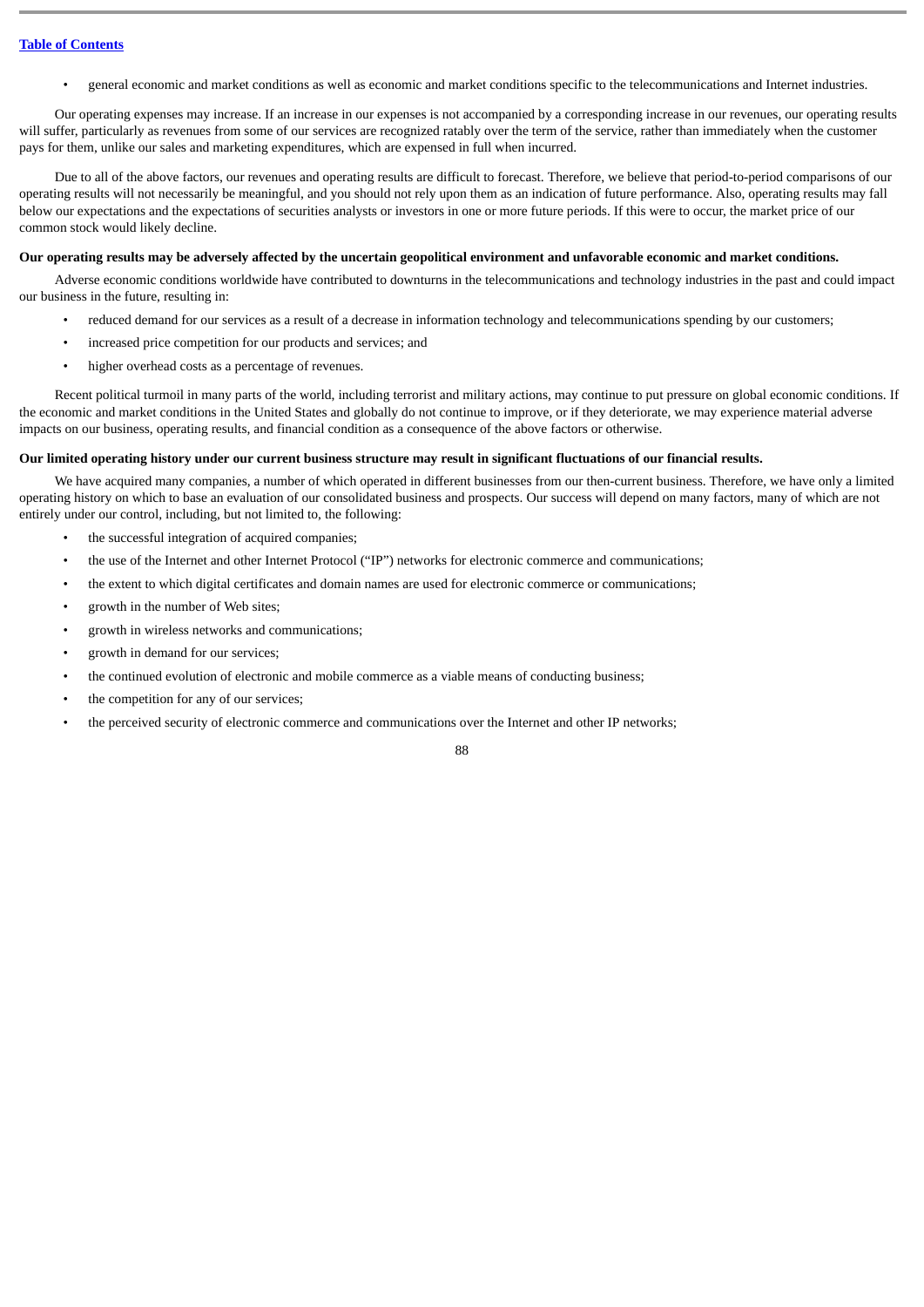- the perceived security of our services, technology, infrastructure and practices;
- the significant lead times before a new product or service begins generating revenues;
- the varying rates at which telecommunications companies, telephony resellers and Internet service providers use our services;
- the success in marketing and overall demand for our content services to consumers and businesses;
- the loss of customers through industry consolidation or customer decisions to deploy in-house or competitor technology and services; and
- our continued ability to maintain our current, and enter into additional, strategic relationships.

To address these risks we must, among other things:

- successfully market our services to new and existing customers;
- attract, integrate, train, retain and motivate qualified personnel;
- respond to competitive developments;
- successfully introduce new services; and
- successfully introduce enhancements to our services to address new technologies and standards and changing market conditions.

### **The internal review of our historical stock option granting practices, the restatement of certain of our historical consolidated financial statements, investigations by the SEC and related events have had, and will continue to have, an adverse effect on us.**

As discussed in the Explanatory Note at the beginning of this Form 10-Q, the Ad Hoc Group of independent directors of the Board of Directors conducted a review of our historical stock option granting practices for the period January 1998 through May 2006. During the course of the review, the Ad Hoc Group identified stock option grants with incorrect measurement dates, without required documentation, or with initial grant dates and exercise prices that were subsequently modified. Consequently, we have recorded additional non-cash stock-based compensation expense and related tax effects with regard to past stock option grants. We are restating previously filed financial statements in the quarterly reports on Form 10-Q for June 30, 2006 and September 30, 2006 and in our annual report on Form 10-K for the year ended December 31, 2006. Details of the restatement and its underlying circumstances are discussed in the Explanatory Note at the beginning of this Form 10-Q and in Note 2 of Notes to Condensed Consolidated Financial Statements.

As a result of the events described above, we have become subject to a number of significant risks,. each of which could have an adverse effect on our business, financial condition and results of operations, including:

- we are subject to significant pending civil litigation, including shareholder class action lawsuits and derivative claims made on behalf of us, the defense of which will require us to devote significant management attention and to incur significant legal expense and which litigation, if decided against us, could require us to pay substantial judgments, settlements or other penalties;
- we are subject to a continuing formal order of investigation from the SEC and a grand jury subpoena from the U.S. Attorney for the Northern District of California which could require significant management time and attention and cause us to incur significant accounting and legal expense and which could require us to pay substantial fines or other penalties;
- we are subject to the risk of additional litigation and regulatory proceedings or actions; and
- many members of our senior management team and our Board of Directors have been and will be required to devote a significant amount of time on matters relating to the continuing formal order of investigation from the SEC and a grand jury subpoena from the U.S. Attorney for the Northern District of California, remedial efforts and related litigation.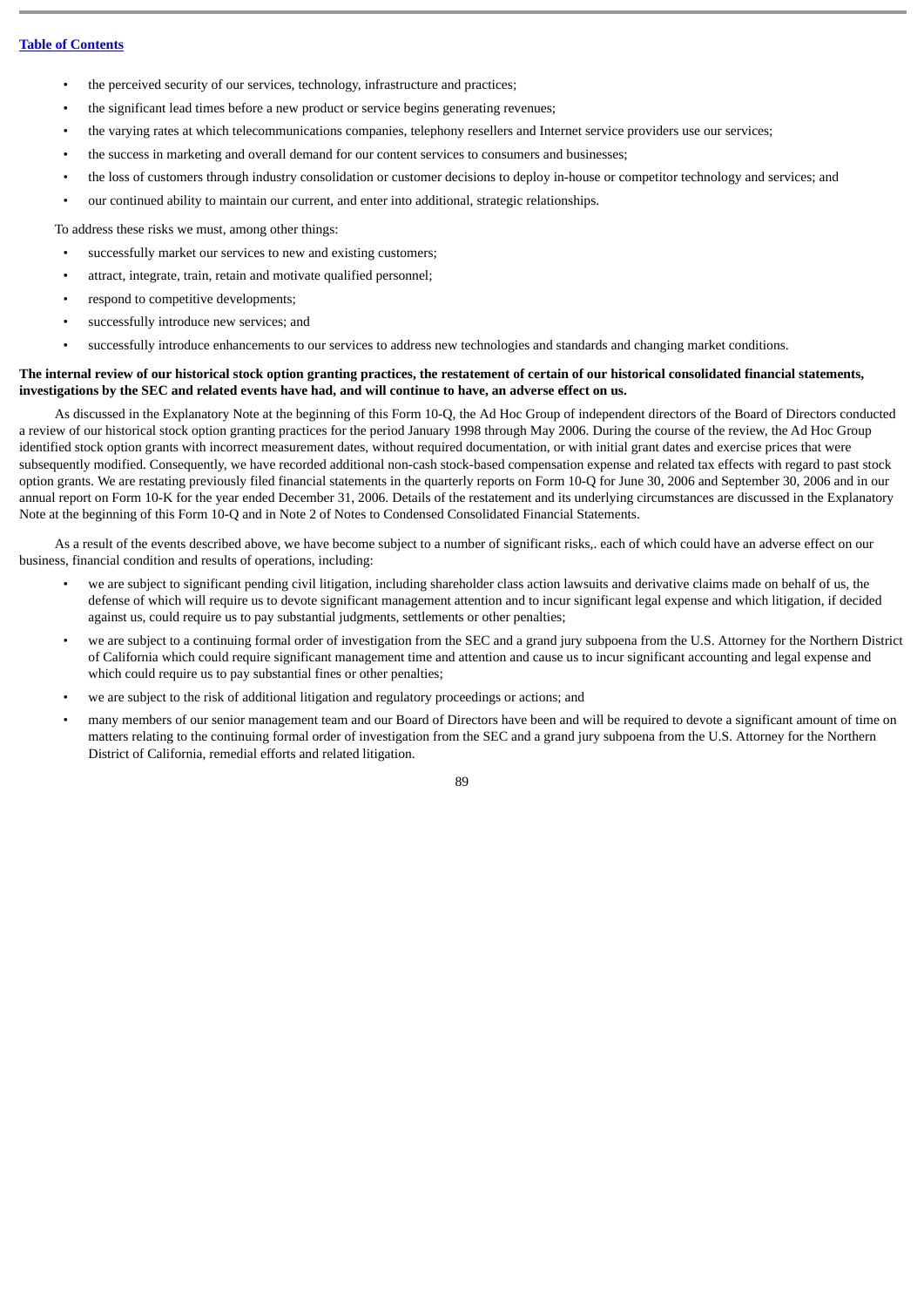#### **We have identified a material weakness in our internal controls over financial reporting that could cause investors to lose confidence in the reliability of our financial statements and result in a decrease in the value of our securities.**

Our management has identified a material weakness in our internal control over financial reporting as of December 31, 2006 arising from a combination of control deficiencies in our stock administration policies and practices, as discussed in "Management's Report on Internal Control Over Financial Reporting" in Item 9A. In addition, due to the identification of a material weakness in internal control over financial reporting, our Chief Executive Officer and Chief Financial Officer concluded that, as of December 31, 2006 our disclosure controls and procedures were not effective.

We will need to continue to evaluate, upgrade and enhance our internal controls. Because of inherent limitations, our internal control over financial reporting may not prevent or detect misstatements, errors or omissions, and any projections of any evaluation of effectiveness of internal controls to future periods are subject to the risk that controls may become inadequate because of changes in conditions or that the degree of compliance with our policies or procedures may deteriorate. We cannot be certain in future periods that other control deficiencies that may constitute one or more "significant deficiencies" (as defined by the relevant auditing standards) or material weaknesses in our internal control over financial reporting, will not be identified. If we fail to maintain the adequacy of our internal controls, including any failure to implement or difficulty in implementing required new or improved controls, our business and results of operations could be harmed, the results of operations we report could be subject to adjustments, we could fail to be able to provide reasonable assurance as to our financial results or the effectiveness of our internal controls or meet our reporting obligations and there could be a material adverse effect on the price of our securities. Through the nine-month period ended September 30, 2006, we expended significant resources in connection with the Section 404 process. In future periods, we will likely continue to expend substantial amounts in connection with the Section 404 process and with ongoing evaluation of, and improvements and enhancements to, our internal control over financial reporting. These expenditures may make it difficult for us to control or reduce the growth of our general and administrative and other expenses, which could adversely affect our results of operations and the price of our securities.

### **If our cost reduction and restructuring efforts are ineffective, our revenues and profitability may be hurt.**

In the first quarter of 2007, we have undertaken various cost reduction and restructuring activities that replaced our previous business unit structure with a functional organization consisting of a combined worldwide sales and services team and an integrated marketing and product development organization. The restructuring, impairment and other charges are estimated to be approximately \$26.9 million in 2007; however, if we incur additional restructuring related charges, our financial condition and results of operations may suffer. In addition, the cost reduction and restructuring activities may not produce the full efficiencies and benefits we expect or the efficiencies and benefits might be delayed. There can be no assurance that these efforts, as well as any potential future cost reduction and restructuring activities, will not adversely affect our business, operations or customer perceptions, or result in additional future charges. In addition, we have recently experienced changes in our management, which together with these cost reduction and restructuring activities, could also cause our remaining employees to leave or result in reduced productivity by our remaining employees, which in turn may affect our revenue and other operating results in the future.

#### **We have faced difficulties assimilating, and may incur costs associated with, acquisitions and dispositions.**

We made numerous acquisitions and dispositions in the last six years and will pursue additional acquisitions and dispositions in the future. We have experienced difficulty in, and in the future may face difficulties, integrating the personnel, products, technologies or operations of companies or businesses we acquire or divest. Assimilating acquired businesses and dispositions involve a number of other risks, including, but not limited to:

- the potential disruption of our ongoing business;
- the potential impairment of relationships with our employees, customers and strategic partners;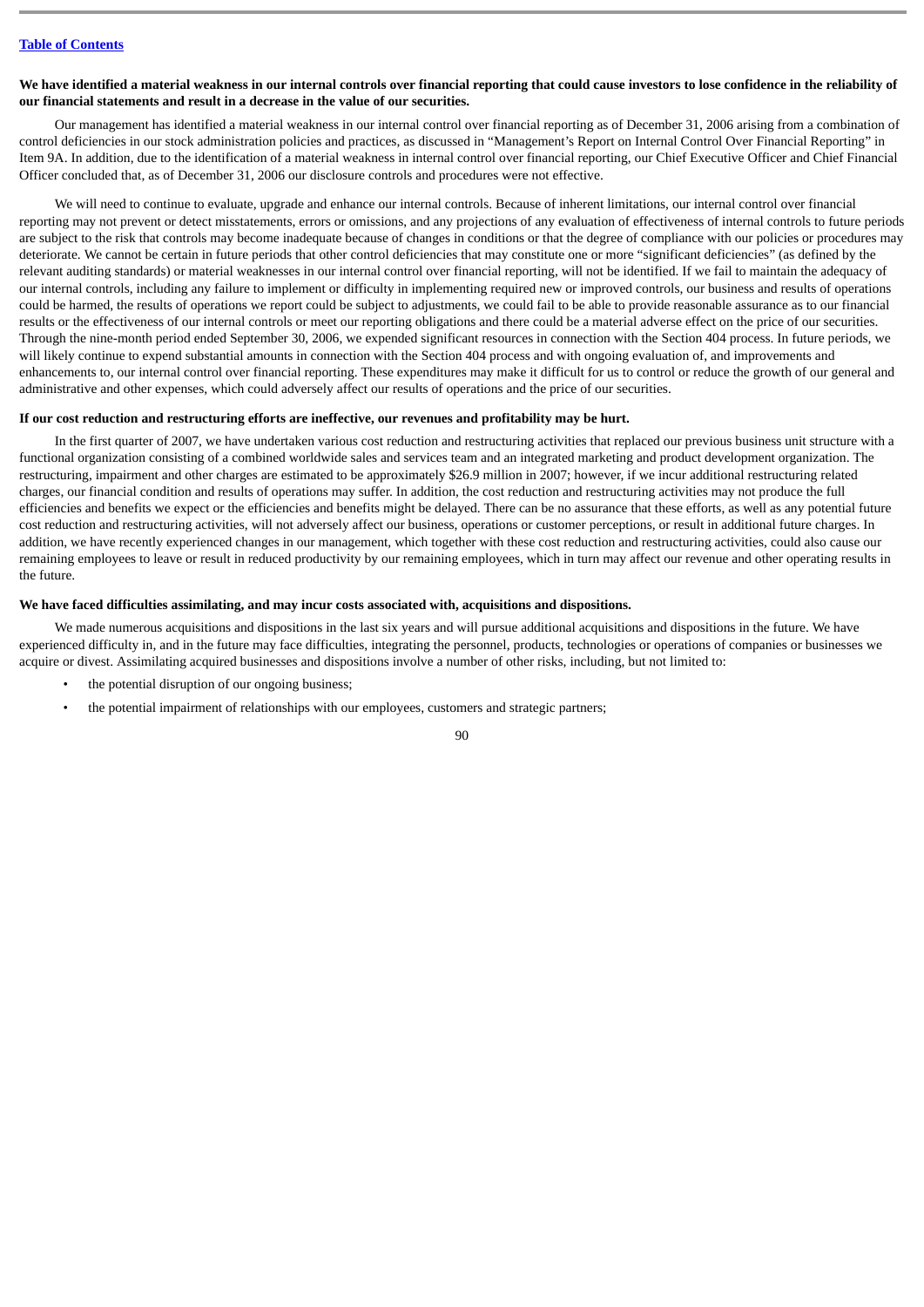- the need to manage more geographically-dispersed operations, such as our offices in the states of Georgia, Kansas, Illinois, Massachusetts, New York, Rhode Island, Texas, Virginia, and Washington, and globally in Australia, Europe, India, Japan, South Africa and South America
- greater than expected costs and/or lower than expected revenues and the assumption of unknown liabilities;
- the diversion of management's attention from our other businesses in identifying, completing and integrating acquisitions;
- the inability to retain the key employees of the acquired businesses;
- adverse effects on the existing customer relationships of acquired companies;
- our inability to incorporate acquired technologies successfully into our operations infrastructure;
- the difficulty of assimilating the operations and personnel of the acquired businesses;
- the potential incompatibility of business cultures;
- additional regulatory requirements;
- any perceived adverse changes in business focus;
- entering into markets and acquiring technologies in areas in which we have little experience;
- the need to incur debt, which may reduce our cash available for operations and other uses, or issue equity securities, which may dilute the ownership interests of our existing stockholders; and
- the inability to maintain uniform standards, controls, procedures and policies.

If we are unable to successfully address any of these risks for future acquisitions or dispositions, our business could be harmed.

Additionally, there is risk that we may incur additional expenses associated with an impairment of a portion of goodwill and other intangible assets due to changes in market conditions for acquisitions or dispositions. Under generally accepted accounting principles, we are required to evaluate goodwill for impairment on an annual basis and to evaluate other intangible assets as events or circumstances indicate that such assets may be impaired. These evaluations could result in further impairments of goodwill or other intangible assets.

# **We may not realize the benefits we are seeking from our investments in the Jamba joint ventures as a result of lower than predicted operating results, larger funding requirements or lower cash distributions or otherwise.**

We have a 49% equity interest in two joint ventures related to our former Jamba business. We will incur our proportionate share of the income or losses of these joint ventures in our consolidated statements of operations. We do not have control over the budget, day-to-day management or many of the other operating expenditures of the joint ventures, and therefore, we cannot predict with certainty the extent of the impact on our financial statements of these joint ventures for any particular period. Accordingly, our share of the income or losses of these joint ventures could materially affect our results of operations in future periods.

The joint venture agreements contain provisions requiring minimum cash distributions to the members. However, these provisions are subject to conditions and limitations, and therefore, we cannot assure you that we will ever receive cash distributions from these joint ventures. If the joint ventures require capital to fund their operations, we could be required to make capital contributions or loans to the joint ventures. The business operated by the U.S. joint venture is a newer business and therefore it may be more likely to require additional finding, although we cannot assure that the Netherlands joint venture will not require additional funding as well. If the Netherlands joint venture makes cash distributions to its members, to the extent we seek to use the cash in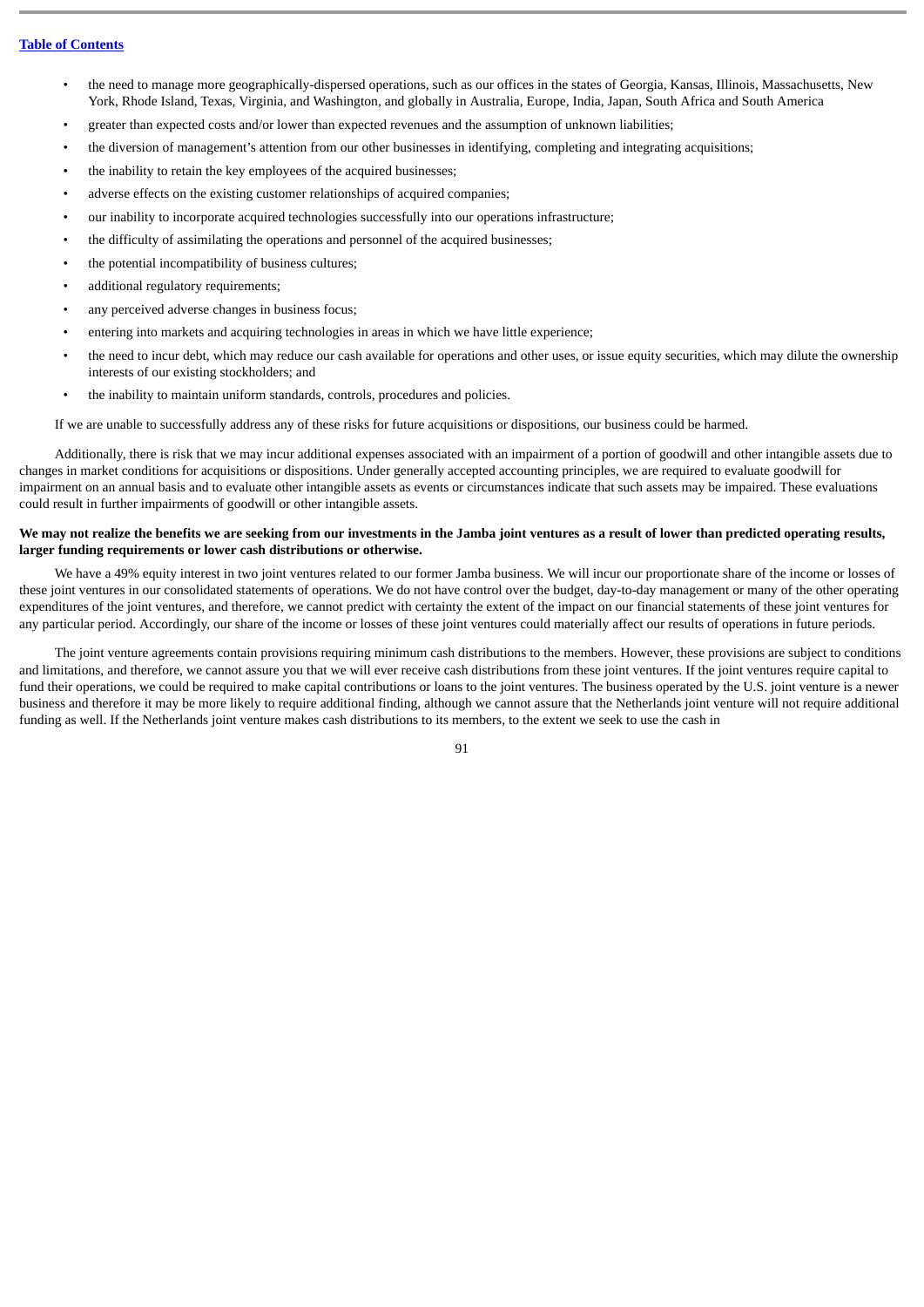the U.S., we would be required to pay taxes on those funds if they are brought to the U.S., and therefore we would not receive the full benefit of any cash distribution. Additionally, we could be required to pay additional amounts to the joint ventures if it is later determined that we breached any of the representations of warranties in the formation agreement for the joint ventures.

The value of our investment in these joint ventures is subject to general economic, technological and market trends, as well as to the operating and financial decisions of the management team of the joint venture, all of which are outside of our control. In addition, these joint ventures may not gain the expected number of customers and/or generate the expected level of revenues, and consequently, we may never receive any cash distributions from these joint ventures, and in fact, they may require additional funding, any of which could diminish the value of or dilute our investment. Our investments in these joint ventures may not provide the economic returns we are seeking and may not increase in value above the minimum amounts that we can require Fox or News Corporation to buy our shares from us. We cannot assure you that the commercial agreements, including the Gateway Services Agreement, will provide us any benefit. It is also possible that Fox and News Corporation could purchase our shares from us in the future, prior to the businesses of the joint ventures reaching their full potential. Therefore, we cannot provide you with any assurance as to whether we will achieve a favorable return on our investment.

We also entered into various other commercial relationships with the joint ventures, however, we cannot assure you we will derive significant revenues from these other relationships.

### **The expansion of our international operations subjects our business to additional economic risks that could have an adverse impact on our revenues and business.**

We intend to expand our international operations and international sales and marketing activities. For example, we expect to expand our operations and marketing activities throughout Asia, Europe, Latin America and South America. We have approximately 1,870 employees outside the United States. Expansion in these international markets has required and will continue to require significant management attention and resources. We may also need to tailor some of our other services for a particular market and to enter into international distribution and operating relationships. We have limited experience in localizing our services and in developing international distribution or operating relationships. We may not succeed in expanding our services into international markets. Failure to do so could harm our business. Moreover, local laws and customs in many countries differ significantly from those in the United States. In many foreign countries, particularly in those with developing economies, it is common for others to engage in business practices that are prohibited by our internal policies and procedures or United States regulations applicable to us. There can be no assurance that all of our employees, contractors and agents will not take actions in violations of them. Violations of laws or key control policies by our employees, contractors or agents could result in financial reporting problems, fines, penalties, or prohibition on the importation or exportation of our products and could have a material adverse effect on our business. In addition, there are risks inherent in doing business on an international basis, including, among others:

- competition with foreign companies or other domestic companies entering the foreign markets in which we operate;
- differing and uncertain regulatory requirements;
- legal uncertainty regarding liability and compliance with foreign laws;
- export and import restrictions on cryptographic technology and products incorporating that technology;
- tariffs and other trade barriers and restrictions;
- difficulties in staffing and managing foreign operations;
- longer sales and payment cycles;
- problems in collecting accounts receivable;

 $Q<sub>2</sub>$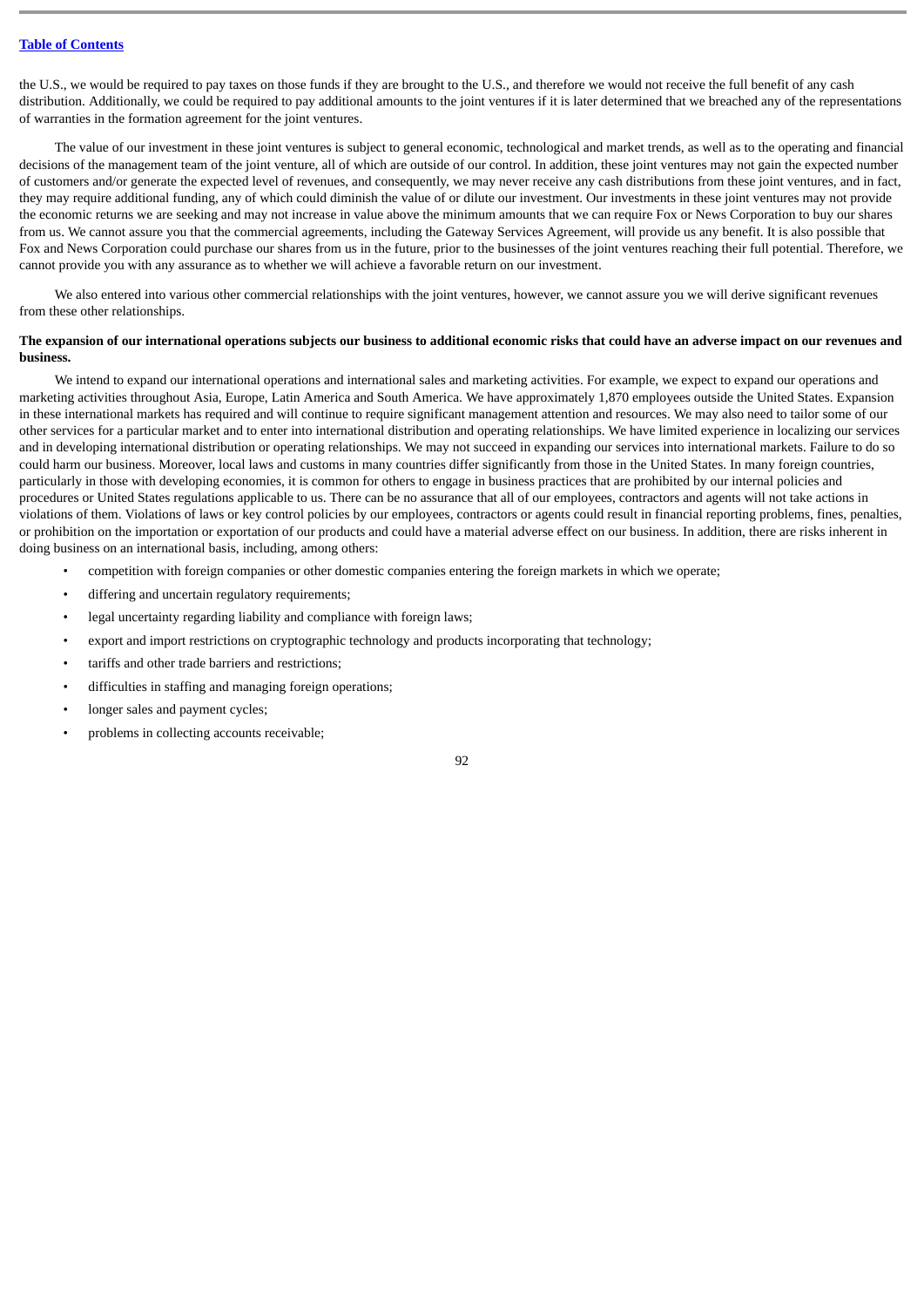- currency fluctuations, as our international revenues from Europe, South Africa, Japan, South America and Australia are not denominated in U.S. Dollars;
- potential problems associated with adapting our services to technical conditions existing in different countries;
- the necessity of developing foreign language portals and products for our services;
- difficulty of authenticating customer information for digital certificates and other purposes;
- political instability;
- failure of foreign laws to protect our U.S. proprietary rights adequately:
- more stringent privacy policies in foreign countries;
- additional vulnerability from terrorist groups targeting U.S. interests abroad;
- seasonal reductions in business activity; and
- potentially adverse tax consequences.

### **Our failure to manage past and future growth in our business could harm our business.**

Between December 31, 1995 and December 31, 2006, we grew from 26 to 5,331 employees. This was achieved through internal growth, as well as acquisitions. During this time period, we opened new sales offices and significantly expanded our U.S. and non-U.S. operations. To successfully manage past growth and any future growth, we will need to continue to implement additional management information systems, continue the development of our operating, administrative, financial and accounting systems and controls and maintain close coordination among our executive, engineering, accounting, finance, marketing, sales and operations organizations. Any failure to manage growth effectively could harm our business.

### **The business environment is highly competitive and, if we do not compete effectively, we may suffer price reductions, reduced gross margins and loss of market share.**

*Competition in Security Services*. Our security services are targeted at the rapidly evolving market for Internet security services, including network security, authentication and validation, which enable secure electronic commerce and communications over wireline and wireless IP networks. The market for security services is intensely competitive, subject to rapid change and significantly affected by new product and service introductions and other market activities of industry participants.

Principal competitors generally fall within one of the following categories: (1) companies such as RSA Security, Inc. and Entrust Technologies, which offer software applications and related digital certificate products that customers operate themselves; (2) companies such as Digital Signature Trust Company (a subsidiary of Identrus) that primarily offer digital certificate and certification authority, or CA, related services; (3) companies focused on providing a bundled offering of products and services such as CyberTrust; and (4) companies offering competing SSL certificate and other security services, including GoDaddy and other domain name registrars. We also experience competition from a number of smaller companies, and we believe that our primary long-term competitors may not yet have entered the market. Furthermore, Netscape and Microsoft have introduced software products that enable the issuance and management of digital certificates, and we believe that other companies could introduce similar products.

In addition, browser companies that embed our interface technologies or otherwise feature them as a provider of digital certificate products and services in their Web browsers or on their Web sites could also promote our competitors or charge us substantial fees for promotions in the future.

*Competition in Managed Security Services*. Consulting companies or professional services groups of other companies with Internet expertise are current or potential competitors to our managed security services. These

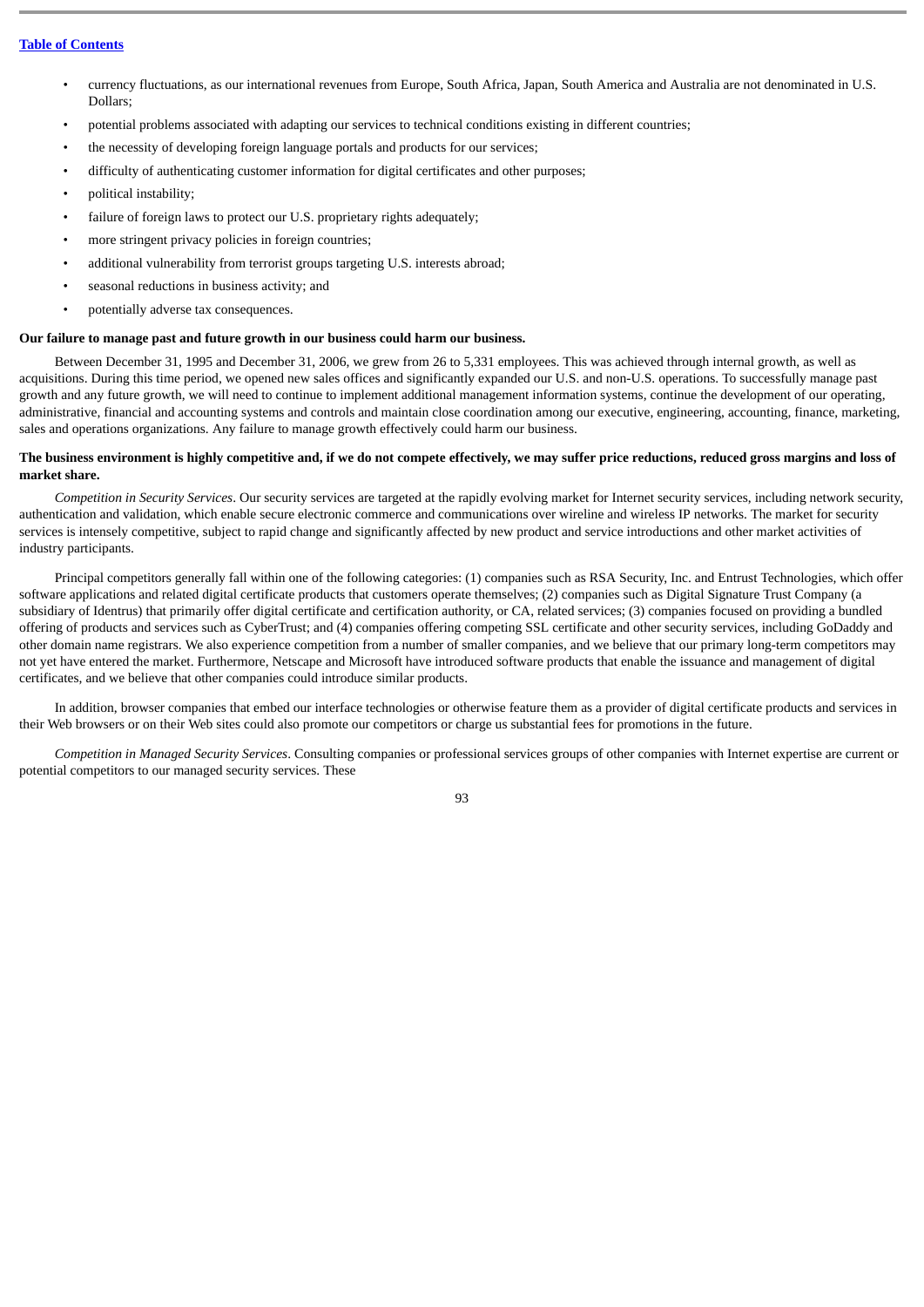companies include large systems integrators and consulting firms, such as Accenture, IBM Global Services, Getronics and Lucent NetCare. We also compete with security product companies that offer managed security services in addition to other security services, such as Symantec and ISS, as well as a number of providers such as CyberTrust and Counterpane that offer managed security services. Telecommunications providers, such as Verizon Business, a provider of managed security services, are also potential competitors. In addition, we compete with some companies that have developed products that automate the management of IP addresses and name maps throughout enterprise-wide intranets, and with companies with internally developed systems integration efforts.

*Competition in Communications Services.* The market for communications services is extremely competitive and subject to significant pricing pressure. Competition in this area arises from two primary sources. Incumbent carriers provide competing in-house services in their respective regions. In addition, we face direct competition from national, unregulated companies, including Syniverse Technologies, Telcordia, NeuStar and other carriers such as Southern New England Telephone Diversified Group, a unit of AT&T. Furthermore, customers are increasingly likely to deploy internally developed communications technologies and services which may reduce the demand for technologies and services from third party providers, such as VeriSign, and further increase competitive pricing pressures.

*Competition in Commerce Services*. Our wireless billing and payment services also are subject to competition from providers, such as Comverse, Amdocs, Convergys Corporation and Boston Communications Group. We are also aware of major Internet service providers, software developers and smaller entrepreneurial companies that are or may in the future be focusing significant resources on developing and marketing products and services that may compete directly with ours. Furthermore, customers are increasingly likely to deploy internally developed communications technologies and services which may reduce the demand for technologies and services from third party providers such as VeriSign and further increase competitive pricing pressures.

*Competition in Content Services.* The market for content services is extremely competitive. Competitors include developers of content and entertainment products and services in a variety of domestic and international markets, such as Infospace, Itouch, Arvato mobile, Monstermob, and Motricity This business also faces competition from mobile network operators such as Cingular, Verizon Wireless, Sprint Nextel Corporation, T-Mobile, Vodafone, O<sub>2</sub>, Orange, E-Plus and Telefónica, as well as Internet portal operators such as Yahoo!, AOL, T-Online and Google. Additional competitors are handset manufacturers such as Nokia and software providers such as Microsoft and Apple. As the market for wireless data, including information and entertainment data, matures, new categories of competitors, such as mobile phone companies, broadcasters, music publishers, other content providers or others have begun to develop competing products or services.

*Competition in Naming Services.* We face competition in the domain name registry space from other gTLD and ccTLD registries that are competing for the business of entities and individuals that are seeking to establish a Web presence, including registries offering services related to the .*mobi*, .*biz*, *.name, .pro, .aero, .museum* and *.coop* gTLDs and registries offering services related to ccTLDs. There are currently 16 gTLD registries and over 240 ccTLD registries.

We also face competition from service providers that offer outsourced domain name registration, resolutions and other DNS services to organizations that require a reliable and scalable infrastructure. Among the competitors are UltraDNS, NeuLevel, Affilias, Register.com and Tucows.com.

*Competition in Intelligent Supply Chain Services.* There are a number of companies that provide intelligent supply chain services. For point-of-sale data, we face competition from IRI and AC Nielsen, as well as smaller software companies. For consulting services, we face competition from traditional consulting firms.

*Competition in Real-Time Publisher Services*. We face competition from various smaller companies providing similar services.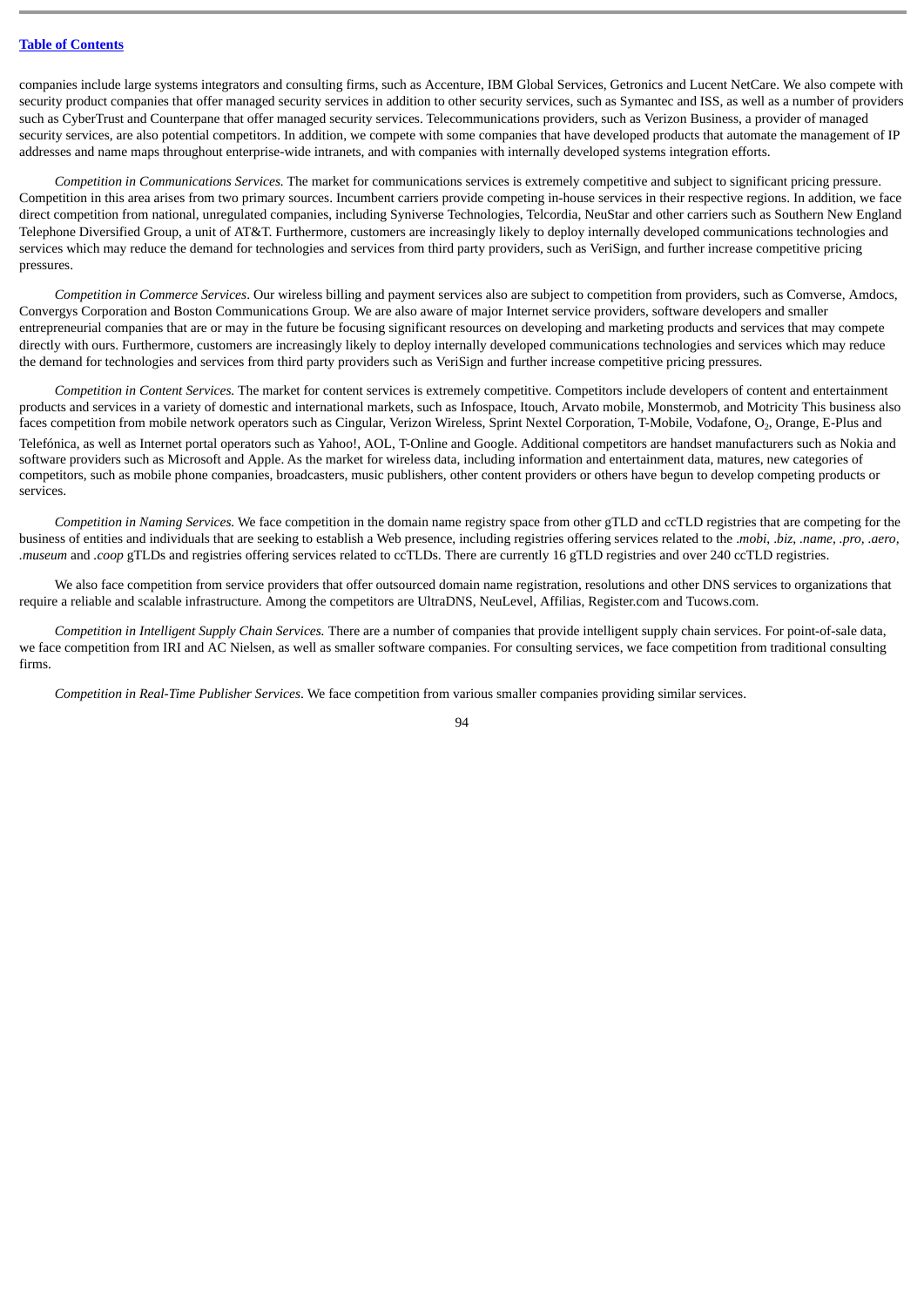*Competition in Digital Brand Management Services.* We face competition from companies providing services similar to some of our Digital Brand Management Services. In the monitoring services, registration and domain name asset management area of our business, our competition comes primarily from ICANN accredited registrars and various smaller companies providing similar services.

Several of our current and potential competitors have longer operating histories and significantly greater financial, technical, marketing and other resources than we do and therefore may be able to respond more quickly than we can to new or changing opportunities, technologies, standards and customer requirements. Many of these competitors also have broader and more established distribution channels that may be used to deliver competing products or services directly to customers through bundling or other means. If such competitors were to bundle competing products or services for their customers, the demand for our products and services might be substantially reduced and the ability to distribute our products successfully and the utilization of our services would be substantially diminished. New technologies and the expansion of existing technologies may increase the competitive pressure.

New technologies and the expansion of existing technologies may increase competitive pressure. We cannot assure that competing technologies developed by others or the emergence of new industry standards will not adversely affect our competitive position or render our security services or technologies noncompetitive or obsolete. In addition, our markets are characterized by announcements of collaborative relationships involving our competitors. The existence or announcement of any such relationships could adversely affect our ability to attract and retain customers. As a result of the foregoing and other factors, we may not be able to compete effectively with current or future competitors, and competitive pressures that we face could materially harm our business.

### **Our communications services business depends in part on the acceptance of our SS7 network and the telecommunications industry's continuing use of SS7 technology.**

Our future growth in our communications services business depends, in part, on the commercial success and reliability of our SS7 network. Our SS7 network is a vital component of our intelligent network services and has been a significant source of revenues for our Communications Services Group. Our communications services business will suffer if our target customers do not use our SS7 network. Our future financial performance will also depend on the successful development, introduction and customer acceptance of new and enhanced SS7-based services. We are not certain that our target customers will choose our particular SS7 network solution or continue to use our SS7 network. In the future, we may not be successful in marketing our SS7 network or any new or enhanced services.

#### **The inability of our customers to successfully implement our signaling and network services with their existing systems could adversely affect our business.**

Significant technical challenges exist in our signaling and network services business because many of our customers:

- purchase and implement SS7 network services in phases;
- deploy SS7 connectivity across a variety of telecommunication switches and routes; and
- integrate our SS7 network with a number of legacy systems, third-party software applications and engineering tools.

Customer implementation currently requires participation by our order management and our engineering and operations groups, each of which has limited resources. Some customers may also require us to develop costly customized features or capabilities, which increase our costs and consume a disproportionate share of our limited customer service and support resources. Also, we typically charge one-time flat rate fees for initially connecting a customer to our SS7 network and a monthly recurring flat rate fee after the connection is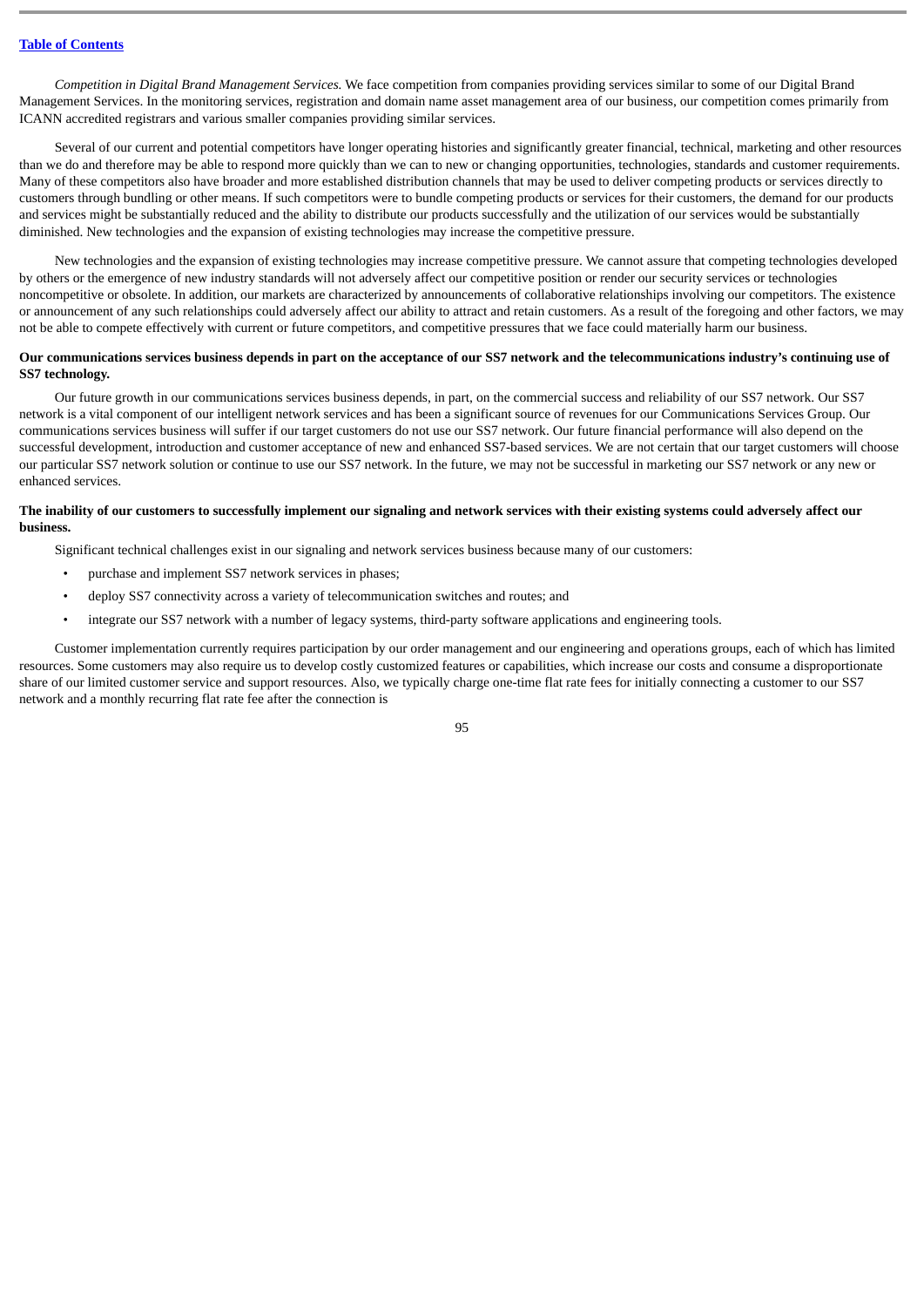established. If new or existing customers have difficulty deploying our products or require significant amounts of our engineering service support, we may experience reduced operating margins. Our customers' ability to deploy our network services to their own customers and integrate them successfully within their systems depends on our customers' capabilities and the complexity involved. Difficulty in deploying those services could reduce our operating margins due to increased customer support and could cause potential delays in recognizing revenues until the services are implemented.

### **Our failure to achieve or sustain market acceptance of our communications services at desired pricing levels and industry consolidation could adversely impact our revenues and cash flow.**

The telecommunications industry is characterized by significant price competition. Competition and industry consolidation in our communications services could result in significant pricing pressure and an erosion in our market share. Pricing pressure from competition could cause large reductions in the selling price of our services. For example, our competitors may provide customers with reduced communications costs for Internet access or private network services, reducing the overall cost of services and significantly increasing pricing pressures on us. We would need to offset the effects of any price reductions by increasing the number of our customers, generating higher revenues from enhanced services or reducing our costs, and we may not be able to do so successfully. We believe that the business of providing network connectivity and related network services will see increased consolidation in the future. Consolidation could decrease selling prices and increase competition in these industries, which could erode our market share, revenues and operating margins in our Communications Services Group. Consolidation in the telecommunications industry has led to the merging of many companies, including AT&T Wireless, MCI, Nextel and Price Communications, customers of our Communications Services Group. Our business could be harmed if these mergers result in the loss of customers by our Communications Services Group. Furthermore, customers may choose to deploy internally developed communications technologies and services thereby reducing the demand for technologies and services we offer which could harm our business.

### **Our content services business depends on agreements with many different third parties, including wireless carriers, and content providers. If these agreements are terminated or not renewed, or are amended to require us to change the way our content services are offered to customers, our business could be harmed.**

Our content services business depends on our ability to enter into and maintain agreements with many different third parties including wireless carriers and other mobile phone service providers, upon which this business is highly dependent for billing its customers.

These agreements are typically for a short term, or are otherwise terminable upon short notice, and in the case of agreements with carriers, other mobile phone service providers and content developers, are non-exclusive. If these third parties reduce their commitment to us, terminate their agreements with us or enter into similar agreements with our competitors, our content services business could be materially harmed.

### **Our business depends on the continued growth of the Internet and adoption and continued use of IP networks.**

Our future success depends, in part, on continued growth in the use of the Internet and IP networks. If the use of, and interest in, the Internet and IP networks does not grow, our business would be harmed. To date, many businesses and consumers have been deterred from utilizing the Internet and IP networks for a number of reasons, including, but not limited to:

- potentially inadequate development of network infrastructure;
	- security concerns, particularly for online commerce, including the potential for merchant or user impersonation and fraud or theft of stored data and information communicated over IP networks;
	- privacy concerns, including the potential for third parties to obtain personally identifiable information about users or to disclose or sell data without notice to or the consent of such users;

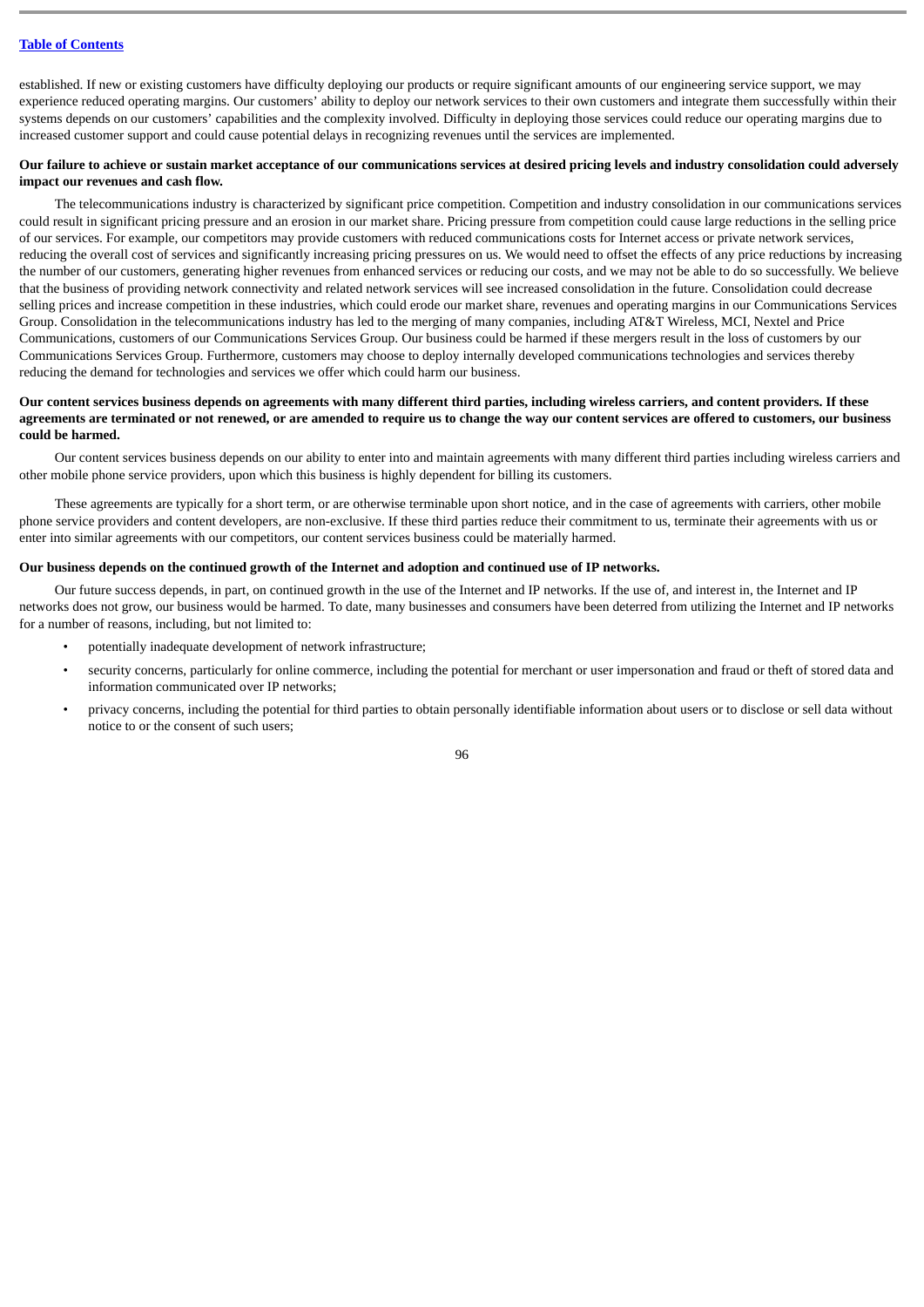- other security concerns such as attacks on popular Web sites by "hackers";
- inconsistent quality of service;
- inability to integrate business applications on IP networks;
- the need to operate with multiple and frequently incompatible products;
- limited bandwidth access; and
- government regulation.

The widespread acceptance of the Internet and IP networks will require a broad acceptance of new methods of conducting business and exchanging information. Organizations that already have invested substantial resources in other methods of conducting business may be reluctant to adopt new methods. Also, individuals with established patterns of purchasing goods and services and effecting payments may be reluctant to change.

A number of states, as well as the U.S. Congress, have been considering various initiatives that could permit sales and use taxes on Internet sales. If any of these initiatives are adopted, it could substantially impair the growth of electronic commerce and therefore hinder the growth in the use of the Internet and IP networks, which could harm our business.

### **Many of our target markets are evolving, and if these markets fail to develop or if our products and services are not widely accepted in these markets, our business could suffer.**

We target our security services at the market for trusted and secure electronic commerce and communications over IP and other networks. Our Information Services business unit is developing managed services designed to work with the EPCglobal Network and radio frequency identification ("RFID"), technology, point-of-sale data services and real-time publisher services. These are rapidly evolving markets that may not continue to grow. Even if these markets grow, our services may not be widely accepted. Accordingly, the demand for our services is very uncertain. The factors that may affect market acceptance of our services include the following:

- market acceptance of products and services based upon technologies other than those we use;
- public perception of the security of our technologies and of IP and other networks;
- the introduction and consumer acceptance of new generations of mobile handsets;
- demand for supply chain information services, including acceptance of RFID technology, the EPCglobal Network and point-of-sale data services;
- the ability of the Internet infrastructure to accommodate increased levels of usage; and
- government regulations affecting electronic commerce and communications over IP networks.

If the market for electronic commerce and communications over IP and other networks does not grow or these services are not widely accepted in the market, our business would be materially harmed.

### **Governmental regulation and the application of existing laws may slow business growth, increase our costs of doing business and create potential liability.**

The growth and development of the Internet has led to new laws and regulations, as well as the application of existing laws to the Internet and wireless communications. Application of these laws can be unclear. The costs of complying or failure to comply with these laws and regulations could limit our ability to operate in our markets, expose us to compliance costs and substantial liability and result in costly and time-consuming litigation.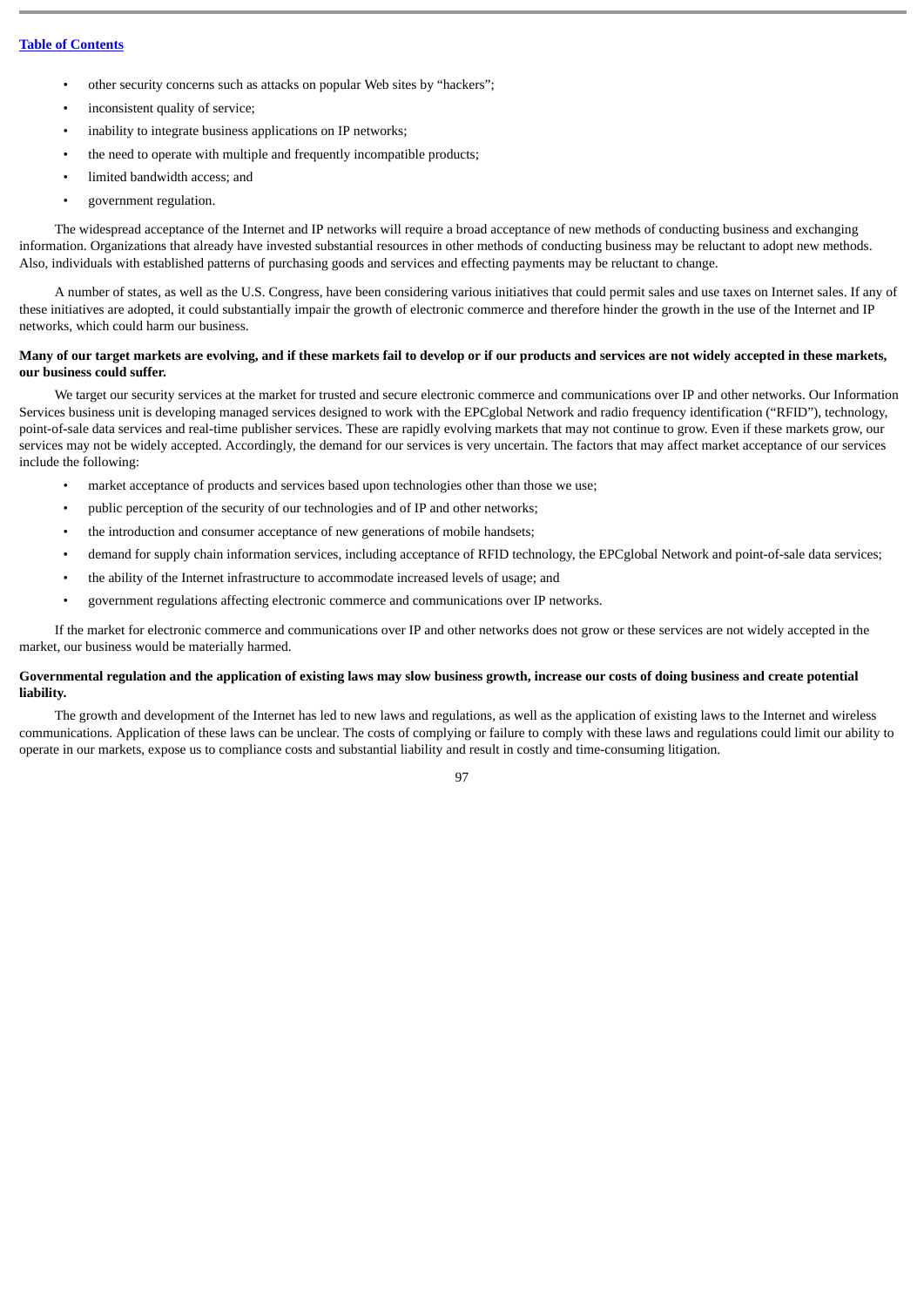Foreign, federal or state laws could have an adverse impact on our business. For example, recent laws include those designed to restrict the on-line distribution of certain materials deemed harmful to children and impose additional restrictions or obligations for on-line services when dealing with minors. Such legislation may impose significant additional costs on our business or subject us to additional liabilities.

Due to the nature of the Internet, it is possible that the governments of other states and foreign countries might attempt to regulate Internet transmissions or prosecute us for violations of their laws. We might unintentionally violate such laws, such laws may be modified and new laws may be enacted in the future. Any such developments could increase the costs of regulatory compliance for us, force us to change our business practices or otherwise materially harm our business.

#### **Our inability to react to changes in our industry and successfully introduce new products and services could harm our business.**

The emerging nature of the Internet, other communication networks, content, digital certificate, and domain name registration markets, and their rapid evolution, require us continually to improve the performance, features and reliability of our services, particularly in response to competitive offerings. In particular, the market for entertainment and information is characterized by changing technology, developing industry standards, changing customer preferences and trends (which also vary from country to country), and the constant introduction of new products and services. In order to remain competitive, we must continually improve our access technology and software, support the latest transmission technologies, and adapt our products and services to changing market conditions and customer preferences. When entertainment products are placed on the market, it is difficult to predict whether they will become popular.

The communications network services industry is also characterized by rapid technological change and frequent new product and service announcements. Significant technological changes could make our technologies obsolete and other changes in our markets could result in some of our other products and services losing market share. Accordingly, we must continually improve the responsiveness, reliability and features of our services and develop new features, services and applications to meet changing customer needs in our target markets. For example, we sell our SS7 network services primarily to traditional telecommunications companies that rely on traditional voice networks. Many emerging companies are providing convergent Internet protocol-based network services. Our future success could also depend upon our ability to provide products and services to these Internet protocol-based telephony providers, particularly if IP-based telephony becomes widely accepted. We cannot assure that we will be able to adapt to these challenges or respond successfully or in a cost-effective way to adequately meet them. Our failure to do so would adversely affect our ability to compete and retain customers or market share.

#### **New products and services developed or introduced by us may not result in any significant revenues.**

We must commit significant resources to develop new products and services before knowing whether our investments will result in products and services the market will accept. The success of new products and services depends on several factors, including proper new definition and timely completion, introduction and market acceptance. For example, our selection in January 2004 by EPCglobal, a not-for-profit standards organization, to operate the Object Naming Service as the root directory for the EPCglobal Network, may not increase our revenues in the foreseeable future. There can be no assurance that we will successfully identify new product and service opportunities, develop and bring new products and services to market in a timely manner, or achieve market acceptance of our products and services, or that products, services and technologies developed by others will not render our products, services or technologies obsolete or noncompetitive. Our inability to successfully market new products and services may harm our business.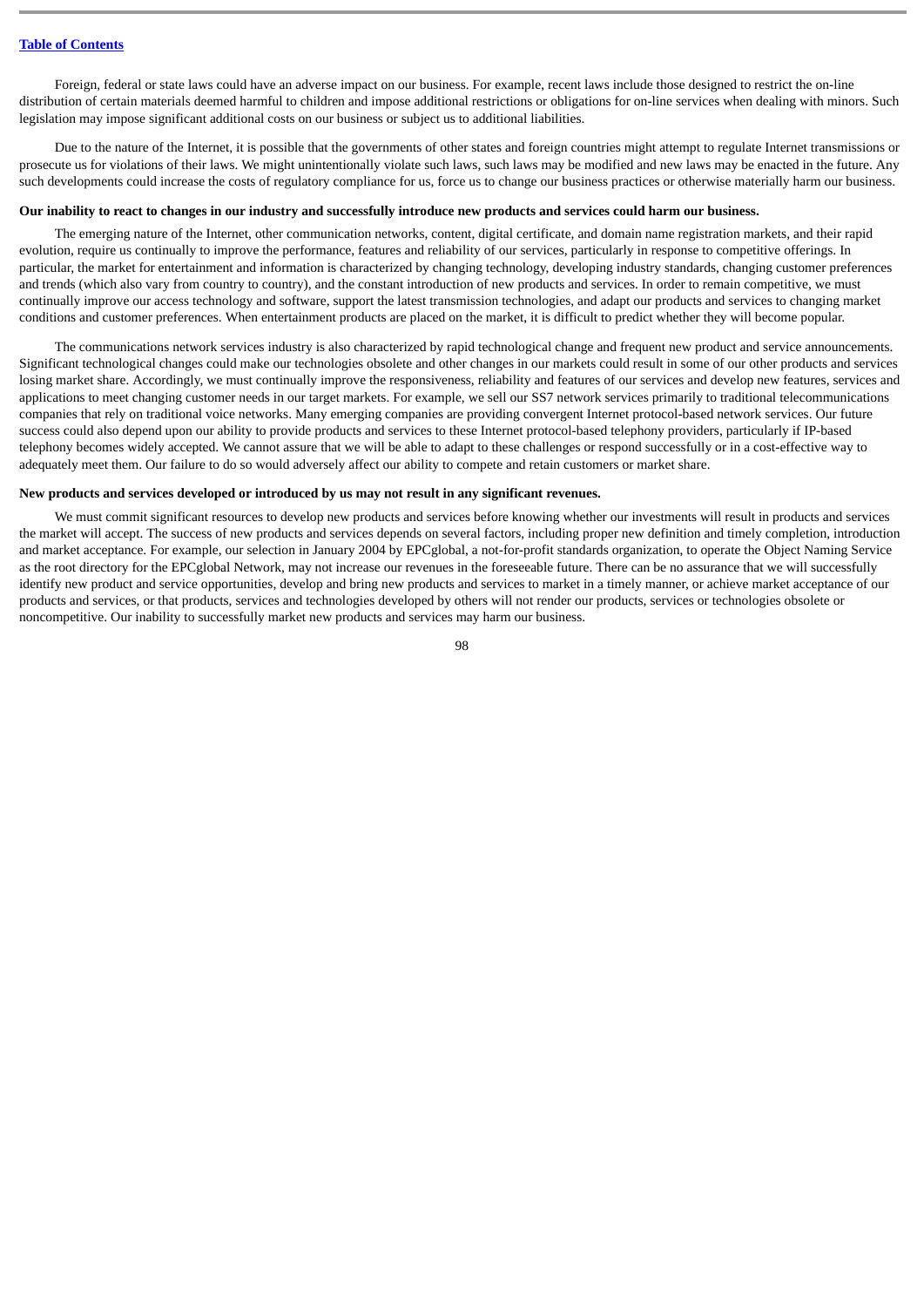### **Issues arising from our agreements with ICANN and the Department of Commerce could harm our registry business.**

The U.S. Department of Commerce ("DOC") has adopted a plan for the phased transition of the DOC's responsibilities for the domain name system to the Internet Corporation for Assigned Names and Numbers ("ICANN"). As part of this transition, as the exclusive registry of domain names within the .*com* and .*net* generic top-level domains ("gTLDs"), we have entered into agreements with ICANN and with the DOC.

We face risks from the transition of the DOC's responsibilities for the domain name system to ICANN, including the following:

- ICANN could adopt or promote policies, procedures or programs that are unfavorable to us as the registry operator of the .*com* and .*net* gTLDs or that are inconsistent with our current or future plans;
- the DOC or ICANN could terminate our agreements to be the registry for the *.com* or *.net* gTLDs under the circumstances described elsewhere in this report;
- if the .*com* and .*net* Registry Agreements are terminated, it could have a material adverse impact on our business;
- the DOC's or ICANN's interpretation of provisions of our agreements with either of them could differ from ours;
- the DOC could revoke its recognition of ICANN, as a result of which the DOC could take the place of ICANN for purposes of our agreements with ICANN, and could take actions that are harmful to us;
- the U.S. Government could refuse to transfer certain responsibilities for domain name system administration to ICANN due to security, stability or other reasons, resulting in fragmentation or other instability in domain name system administration; and
- our registry business could face legal or other challenges resulting from our activities or the activities of registrars.

### **Challenges to ongoing privatization of Internet administration could harm our domain name registry business.**

Risks we face from challenges by third parties, including governmental authorities in the United States and other countries, to our role in the ongoing privatization of the Internet include:

- legal, regulatory or other challenges could be brought, including challenges to the agreements governing our relationship with the DOC or ICANN, or to the legal authority underlying the roles and actions of the DOC, ICANN or us;
- the U.S. Congress could take action that is unfavorable to us;
- ICANN could fail to maintain its role, potentially resulting in instability in domain name system administration; and
- some governments and governmental authorities outside the U.S. have in the past disagreed with, and may in the future disagree with, the actions, policies or programs of ICANN, the U.S. Government and us relating to the domain name system. These foreign governments or governmental authorities may take actions or adopt policies or programs that are harmful to our business.

As a result of these and other risks, it may be difficult for us to introduce new services in our domain name registry business and we could also be subject to additional restrictions on how this business is conducted.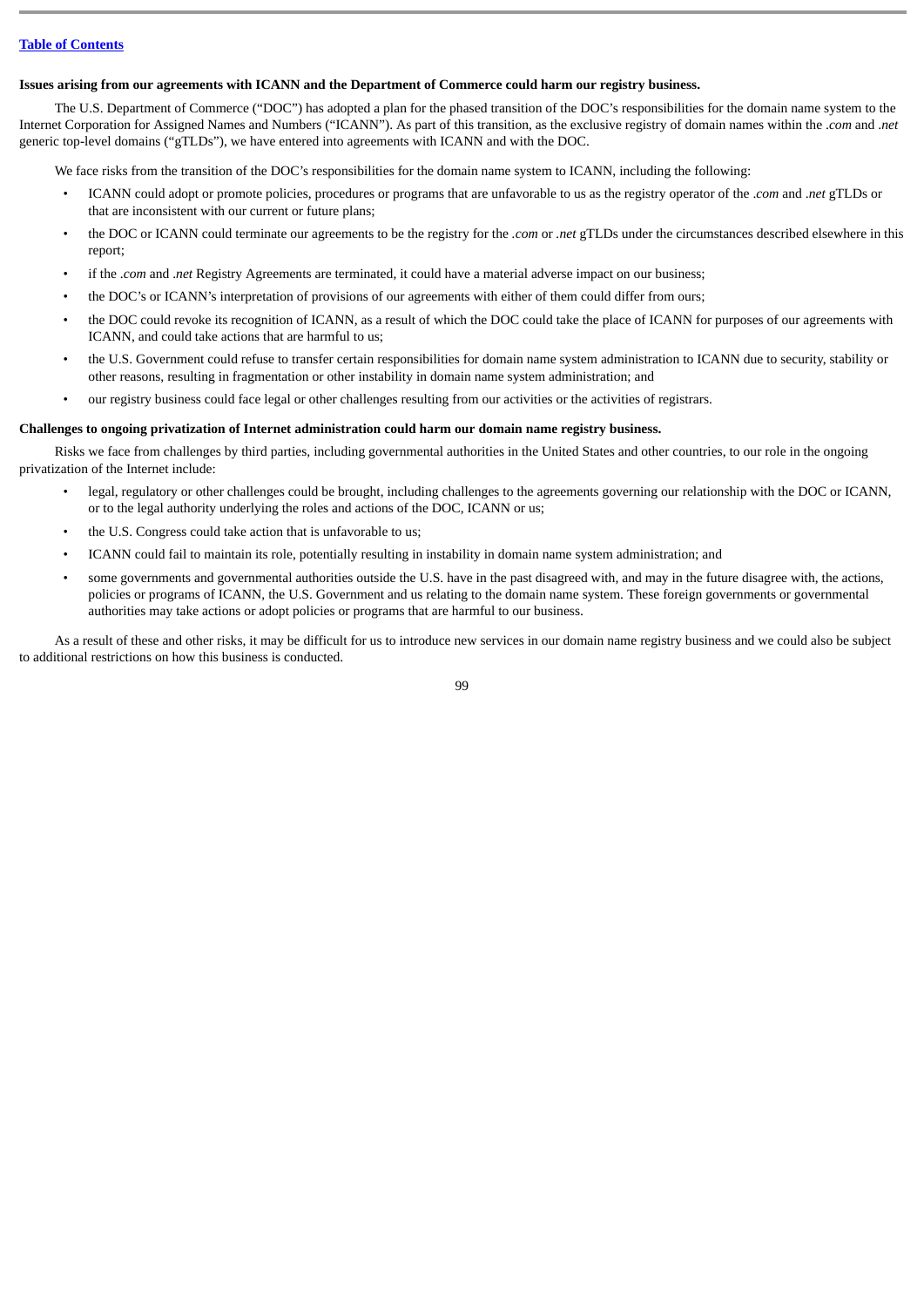#### **If we encounter system interruptions, we could be exposed to liability and our reputation and business could suffer.**

We depend on the uninterrupted operation of our various systems, secure data centers and other computer and communication networks. Our systems and operations are vulnerable to damage or interruption from:

- power loss, transmission cable cuts and other telecommunications failures;
- damage or interruption caused by fire, earthquake, and other natural disasters;
- computer viruses or software defects; and
- physical or electronic break-ins, sabotage, intentional acts of vandalism, terrorist attacks and other events beyond our control.

Most of our systems are located at, and most of our customer information is stored in, our facilities in Mountain View, California and Kawasaki, Japan, both of which are susceptible to earthquakes, Providence, Rhode Island; Dulles, Virginia; Lacey, Washington; Overland Park, Kansas, Melbourne, Australia and Berlin, Hamburg and Verl, Germany. Any damage or failure that causes interruptions in any of these facilities or our other computer and communications systems could materially harm our business. Although we carry insurance for property damage and business interruption, we do not carry insurance or financial reserves for interruptions or potential losses arising from earthquakes or terrorism.

In addition, our ability to issue digital certificates, our domain name registry services and other of our services depend on the efficient operation of the Internet connections from customers to our secure data centers and from our customers to the shared registration system. These connections depend upon the efficient operation of Internet service providers and Internet backbone service providers, all of which have had periodic operational problems or experienced outages in the past.

A failure in the operation of our domain name zone servers, the domain name root servers, or other events could result in the deletion of one or more domain names from the Internet for a period of time. A failure in the operation of our shared registration system could result in the inability of one or more other registrars to register and maintain domain names for a period of time. A failure in the operation or update of the master database that we maintain could result in the deletion of one or more top-level domains from the Internet and the discontinuation of second-level domain names in those top-level domains for a period of time. Any of these problems or outages could decrease customer satisfaction, which could harm our business.

### **If we experience security breaches, we could be exposed to liability and our reputation and business could suffer.**

We retain certain confidential customer information in our secure data centers and various registration systems. It is critical to our business strategy that our facilities and infrastructure remain secure and are perceived by the marketplace to be secure. Our domain name registry operations also depend on our ability to maintain our computer and telecommunications equipment in effective working order and to reasonably protect our systems against interruption, and potentially depend on protection by other registrars in the shared registration system. The root zone servers and top-level domain name zone servers that we operate are critical hardware to our registry services operations. Therefore, we may have to expend significant time and money to maintain or increase the security of our facilities and infrastructure.

Despite our security measures, our infrastructure may be vulnerable to physical break-ins, computer viruses, and attacks by hackers or similar disruptive problems. It is possible that we may have to expend additional financial and other resources to address such problems. Any physical or electronic break-in or other security breach or compromise of the information stored at our secure data centers and domain name registration systems may jeopardize the security of information stored on our premises or in the computer systems and networks of our customers. In such an event, we could face significant liability and customers could be reluctant to use our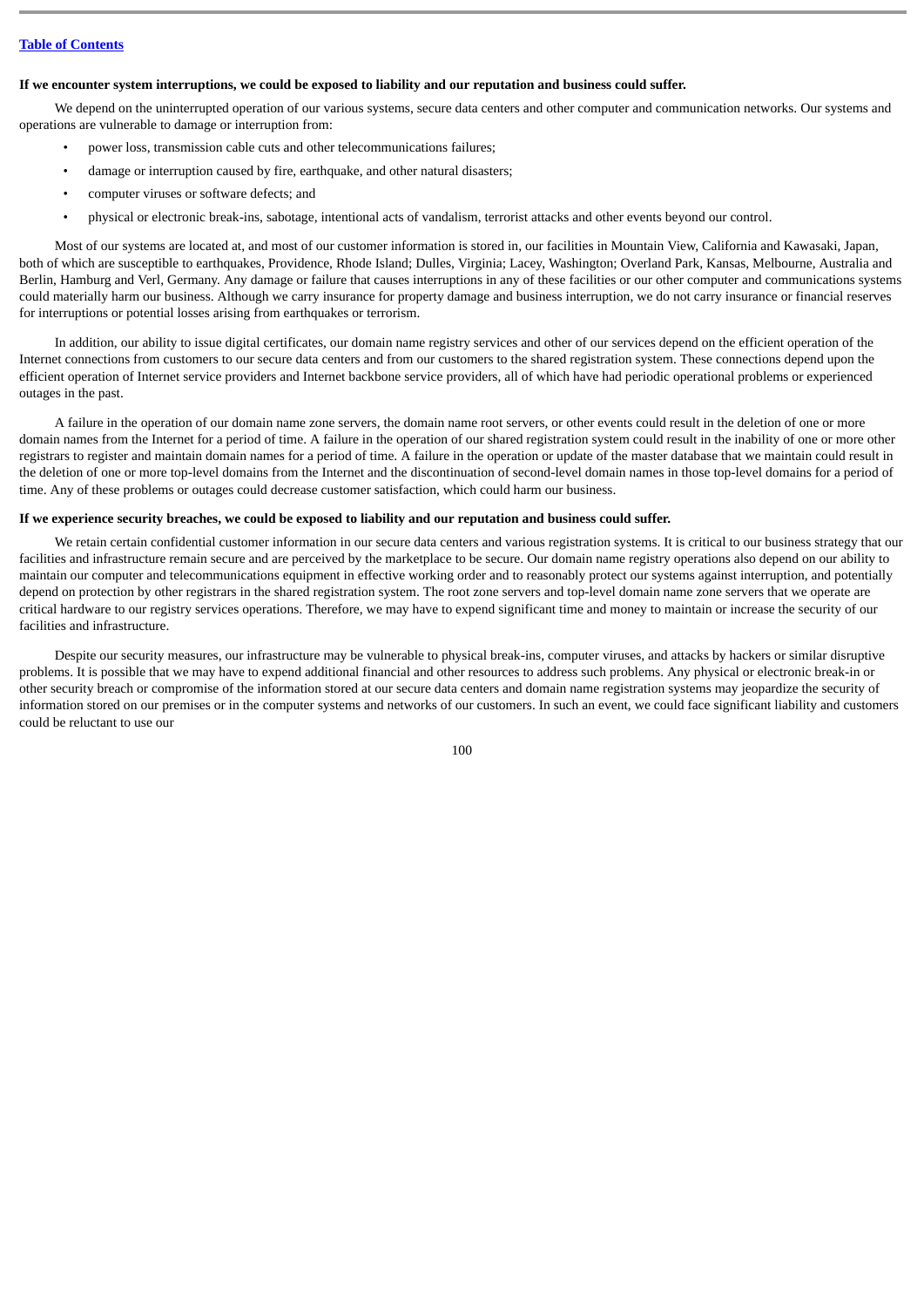services. Such an occurrence could also result in adverse publicity and therefore, adversely affect the market's perception of the security of electronic commerce and communications over IP networks as well as of the security or reliability of our services.

### **The reliance of our network connectivity and interoperability services and content services on third-party communications infrastructure, hardware and software exposes us to a variety of risks we cannot control.**

The success of our network connectivity and interoperability services and content services depends on our network infrastructure, including the capacity leased from telecommunications suppliers. In particular, we rely on AT&T, MCI, Sprint and other telecommunications providers for leased long-haul and local loop transmission capacity. These companies provide the dedicated links that connect our network components to each other and to our customers. Our business also depends upon the capacity, reliability and security of the infrastructure owned by third parties that is used to connect telephone calls. Specifically, we currently lease capacity from regional providers on four of the fourteen mated pairs of SS7 signal transfer points that comprise our network.

We have no control over the operation, quality or maintenance of a significant portion of that infrastructure or whether or not those third parties will upgrade or improve their equipment. We depend on these companies to maintain the operational integrity of our connections. If one or more of these companies is unable or unwilling to supply or expand its levels of service to us in the future, our operations could be severely interrupted. In addition, rapid changes in the telecommunications industry have led to the merging of many companies. These mergers may cause the availability, pricing and quality of the services we use to vary and could cause the length of time it takes to deliver the services that we use to increase significantly.

Our signaling and SS7 services rely on links, equipment and software provided to us from our vendors, the most important of which are gateway equipment and software from Tekelec and Agilent Technologies, Inc. We cannot assure you that we will be able to continue to purchase equipment from these vendors on acceptable terms, if at all. If we are unable to maintain current purchasing terms or ensure product availability with these vendors, we may lose customers and experience an increase in costs in seeking alternative suppliers of products and services.

### **Capacity limits on our technology and network hardware and software may be difficult to project and we may not be able to expand and upgrade our systems to meet increased use.**

If traffic from our telecommunication and content customers through our network increases, we will need to expand and upgrade our technology and network hardware and software. We may not be able to expand and upgrade, in a timely manner, our systems and network hardware and software capabilities to accommodate increased traffic on our network. If we do not appropriately expand and upgrade our systems and network hardware and software, we may lose customers and revenues.

#### **We rely on third parties who maintain and control root zone servers and route Internet communications.**

We currently administer and operate only two of the thirteen root zone servers. The others are administered and operated by independent operators on a volunteer basis. Because of the importance to the functioning of the Internet of these root zone servers, our registry services business could be harmed if these volunteer operators fail to maintain these servers properly or abandon these servers, which would place additional capacity demands on the two root zone servers we operate.

Further, our registry services business could be harmed if any of these volunteer operators fail to include or provide accessibility to the data that it maintains in the root zone servers that it controls. In the event and to the extent that ICANN is authorized to set policy with regard to an authoritative root server system, as provided in our registry agreement with ICANN, it is required to ensure that the authoritative root will point to the top-level domain zone servers designated by us. If ICANN does not do this, our business could be harmed.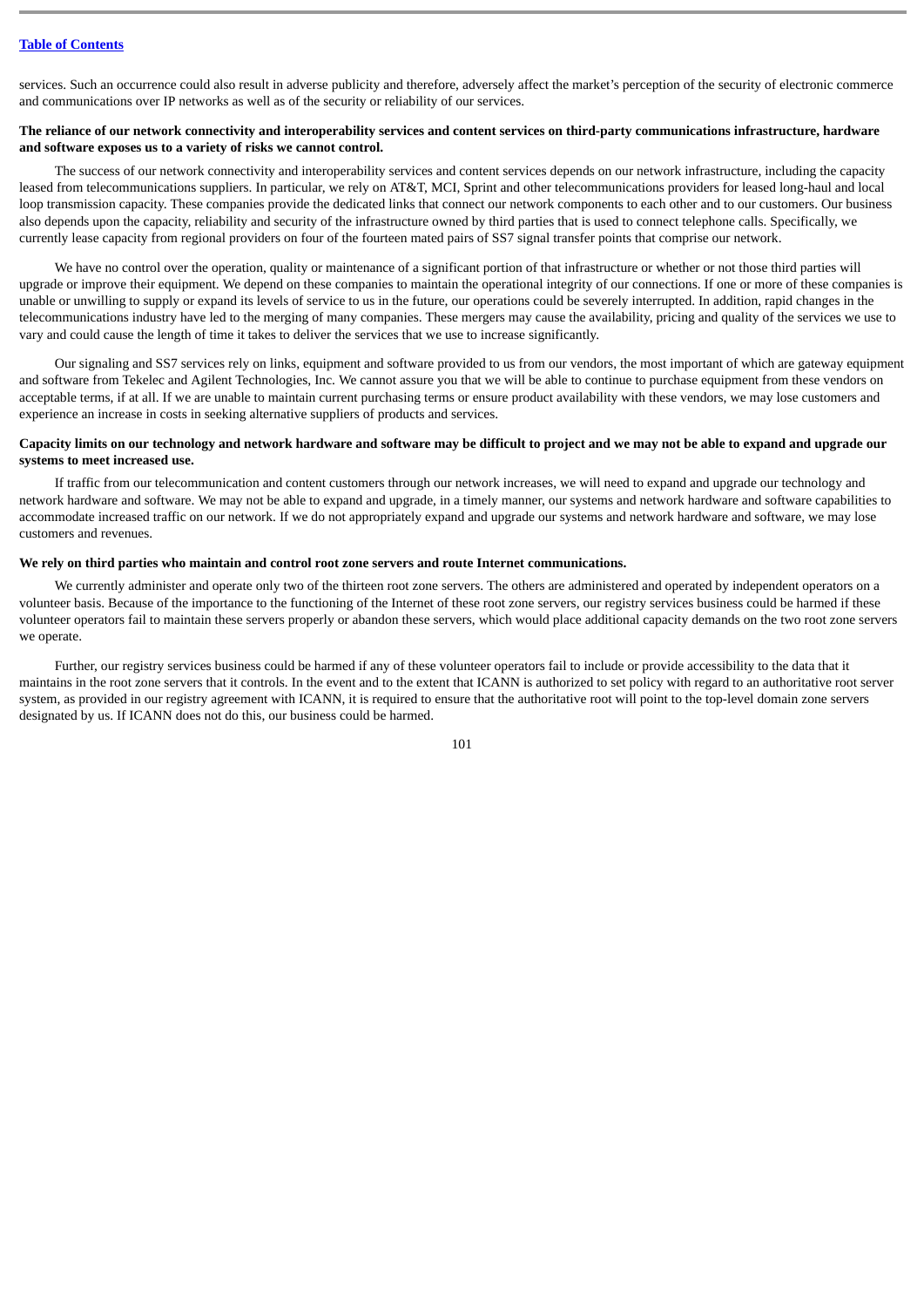### **Undetected or unknown defects in our services could harm our business and future operating results.**

Services as complex as those we offer or develop frequently contain undetected defects or errors. Despite testing, defects or errors may occur in our existing or new services, which could result in loss of or delay in revenues, loss of market share, failure to achieve market acceptance, diversion of development resources, injury to our reputation, tort or warranty claims, increased insurance costs or increased service and warranty costs, any of which could harm our business. The performance of our services could have unforeseen or unknown adverse effects on the networks over which they are delivered as well as on thirdparty applications and services that utilize our services, which could result in legal claims against us, harming our business. Furthermore, we often provide implementation, customization, consulting and other technical services in connection with the implementation and ongoing maintenance of our services, which typically involves working with sophisticated software, computing and communications systems. Our failure or inability to meet customer expectations in a timely manner could also result in loss of or delay in revenues, loss of market share, failure to achieve market acceptance, injury to our reputation and increased costs.

### **Services offered by our Internet Services Group rely on public key cryptography technology that may compromise our system's security.**

Services offered by our Internet Services Group depend on public key cryptography technology. With public key cryptography technology, a user is given a public key and a private key, both of which are required to perform encryption and decryption operations. The security afforded by this technology depends on the integrity of a user's private key and that it is not lost, stolen or otherwise compromised. The integrity of private keys also depends in part on the application of specific mathematical principles known as "factoring." This integrity is predicated on the assumption that the factoring of large numbers into their prime number components is difficult. Should an easy factoring method be developed, the security of encryption products utilizing public key cryptography technology would be reduced or eliminated. Furthermore, any significant advance in techniques for attacking cryptographic systems could also render some or all of our existing PKI services obsolete or unmarketable. If improved techniques for attacking cryptographic systems were ever developed, we would likely have to reissue digital certificates to some or all of our customers, which could damage our reputation and brand or otherwise harm our business. In the past there have been public announcements of the successful attack upon cryptographic keys of certain kinds and lengths and of the potential misappropriation of private keys and other activation data. This type of publicity could also hurt the public perception as to the safety of the public key cryptography technology included in our digital certificates. This negative public perception could harm our business.

#### **Some of our security services have lengthy sales and implementation cycles.**

We market many of our security services directly to large companies and government agencies and we market our communications services to large telecommunication carriers. The sale and implementation of our services to these entities typically involves a lengthy education process and a significant technical evaluation and commitment of capital and other resources. This process is also subject to the risk of delays associated with customers' internal budgeting and other procedures for approving large capital expenditures, deploying new technologies within their networks and testing and accepting new technologies that affect key operations. As a result, the sales and implementation cycles associated with certain of our services can be lengthy, potentially lasting from three to nine months. Our quarterly and annual operating results could be materially harmed if orders forecasted for a specific customer for a particular quarter are not realized.

### **Failure of VeriSign Affiliates to follow our security and trust practices or to maintain the privacy or security of confidential customer information could have an adverse impact on our revenues and business.**

We have licensed to VeriSign Affiliates our Processing Center platform, which is designed to replicate our own secure data centers and allows the VeriSign Affiliate to offer back-end processing of PKI services for enterprises. The VeriSign Processing Center platform provides a VeriSign Affiliate with the knowledge and technology to offer PKI services similar to those offered by us. It is critical to our business strategy that the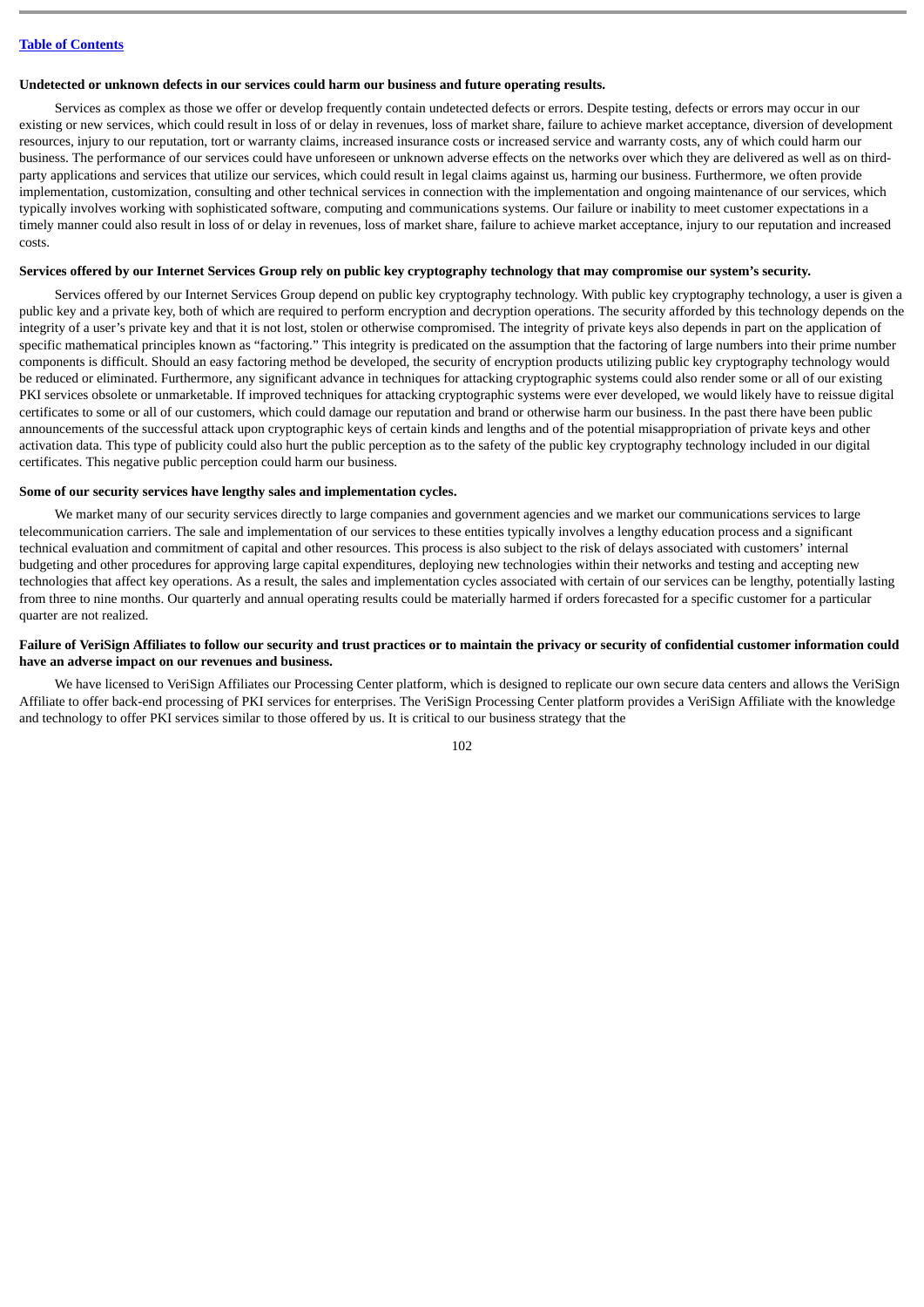facilities and infrastructure used in issuing and marketing digital certificates remain secure and we are perceived by the marketplace to be secure. Although we provide the VeriSign Affiliate with training in security and trust practices, network management and customer service and support, these practices are performed by the affiliate and are outside of our control. Any failure of a VeriSign Affiliate to maintain the privacy or security of confidential customer information could result in negative publicity and therefore, adversely affect the market's perception of the security of our services as well as the security of electronic commerce and communication over IP networks generally.

#### **We rely on our intellectual property, and any failure by us to protect, or any misappropriation of, our intellectual property could harm our business.**

Our success depends on our internally developed technologies, patents and other intellectual property. Despite our precautions, it may be possible for a third party to copy or otherwise obtain and use our trade secrets or other forms of our intellectual property without authorization. Furthermore, the laws of foreign countries may not protect our proprietary rights in those countries to the same extent U.S. law protects these rights in the United States. In addition, it is possible that others may independently develop substantially equivalent intellectual property. If we do not effectively protect our intellectual property, our business could suffer. In the future, we may have to resort to litigation to enforce our intellectual property rights, to protect our trade secrets or to determine the validity and scope of the proprietary rights of others. This type of litigation, regardless of its outcome, could result in substantial costs and diversion of management and technical resources.

We also license third-party technology that is used in our products and services to perform key functions. These third-party technology licenses may not continue to be available to us on commercially reasonable terms or at all. Our business could suffer if we lost the rights to use these technologies. A third-party could claim that the licensed software infringes a patent or other proprietary right. Litigation between the licensor and a third-party or between us and a thirdparty could lead to royalty obligations for which we are not indemnified or for which indemnification is insufficient, or we may not be able to obtain any additional license on commercially reasonable terms or at all. The loss of, or our inability to obtain or maintain, any of these technology licenses could delay the introduction of our Internet infrastructure services until equivalent technology, if available, is identified, licensed and integrated. This could harm our business.

### **We could become subject to claims of infringement of intellectual property of others, which could be costly to defend and which could harm our business.**

Claims relating to infringement of intellectual property of others or other similar claims have been made against us in the past and could be made against us in the future. In addition, we use news content, as part of our real-time publisher service. It is possible that we could become subject to additional claims for infringement of the intellectual property of third parties. Any claims, with or without merit, could be time-consuming, result in costly litigation and diversion of technical and management personnel, cause delays or require us to develop non-infringing technology or enter into royalty or licensing agreements. Royalty or licensing agreements, if required, may not be available on acceptable terms or at all. If a successful claim of infringement were made against us, we could be required to pay damages or have portions of our business enjoined. If we could not develop non-infringing technology or license the infringed or similar technology on a timely and cost-effective basis, our business could be harmed.

In addition, legal standards relating to the validity, enforceability, and scope of protection of intellectual property rights in Internet-related businesses are uncertain and still evolving. Because of the growth of the Internet and Internet-related businesses, patent applications are continuously and simultaneously being filed in connection with Internet related technology. There are a significant number of U.S. and foreign patents and patent applications in our areas of interest, and we believe that there has been, and is likely to continue to be, significant litigation in the industry regarding patent and other intellectual property rights.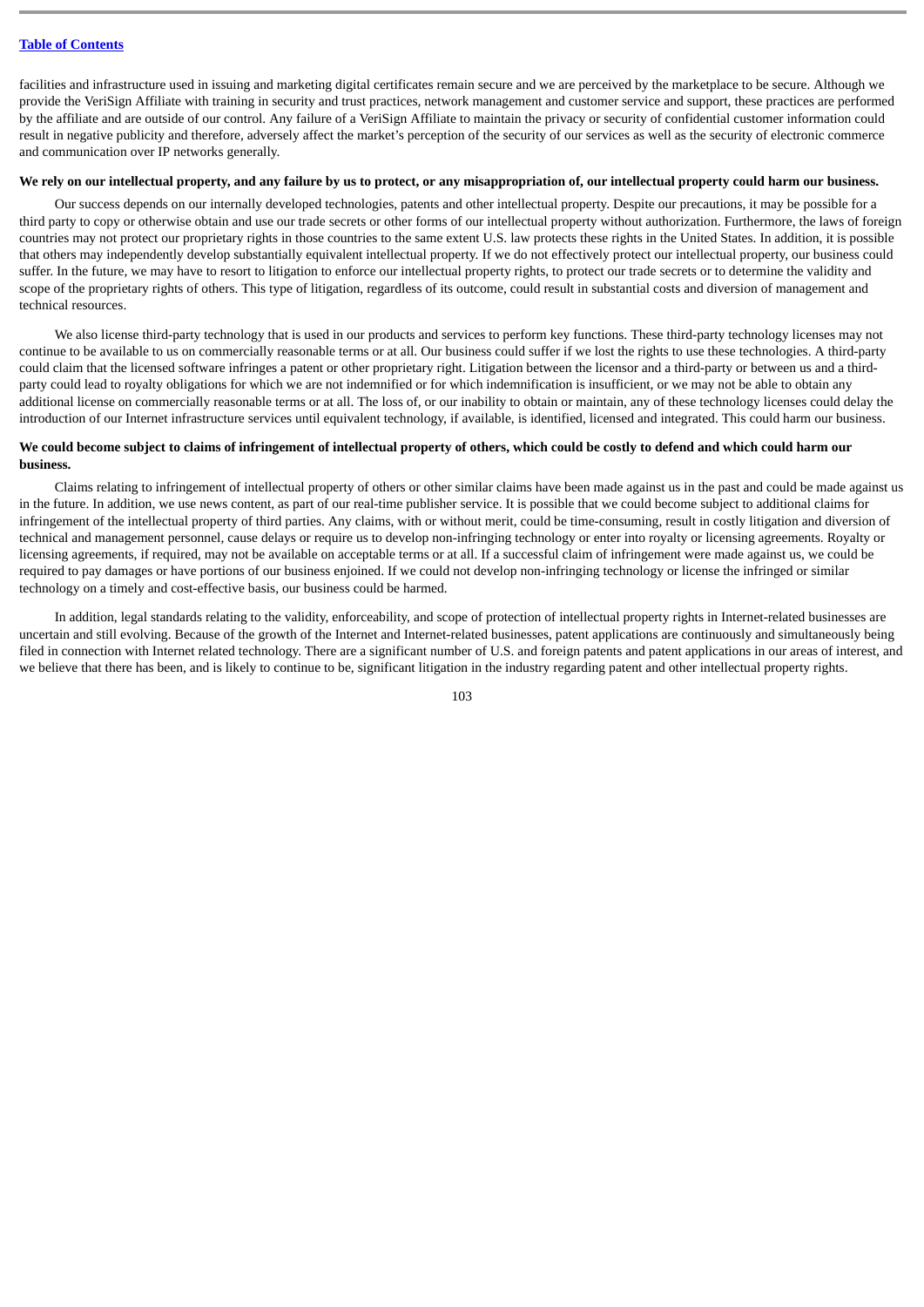#### **We must establish and maintain strategic and other relationships.**

One of our significant business strategies has been to enter into strategic or other similar collaborative relationships in order to reach a larger customer base than we could reach through our direct sales and marketing efforts. We may need to enter into additional relationships to execute our business plan. We may not be able to enter into additional, or maintain our existing, strategic relationships on commercially reasonable terms. If we fail to enter into additional relationships, we would have to devote substantially more resources to the distribution, sale and marketing of our security services and communications services than we would otherwise.

Our success in obtaining results from these relationships will depend both on the ultimate success of the other parties to these relationships and on the ability of these parties to market our services successfully.

Furthermore, our ability to achieve future growth will also depend on our ability to continue to establish direct seller channels and to develop multiple distribution channels. Failure of one or more of our strategic relationships to result in the development and maintenance of a market for our services could harm our business. If we are unable to maintain our relationships or to enter into additional relationships, this could harm our business.

### **We depend on key personnel to manage our business effectively and may not be successful in attracting and retaining such personnel.**

We depend on the performance of our senior management team and other key employees. Our success also depends on our ability to attract, integrate, train, retain and motivate these individuals and additional highly skilled technical and sales and marketing personnel, both in the U.S. and abroad. In addition, our stringent hiring practices for some of our key personnel, which consist of background checks into prospective employees' criminal and financial histories, further limit the number of qualified persons for these positions.

We have no employment agreements with any of our key executives that prevent them from leaving VeriSign at any time. In addition, we do not maintain key person life insurance for any of our officers or key employees. The loss of the services of any of our senior management team or other key employees or failure to attract, integrate, train, retain and motivate additional key employees could harm our business.

#### **Compliance with rules and regulations concerning corporate governance is costly and could harm our business.**

The Sarbanes-Oxley Act mandates, among other things, that companies adopt new corporate governance measures and imposes comprehensive reporting and disclosure requirements, sets stricter independence and financial expertise standards for audit committee members and imposes increased civil and criminal penalties for companies, their chief executive officers and chief financial officers and directors for securities law violations. For example, Section 404 of the Sarbanes-Oxley Act requires companies to do a comprehensive and costly evaluation of their internal controls. In addition, the NASDAQ Stock Market has adopted additional comprehensive rules and regulations relating to corporate governance. These laws, rules and regulations have increased the scope, complexity and cost of our corporate governance, reporting and disclosure practices, and our compliance efforts have required significant management attention. It has become more difficult and more expensive for us to obtain director and officer liability insurance, and we have been required to accept reduced coverage and incur substantially higher costs to obtain the reduced level of coverage. Further, our board members, chief executive officer and chief financial officer could face an increased risk of personal liability in connection with the performance of their duties. As a result, we may have difficulty attracting and retaining qualified board members and executive officers, which could harm our business.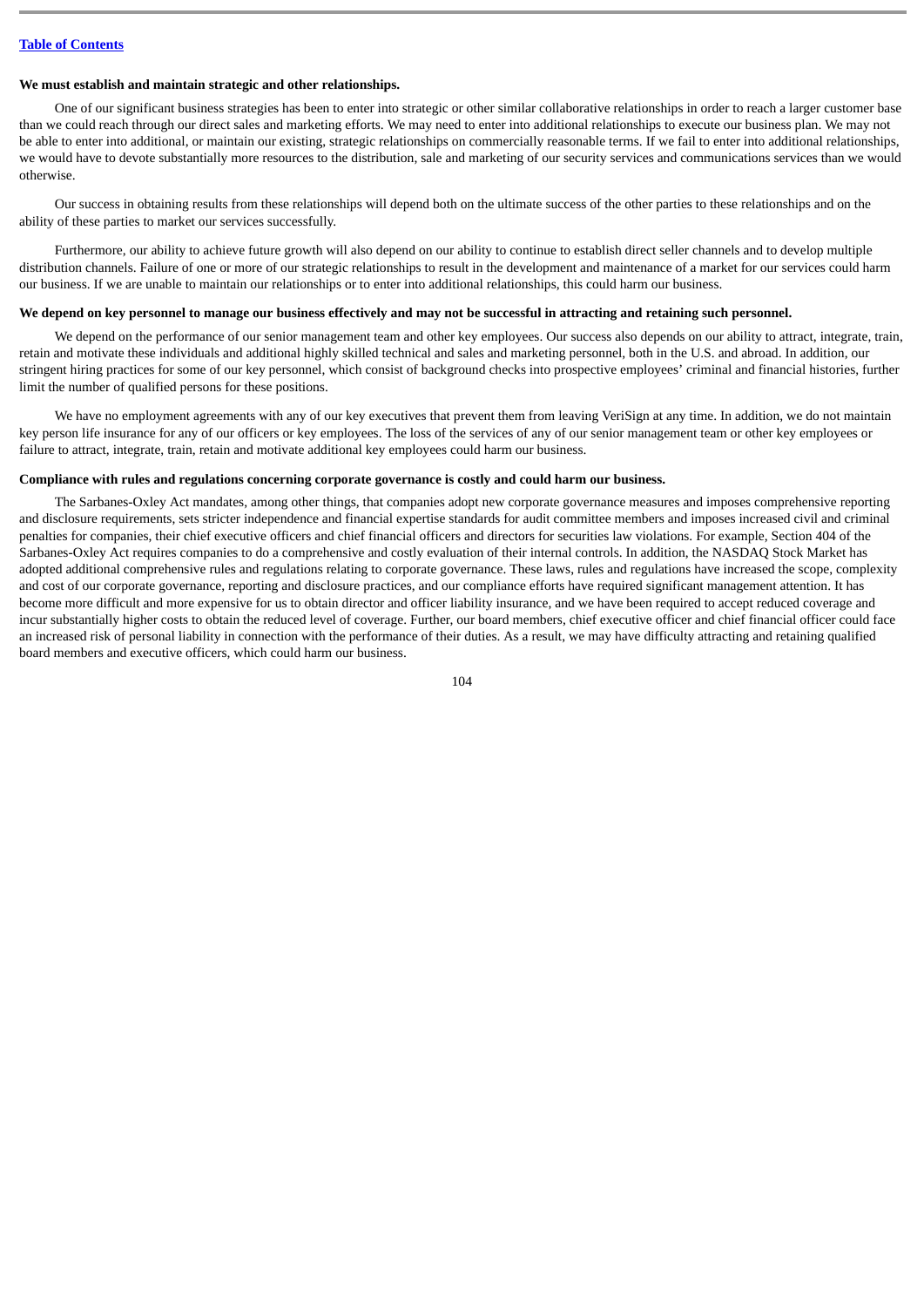#### **We have anti-takeover protections that may delay or prevent a change in control that could benefit our stockholders.**

Our amended and restated certificate of incorporation and bylaws contain provisions that could make it more difficult for a third-party to acquire us without the consent of our board of directors. These provisions include:

- our stockholders may take action only at a meeting and not by written consent;
- our board must be given advance notice regarding stockholder-sponsored proposals for consideration at annual meetings and for stockholder nominations for the election of directors;
- we currently have a classified board of directors, with the board being currently divided into three classes that serve staggered three-year terms, although we intend to declassify our board commencing in connection with our 2007 Annual Meeting of Stockholders;
- vacancies on our board may be filled until the next annual meeting of stockholders only by majority vote of the directors then in office; and
- special meetings of our stockholders may be called only by the chairman of the board, the president or the board, and not by our stockholders.

VeriSign has also adopted a stockholder rights plan that may discourage, delay or prevent a change of control and make any future unsolicited acquisition attempt more difficult. Under the rights plan:

- The rights will become exercisable only upon the occurrence of certain events specified in the plan, including the acquisition of 20% of VeriSign's outstanding common stock by a person or group.
- Each right entitles the holder, other than an "acquiring person," to acquire shares of VeriSign's common stock at a 50% discount to the thenprevailing market price.
- VeriSign's Board of Directors may redeem outstanding rights at any time prior to a person becoming an "acquiring person," at a price of \$0.001 per right. Prior to such time, the terms of the rights may be amended by VeriSign's Board of Directors without the approval of the holders of the rights.

#### **Changes in, or interpretations of, tax rules and regulations may adversely affect our effective tax rates.**

We are subject to income taxes in both the United States and numerous foreign jurisdictions. Significant judgment is required in determining our worldwide provision for income taxes. In the ordinary course of our business, there are many transactions and calculations where the ultimate tax determination is uncertain. We are subject to audit by various tax authorities. Although we believe our tax estimates are reasonable, the final determination of tax audits and any related litigation could be materially different than that which is reflected in historical income tax provisions and accruals. Should additional taxes be assessed as a result of an audit or litigation, an adverse effect on our income tax provision and net income in the period or periods for which that determination is made could result.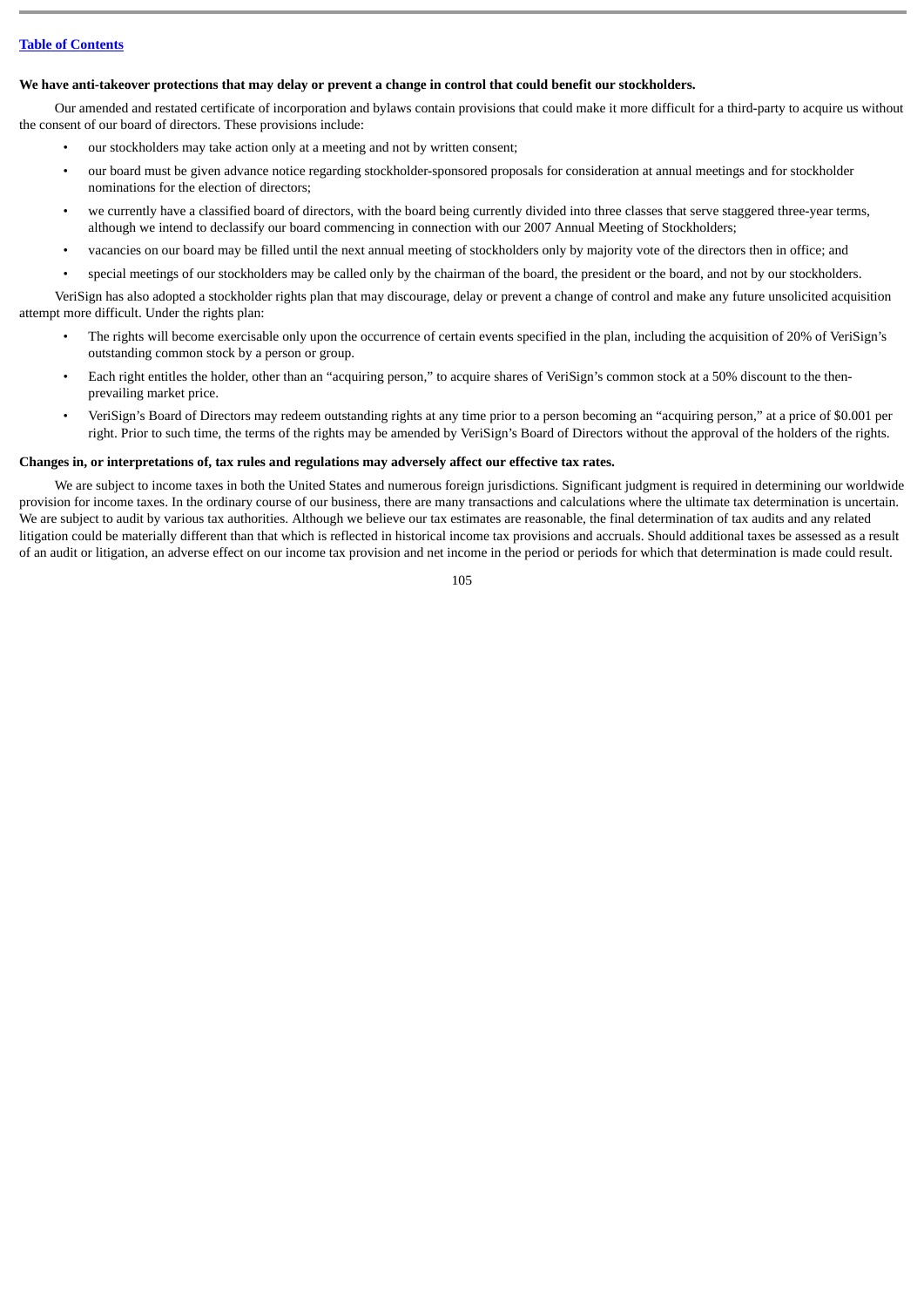# **ITEM 2. UNREGISTERED SALES OF EQUITY SECURITIES AND USE OF PROCEEDS**

**Share Repurchases**

# **ISSUER PURCHASES OF EQUITY SECURITIES**

|                           | <b>Total Number</b><br>of Shares | Average<br><b>Price Paid</b> | <b>Total Number</b><br>of Shares<br><b>Purchased as</b><br><b>Part of Publicly</b><br>Announced<br>Plans or | Approximate<br><b>Dollar Value of</b><br><b>Shares That</b><br>May Yet Be<br>Purchased<br><b>Under the Plans</b> |
|---------------------------|----------------------------------|------------------------------|-------------------------------------------------------------------------------------------------------------|------------------------------------------------------------------------------------------------------------------|
| Period                    | Purchased                        | per Share                    | Programs                                                                                                    | or Programs                                                                                                      |
| July 1 – 31, 2006         | 7,338                            |                              | 7,338                                                                                                       | 984.6 million                                                                                                    |
| August $1 - 31$ , 2006    |                                  |                              |                                                                                                             | 984.6 million                                                                                                    |
| September $1 - 30$ , 2006 |                                  |                              |                                                                                                             | 984.6 million                                                                                                    |
| Total                     | 7,338                            |                              | 7,338                                                                                                       |                                                                                                                  |

On May 16, 2006, the Board of Directors of VeriSign authorized a new stock repurchase program to repurchase up to \$1 billion of VeriSign's common stock on the open market, or in negotiated or block trades.

During the nine months ended September 30, 2006, VeriSign settled its \$250 million and \$75 million Accelerated Share Repurchase ("ASR") agreements. As a result of settling the respective ASR agreements, VeriSign received an additional 482,459 shares and 10,609 shares of its common stock.

During the nine months ended September 30, 2006, VeriSign entered into a new \$60.0 million ASR agreement to purchase approximately 2.8 million shares of its common stock at a price per share of approximately \$21.75. On July 25, 2006, VeriSign settled this ASR and received an additional 7,338 shares of its common stock.

# **ITEM 6. EXHIBITS**

(a) Index to Exhibits

| Exhibit<br>Number | <b>Exhibit Description</b>                                                                                                                                                                                         | Filed<br>Herewith |
|-------------------|--------------------------------------------------------------------------------------------------------------------------------------------------------------------------------------------------------------------|-------------------|
| 10.01             | Amended and Restated Transition Services and General Release Agreement between the Registrant and James M. Ulam dated<br>September 27, 2006.                                                                       | $\mathbf{X}$      |
| 31.01             | Certification of President and Chief Executive Officer pursuant to Exchange Act Rule 13a-14(a).                                                                                                                    | X                 |
| 31.02             | Certification of Executive Vice President, Finance and Chief Financial Officer pursuant to Exchange Act Rule 13a-14(a).                                                                                            | X                 |
| 32.01             | Certification of President and Chief Executive Officer pursuant to Exchange Act Rule 13a-14(b) and Section 1350 of Chapter 63<br>of Title 18 of the United States Code (18 U.S.C. 1350). *                         | $\mathbf{X}$      |
| 32.02             | Certification of Executive Vice President, Finance and Chief Financial Officer pursuant to Exchange Act Rule 13a-14(b) and<br>Section 1350 of Chapter 63 of Title 18 of the United States Code (18 U.S.C. 1350). * | X                 |

As contemplated by SEC Release No. 33-8212, these exhibits are furnished with this Quarterly Report on Form 10-Q and are not deemed filed with the Securities and Exchange Commission and are not incorporated by reference in incorporation language in such filings.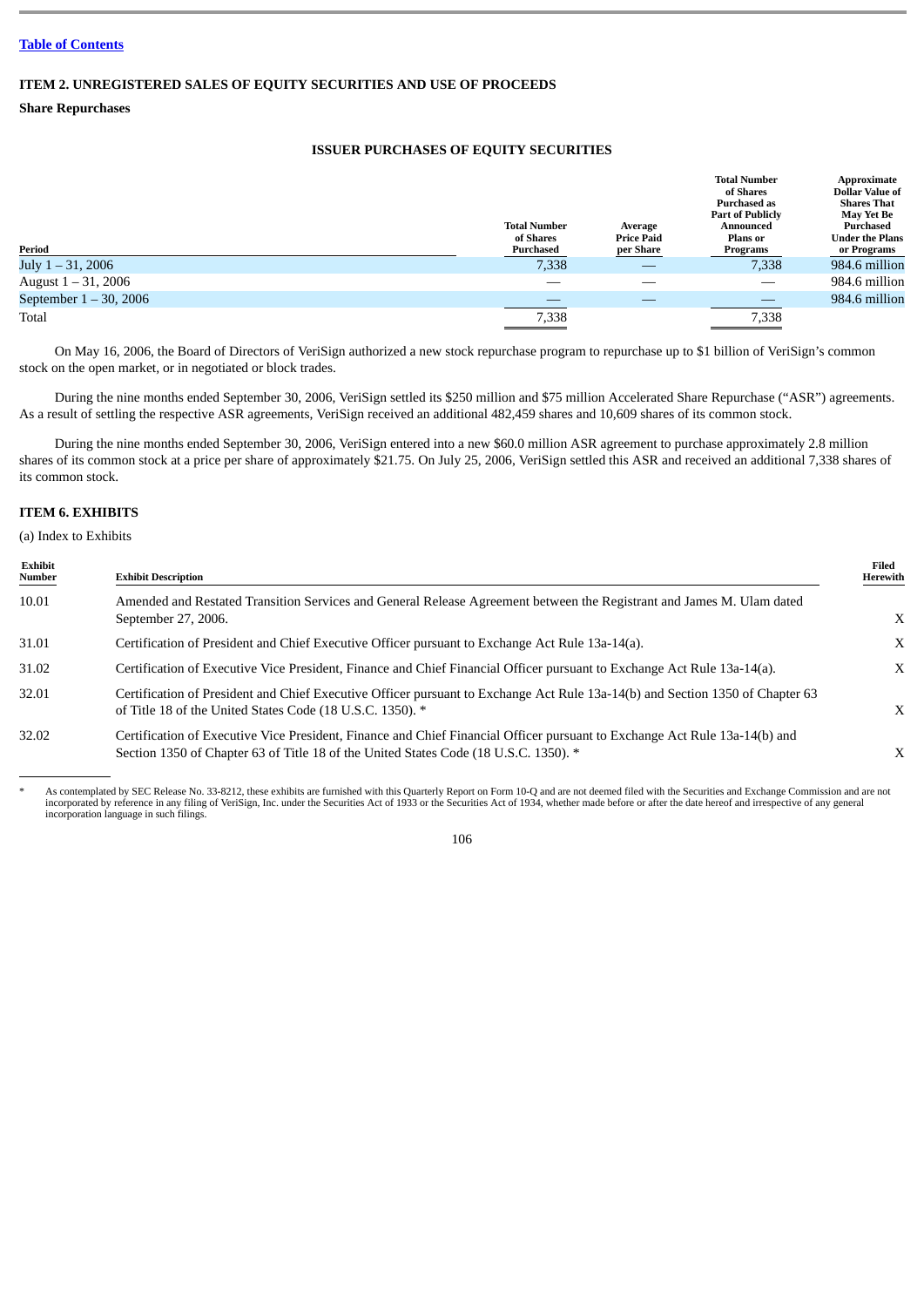# **SIGNATURES**

VERISIGN, INC.

Pursuant to the requirements of the Securities Exchange Act of 1934, the registrant has duly caused this report to be signed on its behalf by the undersigned, thereunto duly authorized.

| Date: July 12, 2007 | By: | WILLIAM A. ROPER, JR.<br>/S/                                                                                                                               |
|---------------------|-----|------------------------------------------------------------------------------------------------------------------------------------------------------------|
|                     |     | William A. Roper, Jr.<br><b>President and Chief Executive Officer</b><br>(Principal Executive Officer)                                                     |
| Date: July 12, 2007 | By: | ALBERT E. CLEMENT<br>/S/                                                                                                                                   |
|                     |     | <b>Albert E. Clement</b><br><b>Executive Vice President, Finance and</b><br><b>Chief Financial Officer</b><br>(Principal Financial and Accounting Officer) |
|                     | 107 |                                                                                                                                                            |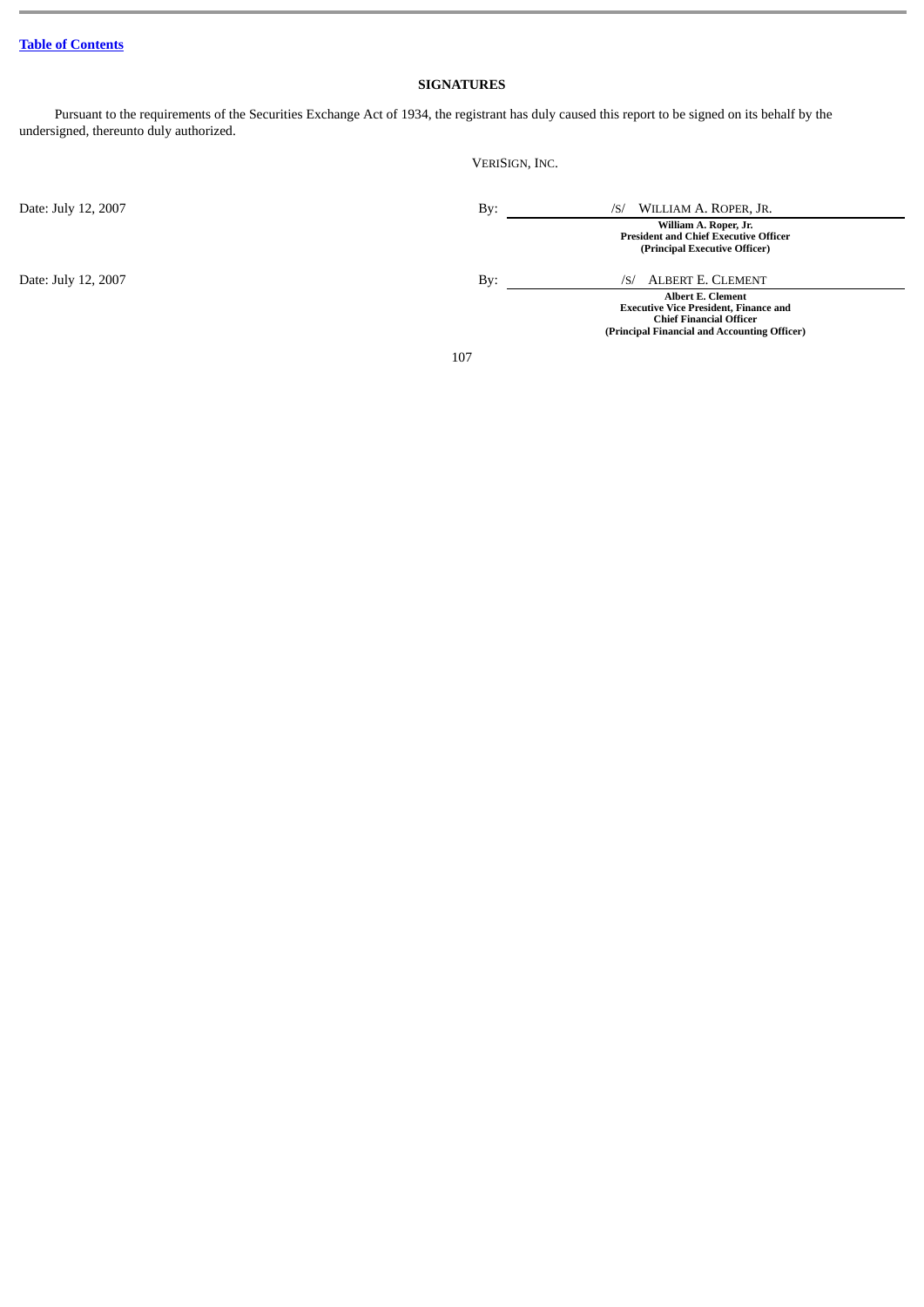# **EXHIBITS**

As required under Item 6—Exhibits, the exhibits filed as part of this report are provided in this separate section. The exhibits included in this section are as follows:

### **Exhibit Exhibit Description** 10.01 Amended and Restated Transition Services and General Release Agreement between the Registrant and James M. Ulam dated September 27, 2006. 31.01 Certification of President and Chief Executive Officer pursuant to Exchange Act Rule 13a-14(a). 31.02 Certification of Executive Vice President, Finance and Chief Financial Officer pursuant to Exchange Act Rule 13a-14(a). 32.01 Certification of President and Chief Executive Officer pursuant to Exchange Act Rule 13a-14(b) and Section 1350 of Chapter 63 of Title 18 of the United States Code (18 U.S.C. 1350).\* 32.02 Certification of Executive Vice President, Finance and Chief Financial Officer pursuant to Exchange Act Rule 13a-14(b) and Section 1350 of

As contemplated by SEC Release No. 33-8212, these exhibits are furnished with this Quarterly Report on Form 10-Q and are not deemed filed with the Securities and Exchange Commission and are not incorporated by reference in any filing of VeriSign, Inc. under the Securities Act of 1933 or the Securities Act of 1934, whether made before or after the date hereof and irrespective of any general incorporation language in such filings.

Chapter 63 of Title 18 of the United States Code (18 U.S.C. 1350). \*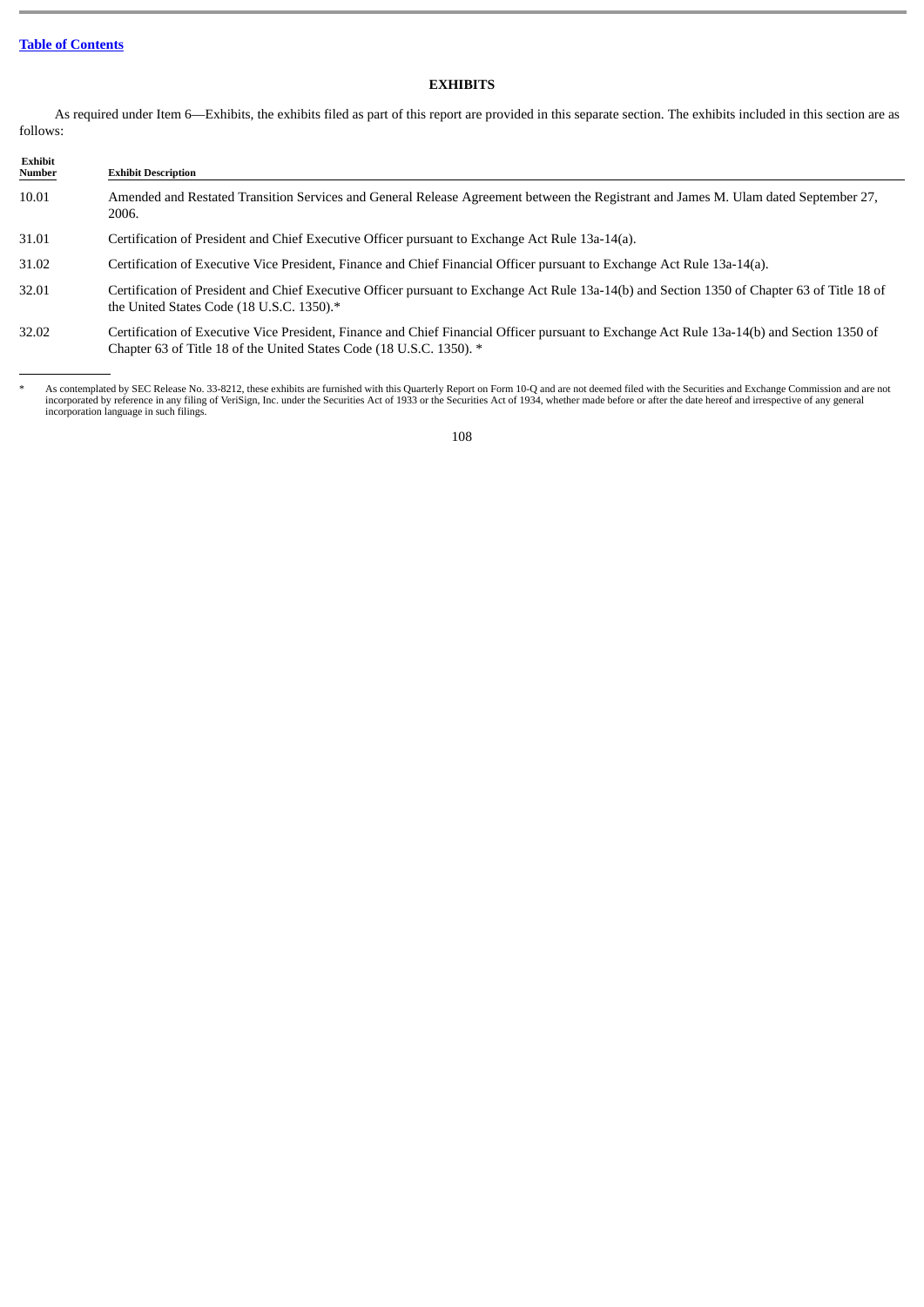

#### SEPTEMBER 27, 2006

### **Re: Amended and Restated Transition Services & General Release Agreement**

## Dear Jim<sup>.</sup>

This Amended and Restated Transition Services & General Release Agreement (the "Agreement") supersedes the previous Transition Services & General Release Agreement entered into by you and VeriSign. This Agreement will confirm that, provided you sign and return this Agreement to me, your employment with VeriSign, Inc. ("VeriSign") will terminate effective March 3, 2007, unless terminated sooner in accordance with the terms and conditions of this Agreement (the "Termination Date"). In light of what VeriSign anticipates will be a continuing need for your expertise during a transition period, in an effort to ensure an amicable and smooth separation, and in consideration for your execution of this Agreement, VeriSign is prepared to offer you a severance package under the following terms and conditions:

## 1. Transition Services

A. You agree to continue in your role as General Counsel on a full-time basis until September 30, 2006, unless your employment is terminated for cause before that time pursuant to Section 3 below.

B. Until September 30, 2006, you agree to assist VeriSign, as may be reasonably requested, with (1) its search for a successor General Counsel and (2) the transition of your duties to a successor General Counsel. In the event that a successor General Counsel is fully transitioned into his/her role before September 30, 2006, you will remain employed on a full-time basis until September 30, 2006, with responsibilities to be mutually agreed upon.

C. From October 1, 2006 through March 31, 2007, you will remain employed on a part-time basis as an employee consultant. During this time, you agree to provide legal services for the company on matters on an as-needed as-available basis for up to forty (40) hours per month.

D. Upon the termination of your employment, you agree to sign a General Release Agreement in the form attached as Exhibit A to this Agreement.

## 2. Consideration from VeriSign.

A. Salary. From the Effective Date of this Agreement through September 30, 2006, VeriSign agrees to pay you a salary in the same amount as the salary it paid to you immediately before the Effective Date of this Agreement, less standard withholdings and deductions. Such payments shall be made according to VeriSign's standard salary payments schedule.

B. Monthly Retainer. From October 1, 2006 through March 31, 2007, VeriSign will pay you a monthly retainer of Ten Thousand Dollars (\$10,000), less standard withholdings and deductions (the "Monthly Retainer"), provided you remain employed by VeriSign during that time and provide legal services for the company on an as-needed as-available basis for up to forty (40) hours per month if requested by VeriSign.

C. Hourly Fee. From October 1, 2006 through March 31, 2007, VeriSign also will pay you at an hourly rate of \$250 per hour (the "Hourly Fee") for your legal services. In order for VeriSign to have the necessary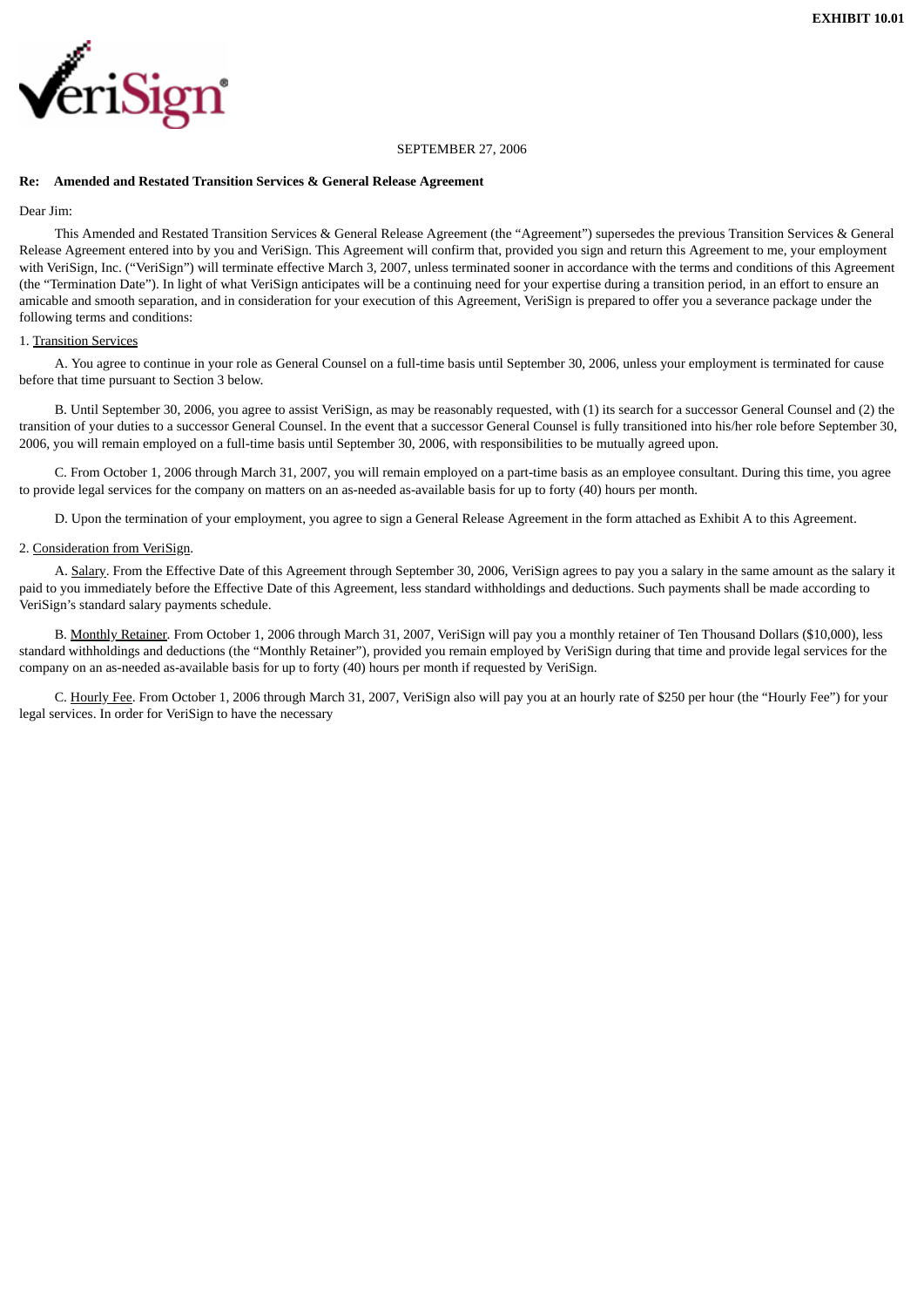information to pay you the appropriate Hourly Fee for your services, you agree to submit to VeriSign a written summary of your hours worked for the month within thirty (30) days of the end of the month in which the hours were worked.

D. Benefits. From the Effective Date of this Agreement until the Termination Date, you will be provided health insurance, dental insurance and life insurance benefits for yourself and your family all at the same level and rates as you received immediately before the Effective Date of this Agreement. After September 30, 2006, you will no longer accrue paid time off ("PTO").

E. Vesting of Stock Options. For the purpose of clarification, from the Effective Date of this Agreement until the Termination Date your unvested VeriSign, Inc. stock options will continue to vest in accordance with the terms and conditions of the applicable stock option plan.

F. Option Acceleration. In the event that VeriSign is acquired before the Termination Date and subject to any change of the policy adopted by the Compensation Committee of the Board affecting acceleration of options for all Senior Vice Presidents in the event of a change of control, you will receive acceleration of vesting of fifty percent (50%) of your then unvested options as a Senior Vice President at the time of such an acquisition.

G. Accrued PTO. On or promptly following the Termination Date, you will receive a paycheck for any PTO that you have accrued but not used as of the Termination Date. Payment of accrued but unpaid PTO shall be based on your salary as a full-time employee.

H. Travel & Related Expenses. For the purpose of clarification, during the time you are providing services as an employee consultant you will be eligible to receive reimbursement of any VeriSign work related travel costs and related expenses in accordance with the terms and conditions of the VeriSign Travel and Expense Reimbursement Policy.

I. Except as expressly provided for above, you shall not be entitled to any other or further compensation, remuneration, reimbursement, payments, bonuses, options, stock, or other equity issue of or from VeriSign.

3. Termination. VeriSign may only terminate your employment before March 31, 2007 for cause ("Cause"). For the purposes of this Agreement, "Cause" shall include, but is not limited to: willful misconduct, gross negligence, theft, fraud or other illegal conduct, refusal to perform your job duties, unlawful harassment, and breach of any term of this Agreement. In the event that VeriSign becomes aware of information that would justify terminating your employment for Cause then VeriSign may terminate your employment for Cause at any time effective immediately. In the event that VeriSign terminates your employment for Cause then VeriSign shall pay you the amount due to you as of your Termination Date but thereafter shall have no further payment obligations to you.

You may terminate your employment before March 31, 2007 for any reason upon thirty (30) days prior notice. In the event you terminate your employment, VeriSign shall have no further payment obligations to you.

4. Nonsolicitation. During the term of your employment with VeriSign and for one year after the Termination Date, you agree that you will not solicit, encourage or induce any VeriSign employee to terminate his/her employment with VeriSign for the purpose of either working for you or any other entity. Notwithstanding the foregoing, nothing in this Agreement shall prohibit any entity from hiring any VeriSign employee who seeks employment on his/her own initiative with such entity.

5. Severability. Should any provision of this Agreement be declared or determined by a court of competent jurisdiction to be invalid or otherwise unenforceable, the remaining parts, terms and provisions shall continue to be valid, legal and enforceable, and will be performed and enforced to the fullest extent permitted by law.

6. Employee Acknowledgements. You acknowledge that the amounts to be paid by VeriSign under this Agreement are adequate consideration for your execution of this Agreement. Your signing this Agreement will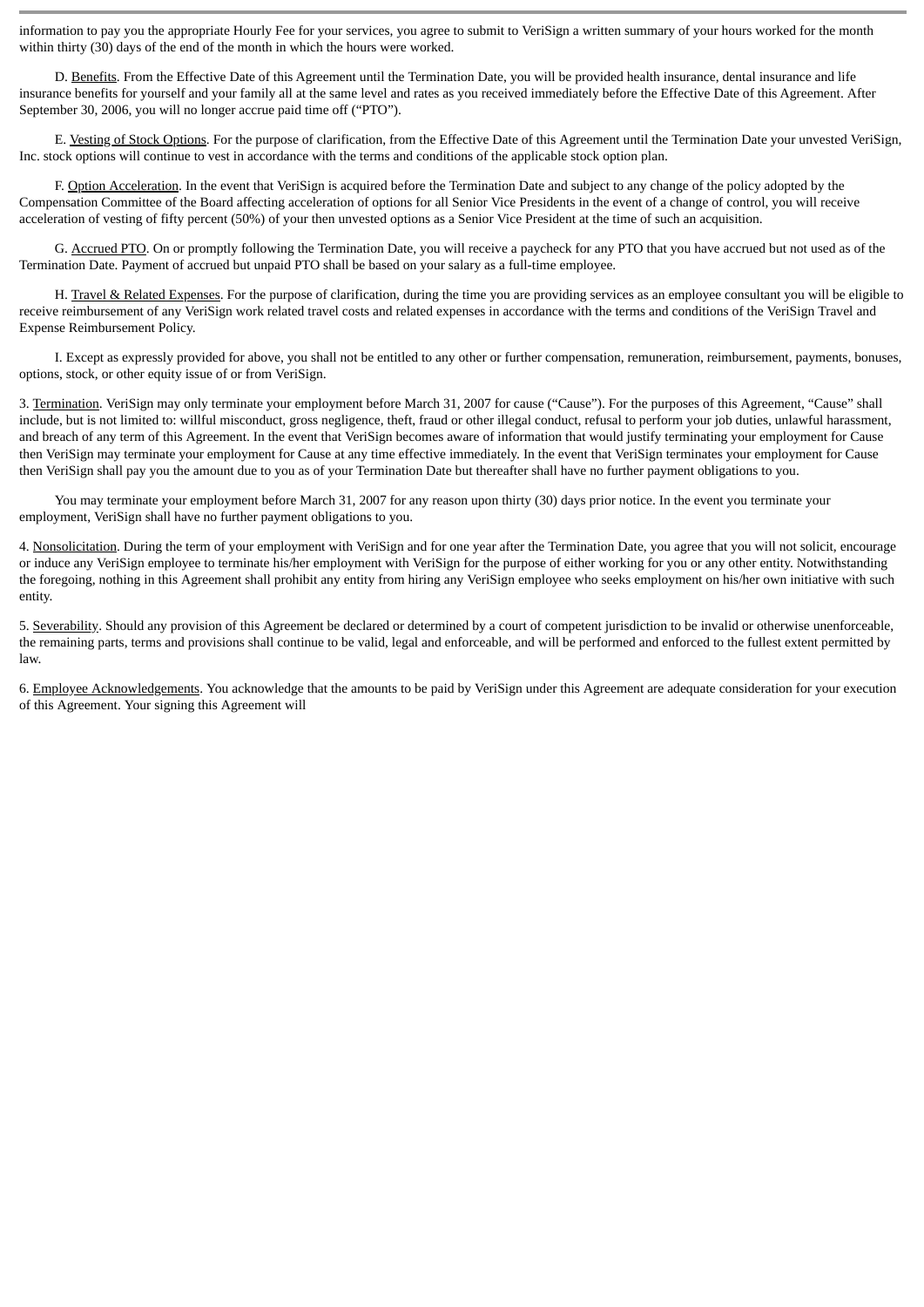acknowledge that you are advised to consult with legal counsel, if you so desire. This Agreement will be binding on your heirs, administrators, representatives, executors, successors and assigns and will inure to the benefit of VeriSign and its successors and assigns. Your signature below will indicate that you are entering into this Agreement freely and with a full understanding of its terms.

7. Counterparts. This Agreement may be executed in counterparts, and each counterpart shall have the same force and effect as an original and shall constitute an effective, binding agreement on the part of each of the undersigned. This Agreement may be signed via facsimile.

8. Entire Agreement. This Agreement contains the entire agreement between you and VeriSign and supersedes all prior agreements or understandings between you and VeriSign, or any entity that has been acquired by VeriSign, concerning your employment with VeriSign and the other subject matters of this Agreement, with the exception of any confidentiality agreement you may have entered into that protects VeriSign's confidential information or any agreement you may have entered into that assigns ownership of intellectual property to VeriSign. No changes to this Agreement will be valid unless in writing and signed by both you and an authorized representative of VeriSign.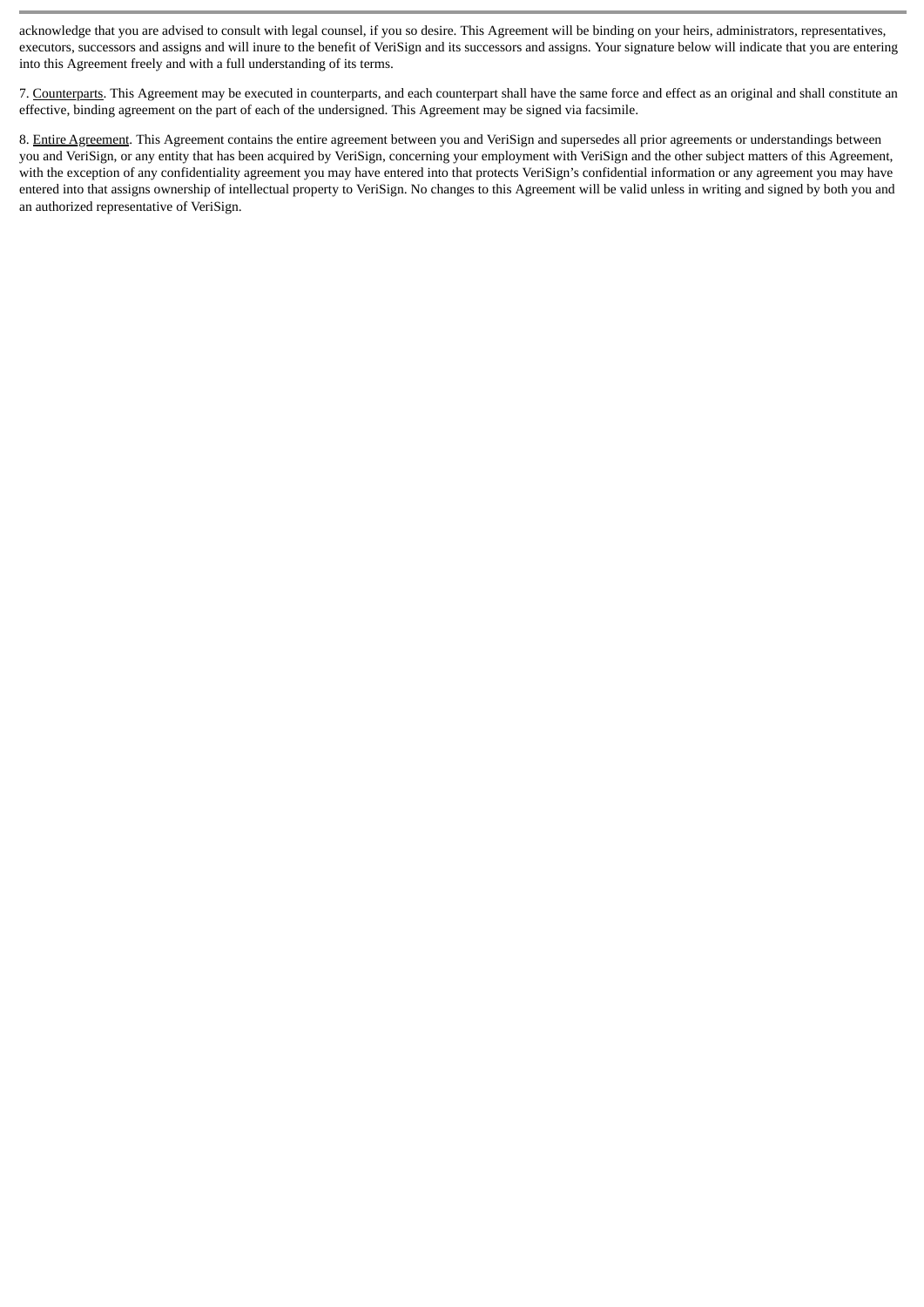Please indicate your acceptance of the foregoing by signing below and returning the signed agreement to me.

Yours very truly,

/s/ Dana L. Evan

Dana L. Evan Chief Financial Officer

I, JAMES M. ULAM, HAVE READ AND UNDERSTAND THIS AGREEMENT, AND I ENTER INTO IT VOLUNTARILY, WITH FULL KNOWLEDGE OF ITS EFFECT.

/s/ James M. Ulam 09/27/06<br>Signature Date Date Signature

/s/ Frances Jennings 09/27/06 Witness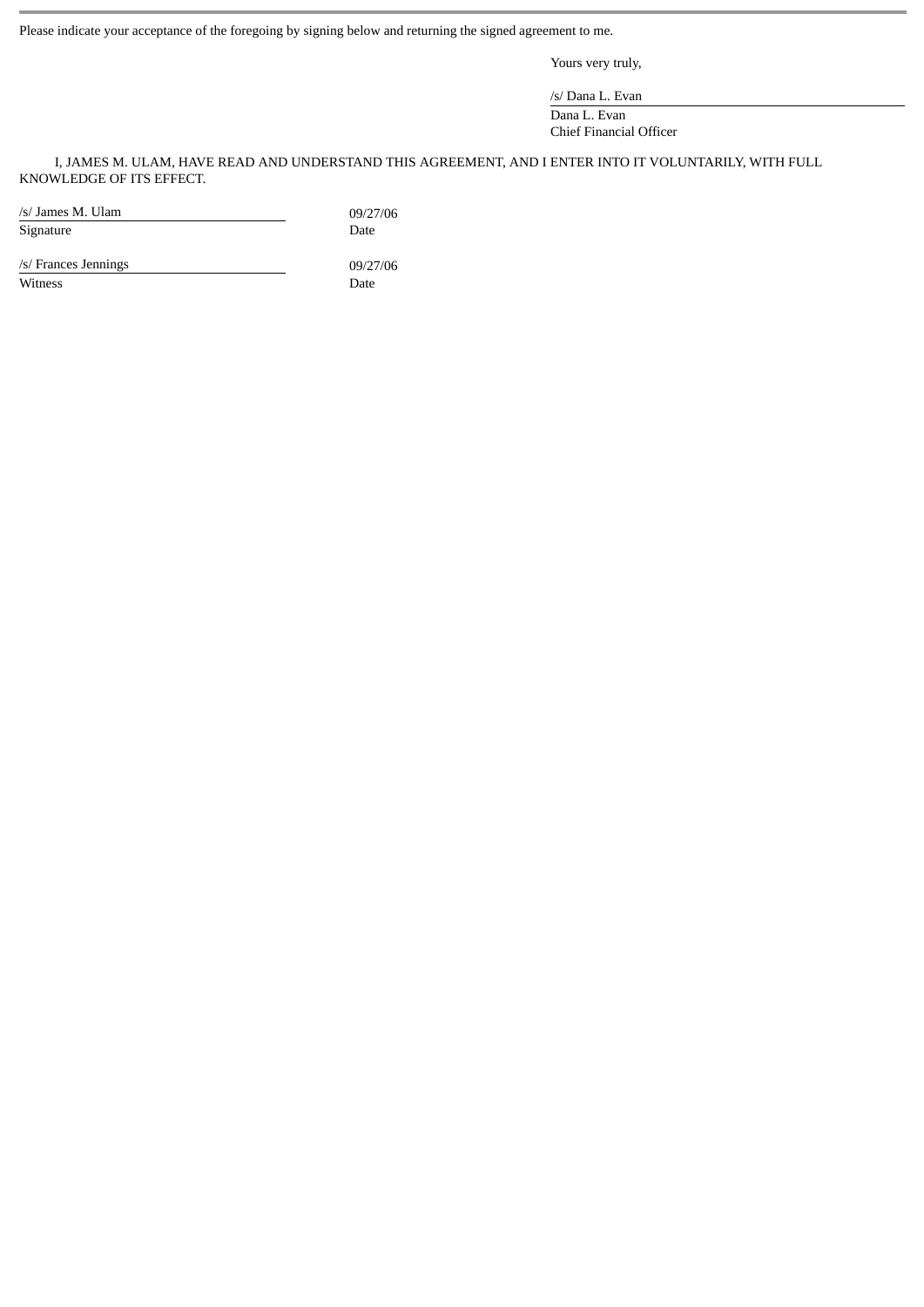

#### Dear Jim:

This will confirm that your employment with VeriSign, Inc., ("VRSN"), will terminate effective (the "Termination Date"). The benefits package being offered to you in an effort to ensure an amicable and smooth separation is detailed in this Agreement between you and VRSN.

1. In consideration for the covenants and promises herein, and provided you sign this Agreement, you will be provided with the following benefits:

1.1 VRSN will make payment to you in an amount equivalent to two months' COBRA premium (consistent with your current coverage levels), less standard withholding and deductions, assuming you are eligible for COBRA through the VRSN Medical, Dental and/or Vision Plans.

1.2 After the Termination Date, any remaining continuation and/or conversion rights to health insurance benefits will be as provided by applicable law and will follow under separate letter.

1.3 Except as provided for above, you shall not be entitled to any other or further compensation, remuneration, reimbursement payments, options, stock, or other equity issue of or from VRSN.

2. In consideration for the above benefits and other good and valuable consideration, the receipt and adequacy of which is hereby acknowledged, your signature below indicates your agreement as follows:

2.1 In keeping with our intent to allow for an amicable separation, and as part of our accord, and deeming this Agreement to be fair, reasonable, and equitable, and intending to be legally bound hereby, you agree to and hereby do, for yourself and for each of your heirs, executors, administrators and assigns, forever and irrevocably fully release and discharge VRSN (including any subsidiary or affiliated entities, and all of their respective officers, directors, employees, agents, attorneys, representatives, shareholders, predecessors, successors, purchasers, assigns, and representatives) (collectively the "VRSN Parties") from any and all grievances, liens, suits, judgments, claims, demands, debts, defenses, actions or causes of action, obligations, damages, and liabilities whatsoever which you now have, have had, or may have, whether the same be known or unknown, at law, in equity, or mixed, in any way arising out of or relating in any way to any matter, act, occurrence, or transaction that occurred before or as of the Effective Date of this Agreement, including but not limited to your employment with VRSN and your separation from VRSN. **This is a General Release.** You expressly acknowledge that this General Release includes, but is not limited to, your release of any tort and contract claims, arbitration claims, claims under any local, state or federal law, wage and hour law, wage collection law or labor relations law, and any claims of discrimination on the basis of age, race, sex, sexual orientation, religion, disability, national origin, ancestry, citizenship, retaliation or any other claim of employment discrimination or retaliation, and any claims under the Civil Rights Acts of 1964 and 1991 as amended (42 U.S.C. §§ 2000e et seq.), the Age Discrimination In Employment Act (29 U.S.C. §§ 621 et seq.), the Americans With Disabilities Act (42 U.S.C. §§ 12101 et seq.), the Rehabilitation Act of 1973 (29 U.S.C. §§ 701 et seq.), the Family and Medical Leave Act (29 U.S.C. §§ 2601 et seq.), the Fair Labor Standards Act (29 U.S.C. §§ 201 et seq.), and any other claim under any law prohibiting employment discrimination or relating to employment. You acknowledge that you are waiving and releasing any rights you may have under the Age Discrimination in Employment Act of 1967 ("ADEA") and that this waiver and release is knowing and voluntary. You further acknowledge that you have been advised by this writing that: (i) You are advised that you may consult with an attorney prior to executing this Agreement; (ii) You have up to twenty-one (21) days within which to consider this Agreement; (iii) You have seven (7) days following the execution of this Agreement to revoke the Agreement; and (iv) this Agreement shall not be effective until the revocation period has expired. You acknowledge that the consideration given for this waiver and release Agreement is in addition to anything of value to which you were already entitled and is not an employment benefit. You acknowledge that the amounts to be paid by VRSN under this Agreement are adequate consideration for your execution of this Agreement and for any and all outstanding obligations that may be owed to you by VRSN.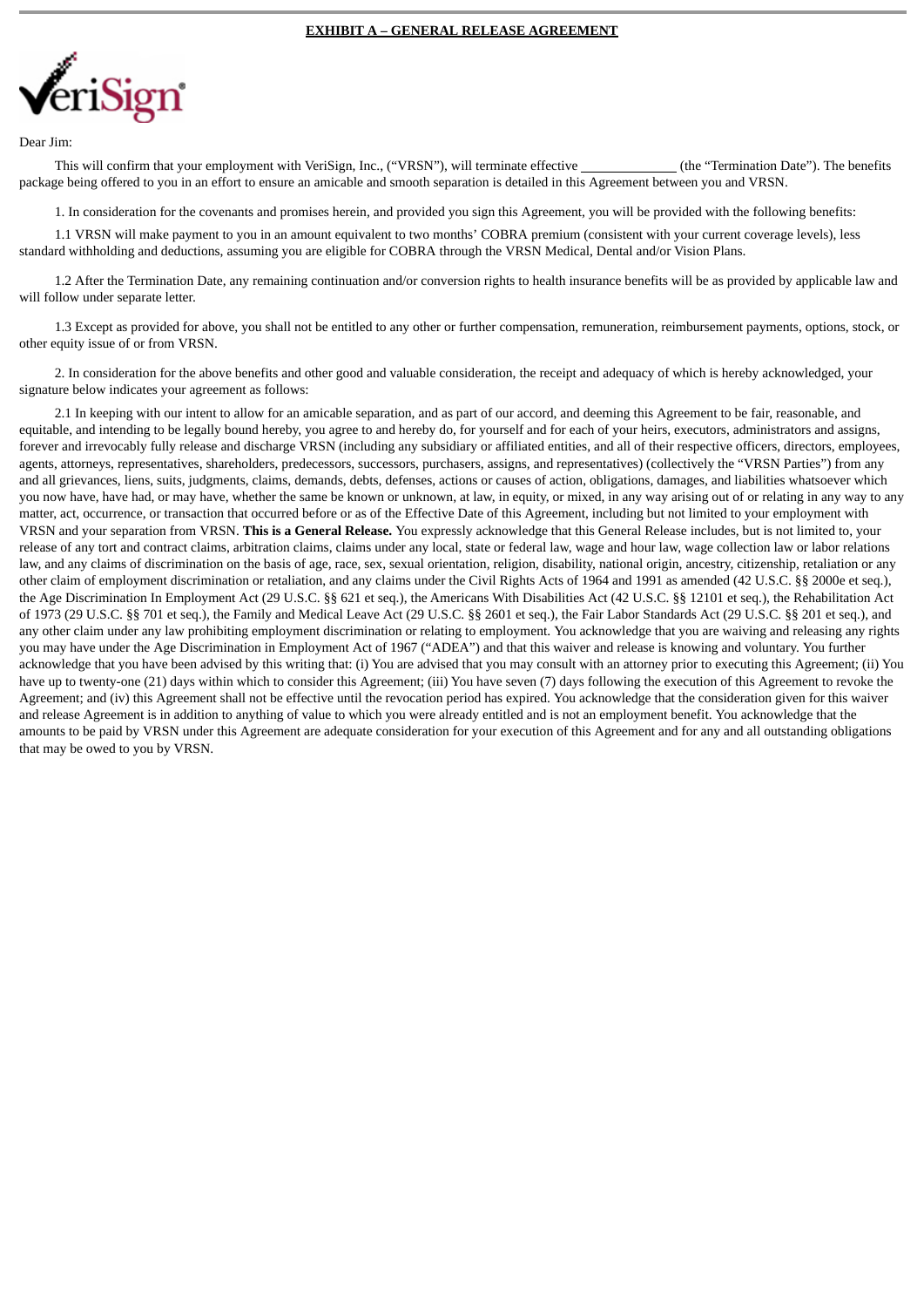You hereby knowingly waive any and all rights you have or may have under Section 1542 of the California Civil Code. Section 1542 provides as follows:

A GENERAL RELEASE DOES NOT EXTEND TO CLAIMS WHICH THE CREDITOR DOES NOT KNOW OR SUSPECT TO EXIST IN HIS FAVOR AT THE TIME OF EXECUTING THE RELEASE, WHICH IF KNOWN BY HIM MUST HAVE MATERIALLY AFFECTED HIS SETTLEMENT WITH THE DEBTOR.

Notwithstanding Section 1542 of the Civil Code of California, you expressly consent that this Agreement shall be given full force and effect according to each and all of its expressed terms and provisions, including as well those relating to unknown claims, charges, demands, suits, actions, causes of action and debts, if any. You acknowledge that you understand the significance and consequence of this specific waiver of Section 1542. You understand that this Agreement is not an admission of liability under any statute or otherwise by VRSN, and that VRSN does not admit but denies any violation of your legal rights.

2.2 You represent that you have no lawsuits, claims, or actions pending in your name, or on behalf of any other person or entity, against VRSN or any VRSN Party. You also represent that you do not intend to bring any claims on your own behalf or on behalf of any other person or entity against VRSN or any other VRSN Party.

2.3 You represent that you are not aware of any possible claims by you other than the claims that you have waived and released by this Agreement. You acknowledge that you have been advised of your right to consult with legal counsel and expressly agree to waive any rights you may have to any claims, whether the facts or basis for any cause of action are known or unknown as of the Effective Date of this Agreement, and acknowledge such waiver under any common law principle or statute which may govern waivers of such claims.

2.4 You agree that you will not counsel or assist any attorneys or their clients in the presentation or prosecution of any disputes, differences, grievances, claims, charges, or complaints by any third party against VRSN and/or any VRSN Party, unless under a subpoena or other court order to do so. You further agree both to immediately notify VRSN upon receipt of any court order, subpoena, or any legal discovery device that seeks or might require the disclosure or production of the existence or terms of this Agreement, and to furnish, within three (3) business days of its receipt, a copy of such subpoena or legal discovery device to VRSN. You agree to make yourself available upon reasonable notice from VRSN or its attorneys to provide testimony through declarations, affidavits, depositions or at a hearing or trial, and to work with VeriSign in preparation for such event, and to cooperate with any other reasonable request by VRSN in connection with the defense or prosecution of any lawsuit to which VRSN is a party currently pending or filed after the Termination Date.

2.5 You agree to keep confidential and not to use any trade secret, confidential business or proprietary information which you acquired during your employment with VRSN, including, but not limited to, any VRSN marketing, finance, technology, or sales information, plans, or strategies. This is intended to cover any information of a nature not normally disclosed by VRSN to the general public. You agree that every term of this Agreement, including, but not limited to, the fact that an agreement has been reached and the amount paid, shall be treated by you as strictly confidential, and expressly covenant not to display, publish, disseminate, or disclose the terms of this Agreement to any person or entity.

2.6 You agree that from the date you receive this Agreement through the Termination Date you will cooperate in performing work related tasks that may be requested of you by VRSN and you acknowledge that, in its discretion, VRSN may relieve you from performing all work related tasks even before the Termination Date.

2.7 You agree to return to VRSN either on the Termination Date or on any earlier date specified by VRSN any and all property of VRSN, including any files and any documents prepared for or by VRSN, your computer, your ID badge and any other property or equipment issued to you by VRSN.

2.8 You agree to refrain from making any derogatory or disparaging remarks, statements or communications about VRSN.

2.9 Should any provision of this Agreement be declared or determined by a court of competent jurisdiction to be invalid or otherwise unenforceable, the remaining parts, terms and provisions shall continue to be valid, legal and enforceable, and will be performed and enforced to the fullest extent permitted by law.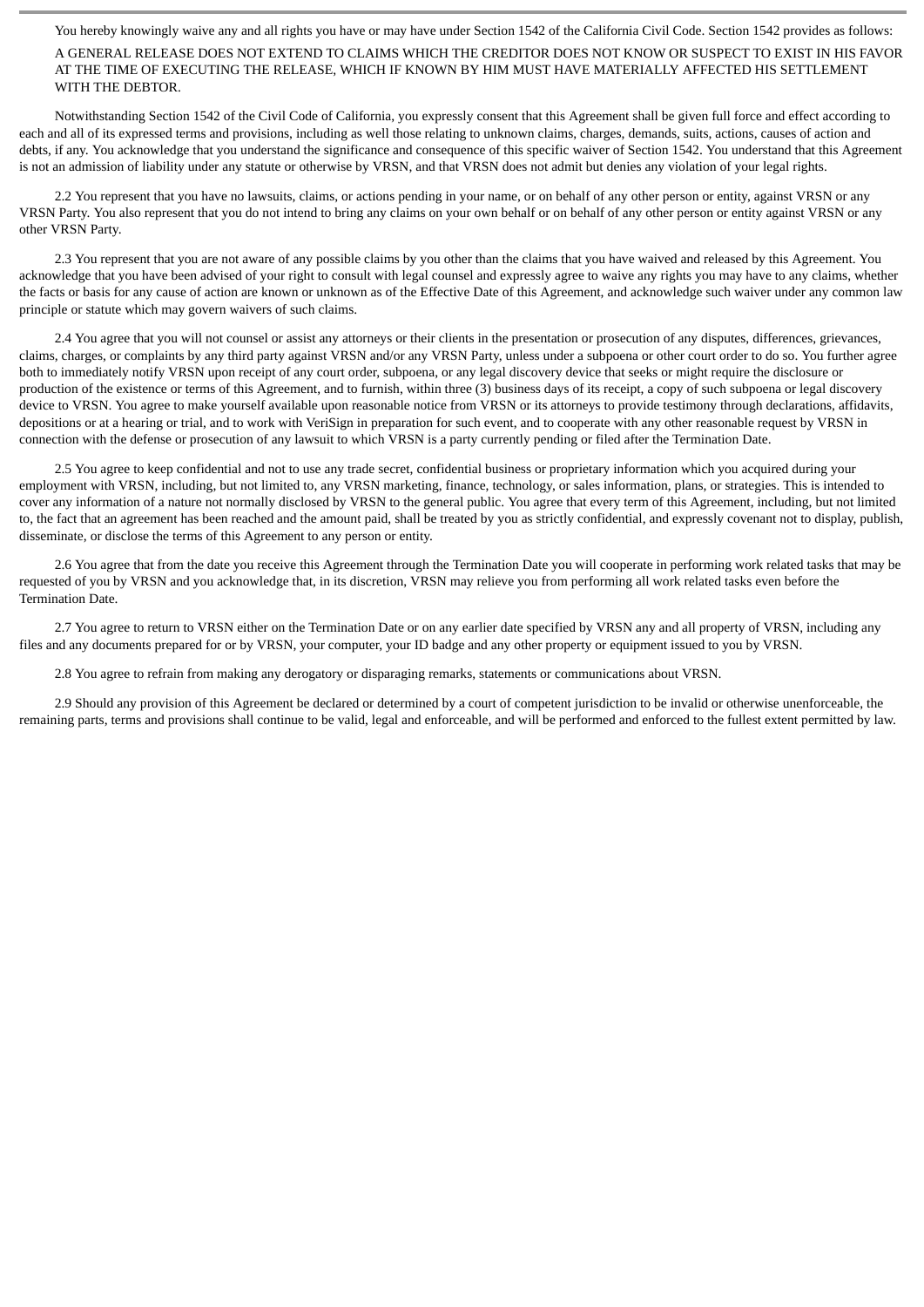2.10 You agree that this Agreement contains the entire agreement between you and VRSN and supersedes all prior or contemporaneous agreements or understandings between you and VRSN, or any entity that has been acquired by VRSN, on the subject matters of this Agreement, except this Agreement does not supersede any portion of any agreements you may have entered into that (i) provides greater protection to VRSN's confidential or proprietary information, or (ii) assigns ownership to VRSN or any of its subsidiaries of inventions, developments, patents, trademarks, copyrights, trade secrets or any other intellectual property.

3. Please read this Agreement carefully. We will hold this offer open for twenty-one (21) days, although we would hope to conclude this matter as quickly as possible. Your signing this Agreement will acknowledge that you are advised to consult with legal counsel, if you so desire. Your signature below also will indicate that you are entering into this Agreement freely and with a full understanding of its terms. If the terms stated above are acceptable, please confirm your acceptance and agreement by signing your name below in front of a witness, and then return to me the original Agreement signed by you. Please also have the witness sign where indicated. Of course, you can make a copy of the Agreement for yourself. You may revoke your acceptance of this Agreement at any time within seven (7) days after you have returned this signed Agreement to me. Revocation shall be made by delivering written notice of revocation to *Human Resources, 487 E. Middlefield Road, Mountain View, CA 94043*, and must be received no later than the seventh day after you return the signed Agreement. This Agreement shall not become effective or enforceable until the date on which the revocation period expires (the "Effective Date") and only provided you have not exercised your right to revocation. No changes to this Agreement will be valid unless in writing and signed by both you and an authorized member of VRSN's Human Resources department.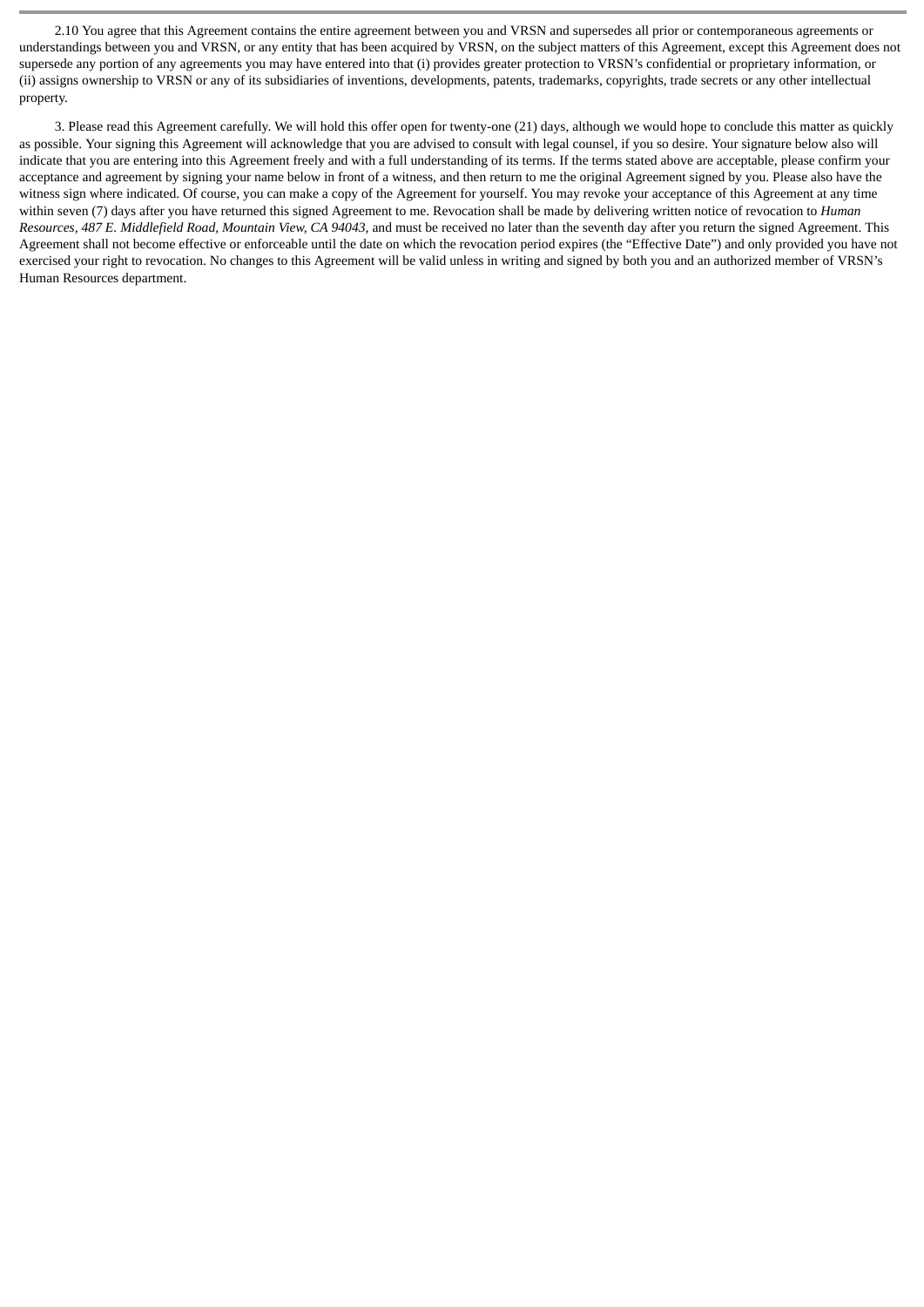I thank you for your service to VRSN and wish you the best of luck in your future endeavors. If you have any questions, or if there is anything that I can do to help you, please feel free to contact me.

Very truly yours,

Dana Evan Chief Financial Officer

# **I, JAMES ULAM, HAVE READ AND UNDERSTAND THIS AGREEMENT, AND I ENTER INTO IT VOLUNTARILY, WITH FULL KNOWLEDGE OF ITS EFFECT.**

Signature Date

Witness Date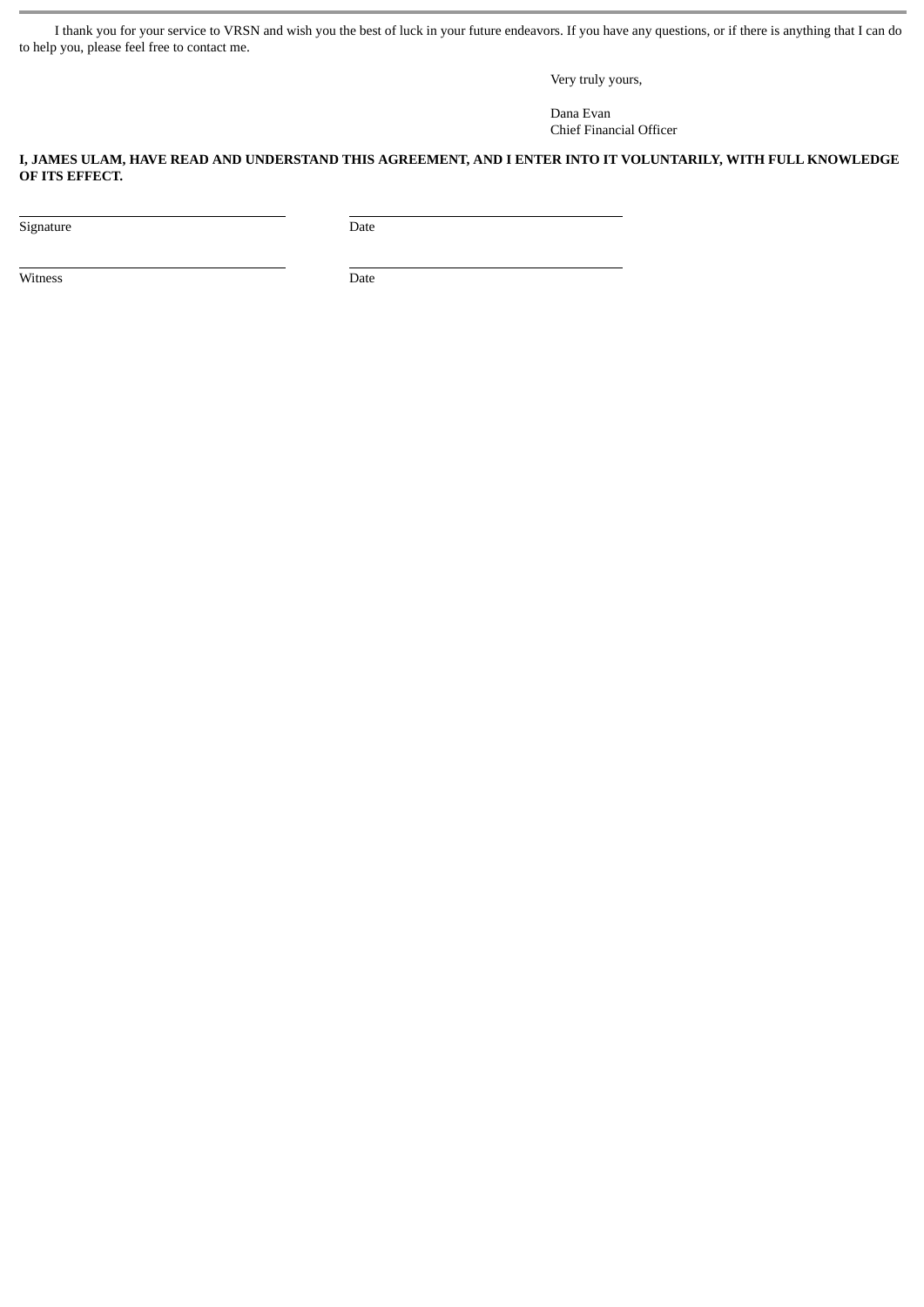# **CERTIFICATION OF PRINCIPAL EXECUTIVE OFFICER PURSUANT TO EXCHANGE ACT RULE 13a-14(a)/15d-14(a) AS ADOPTED PURSUANT TO SECTION 302 OF THE SARBANES-OXLEY ACT OF 2002**

I, William A. Roper, Jr., certify that:

1. I have reviewed this quarterly report on Form 10-Q of VeriSign, Inc.;

2. Based on my knowledge, this report does not contain any untrue statement of a material fact or omit to state a material fact necessary to make the statements made, in light of the circumstances under which such statements were made, not misleading with respect to the period covered by this report;

3. Based on my knowledge, the financial statements, and other financial information included in this report, fairly present in all material respects the financial condition, results of operations and cash flows of the registrant as of, and for, the periods presented in this report;

4. The registrant's other certifying officer(s) and I are responsible for establishing and maintaining disclosure controls and procedures (as defined in Exchange Act Rules 13a-15(e) and 15d-15(e)) and internal control over financial reporting (as defined in Exchange Act Rules 13a-15(f) and 15d-15(f)) for the registrant and have:

a) designed such disclosure controls and procedures, or caused such disclosure controls and procedures to be designed under our supervision, to ensure that material information relating to the registrant, including its consolidated subsidiaries, is made known to us by others within those entities, particularly during the period in which this report is being prepared;

b) designed such internal control over financial reporting, or caused such internal control over financial reporting to be designed under our supervision, to provide reasonable assurance regarding the reliability of financial reporting and the preparation of financial statements for external purposes in accordance with generally accepted accounting principles;

c) evaluated the effectiveness of the registrant's disclosure controls and procedures and presented in this report our conclusions about the effectiveness of the disclosure controls and procedures, as of the end of the period covered by this report based on such evaluation; and

d) disclosed in this report any change in the registrant's internal control over financial reporting that occurred during the registrant's most recent fiscal quarter (the registrant's fourth fiscal quarter in the case of an annual report) that has materially affected, or is reasonably likely to materially affect, the registrant's internal control over financial reporting; and

5. The registrant's other certifying officer(s) and I have disclosed, based on our most recent evaluation of internal control over financial reporting, to the registrant's auditors and the audit committee of registrant's board of directors (or persons performing the equivalent functions):

a) all significant deficiencies and material weaknesses in the design or operation of internal control over financial reporting which are reasonably likely to adversely affect the registrant's ability to record, process, summarize and report financial information; and

b) any fraud, whether or not material, that involves management or other employees who have a significant role in the registrant's internal control over financial reporting.

Date: July 12, 2007 By: /S/ WILLIAM A. ROPER, JR.

**William A. Roper, Jr.** *President and Chief Executive Officer*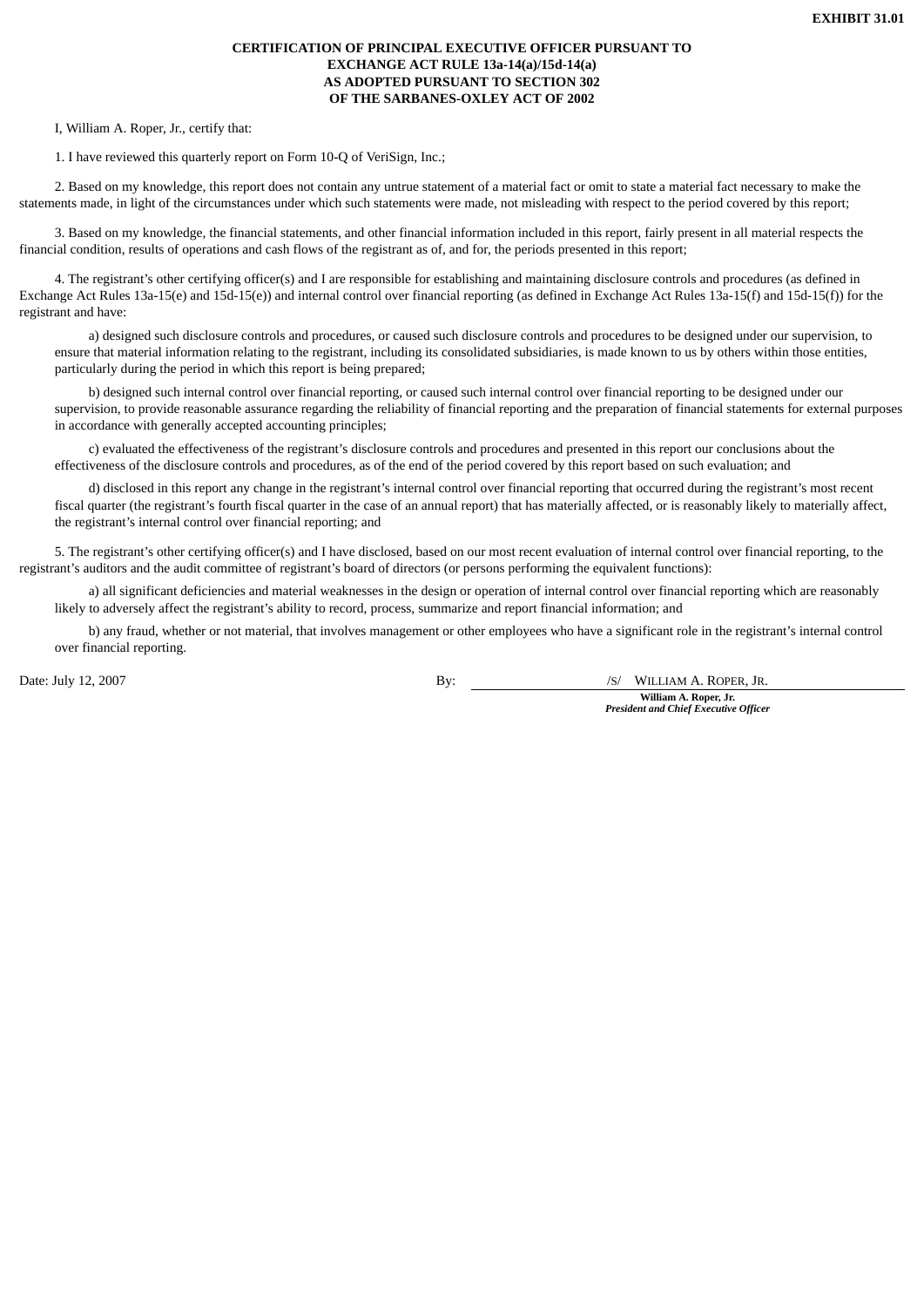# **CERTIFICATION OF PRINCIPAL FINANCIAL OFFICER PURSUANT TO EXCHANGE ACT RULE 13a-14(a)/15d-14(a) AS ADOPTED PURSUANT TO SECTION 302 OF THE SARBANES-OXLEY ACT OF 2002**

I, Albert E. Clement, certify that:

1. I have reviewed this quarterly report on Form 10-Q of VeriSign, Inc.;

2. Based on my knowledge, this report does not contain any untrue statement of a material fact or omit to state a material fact necessary to make the statements made, in light of the circumstances under which such statements were made, not misleading with respect to the period covered by this report;

3. Based on my knowledge, the financial statements, and other financial information included in this report, fairly present in all material respects the financial condition, results of operations and cash flows of the registrant as of, and for, the periods presented in this report;

4. The registrant's other certifying officer(s) and I are responsible for establishing and maintaining disclosure controls and procedures (as defined in Exchange Act Rules 13a-15(e) and 15d-15(e)) and internal control over financial reporting (as defined in Exchange Act Rules 13a-15(f) and 15d-15(f)) for the registrant and have:

a) designed such disclosure controls and procedures, or caused such disclosure controls and procedures to be designed under our supervision, to ensure that material information relating to the registrant, including its consolidated subsidiaries, is made known to us by others within those entities, particularly during the period in which this report is being prepared;

b) designed such internal control over financial reporting, or caused such internal control over financial reporting to be designed under our supervision, to provide reasonable assurance regarding the reliability of financial reporting and the preparation of financial statements for external purposes in accordance with generally accepted accounting principles;

c) evaluated the effectiveness of the registrant's disclosure controls and procedures and presented in this report our conclusions about the effectiveness of the disclosure controls and procedures, as of the end of the period covered by this report based on such evaluation; and

d) disclosed in this report any change in the registrant's internal control over financial reporting that occurred during the registrant's most recent fiscal quarter (the registrant's fourth fiscal quarter in the case of an annual report) that has materially affected, or is reasonably likely to materially affect, the registrant's internal control over financial reporting; and

5. The registrant's other certifying officer(s) and I have disclosed, based on our most recent evaluation of internal control over financial reporting, to the registrant's auditors and the audit committee of registrant's board of directors (or persons performing the equivalent functions):

a) all significant deficiencies and material weaknesses in the design or operation of internal control over financial reporting which are reasonably likely to adversely affect the registrant's ability to record, process, summarize and report financial information; and

b) any fraud, whether or not material, that involves management or other employees who have a significant role in the registrant's internal control over financial reporting.

Date: July 12, 2007 By:

/S/ ALBERT E. CLEMENT

**Albert E. Clement** *Executive Vice President, Finance and Chief Financial Officer*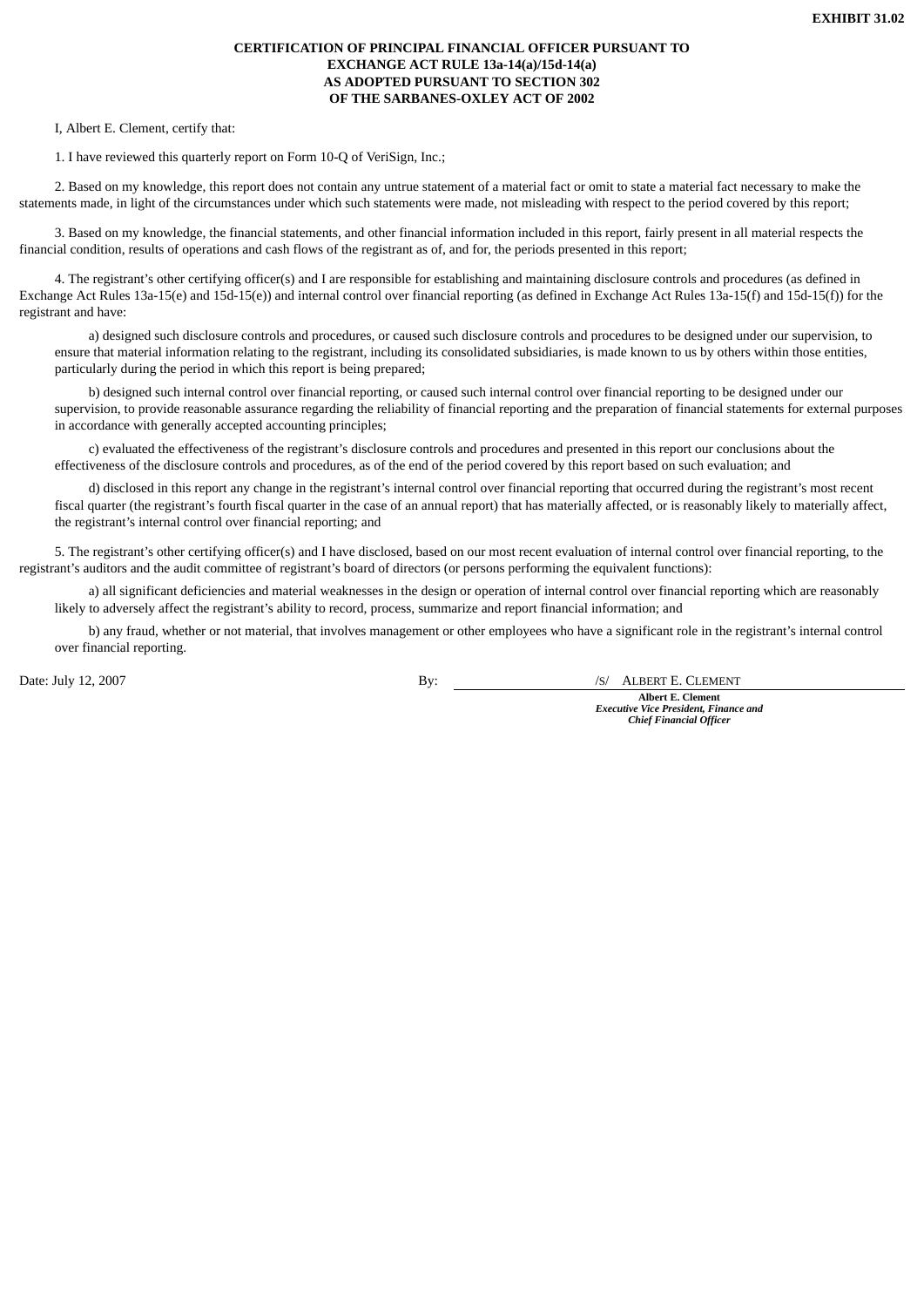## **CERTIFICATION OF PRINCIPAL EXECUTIVE OFFICER PURSUANT TO 18 U.S.C. SECTION 1350 AS ADOPTED PURSUANT TO SECTION 906 OF THE SARBANES-OXLEY ACT OF 2002**

I, William A. Roper, Jr., President and Chief Executive Officer of VeriSign, Inc. (the "Company"), do hereby certify, pursuant to 18 U.S.C. Section 1350, as adopted pursuant to Section 906 of the Sarbanes-Oxley Act of 2002, that, to my knowledge:

1. the Quarterly Report on Form 10-Q of the Company for the fiscal quarter ended September 30, 2006, as filed with the Securities and Exchange Commission (the "Report"), fully complies with the requirements of Section 13(a) or 15(d) of the Securities Exchange Act of 1934; and

2. the information contained in the Report fairly presents, in all material respects, the financial condition and results of operations of the Company.

Date: July 12, 2007 /S/ WILLIAM A. ROPER, JR.

**William A. Roper, Jr.** *President and Chief Executive Officer (Principal Executive Officer)*